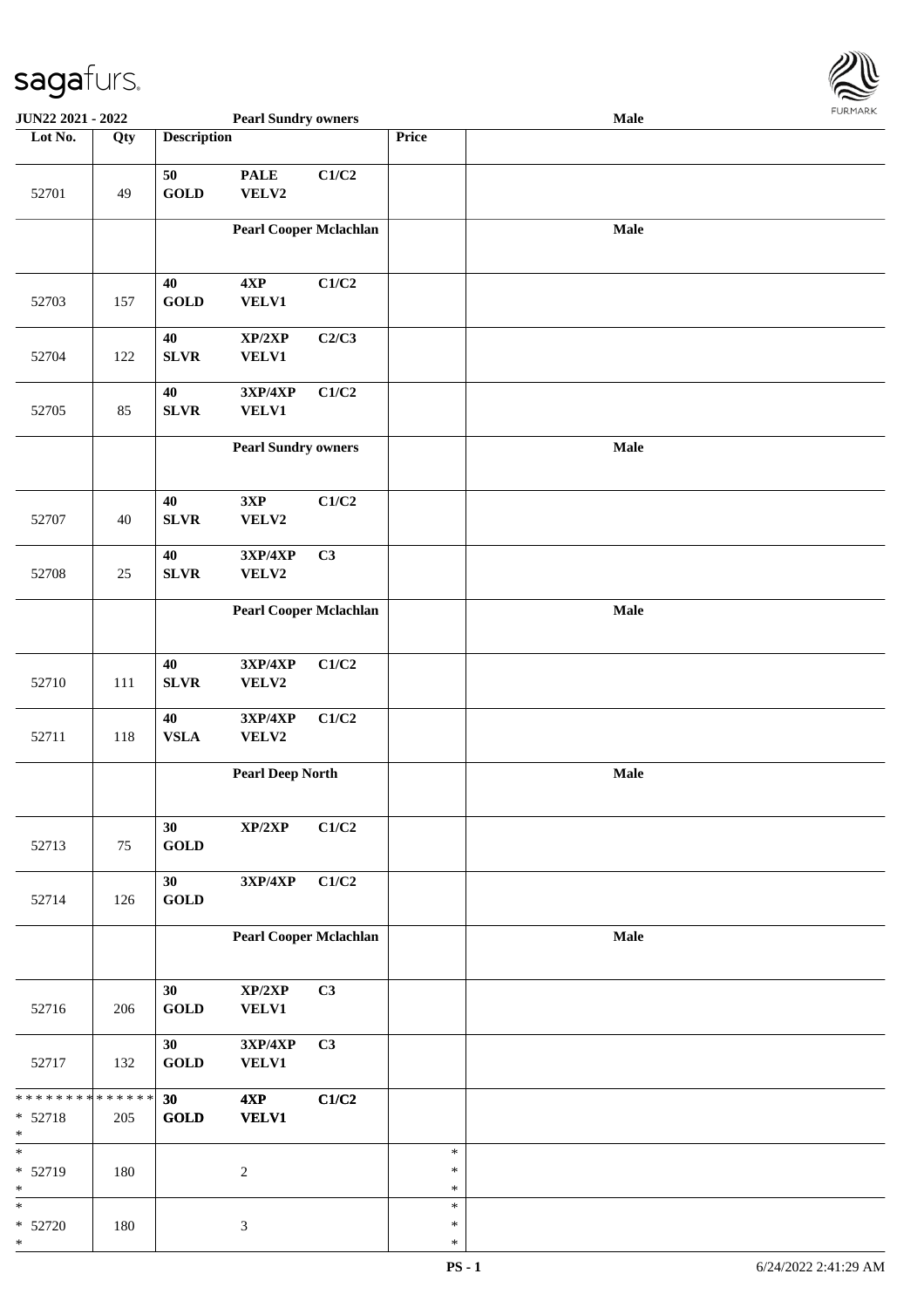

| <b>JUN22 2021 - 2022</b>                   |     |                    | <b>Pearl Cooper Mclachlan</b> |       |               | <b>Male</b> |  |
|--------------------------------------------|-----|--------------------|-------------------------------|-------|---------------|-------------|--|
| Lot No.                                    | Qty | <b>Description</b> |                               |       | Price         |             |  |
|                                            |     |                    |                               |       |               |             |  |
| $\ast$                                     |     | 30                 | 4XP                           | C1/C2 | $\ast$        |             |  |
| $* 52721$                                  | 150 | <b>GOLD</b>        | <b>VELV1</b>                  |       | $\ast$        |             |  |
| * * * * * * * * <mark>* * * * * * *</mark> |     |                    |                               |       | * * * * * * * |             |  |
|                                            |     | 30                 | XP/2XP                        | C1/C2 |               |             |  |
| 52722                                      | 115 | <b>SLVR</b>        | <b>VELV1</b>                  |       |               |             |  |
|                                            |     |                    |                               |       |               |             |  |
|                                            |     | 30                 | XP/2XP                        | C3    |               |             |  |
| 52723                                      | 120 | <b>SLVR</b>        | <b>VELV1</b>                  |       |               |             |  |
|                                            |     |                    |                               |       |               |             |  |
|                                            |     | 30                 |                               | C1/C2 |               |             |  |
|                                            |     |                    | 3XP                           |       |               |             |  |
| 52724                                      | 116 | <b>SLVR</b>        | <b>VELV1</b>                  |       |               |             |  |
|                                            |     |                    |                               |       |               |             |  |
|                                            |     | 30                 | 4XP                           | C1/C2 |               |             |  |
| 52725                                      | 151 | <b>SLVR</b>        | <b>VELV1</b>                  |       |               |             |  |
|                                            |     |                    |                               |       |               |             |  |
| * * * * * * * * <mark>* * * * * * *</mark> |     | 30                 | XP/2XP                        | C2/C3 |               |             |  |
| $* 52726$                                  | 205 | <b>VSLA</b>        | <b>VELV1</b>                  |       |               |             |  |
| *                                          |     |                    |                               |       |               |             |  |
| $\ast$                                     |     |                    |                               |       | $\ast$        |             |  |
| * 52727                                    | 59  |                    | 264 Skins                     |       | $\ast$        |             |  |
| * * * * * * * * <mark>* * * * * * *</mark> |     |                    |                               |       | * * * * * * * |             |  |
|                                            |     | 30                 | 3XP                           | C1/C2 |               |             |  |
| 52728                                      | 103 | ${\bf VSLA}$       | <b>VELV1</b>                  |       |               |             |  |
|                                            |     |                    |                               |       |               |             |  |
|                                            |     | 30                 | 4XP                           | C1/C2 |               |             |  |
| 52729                                      | 163 | ${\bf VSLA}$       | <b>VELV1</b>                  |       |               |             |  |
|                                            |     |                    |                               |       |               |             |  |
|                                            |     | 30                 | 3XP/4XP                       | C3    |               |             |  |
| 52730                                      | 169 | ${\bf VSLA}$       | <b>VELV1</b>                  |       |               |             |  |
|                                            |     |                    |                               |       |               |             |  |
|                                            |     |                    | <b>Pearl Sundry owners</b>    |       |               | Male        |  |
|                                            |     |                    |                               |       |               |             |  |
|                                            |     |                    |                               |       |               |             |  |
|                                            |     | 30                 | XP/2XP                        | C3    |               |             |  |
| 52732                                      | 67  | <b>SLVR</b>        | VELV2                         |       |               |             |  |
|                                            |     |                    |                               |       |               |             |  |
|                                            |     | 30                 | 3XP/4XP                       | C3    |               |             |  |
| 52733                                      | 99  | <b>SLVR</b>        | VELV2                         |       |               |             |  |
|                                            |     |                    |                               |       |               |             |  |
|                                            |     |                    | <b>Pearl Cooper Mclachlan</b> |       |               | Male        |  |
|                                            |     |                    |                               |       |               |             |  |
|                                            |     |                    |                               |       |               |             |  |
|                                            |     | 30                 | PAL/XP                        | C1/C2 |               |             |  |
| 52735                                      | 91  | <b>GOLD</b>        | VELV2                         |       |               |             |  |
|                                            |     |                    |                               |       |               |             |  |
|                                            |     | 30                 | PAL/XP                        | C3    |               |             |  |
| 52736                                      | 90  | <b>GOLD</b>        | VELV2                         |       |               |             |  |
|                                            |     |                    |                               |       |               |             |  |
|                                            |     | 30                 | 2XP                           | C1/C2 |               |             |  |
| 52737                                      | 143 | <b>GOLD</b>        | VELV2                         |       |               |             |  |
|                                            |     |                    |                               |       |               |             |  |
|                                            |     | 30                 | 2XP                           | C3    |               |             |  |
| 52738                                      | 131 | <b>GOLD</b>        | VELV2                         |       |               |             |  |
|                                            |     |                    |                               |       |               |             |  |
|                                            |     |                    |                               |       |               |             |  |
|                                            |     | 30                 | 3XP                           | C3    |               |             |  |
| 52739                                      | 147 | <b>GOLD</b>        | VELV2                         |       |               |             |  |
|                                            |     |                    |                               |       |               |             |  |
|                                            |     | 30                 | 4XP                           | C3    |               |             |  |
| 52740                                      | 176 | <b>GOLD</b>        | VELV2                         |       |               |             |  |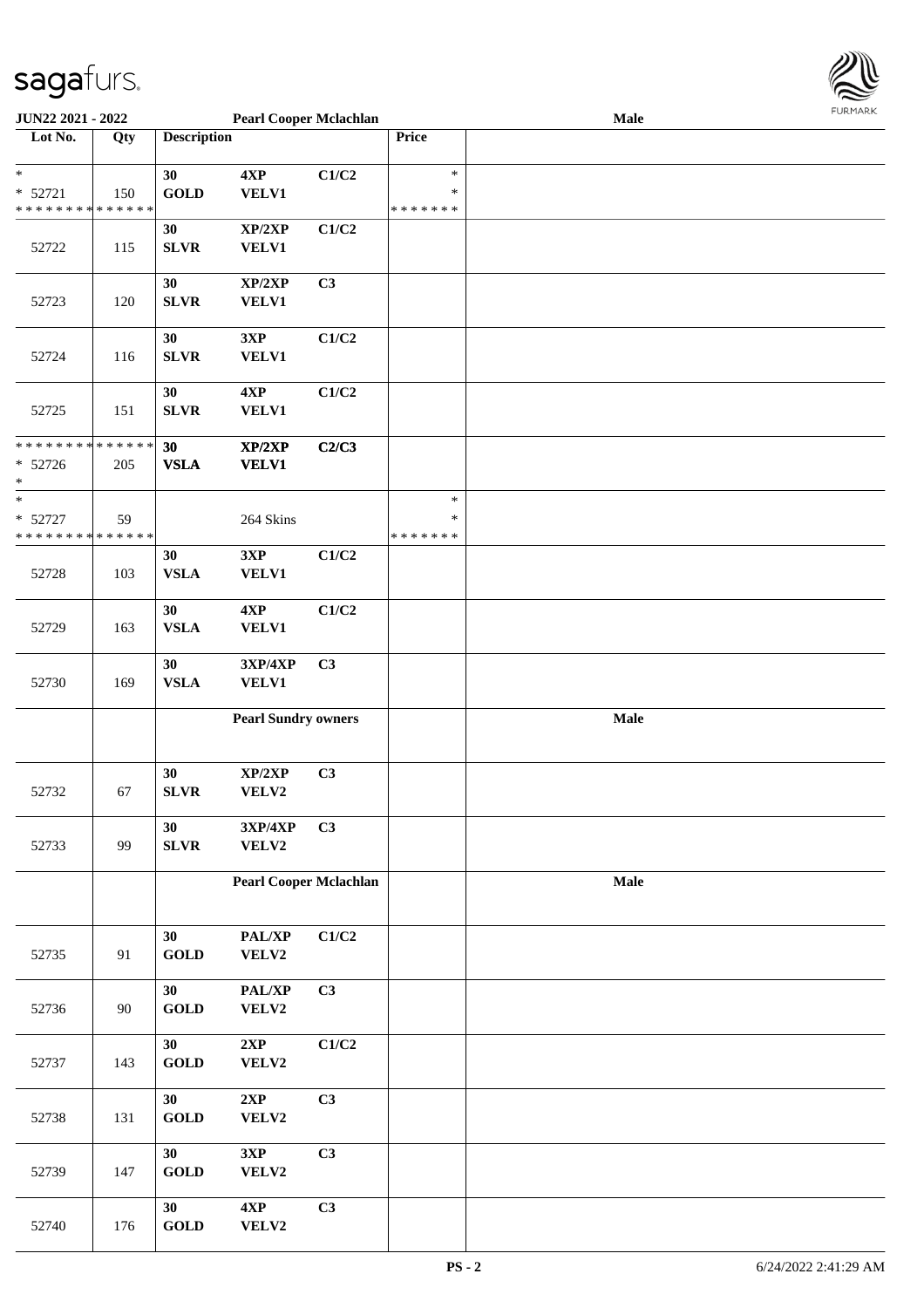

| <b>JUN22 2021 - 2022</b>                   |             |                    | <b>Pearl Cooper Mclachlan</b> |       |               | Male |  |
|--------------------------------------------|-------------|--------------------|-------------------------------|-------|---------------|------|--|
| Lot No.                                    | Qty         | <b>Description</b> |                               |       | Price         |      |  |
|                                            |             |                    |                               |       |               |      |  |
| 52741                                      | 162         | 30<br><b>SLVR</b>  | 3XP<br>VELV2                  | C1/C2 |               |      |  |
|                                            |             |                    |                               |       |               |      |  |
| 52742                                      | 255         | 30<br><b>SLVR</b>  | 4XP<br>VELV2                  | C1/C2 |               |      |  |
| * * * * * * * * * * * * * *                |             |                    |                               |       |               |      |  |
| $* 52743$<br>$\ast$                        | 205         | 30<br><b>VSLA</b>  | 3XP<br>VELV2                  | C1/C2 |               |      |  |
| $\ast$                                     |             |                    |                               |       | $\ast$        |      |  |
| $* 52744$                                  | 90          |                    | 295 Skins                     |       | $\ast$        |      |  |
| * * * * * * * * * * * * * *                |             |                    |                               |       | * * * * * * * |      |  |
|                                            |             | 30                 | 4XP                           | C1/C2 |               |      |  |
| 52745                                      | 164         | ${\bf VSLA}$       | VELV2                         |       |               |      |  |
|                                            |             |                    |                               |       |               |      |  |
|                                            |             |                    | <b>Pearl Deep North</b>       |       |               | Male |  |
|                                            |             | $20\,$             | XP/2XP                        | C1/C2 |               |      |  |
| 52747                                      | 63          | <b>GOLD</b>        |                               |       |               |      |  |
|                                            |             | 20                 | 3XP/4XP                       | C1/C2 |               |      |  |
| 52748                                      | 105         | <b>GOLD</b>        |                               |       |               |      |  |
|                                            |             | 20                 | 3XP/4XP                       | C2/C3 |               |      |  |
| 52749                                      | 196         | ${\bf VSLA}$       |                               |       |               |      |  |
|                                            |             |                    | <b>Pearl Sundry owners</b>    |       |               | Male |  |
|                                            |             |                    |                               |       |               |      |  |
|                                            |             |                    |                               |       |               |      |  |
|                                            |             | 20                 | XP/2XP                        | C3    |               |      |  |
| 52751                                      | 86          | <b>GOLD</b>        | <b>VELV1</b>                  |       |               |      |  |
|                                            |             |                    |                               |       |               |      |  |
|                                            |             |                    | <b>Pearl Cooper Mclachlan</b> |       |               | Male |  |
|                                            |             |                    |                               |       |               |      |  |
|                                            |             |                    |                               |       |               |      |  |
|                                            |             | 20                 | XP/2XP                        | C1/C2 |               |      |  |
| 52753                                      | 160         | <b>GOLD</b>        | <b>VELV1</b>                  |       |               |      |  |
|                                            |             |                    |                               |       |               |      |  |
|                                            |             | 20                 | $\mathbf{XP}/2\mathbf{XP}$    | C3    |               |      |  |
| 52754                                      | 215         | <b>GOLD</b>        | <b>VELV1</b>                  |       |               |      |  |
|                                            |             |                    |                               |       |               |      |  |
| * * * * * * * *                            | * * * * * * | <b>20</b>          | 3XP                           | C1/C2 |               |      |  |
| $* 52755$                                  | 245         | <b>GOLD</b>        | <b>VELV1</b>                  |       |               |      |  |
| $*$                                        |             |                    |                               |       |               |      |  |
| $_{*}$                                     |             |                    |                               |       | $\ast$        |      |  |
| $* 52756$                                  | 220         |                    | 2                             |       | $\ast$        |      |  |
| $*$                                        |             |                    |                               |       | $\ast$        |      |  |
| $*$                                        |             |                    |                               |       | $\ast$        |      |  |
| $* 52757$                                  | 73          |                    | 538 Skins                     |       | $\ast$        |      |  |
| * * * * * * * * * * * * * *                |             |                    |                               |       | *******       |      |  |
| * * * * * * * * <mark>* * * * * * *</mark> |             | <b>20</b>          | 4XP                           | C1/C2 |               |      |  |
| $* 52758$                                  | 245         | <b>GOLD</b>        | <b>VELV1</b>                  |       |               |      |  |
| $*$                                        |             |                    |                               |       |               |      |  |
| $*$                                        |             |                    |                               |       | $\ast$        |      |  |
| * 52759                                    | 220         |                    | 2                             |       | $\ast$        |      |  |
| $*$                                        |             |                    |                               |       | $\ast$        |      |  |
| $*$                                        |             |                    |                               |       | $\ast$        |      |  |
| $* 52760$                                  | 220         |                    | 3                             |       | ∗             |      |  |
| $*$                                        |             |                    |                               |       | $\ast$        |      |  |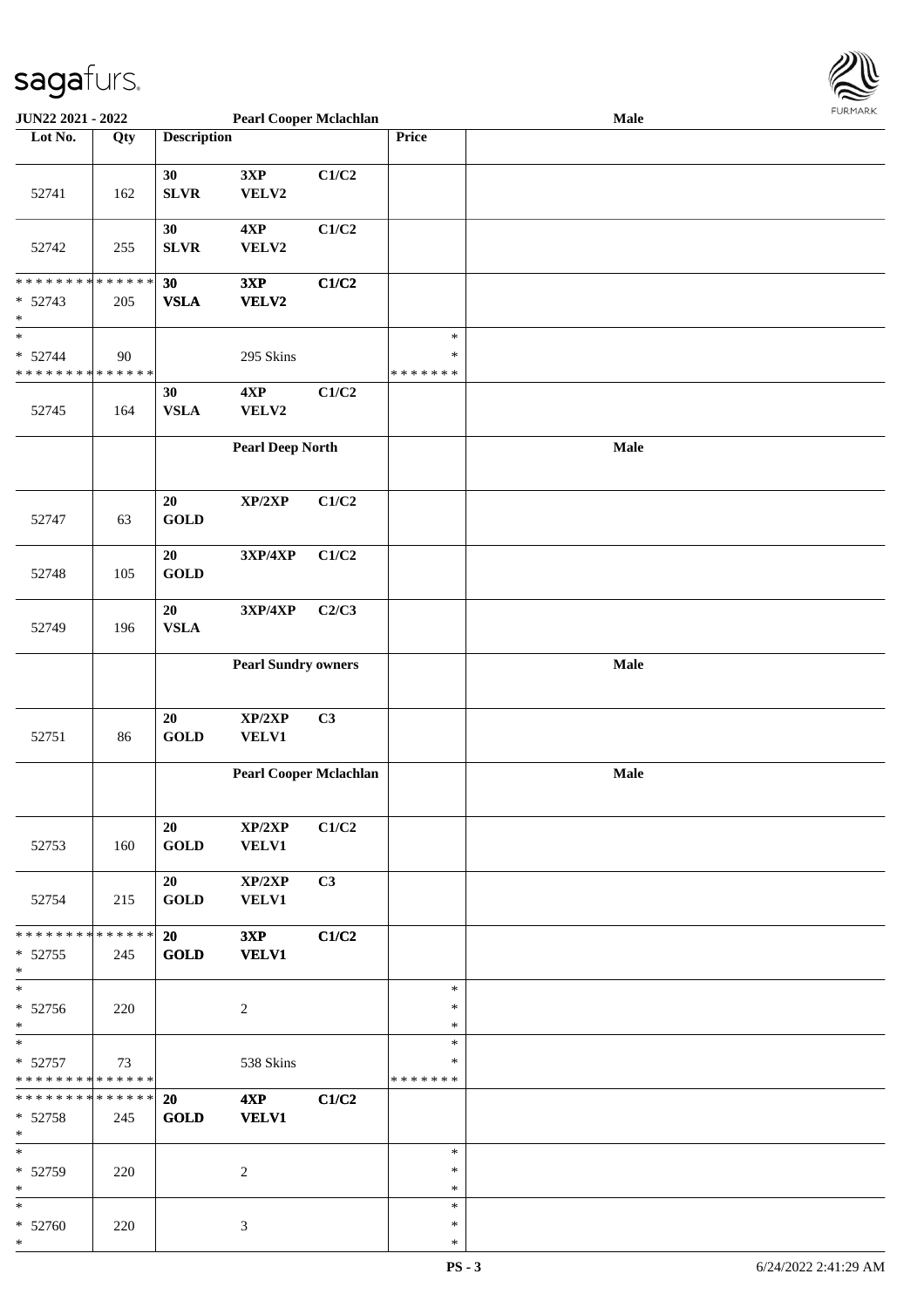

| <b>JUN22 2021 - 2022</b>                   |     |                    | <b>Pearl Cooper Mclachlan</b> |                |               | <b>Male</b> |  |
|--------------------------------------------|-----|--------------------|-------------------------------|----------------|---------------|-------------|--|
| Lot No.                                    | Qty | <b>Description</b> |                               |                | Price         |             |  |
|                                            |     |                    |                               |                |               |             |  |
| $\ast$                                     |     | 20                 | 4XP                           | C1/C2          | $\ast$        |             |  |
| $* 52761$                                  | 106 | <b>GOLD</b>        | <b>VELV1</b>                  |                | $\ast$        |             |  |
| * * * * * * * * * * * * * *                |     |                    |                               |                | * * * * * * * |             |  |
|                                            |     | 20                 | 3XP/4XP                       | C <sub>3</sub> |               |             |  |
| 52762                                      | 221 | <b>GOLD</b>        | <b>VELV1</b>                  |                |               |             |  |
|                                            |     |                    |                               |                |               |             |  |
|                                            |     | 20                 | XP/2XP                        | C1/C2          |               |             |  |
|                                            |     |                    |                               |                |               |             |  |
| 52763                                      | 110 | <b>SLVR</b>        | <b>VELV1</b>                  |                |               |             |  |
|                                            |     |                    |                               |                |               |             |  |
|                                            |     | 20                 | XP/2XP                        | C3             |               |             |  |
| 52764                                      | 100 | SLVR               | <b>VELV1</b>                  |                |               |             |  |
|                                            |     |                    |                               |                |               |             |  |
|                                            |     | 20                 | 3XP                           | C1/C2          |               |             |  |
| 52765                                      | 153 | SLVR               | VELV1                         |                |               |             |  |
|                                            |     |                    |                               |                |               |             |  |
|                                            |     | 20                 | 4XP                           | C1/C2          |               |             |  |
| 52766                                      | 138 | <b>SLVR</b>        | <b>VELV1</b>                  |                |               |             |  |
|                                            |     |                    |                               |                |               |             |  |
|                                            |     | $20\,$             | XP/2XP                        | C1/C2          |               |             |  |
| 52767                                      | 98  | ${\bf VSLA}$       | <b>VELV1</b>                  |                |               |             |  |
|                                            |     |                    |                               |                |               |             |  |
|                                            |     | 20                 | 3XP                           | C1/C2          |               |             |  |
| 52768                                      | 144 | ${\bf VSLA}$       | <b>VELV1</b>                  |                |               |             |  |
|                                            |     |                    |                               |                |               |             |  |
|                                            |     | 20                 | 4XP                           | C1/C2          |               |             |  |
| 52769                                      | 168 | ${\bf VSLA}$       | <b>VELV1</b>                  |                |               |             |  |
|                                            |     |                    |                               |                |               |             |  |
|                                            |     | ${\bf 20}$         | 3XP/4XP                       | C3             |               |             |  |
|                                            | 175 | ${\bf VSLA}$       | <b>VELV1</b>                  |                |               |             |  |
| 52770                                      |     |                    |                               |                |               |             |  |
|                                            |     |                    | <b>Pearl Sundry owners</b>    |                |               | Male        |  |
|                                            |     |                    |                               |                |               |             |  |
|                                            |     |                    |                               |                |               |             |  |
|                                            |     |                    |                               |                |               |             |  |
|                                            |     | 20                 | 3XP/4XP                       | C <sub>3</sub> |               |             |  |
| 52772                                      | 44  | <b>GOLD</b>        | VELV2                         |                |               |             |  |
|                                            |     |                    |                               |                |               |             |  |
|                                            |     | $20\,$             | 3XP                           | C1/C2          |               |             |  |
| 52773                                      | 36  | SLVR               | VELV2                         |                |               |             |  |
|                                            |     |                    |                               |                |               |             |  |
|                                            |     | 20                 | 3XP/4XP                       | C3             |               |             |  |
| 52774                                      | 40  | SLVR               | VELV2                         |                |               |             |  |
|                                            |     |                    |                               |                |               |             |  |
|                                            |     |                    | <b>Pearl Cooper Mclachlan</b> |                |               | Male        |  |
|                                            |     |                    |                               |                |               |             |  |
|                                            |     |                    |                               |                |               |             |  |
|                                            |     | 20                 | PAL/XP                        | C1/C2          |               |             |  |
| 52776                                      | 125 | GOLD               | VELV2                         |                |               |             |  |
|                                            |     |                    |                               |                |               |             |  |
|                                            |     | 20                 | PAL/XP                        | C3             |               |             |  |
| 52777                                      | 120 | <b>GOLD</b>        | VELV2                         |                |               |             |  |
|                                            |     |                    |                               |                |               |             |  |
|                                            |     | 20                 | 2XP                           | C1/C2          |               |             |  |
| 52778                                      | 131 | <b>GOLD</b>        | VELV2                         |                |               |             |  |
|                                            |     |                    |                               |                |               |             |  |
| * * * * * * * * <mark>* * * * * * *</mark> |     | 20                 | 3XP                           | C1/C2          |               |             |  |
| * 52779                                    | 245 | <b>GOLD</b>        | <b>VELV2</b>                  |                |               |             |  |
| *                                          |     |                    |                               |                |               |             |  |
| *                                          |     |                    |                               |                | $\ast$        |             |  |
| * 52780                                    | 220 |                    | $\sqrt{2}$                    |                | $\ast$        |             |  |
| *                                          |     |                    |                               |                | $\ast$        |             |  |
|                                            |     |                    |                               |                |               |             |  |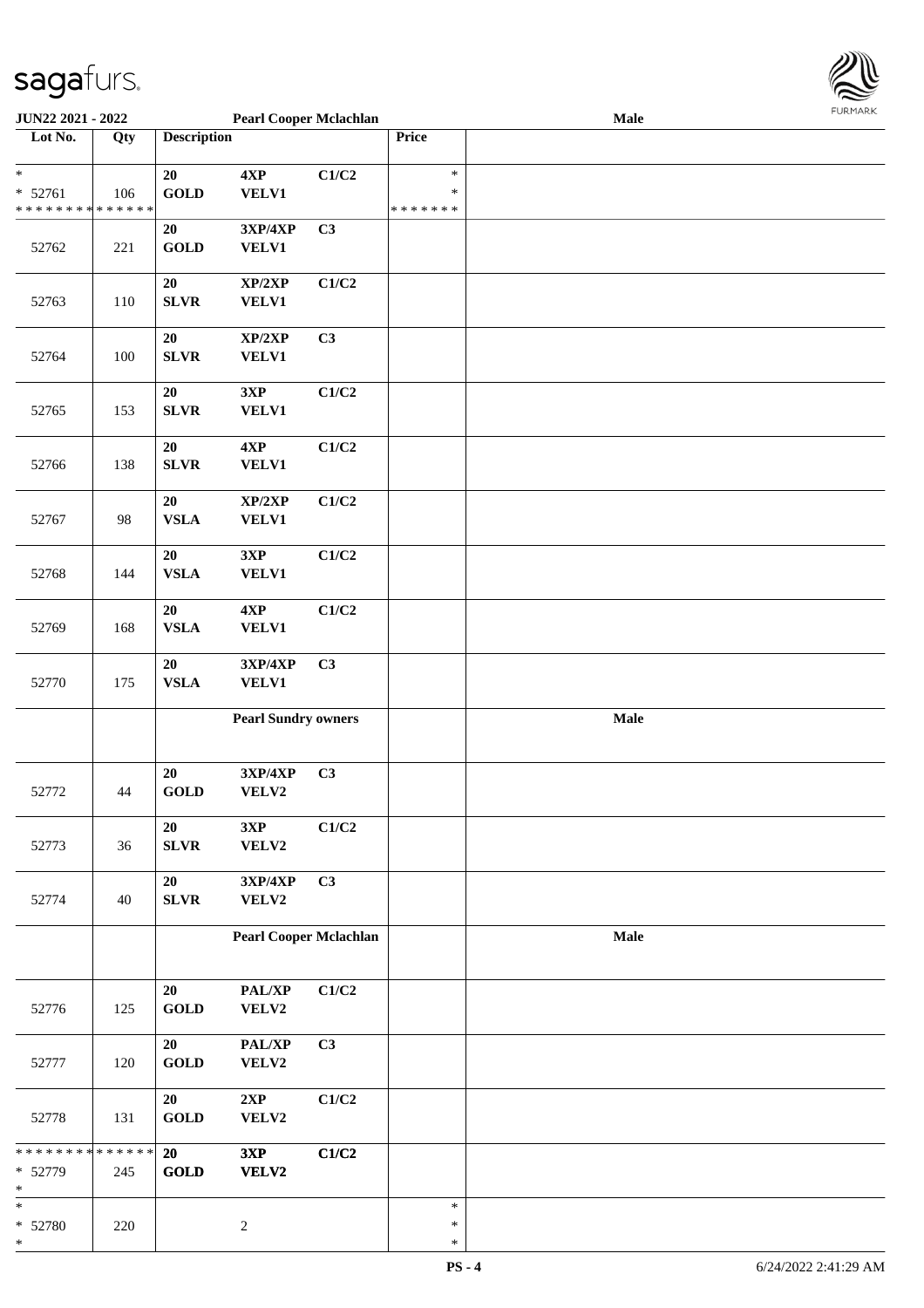

| <b>JUN22 2021 - 2022</b>                   |     |                       | <b>Pearl Cooper Mclachlan</b> |       |               | Male |  |
|--------------------------------------------|-----|-----------------------|-------------------------------|-------|---------------|------|--|
| Lot No.                                    | Qty | <b>Description</b>    |                               |       | Price         |      |  |
|                                            |     |                       |                               |       |               |      |  |
| $\ast$                                     |     | 20                    | 3XP                           | C1/C2 | $\ast$        |      |  |
| * 52781                                    | 225 | <b>GOLD</b>           | VELV2                         |       | $\ast$        |      |  |
| * * * * * * * * * * * * * *                |     |                       |                               |       | * * * * * * * |      |  |
|                                            |     | 20                    | 2XP/3XP                       | C3    |               |      |  |
|                                            |     |                       |                               |       |               |      |  |
| 52782                                      | 176 | <b>GOLD</b>           | VELV2                         |       |               |      |  |
|                                            |     |                       |                               |       |               |      |  |
| * * * * * * * * <mark>* * * * * * *</mark> |     | 20                    | 4XP                           | C1/C2 |               |      |  |
| * 52783                                    | 245 | <b>GOLD</b>           | VELV2                         |       |               |      |  |
| $\ast$                                     |     |                       |                               |       |               |      |  |
| $\ast$                                     |     |                       |                               |       | $\ast$        |      |  |
| * 52784                                    | 220 |                       | $\boldsymbol{2}$              |       | $\ast$        |      |  |
| $\ast$                                     |     |                       |                               |       | $\ast$        |      |  |
| $\ast$                                     |     |                       |                               |       | $\ast$        |      |  |
| * 52785                                    | 220 |                       | 3                             |       | $\ast$        |      |  |
| $\ast$                                     |     |                       |                               |       | $\ast$        |      |  |
| $\ast$                                     |     |                       |                               |       | $\ast$        |      |  |
|                                            |     |                       |                               |       |               |      |  |
| * 52786                                    | 220 |                       | $\overline{4}$                |       | $\ast$        |      |  |
| $\ast$                                     |     |                       |                               |       | $\ast$        |      |  |
| $\ast$                                     |     |                       |                               |       | $\ast$        |      |  |
| * 52787                                    | 220 |                       | 5                             |       | $\ast$        |      |  |
| $\ast$                                     |     |                       |                               |       | $\ast$        |      |  |
| $\ast$                                     |     |                       |                               |       | $\ast$        |      |  |
| * 52788                                    | 238 |                       | 1363 Skins                    |       | $\ast$        |      |  |
| * * * * * * * * <mark>* * * * * * *</mark> |     |                       |                               |       | * * * * * * * |      |  |
|                                            |     | 20                    | 4XP                           | C3    |               |      |  |
|                                            |     |                       |                               |       |               |      |  |
| 52789                                      | 108 | $\operatorname{GOLD}$ | VELV2                         |       |               |      |  |
|                                            |     |                       |                               |       |               |      |  |
|                                            |     | 20                    | 3XP                           | C1/C2 |               |      |  |
| 52790                                      | 133 | SLVR                  | VELV2                         |       |               |      |  |
|                                            |     |                       |                               |       |               |      |  |
|                                            |     | 20                    | $4{\bf XP}$                   | C1/C2 |               |      |  |
| 52791                                      | 174 | <b>SLVR</b>           | VELV2                         |       |               |      |  |
|                                            |     |                       |                               |       |               |      |  |
|                                            |     | 20                    | 3XP                           | C1/C2 |               |      |  |
| 52792                                      | 201 | <b>VSLA</b>           | VELV2                         |       |               |      |  |
|                                            |     |                       |                               |       |               |      |  |
| * * * * * * * * <mark>* * * * * *</mark> * |     | 20                    | 4XP                           | C1/C2 |               |      |  |
|                                            |     |                       |                               |       |               |      |  |
| * 52793                                    | 245 | ${\bf VSLA}$          | VELV2                         |       |               |      |  |
| $\ast$                                     |     |                       |                               |       |               |      |  |
| *                                          |     |                       |                               |       | $\ast$        |      |  |
| * 52794                                    | 82  |                       | 327 Skins                     |       | $\ast$        |      |  |
| * * * * * * * * <mark>* * * * * * *</mark> |     |                       |                               |       | *******       |      |  |
|                                            |     |                       | <b>Pearl Deep North</b>       |       |               | Male |  |
|                                            |     |                       |                               |       |               |      |  |
|                                            |     |                       |                               |       |               |      |  |
|                                            |     | $\bf{0}$              | $2{\bf XP}/3{\bf XP}$         | C2/C3 |               |      |  |
| 52796                                      | 83  | <b>GOLD</b>           |                               |       |               |      |  |
|                                            |     |                       |                               |       |               |      |  |
|                                            |     |                       |                               |       |               |      |  |
|                                            |     |                       | <b>Pearl Cooper Mclachlan</b> |       |               | Male |  |
|                                            |     |                       |                               |       |               |      |  |
|                                            |     |                       |                               |       |               |      |  |
|                                            |     | $\bf{0}$              | XP/2XP                        | C1/C2 |               |      |  |
| 52798                                      | 129 | <b>GOLD</b>           | VELV1                         |       |               |      |  |
|                                            |     |                       |                               |       |               |      |  |
|                                            |     | $\bf{0}$              | XP/2XP                        | C3    |               |      |  |
| 52799                                      | 99  | <b>GOLD</b>           | <b>VELV1</b>                  |       |               |      |  |
|                                            |     |                       |                               |       |               |      |  |
|                                            |     |                       |                               |       |               |      |  |
|                                            |     | $\bf{0}$              | 3XP                           | C1/C2 |               |      |  |
| 52800                                      | 170 | <b>GOLD</b>           | VELV1                         |       |               |      |  |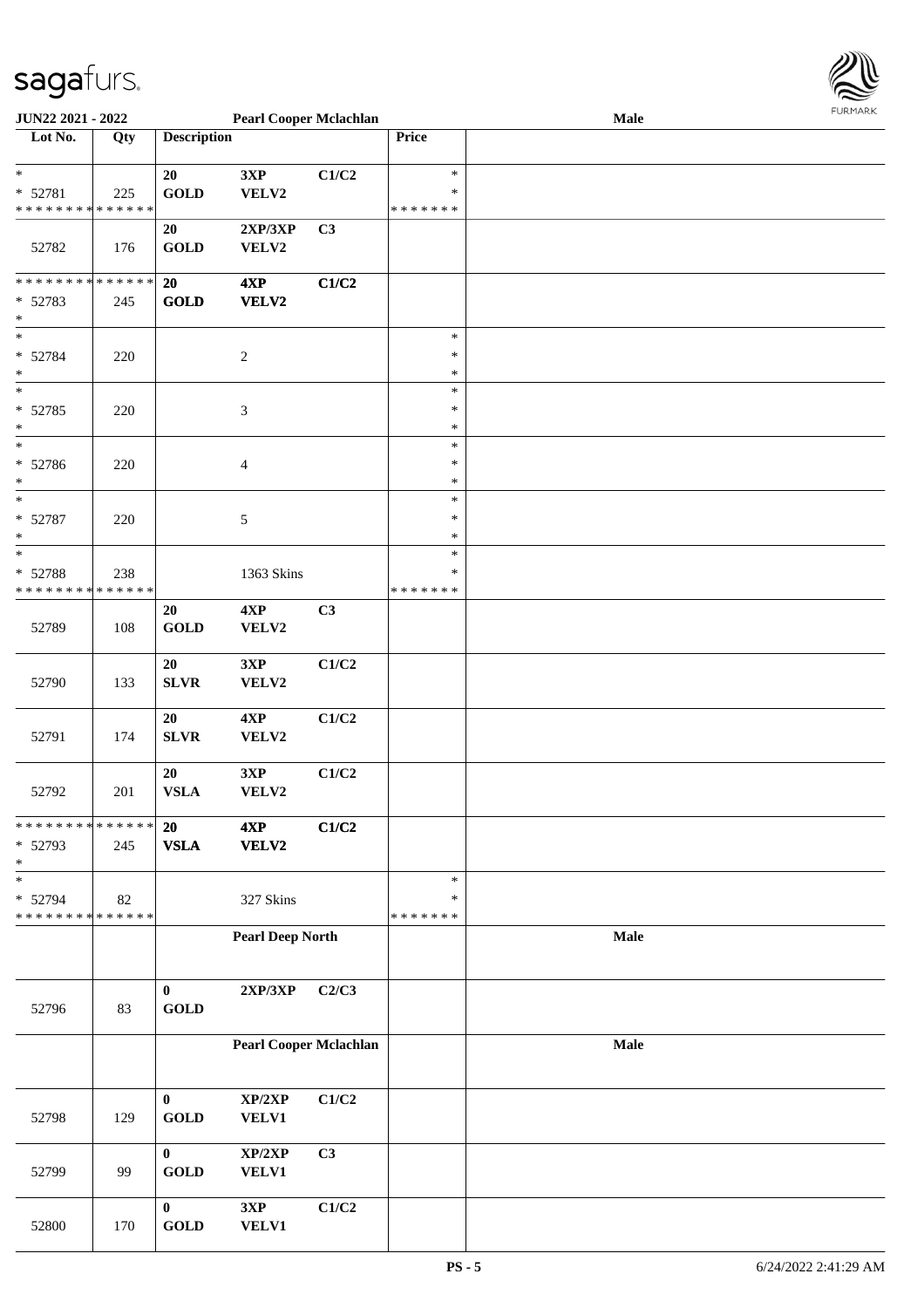

| JUN22 2021 - 2022                                            |     |                             | <b>Pearl Cooper Mclachlan</b> |       |                                   | Male | <b>FURMARK</b> |
|--------------------------------------------------------------|-----|-----------------------------|-------------------------------|-------|-----------------------------------|------|----------------|
| Lot No.                                                      | Qty | <b>Description</b>          |                               |       | Price                             |      |                |
| 52801                                                        | 230 | $\mathbf{0}$<br><b>GOLD</b> | 4XP<br>VELV1                  | C1/C2 |                                   |      |                |
| 52802                                                        | 76  | $\bf{0}$<br><b>GOLD</b>     | 3XP/4XP<br><b>VELV1</b>       | C3    |                                   |      |                |
| 52803                                                        | 61  | $\mathbf{0}$<br><b>SLVR</b> | PAL/XP<br>VELV1               | C2/C3 |                                   |      |                |
| 52804                                                        | 143 | $\pmb{0}$<br><b>SLVR</b>    | 2XP/3XP<br><b>VELV1</b>       | C2/C3 |                                   |      |                |
| 52805                                                        | 139 | $\bf{0}$<br><b>VSLA</b>     | 3XP/4XP<br>VELV1              | C1/C2 |                                   |      |                |
| 52806                                                        | 167 | $\bf{0}$<br><b>VSLA</b>     | 3XP/4XP<br><b>VELV1</b>       | C3    |                                   |      |                |
| 52807                                                        | 208 | $\bf{0}$<br><b>GOLD</b>     | 3XP<br>VELV2                  | C1/C2 |                                   |      |                |
| * * * * * * * * <mark>* * * * * * *</mark><br>* 52808<br>$*$ | 265 | $\mathbf{0}$<br><b>GOLD</b> | 4XP<br>VELV2                  | C1/C2 |                                   |      |                |
| * 52809<br>* * * * * * * * * * * * * *                       | 97  |                             | 362 Skins                     |       | $\ast$<br>$\ast$<br>* * * * * * * |      |                |
| 52810                                                        | 127 | $\pmb{0}$<br><b>SLVR</b>    | 2XP/3XP<br>VELV2              | C2/C3 |                                   |      |                |
| 52811                                                        | 103 | $\bf{0}$<br><b>VSLA</b>     | XP/2XP<br>VELV2               | C2/C3 |                                   |      |                |
| 52812                                                        | 193 | $\mathbf{0}$<br><b>VSLA</b> | 3XP/4XP<br>VELV2              | C1/C2 |                                   |      |                |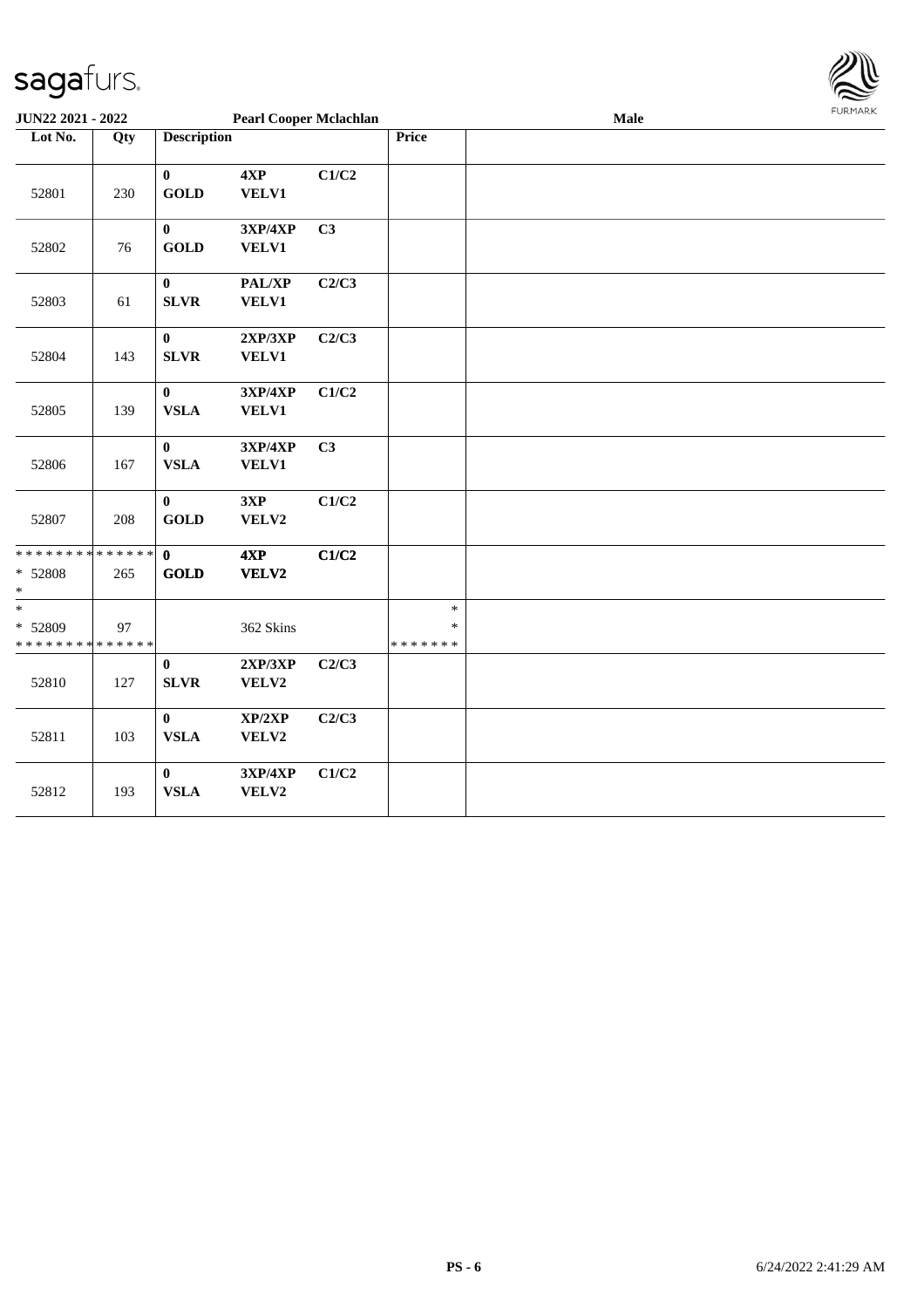

| <b>JUN22 2021 - 2022</b> |                   |                                   | <b>Pearl Sundry owners</b>        |       |       | Female |  |
|--------------------------|-------------------|-----------------------------------|-----------------------------------|-------|-------|--------|--|
| Lot No.                  | $\overline{Q}$ ty | <b>Description</b>                |                                   |       | Price |        |  |
| 62701                    | 69                | 20<br><b>GOLD</b>                 | 2XP<br><b>VELV1</b>               | C1/C2 |       |        |  |
| 62702                    | 170               | $\pmb{0}$<br><b>GOLD</b>          | 3XP<br><b>VELV1</b>               | C1/C2 |       |        |  |
| 62703                    | $71\,$            | $\pmb{0}$<br><b>VSLA</b>          | MED/PAL C2/C3<br>VELV1            |       |       |        |  |
| 62704                    | 122               | $\pmb{0}$<br><b>VSLA</b>          | 3XP/4XP<br><b>VELV1</b>           | C2/C3 |       |        |  |
| 62705                    | 42                | $\pmb{0}$<br><b>VSLB</b>          | XP/2XP<br><b>VELV1</b>            | C2/C3 |       |        |  |
|                          |                   |                                   | <b>Pearl Cooper Mclachlan</b>     |       |       | Female |  |
| 62707                    | 82                | $\pmb{0}$<br><b>GOLD</b>          | 3XP/4XP<br><b>VELV1</b>           | C2/C3 |       |        |  |
| 62708                    | 100               | $\pmb{0}$<br><b>SLVR</b>          | XP/2XP<br><b>VELV1</b>            | C1/C2 |       |        |  |
| 62710                    | 176               | $\pmb{0}$<br><b>GOLD</b>          | 3XP<br>VELV2                      | C1/C2 |       |        |  |
| 62711                    | 234               | $\bf{0}$<br><b>GOLD</b>           | $4{\bf XP}$<br>VELV2              | C1/C2 |       |        |  |
| 62712                    | 109               | $\pmb{0}$<br>${\bf SLVR}$         | 3XP/4XP<br>VELV2                  | C1/C2 |       |        |  |
|                          |                   |                                   | <b>Pearl Sundry owners</b>        |       |       | Female |  |
| 62714                    | 148               | $\bf{0}$<br>$\operatorname{GOLD}$ | 3XP<br>VELV3                      | C1/C2 |       |        |  |
| 62715                    | 129               | $\bf{0}$<br>$\operatorname{GOLD}$ | 4XP<br>VELV3                      | C1/C2 |       |        |  |
| 62717                    | 26                | $\mathbf{1}$<br>${\bf VSLA}$      | $3{\bf X}{\bf P}/4{\bf X}{\bf P}$ | C2/C3 |       |        |  |
|                          |                   |                                   | <b>Pearl Deep North</b>           |       |       | Female |  |
| 62719                    | 73                | 0/1<br><b>GOLD</b>                | XP/2XP                            | C2/C3 |       |        |  |
| 62720                    | 98                | 0/1<br><b>GOLD</b>                | 3XP/4XP                           | C2/C3 |       |        |  |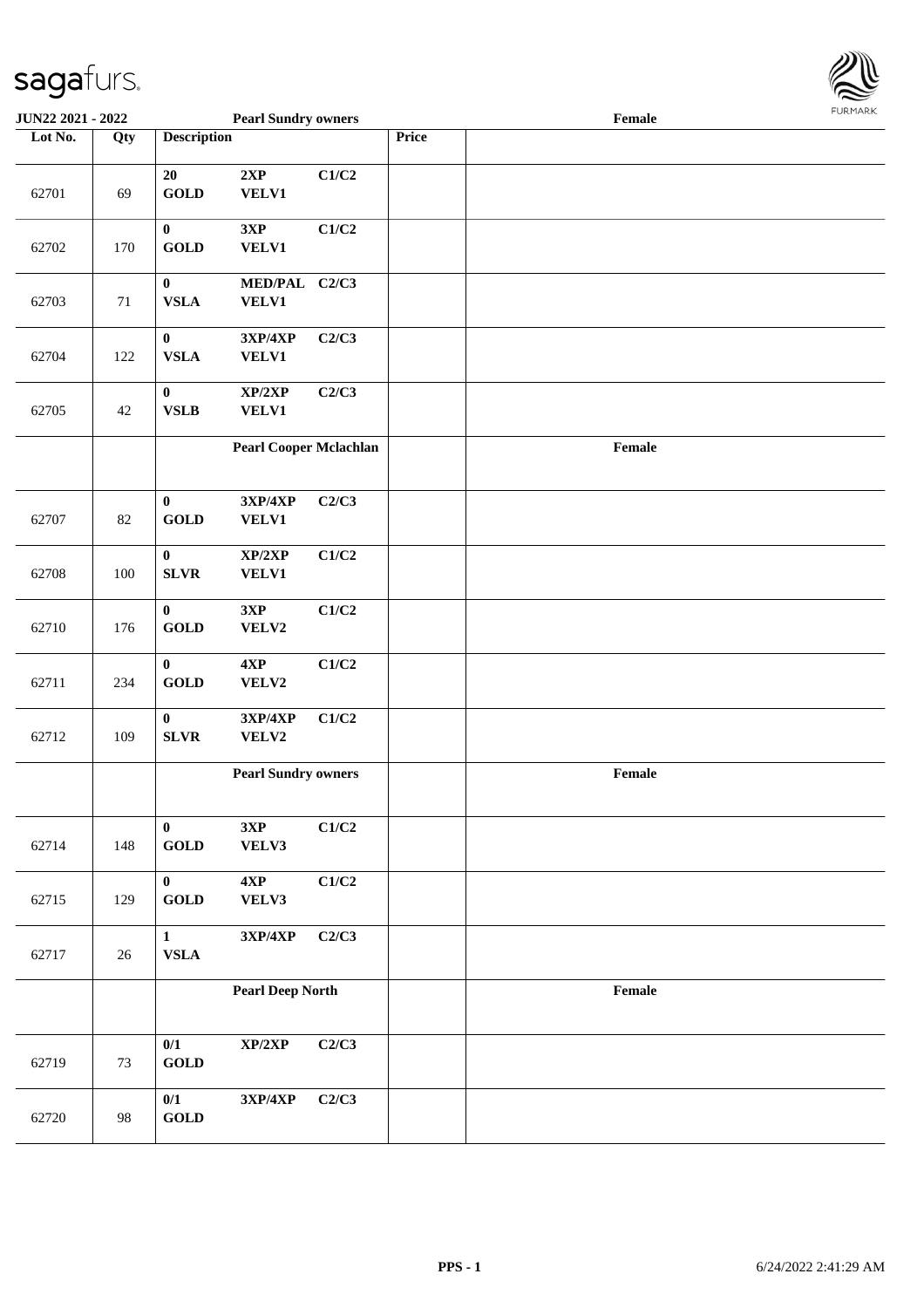

| <b>JUN22 2021 - 2022</b>                                          |        |                             | <b>Pearl Deep North</b>       |       |                             | Female                                      |  |
|-------------------------------------------------------------------|--------|-----------------------------|-------------------------------|-------|-----------------------------|---------------------------------------------|--|
| Lot No.                                                           | Qty    | <b>Description</b>          |                               |       | Price                       |                                             |  |
| 62721                                                             | 136    | 0/1<br><b>VSLA</b>          | 2XP/3XP                       | C2/C3 |                             |                                             |  |
|                                                                   |        |                             | <b>Pearl Cooper Mclachlan</b> |       |                             | Female                                      |  |
| 62723                                                             | 195    | $\mathbf{1}$<br><b>GOLD</b> | 4XP<br><b>VELV1</b>           | C1/C2 |                             |                                             |  |
| 62724                                                             | 69     | $\mathbf{1}$<br><b>SLVR</b> | $\bold{XP}$<br>VELV1          | C2/C3 |                             |                                             |  |
| 62725                                                             | 143    | $\mathbf{1}$<br><b>SLVR</b> | 2XP<br><b>VELV1</b>           | C2/C3 |                             |                                             |  |
| 62726                                                             | 280    | $\mathbf{1}$<br><b>SLVR</b> | 3XP/4XP<br><b>VELV1</b>       | C2/C3 |                             |                                             |  |
| 62727                                                             | 137    | $\mathbf{1}$<br><b>VSLA</b> | XP/2XP<br>VELV1               | C2/C3 |                             |                                             |  |
|                                                                   |        |                             | <b>Pearl Sundry owners</b>    |       |                             | $\ensuremath{\textnormal{\textbf{Female}}}$ |  |
| 62729                                                             | 112    | $\mathbf{1}$<br><b>GOLD</b> | MED/PAL C3<br>VELV2           |       |                             |                                             |  |
| 62730                                                             | 68     | $\mathbf{1}$<br><b>SLVR</b> | MED/PAL C1/C2<br>VELV2        |       |                             |                                             |  |
| 62731                                                             | 33     | $\mathbf{1}$<br><b>SLVR</b> | $\bold{XP}$<br>VELV2          | C1/C2 |                             |                                             |  |
| 62732                                                             | $21\,$ | $\mathbf{1}$<br><b>SLVR</b> | $2{\bf XP}$<br>VELV2          | C1/C2 |                             |                                             |  |
| 62733                                                             | 200    | $\mathbf{1}$<br><b>VSLA</b> | 3XP/4XP<br>VELV2              | C2/C3 |                             |                                             |  |
|                                                                   |        |                             | <b>Pearl Cooper Mclachlan</b> |       |                             | $\ensuremath{\textnormal{\textbf{Female}}}$ |  |
| * * * * * * * * <mark>* * * * * * *</mark><br>$* 62735$<br>$\ast$ | 465    | $\mathbf{1}$<br><b>GOLD</b> | 3XP<br>VELV2                  | C1/C2 |                             |                                             |  |
| $\ast$<br>$* 62736$<br>* * * * * * * * <mark>* * * * * * *</mark> | 156    |                             | 621 Skins                     |       | $\ast$<br>$\ast$<br>******* |                                             |  |
| 62737                                                             | 183    | $\mathbf{1}$<br><b>SLVR</b> | 3XP<br>VELV2                  | C1/C2 |                             |                                             |  |
| 62738                                                             | 141    | $\mathbf{1}$<br><b>SLVR</b> | 4XP<br>VELV2                  | C1/C2 |                             |                                             |  |
|                                                                   |        |                             | <b>Pearl Sundry owners</b>    |       |                             | $\ensuremath{\textnormal{\textbf{Female}}}$ |  |
| 62740                                                             | 20     | $\mathbf{1}$<br><b>GOLD</b> | 4XP<br>VELV3                  | C1/C2 |                             |                                             |  |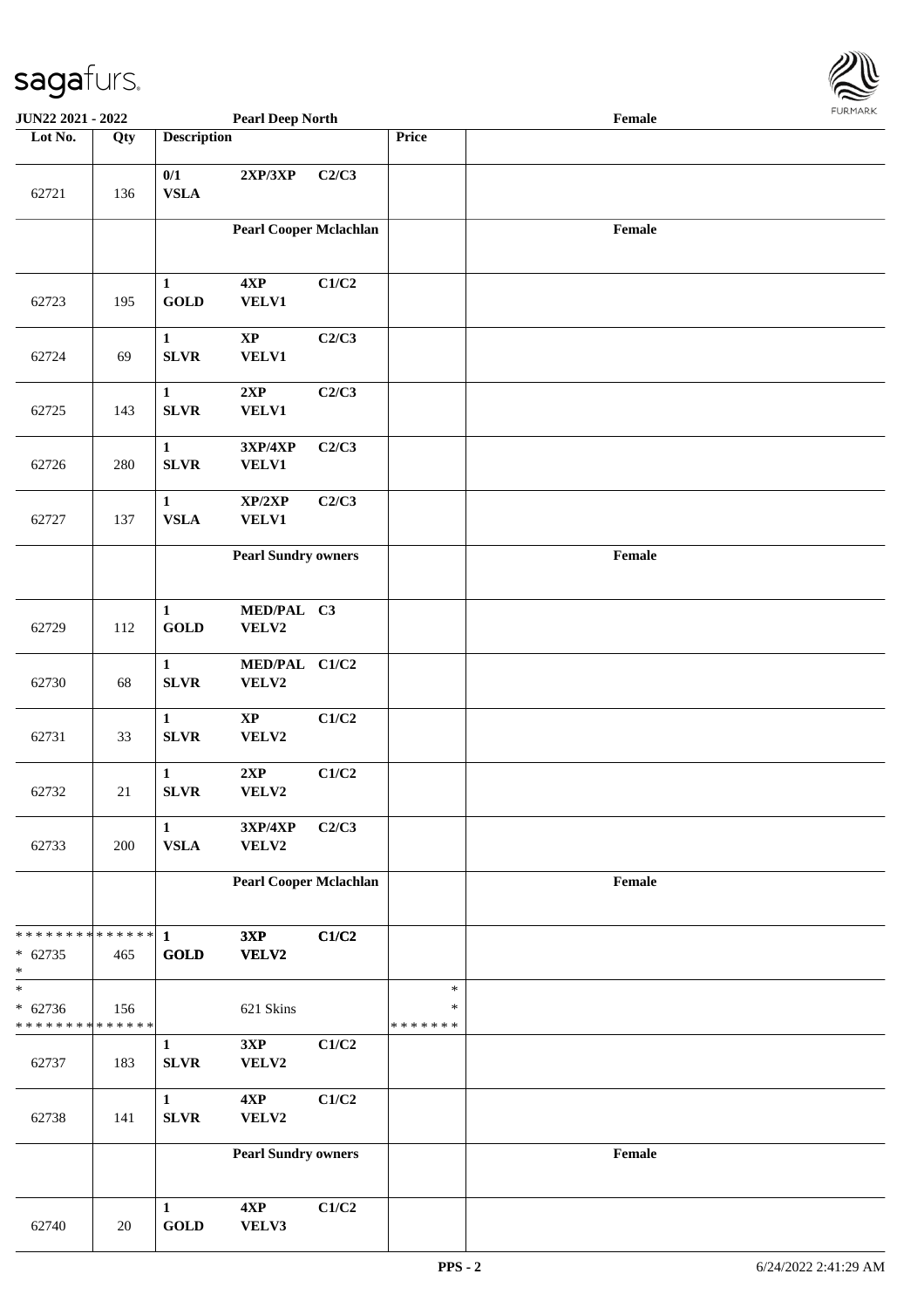

| <b>JUN22 2021 - 2022</b>                             |        |                                 | <b>Pearl Deep North</b>       |       |                                   | Female |  |
|------------------------------------------------------|--------|---------------------------------|-------------------------------|-------|-----------------------------------|--------|--|
| Lot No.                                              | Qty    | <b>Description</b>              |                               |       | Price                             |        |  |
| 62741                                                | 124    | $\mathbf{2}$<br><b>VSLA</b>     | 2XP/3XP                       | C2/C3 |                                   |        |  |
|                                                      |        |                                 | <b>Pearl Sundry owners</b>    |       |                                   | Female |  |
| 62743                                                | 115    | $\boldsymbol{2}$<br><b>GOLD</b> | 3XP/4XP<br><b>VELV1</b>       | C1/C2 |                                   |        |  |
| 62744                                                | $28\,$ | $\boldsymbol{2}$<br><b>SLVR</b> | 3XP/4XP<br><b>VELV1</b>       | C2/C3 |                                   |        |  |
|                                                      |        |                                 | <b>Pearl Cooper Mclachlan</b> |       |                                   | Female |  |
| 62746                                                | 74     | $\overline{2}$<br><b>GOLD</b>   | XP/2XP<br>VELV1               | C3    |                                   |        |  |
| 62747                                                | 412    | $\mathbf 2$<br><b>GOLD</b>      | 3XP<br>VELV1                  | C1/C2 |                                   |        |  |
| 62748                                                | 191    | $\mathbf 2$<br><b>VSLA</b>      | 3XP/4XP<br><b>VELV1</b>       | C2/C3 |                                   |        |  |
|                                                      |        |                                 | <b>Pearl Sundry owners</b>    |       |                                   | Female |  |
| 62750                                                | 168    | $\boldsymbol{2}$<br><b>GOLD</b> | $4{\bf XP}$<br>VELV2          | C1/C2 |                                   |        |  |
|                                                      |        |                                 | <b>Pearl Rees Fur Farm</b>    |       |                                   | Female |  |
| 62752                                                | 68     | $\overline{2}$<br><b>GOLD</b>   | 2XP/3XP<br>VELV2              | C1/C2 |                                   |        |  |
|                                                      |        |                                 | <b>Pearl Cooper Mclachlan</b> |       |                                   | Female |  |
| 62754                                                | 138    | $\mathbf 2$<br><b>GOLD</b>      | $\mathbf{XP}$<br>VELV2        | C1/C2 |                                   |        |  |
| 62755                                                | 190    | $\overline{2}$<br><b>GOLD</b>   | 2XP<br>VELV2                  | C1/C2 |                                   |        |  |
| * * * * * * * * * * * * * * *<br>$* 62756$<br>$\ast$ | 465    | $\overline{2}$<br><b>GOLD</b>   | 3XP<br>VELV2                  | C1/C2 |                                   |        |  |
| $\ast$<br>$* 62757$<br>* * * * * * * * * * * * * *   | 410    |                                 | 875 Skins                     |       | $\ast$<br>$\ast$<br>* * * * * * * |        |  |
| 62758                                                | 76     | $\overline{2}$<br><b>GOLD</b>   | 2XP/3XP<br>VELV2              | C3    |                                   |        |  |
| 62759                                                | 454    | $\mathbf{2}$<br><b>GOLD</b>     | 4XP<br>VELV2                  | C1/C2 |                                   |        |  |
| 62760                                                | 233    | $\mathbf 2$<br>${\bf SLVR}$     | 3XP/4XP<br>VELV2              | C1/C2 |                                   |        |  |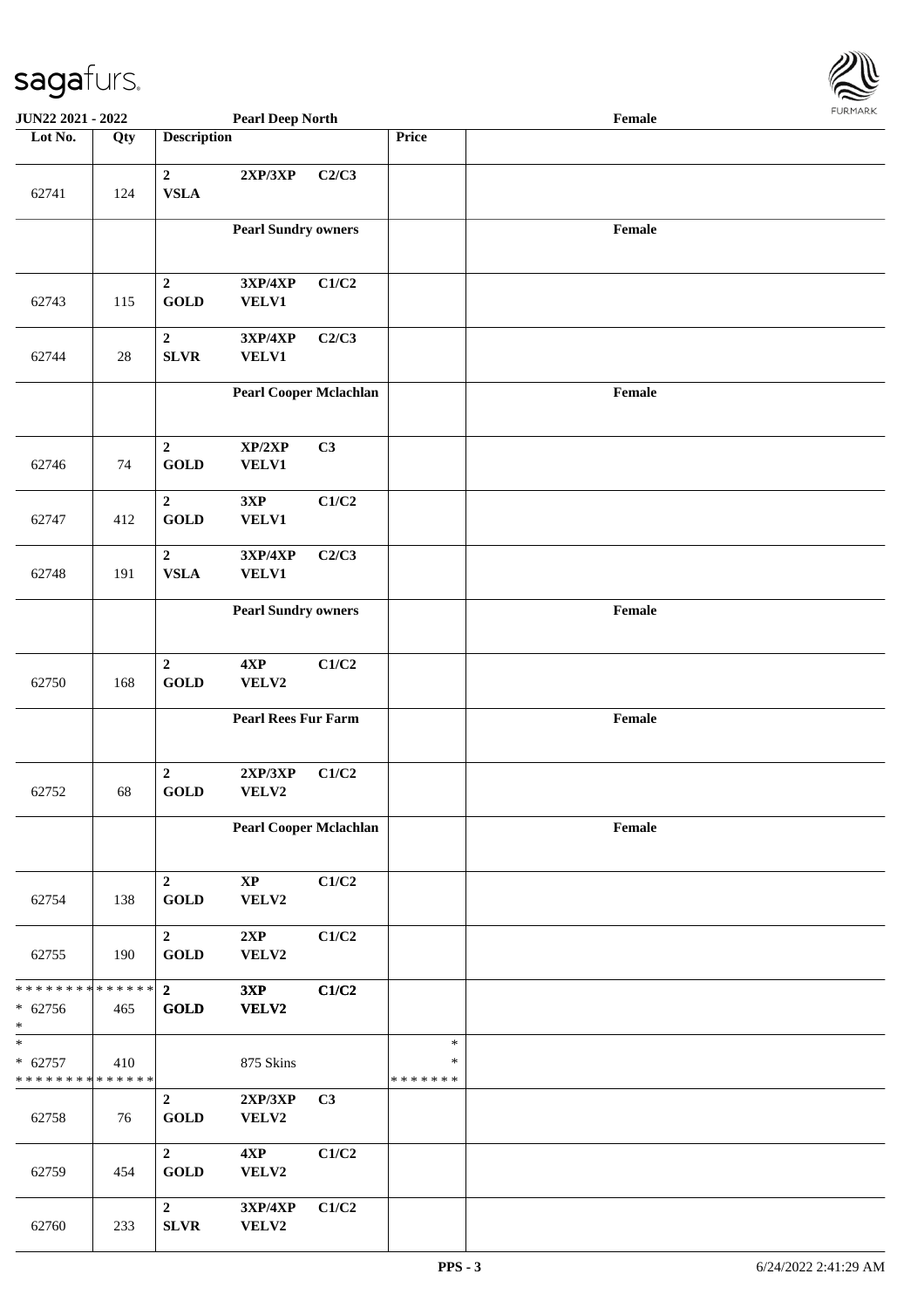

| <b>JUN22 2021 - 2022</b> |     |                                        | <b>Pearl Cooper Mclachlan</b> |       |       | Female | FURMARK |
|--------------------------|-----|----------------------------------------|-------------------------------|-------|-------|--------|---------|
| Lot No.                  | Qty | <b>Description</b>                     |                               |       | Price |        |         |
| 62761                    | 303 | $\boldsymbol{2}$<br><b>VSLA</b>        | 3XP<br>VELV2                  | C1/C2 |       |        |         |
| 62762                    | 101 | $\overline{2}$<br><b>VSLA</b>          | 4XP<br>VELV2                  | C1/C2 |       |        |         |
|                          |     |                                        | <b>Pearl Deep North</b>       |       |       | Female |         |
| 62764                    | 89  | $\mathbf{3}$<br><b>VSLA</b>            | 2XP/3XP                       | C2/C3 |       |        |         |
|                          |     |                                        | <b>Pearl Cooper Mclachlan</b> |       |       | Female |         |
| 62766                    | 91  | $\mathbf{3}$<br><b>VSLA</b>            | XP/2XP<br><b>VELV1</b>        | C2/C3 |       |        |         |
| 62767                    | 265 | $\overline{\mathbf{3}}$<br><b>VSLA</b> | 3XP/4XP<br><b>VELV1</b>       | C2/C3 |       |        |         |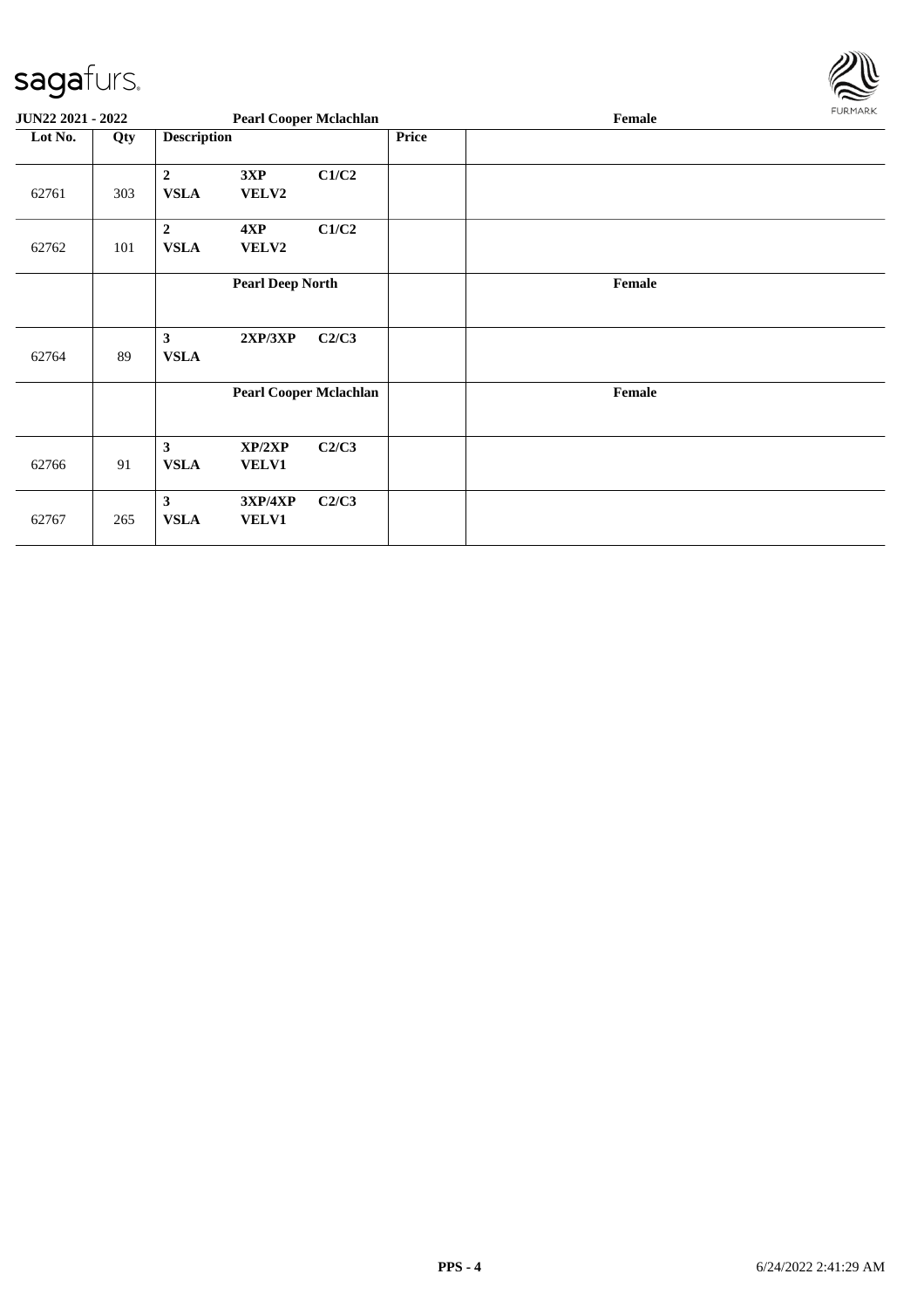| JUN22 2021 - 2022                          |     |                    | Pearl                  |       |                    | Male | $1 \times 1$ |
|--------------------------------------------|-----|--------------------|------------------------|-------|--------------------|------|--------------|
| Lot No.                                    | Qty | <b>Description</b> |                        |       | Price              |      |              |
|                                            |     |                    |                        |       |                    |      |              |
|                                            |     | 50                 | <b>PALE</b>            | C1/C2 |                    |      |              |
| 327001                                     | 98  | SI                 |                        |       |                    |      |              |
| * * * * * * * * <mark>* * * * * * *</mark> |     | 50                 | $\mathbf{X}\mathbf{P}$ | C1/C2 |                    |      |              |
| $* 327002$                                 | 205 | SI                 |                        |       |                    |      |              |
| $*$                                        |     |                    |                        |       |                    |      |              |
| $*$                                        | 38  |                    |                        |       | $\ast$             |      |              |
| * 327003                                   |     |                    | 243 Skins              |       | $\ast$             |      |              |
| * * * * * * * * * * * * * *                |     |                    |                        |       | * * * * * * *      |      |              |
|                                            |     | 50                 | 2XP                    | C1/C2 |                    |      |              |
| 327004                                     | 141 | ${\bf SI}$         |                        |       |                    |      |              |
|                                            |     | 50                 | <b>Dark</b>            | C1/C2 |                    |      |              |
| 327005                                     | 94  | <b>SAGA</b>        |                        |       |                    |      |              |
|                                            |     |                    |                        |       |                    |      |              |
| * * * * * * * * * * * * * *                |     | 50                 | <b>PALE</b>            | C1/C2 |                    |      |              |
| $* 327006$                                 | 185 | <b>SAGA</b>        |                        |       |                    |      |              |
| $*$                                        |     |                    |                        |       |                    |      |              |
| $*$                                        | 64  |                    |                        |       | $\ast$             |      |              |
| * 327007<br>* * * * * * * * * * * * * *    |     |                    | 249 Skins              |       | $\ast$             |      |              |
|                                            |     |                    |                        |       | * * * * * * *      |      |              |
| 327008                                     | 144 | 50<br><b>SAGA</b>  | $\bold{XP}$            | C1    |                    |      |              |
|                                            |     |                    |                        |       |                    |      |              |
| * * * * * * * * * * * * * *                |     | 50                 | $\mathbf{X}\mathbf{P}$ | C2    |                    |      |              |
| * 327009                                   | 185 | <b>SAGA</b>        |                        |       |                    |      |              |
| $*$                                        |     |                    |                        |       |                    |      |              |
| $*$                                        | 151 |                    |                        |       | $\ast$             |      |              |
| * 327010                                   |     |                    | 336 Skins              |       | $\ast$             |      |              |
| * * * * * * * * * * * * * *                |     |                    |                        |       | * * * * * * *      |      |              |
| 327011                                     | 98  | 50<br><b>SAGA</b>  | $\mathbf{XP}$          | C3    |                    |      |              |
|                                            |     |                    |                        |       |                    |      |              |
|                                            |     | 50                 | 2XP                    | C1    |                    |      |              |
| 327012                                     | 97  | <b>SAGA</b>        |                        |       |                    |      |              |
|                                            |     |                    |                        |       |                    |      |              |
| * * * * * * * * * * * * * *                |     | 50                 | 2XP                    | C2    |                    |      |              |
| * 327013<br>$*$                            | 185 | <b>SAGA</b>        |                        |       |                    |      |              |
| $*$                                        | 87  |                    |                        |       | $\ast$             |      |              |
| * 327014                                   |     |                    | 272 Skins              |       | ∗                  |      |              |
| * * * * * * * * * * * * * *                |     |                    |                        |       | * * * * * * *      |      |              |
|                                            |     | 50                 | 2XP                    | C3    |                    |      |              |
| 327015                                     | 93  | <b>SAGA</b>        |                        |       |                    |      |              |
|                                            |     |                    |                        |       |                    |      |              |
|                                            |     | 50                 | <b>3XP/4XP</b>         | C1/C2 |                    |      |              |
| 327016                                     | 215 | <b>SAGA</b>        |                        |       |                    |      |              |
|                                            |     | 50                 | MED/PAL C2             |       |                    |      |              |
| 327017                                     | 92  | IA                 | <b>CHIP</b>            |       |                    |      |              |
|                                            |     |                    |                        |       |                    |      |              |
| * * * * * * * * * * * * * * *              |     | 50                 | XP/2XP                 | C2    |                    |      |              |
| * 327018                                   | 185 | IA                 | <b>CHIP</b>            |       |                    |      |              |
| $*$                                        |     |                    |                        |       |                    |      |              |
| $*$                                        | 96  |                    |                        |       | $\ast$             |      |              |
| * 327019<br>* * * * * * * * * * * * * *    |     |                    | 281 Skins              |       | ∗<br>* * * * * * * |      |              |
|                                            |     | 50                 | $\mathbf{X}\mathbf{P}$ | C1/C2 |                    |      |              |
| 327020                                     | 166 | <b>SROY</b>        |                        |       |                    |      |              |
|                                            |     |                    |                        |       |                    |      |              |

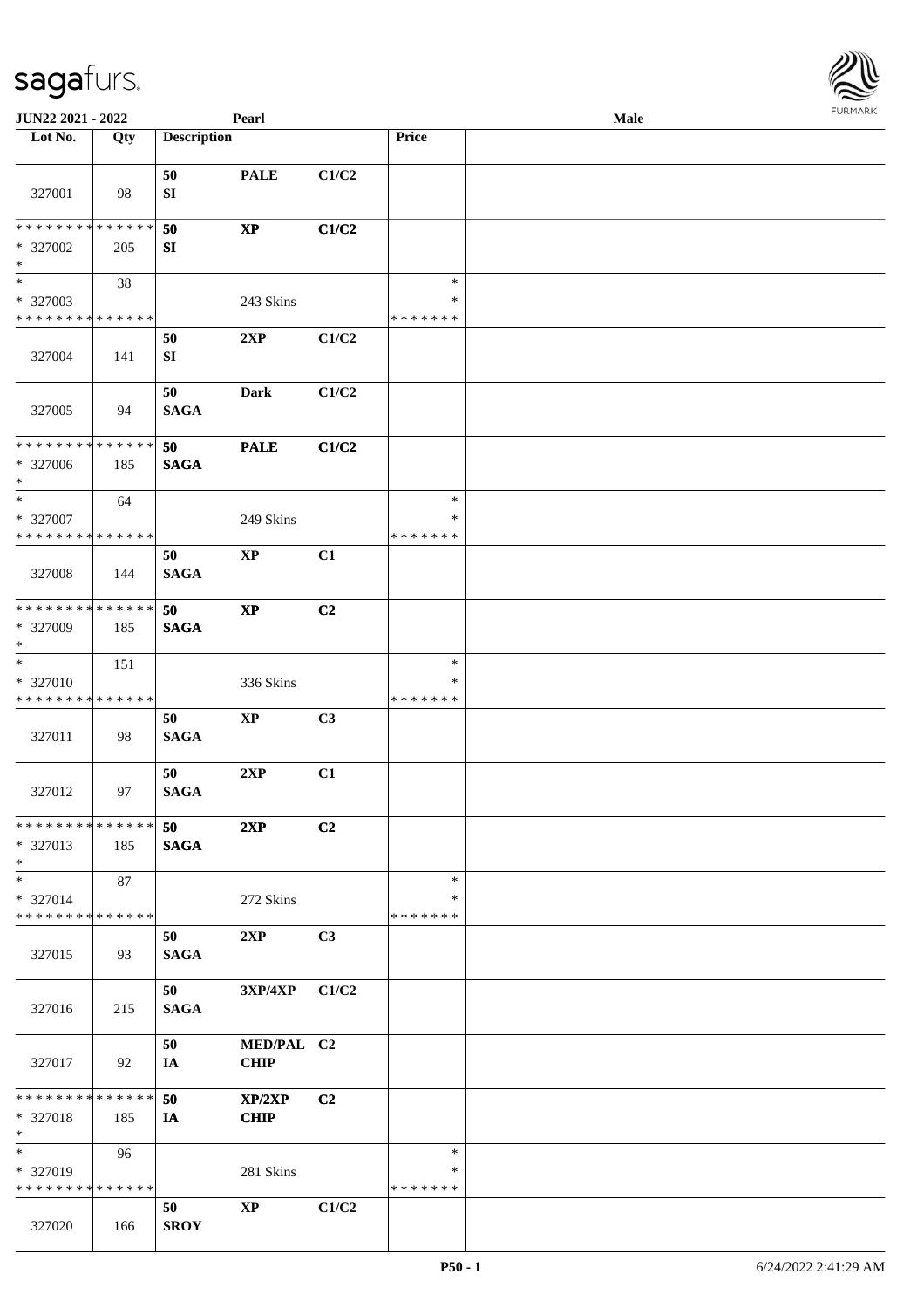



**JUN22 2021 - 2022 Pearl Male**

| JUI <i>naa A</i> ual - <i>Auaa</i> |     |                    | 1 cai i |       |              | wan |
|------------------------------------|-----|--------------------|---------|-------|--------------|-----|
| Lot No.                            | Qty | <b>Description</b> |         |       | <b>Price</b> |     |
| 327021                             | 111 | 50<br><b>SROY</b>  | 2XP     | C1/C2 |              |     |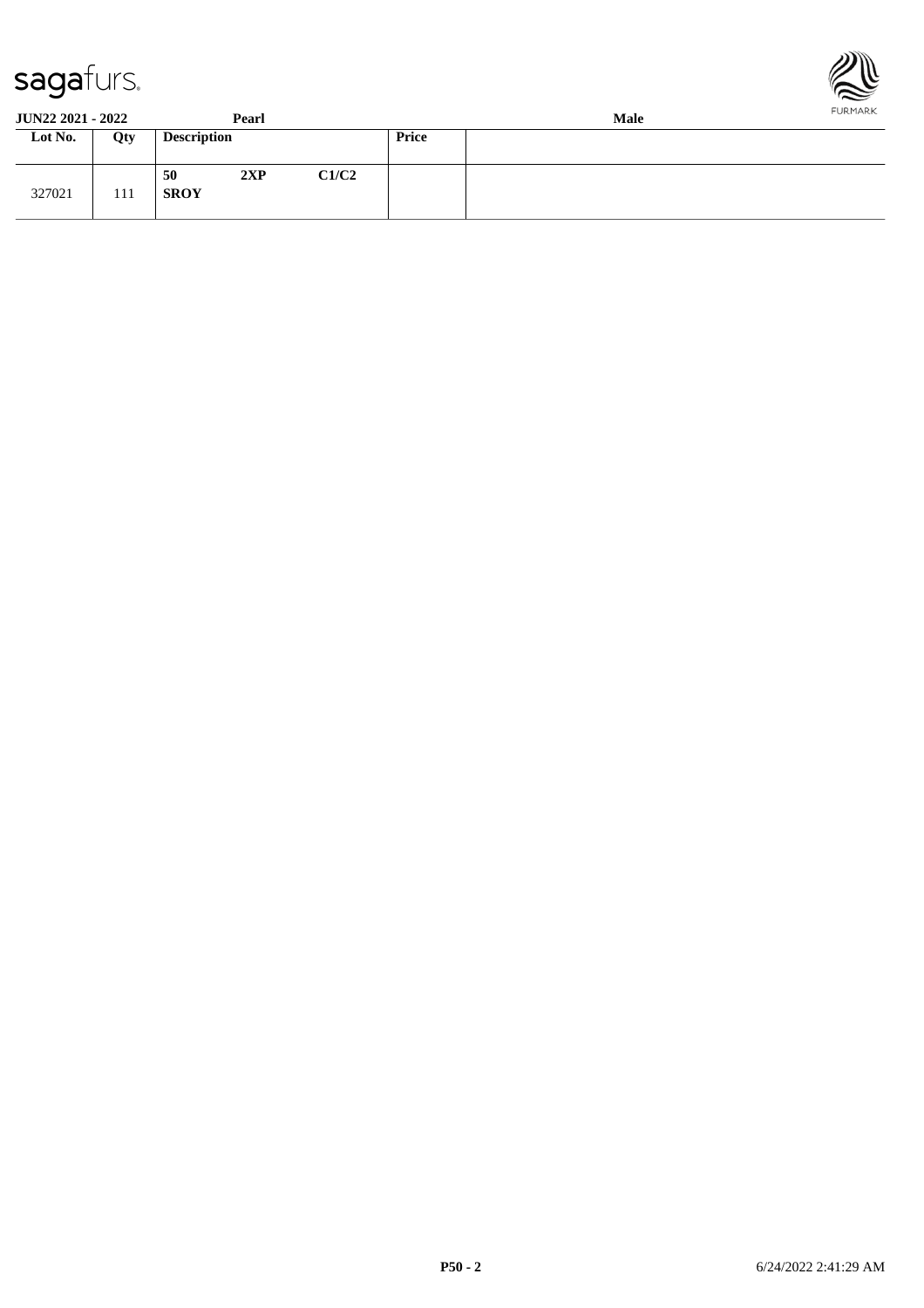| <b>JUN22 2021 - 2022</b>                               |             |                           | Pearl                             |                |                         | <b>Male</b> |  |
|--------------------------------------------------------|-------------|---------------------------|-----------------------------------|----------------|-------------------------|-------------|--|
| Lot No.                                                | Qty         | <b>Description</b>        |                                   |                | Price                   |             |  |
|                                                        |             |                           |                                   |                |                         |             |  |
| 327101                                                 | 163         | 50/40<br>${\bf S}{\bf I}$ | Dark                              | C <sub>2</sub> |                         |             |  |
|                                                        |             | 50/40                     | <b>MED</b>                        | C <sub>2</sub> |                         |             |  |
| 327102                                                 | 102         | ${\bf SI}$                |                                   |                |                         |             |  |
|                                                        |             | 40                        | <b>PALE</b>                       | C1/C2          |                         |             |  |
| 327103                                                 | 214         | ${\bf SI}$                |                                   |                |                         |             |  |
|                                                        |             | 50/40                     | <b>PALE</b>                       | C3             |                         |             |  |
| 327104                                                 | 82          | ${\bf S}{\bf I}$          |                                   |                |                         |             |  |
|                                                        |             |                           |                                   |                |                         |             |  |
| 327105                                                 | 153         | 40<br>${\bf SI}$          | $\mathbf{X}\mathbf{P}$            | C1             |                         |             |  |
|                                                        |             |                           |                                   |                |                         |             |  |
| * * * * * * * * <mark>*</mark>                         | * * * * * * | 40                        | $\mathbf{XP}$                     | C2             |                         |             |  |
| * 327106<br>$\ast$                                     | 225         | ${\bf S}{\bf I}$          |                                   |                |                         |             |  |
| $*$                                                    | 175         |                           |                                   |                | $\ast$                  |             |  |
| * 327107                                               |             |                           | 400 Skins                         |                | ∗                       |             |  |
| * * * * * * * * <mark>* * * * * * *</mark>             |             |                           |                                   |                | * * * * * * *           |             |  |
|                                                        |             | 50/40                     | $\mathbf{XP}$                     | C3             |                         |             |  |
| 327108                                                 | 198         | ${\bf SI}$                |                                   |                |                         |             |  |
|                                                        |             | $40\,$                    | 2XP                               | C1             |                         |             |  |
| 327109                                                 | 106         | ${\bf S}{\bf I}$          |                                   |                |                         |             |  |
| * * * * * * * * <mark>* * * * * * *</mark>             |             | 40                        | 2XP                               | C2             |                         |             |  |
| * 327110                                               | 215         | SI                        |                                   |                |                         |             |  |
| $*$                                                    |             |                           |                                   |                |                         |             |  |
|                                                        | 43          |                           |                                   |                | $\ast$                  |             |  |
| * 327111<br>* * * * * * * * <mark>* * * * * * *</mark> |             |                           | 258 Skins                         |                | $\ast$<br>* * * * * * * |             |  |
|                                                        |             | 50/40                     | 2XP                               | C3             |                         |             |  |
| 327112                                                 | 125         | ${\bf SI}$                |                                   |                |                         |             |  |
|                                                        |             | 50/40                     | $3{\bf X}{\bf P}/4{\bf X}{\bf P}$ | C1/C2          |                         |             |  |
| 327113                                                 | 206         | SI                        |                                   |                |                         |             |  |
|                                                        |             |                           |                                   |                |                         |             |  |
|                                                        |             | 50/40                     | ALL                               | C2             |                         |             |  |
| 327114                                                 | 239         | $\bf{IB}$                 | WB1                               |                |                         |             |  |
|                                                        |             | 50/40                     | MED/PAL C2                        |                |                         |             |  |
| 327115                                                 | 124         | IB                        | <b>CHIP</b>                       |                |                         |             |  |
|                                                        |             | 50/40                     | XP/2XP                            | C2             |                         |             |  |
| 327116                                                 | 237         | $\mathbf{I}\mathbf{B}$    | <b>CHIP</b>                       |                |                         |             |  |
|                                                        |             |                           |                                   |                |                         |             |  |
| * * * * * * * *                                        | * * * * * * | 50/40                     | <b>ALL</b>                        | C2             |                         |             |  |
| * 327117<br>$\ast$                                     | 225         | $\mathbf{I}$              |                                   |                |                         |             |  |
| $\overline{\phantom{0}}$                               | 160         |                           |                                   |                | $\ast$                  |             |  |
| * 327118<br>* * * * * * * * <mark>* * * * * * *</mark> |             |                           | 385 Skins                         |                | $\ast$<br>* * * * * * * |             |  |
|                                                        |             | 40                        | <b>Dark</b>                       | C1/C2          |                         |             |  |
| 327119                                                 | 170         | <b>SAGA</b>               |                                   |                |                         |             |  |
|                                                        |             |                           |                                   |                |                         |             |  |
| 327120                                                 | 128         | 50/40<br><b>SAGA</b>      | <b>MED</b>                        | C1/C2          |                         |             |  |
|                                                        |             |                           |                                   |                |                         |             |  |

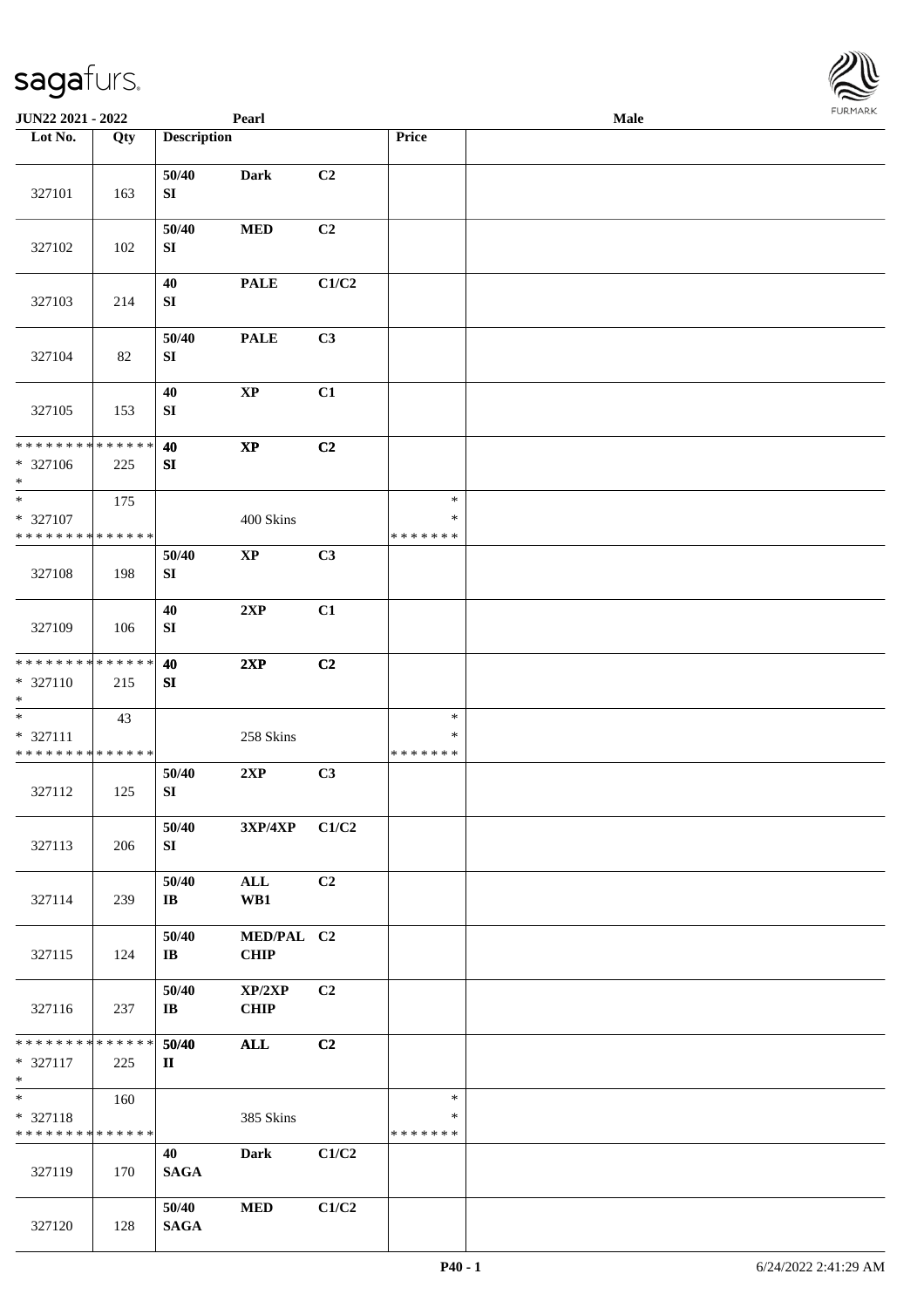\*

| <b>JUN22 2021 - 2022</b>                                             |                    |                          | Pearl         |                |                                   | Male | $1 \times 1 \times 1 \times 1 \times 1$ |
|----------------------------------------------------------------------|--------------------|--------------------------|---------------|----------------|-----------------------------------|------|-----------------------------------------|
| Lot No.                                                              | Qty                | <b>Description</b>       |               |                | Price                             |      |                                         |
| 327121                                                               | 76                 | 50/40<br><b>SAGA</b>     | <b>DK/MED</b> | C3             |                                   |      |                                         |
| 327122                                                               | 120                | 40<br><b>SAGA</b>        | <b>PALE</b>   | C1             |                                   |      |                                         |
| 327123                                                               | 204                | 40<br><b>SAGA</b>        | <b>PALE</b>   | C2             |                                   |      |                                         |
| 327124                                                               | 94                 | 50/40<br><b>SAGA</b>     | <b>PALE</b>   | C3             |                                   |      |                                         |
| * * * * * * * * * * * * * *<br>* 327125<br>$*$                       | 205                | 40<br><b>SAGA</b>        | $\bold{XP}$   | C1             |                                   |      |                                         |
| $*$<br>* 327126<br>* * * * * * * * <mark>* * * * * *</mark> *        | 122                |                          | 327 Skins     |                | $\ast$<br>$\ast$<br>* * * * * * * |      |                                         |
| * * * * * * * * * * * * * *<br>* 327127<br>$\ast$                    | 202                | 40<br><b>SAGA</b>        | $\bold{XP}$   | C2             |                                   |      |                                         |
| $\overline{\ast}$<br>* 327128<br>$*$                                 | 180                |                          | 2             |                | $\ast$<br>$\ast$<br>$\ast$        |      |                                         |
| $\overline{\ast}$<br>* 327129<br>$\ast$                              | 200                |                          | 3             |                | $\ast$<br>$\ast$<br>$\ast$        |      |                                         |
| $\overline{\ast}$<br>* 327130<br>* * * * * * * * * * * * * *         | 45                 |                          | 627 Skins     |                | $\ast$<br>∗<br>* * * * * * *      |      |                                         |
| 327131                                                               | 200                | 40<br>$\mathbf{SAGA}$    | $\mathbf{XP}$ | C3             |                                   |      |                                         |
| 327132                                                               | 185                | 40<br><b>SAGA</b>        | 2XP           | C1             |                                   |      |                                         |
| * * * * * * * * <mark>* * * * * * *</mark><br>* 327133<br>$*$        | 205                | 40<br><b>SAGA</b>        | 2XP           | C2             |                                   |      |                                         |
| $\ast$<br>$* 327134$<br>$*$                                          | 200                |                          | 2             |                | $\ast$<br>∗<br>$\ast$             |      |                                         |
| $\ddot{x}$<br>* 327135<br>* * * * * * * * <mark>* * * * * * *</mark> | 49                 |                          | 454 Skins     |                | $\ast$<br>∗<br>* * * * * * *      |      |                                         |
| 327136                                                               | 137                | 40<br><b>SAGA</b>        | 2XP           | C3             |                                   |      |                                         |
| * * * * * * * *<br>* 327137<br>$*$                                   | * * * * * *<br>205 | <b>40</b><br><b>SAGA</b> | 3XP/4XP C1/C2 |                |                                   |      |                                         |
| $*$ $-$<br>* 327138<br>* * * * * * * * <mark>* * * * * *</mark>      | 134                |                          | 339 Skins     |                | $\ast$<br>∗<br>*******            |      |                                         |
| 327139                                                               | - 106              | 50/40<br><b>SAGA</b>     | $3XP/4XP$ C3  |                |                                   |      |                                         |
| * * * * * * * * <mark>* * * * * *</mark> *<br>* 327140               | 205                | 50/40<br>IA              | ALL<br>WB1    | C <sub>2</sub> |                                   |      |                                         |

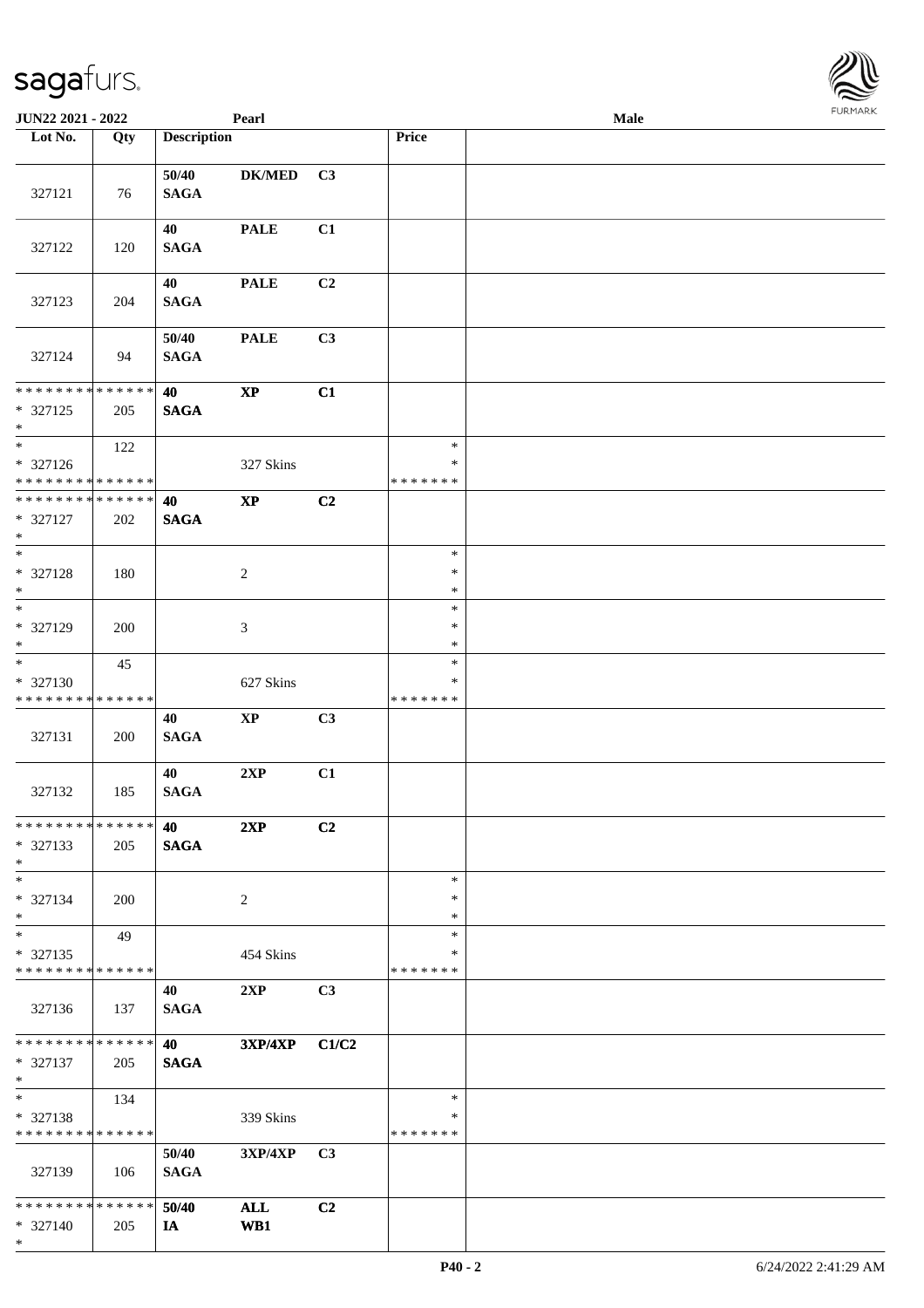| <b>JUN22 2021 - 2022</b>      |     |                    | Pearl                     |       |                  | Male | <b>FURMARK</b> |
|-------------------------------|-----|--------------------|---------------------------|-------|------------------|------|----------------|
| Lot No.                       | Qty | <b>Description</b> |                           |       | Price            |      |                |
| $*$                           |     | 50/40              | $\mathbf{ALL}$            | C2    | $\ast$           |      |                |
| * 327141<br>$*$               | 180 | $I\!\!A$           | WB1                       |       | $\ast$<br>$\ast$ |      |                |
|                               | 150 |                    |                           |       | $\ast$           |      |                |
| * 327142                      |     |                    | 535 Skins                 |       | $\ast$           |      |                |
| * * * * * * * * * * * * * *   |     |                    |                           |       | * * * * * * *    |      |                |
| 327143                        | 222 | 40<br>IA           | MED/PAL C2<br><b>CHIP</b> |       |                  |      |                |
| * * * * * * * * * * * * * * * |     | 40                 | XP/2XP                    | C2    |                  |      |                |
| * 327144<br>$*$               | 205 | IA                 | <b>CHIP</b>               |       |                  |      |                |
|                               |     |                    |                           |       | $\ast$           |      |                |
| $* 327145$                    | 180 |                    | 2                         |       | $\ast$           |      |                |
| $\ast$                        |     |                    |                           |       | $\ast$           |      |                |
| * 327146                      | 180 |                    | $\mathfrak{Z}$            |       | $\ast$<br>$\ast$ |      |                |
| $*$                           |     |                    |                           |       | $\ast$           |      |                |
| $*$                           |     |                    |                           |       | $\ast$           |      |                |
| * 327147                      | 180 |                    | $\overline{4}$            |       | $\ast$           |      |                |
| $*$                           |     |                    |                           |       | $\ast$           |      |                |
| $*$                           | 114 |                    |                           |       | $\ast$           |      |                |
| * 327148                      |     |                    | 859 Skins                 |       | ∗                |      |                |
| * * * * * * * * * * * * * *   |     |                    |                           |       | * * * * * * *    |      |                |
| 327149                        | 144 | 50/40<br>$I\!\!A$  | 3XP/4XP<br><b>CHIP</b>    | C2    |                  |      |                |
| 327150                        | 112 | 40<br><b>SROY</b>  | 2XP                       | C1/C2 |                  |      |                |

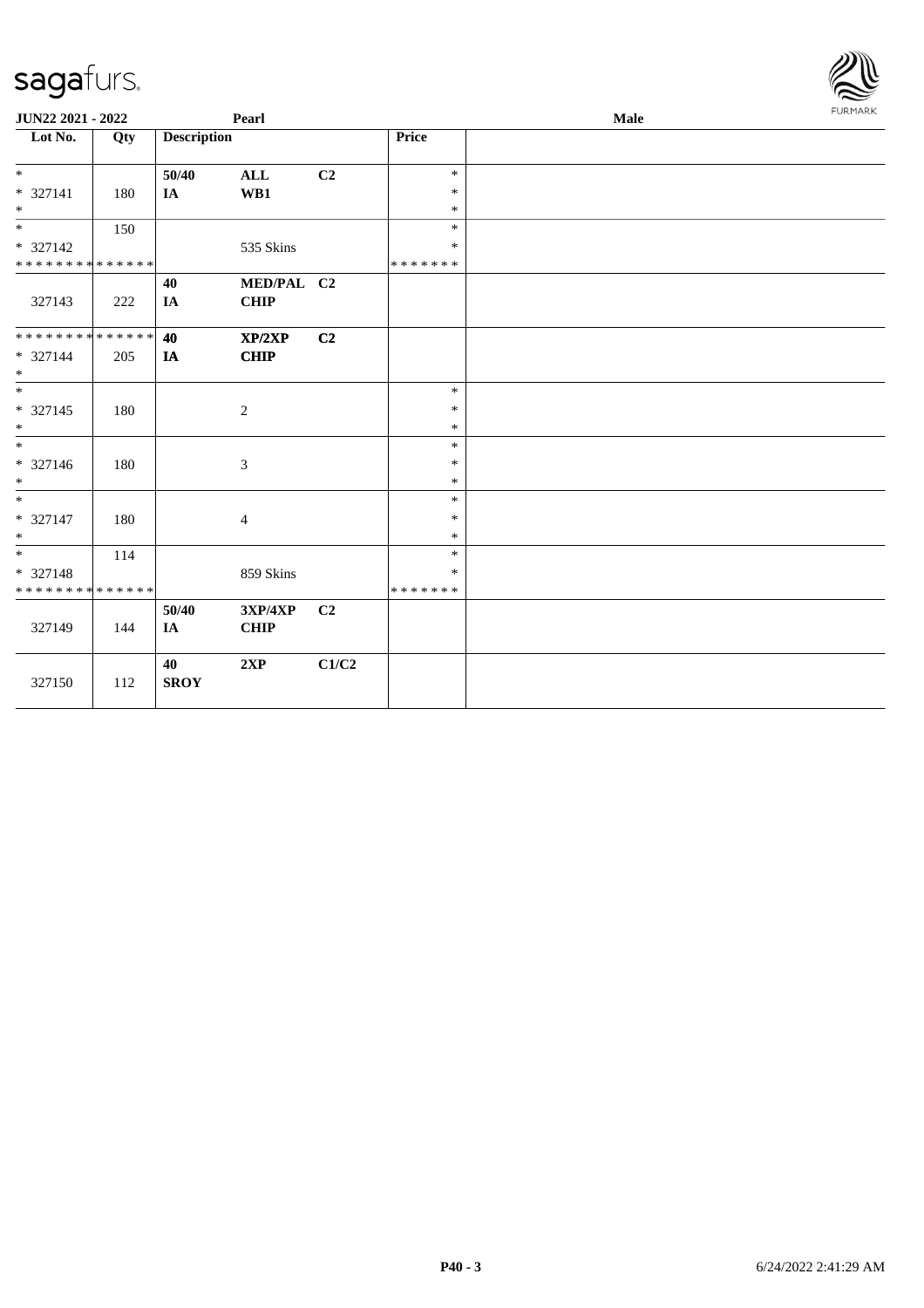| JUN22 2021 - 2022                       |     |                    | Pearl                  |                |                  | Male |  |
|-----------------------------------------|-----|--------------------|------------------------|----------------|------------------|------|--|
| Lot No.                                 | Qty | <b>Description</b> |                        |                | Price            |      |  |
|                                         |     |                    |                        |                |                  |      |  |
|                                         |     | 30                 | <b>Dark</b>            | C1/C2          |                  |      |  |
| 327201                                  | 163 | SI                 |                        |                |                  |      |  |
|                                         |     |                    |                        |                |                  |      |  |
|                                         |     | 30                 | $\bf MED$              | C1/C2          |                  |      |  |
| 327202                                  | 198 | SI                 |                        |                |                  |      |  |
|                                         |     | 30                 | <b>DK/MED</b>          | C3             |                  |      |  |
| 327203                                  | 114 | ${\bf S}{\bf I}$   |                        |                |                  |      |  |
|                                         |     |                    |                        |                |                  |      |  |
|                                         |     | 30                 | <b>PALE</b>            | C1             |                  |      |  |
| 327204                                  | 99  | SI                 |                        |                |                  |      |  |
|                                         |     |                    |                        |                |                  |      |  |
| * * * * * * * * * * * * * *             |     | 30                 | <b>PALE</b>            | C <sub>2</sub> |                  |      |  |
| * 327205                                | 245 | SI                 |                        |                |                  |      |  |
| $\ast$<br>$\ast$                        | 159 |                    |                        |                | $\ast$           |      |  |
| * 327206                                |     |                    | 404 Skins              |                | $\ast$           |      |  |
| * * * * * * * * * * * * * *             |     |                    |                        |                | * * * * * * *    |      |  |
|                                         |     | 30                 | <b>PALE</b>            | C3             |                  |      |  |
| 327207                                  | 147 | SI                 |                        |                |                  |      |  |
|                                         |     |                    |                        |                |                  |      |  |
| **************                          |     | 30                 | $\bold{XP}$            | C1             |                  |      |  |
| * 327208                                | 225 | SI                 |                        |                |                  |      |  |
| $\ast$<br>$_{\ast}$                     |     |                    |                        |                |                  |      |  |
| * 327209                                | 59  |                    | 284 Skins              |                | $\ast$<br>$\ast$ |      |  |
| * * * * * * * * * * * * * *             |     |                    |                        |                | * * * * * * *    |      |  |
| **************                          |     | 30                 | $\bold{XP}$            | C2             |                  |      |  |
| $* 327210$                              | 245 | SI                 |                        |                |                  |      |  |
| $\ast$                                  |     |                    |                        |                |                  |      |  |
| $\ast$                                  |     |                    |                        |                | $\ast$           |      |  |
| * 327211                                | 240 |                    | $\overline{c}$         |                | $\ast$           |      |  |
| $\ast$                                  |     |                    |                        |                | $\ast$           |      |  |
| $\ast$                                  | 250 |                    |                        |                | $\ast$<br>$\ast$ |      |  |
| * 327212<br>* * * * * * * * * * * * * * |     |                    | 735 Skins              |                | *******          |      |  |
| * * * * * * * * * * * * * * *           |     | 30                 | $\mathbf{X}\mathbf{P}$ | C3             |                  |      |  |
| $* 327213$                              | 245 | SI                 |                        |                |                  |      |  |
| $*$                                     |     |                    |                        |                |                  |      |  |
| $\ast$                                  | 147 |                    |                        |                | $\ast$           |      |  |
| * 327214                                |     |                    | 392 Skins              |                | *                |      |  |
| * * * * * * * * * * * * * *             |     |                    |                        |                | * * * * * * *    |      |  |
|                                         |     | 30                 | 2XP                    | C1             |                  |      |  |
| 327215                                  | 116 | SI                 |                        |                |                  |      |  |
| * * * * * * * * * * * * * *             |     | 30                 | 2XP                    | C2             |                  |      |  |
| * 327216                                | 245 | SI                 |                        |                |                  |      |  |
| $*$                                     |     |                    |                        |                |                  |      |  |
| $*$                                     | 103 |                    |                        |                | $\ast$           |      |  |
| * 327217                                |     |                    | 348 Skins              |                | $\ast$           |      |  |
| * * * * * * * * * * * * * *             |     |                    |                        |                | * * * * * * *    |      |  |
|                                         |     | 30                 | 2XP                    | C3             |                  |      |  |
| 327218                                  | 151 | SI                 |                        |                |                  |      |  |
|                                         |     | 30                 | 3XP/4XP                | C1/C2          |                  |      |  |
| 327219                                  | 201 | SI                 |                        |                |                  |      |  |
|                                         |     |                    |                        |                |                  |      |  |
|                                         |     | 40/30              | 3XP/4XP                | C3             |                  |      |  |
| 327220                                  | 79  | SI                 |                        |                |                  |      |  |

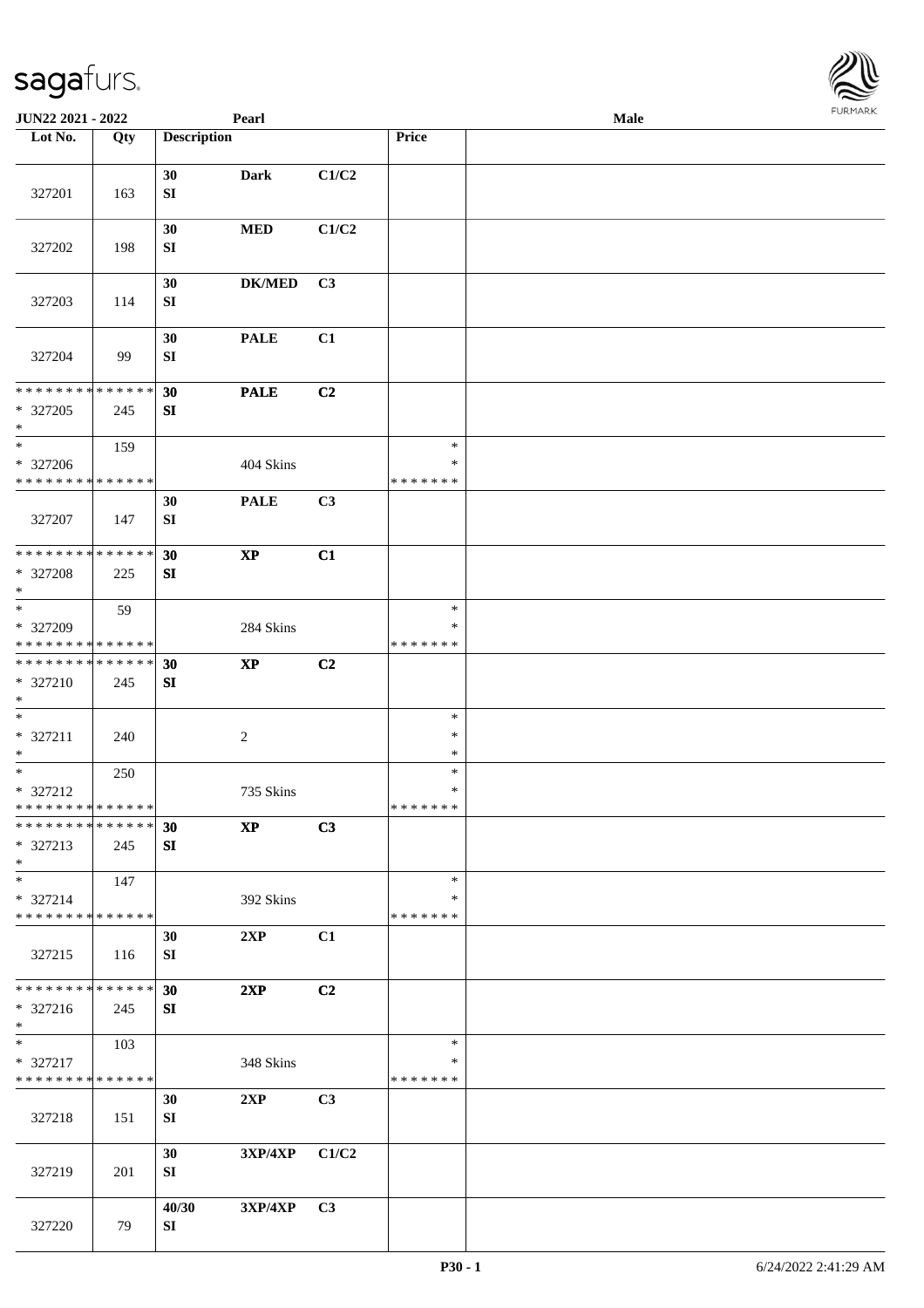| JUN22 2021 - 2022                                   |                    |                                 | Pearl                                                       |                |                                   | Male | <b>FUNITANN</b> |
|-----------------------------------------------------|--------------------|---------------------------------|-------------------------------------------------------------|----------------|-----------------------------------|------|-----------------|
| Lot No.                                             | Qty                | <b>Description</b>              |                                                             |                | Price                             |      |                 |
| 327221                                              | 241                | 40/30<br>SI                     | <b>DK/MED</b><br>$\mathbf{L}\mathbf{N}\mathbf{A}\mathbf{P}$ | C2             |                                   |      |                 |
| * * * * * * * *<br>* 327222<br>$\ast$               | * * * * * *<br>245 | 40/30<br>SI                     | <b>PALE</b><br><b>LNAP</b>                                  | C1/C2          |                                   |      |                 |
| $\ast$<br>* 327223                                  | 39                 |                                 | 284 Skins                                                   |                | $\ast$<br>∗                       |      |                 |
| * * * * * * * * * * * * * *<br>327224               | 101                | 40/30<br>SI                     | <b>PALE</b><br><b>LNAP</b>                                  | C3             | * * * * * * *                     |      |                 |
| * * * * * * * * * * * * * *<br>* 327225<br>$*$      | 235                | 40/30<br>SI                     | $\mathbf{X}\mathbf{P}$<br><b>LNAP</b>                       | C1/C2          |                                   |      |                 |
| $\ast$<br>* 327226<br>* * * * * * * * * * * * * *   | 44                 |                                 | 279 Skins                                                   |                | $\ast$<br>$\ast$<br>* * * * * * * |      |                 |
| 327227                                              | 121                | 40/30<br>SI                     | $\mathbf{X}\mathbf{P}$<br><b>LNAP</b>                       | C3             |                                   |      |                 |
| 327228                                              | 185                | 40/30<br>SI                     | 2XP/3XP<br><b>LNAP</b>                                      | C2             |                                   |      |                 |
| * * * * * * * * * * * * * *<br>$* 327229$<br>$\ast$ | 265                | 30<br>IB                        | <b>ALL</b><br>WB1                                           | C2             |                                   |      |                 |
| $*$<br>* 327230<br>* * * * * * * * * * * * * *      | 103                |                                 | 368 Skins                                                   |                | $\ast$<br>∗<br>* * * * * * *      |      |                 |
| 327231                                              | 113                | 40/30<br>$\mathbf{I}\mathbf{B}$ | <b>Dark</b><br><b>CHIP</b>                                  | C2             |                                   |      |                 |
| * * * * * * * * * * * * * *<br>* 327232<br>$\ast$   | 245                | 30<br>$\mathbf{I}$              | MED/PAL C2<br><b>CHIP</b>                                   |                |                                   |      |                 |
| $\ast$<br>* 327233<br>* * * * * * * * * * * * * *   | 97                 |                                 | 342 Skins                                                   |                | $\ast$<br>∗<br>* * * * * * *      |      |                 |
| * * * * * * * * * * * * * *<br>* 327234<br>$*$      | 245                | 30<br>$\mathbf{I}$              | XP/2XP<br><b>CHIP</b>                                       | C2             |                                   |      |                 |
| $*$<br>* 327235<br>* * * * * * * * * * * * * *      | 239                |                                 | 484 Skins                                                   |                | $\ast$<br>∗<br>* * * * * * *      |      |                 |
| * * * * * * * * * * * * * *<br>$*327236$<br>$*$     | 245                | 30<br>П                         | <b>ALL</b>                                                  | C <sub>2</sub> |                                   |      |                 |
| $*$<br>* 327237<br>* * * * * * * * * * * * * *      | 113                |                                 | 358 Skins                                                   |                | $\ast$<br>∗<br>* * * * * * *      |      |                 |
| 327238                                              | 165                | 30<br><b>SAGA</b>               | <b>Dark</b>                                                 | C1/C2          |                                   |      |                 |
| 327239                                              | 142                | 30<br><b>SAGA</b>               | <b>MED</b>                                                  | C1/C2          |                                   |      |                 |
| 327240                                              | 148                | 30<br><b>SAGA</b>               | <b>DK/MED</b>                                               | C3             |                                   |      |                 |

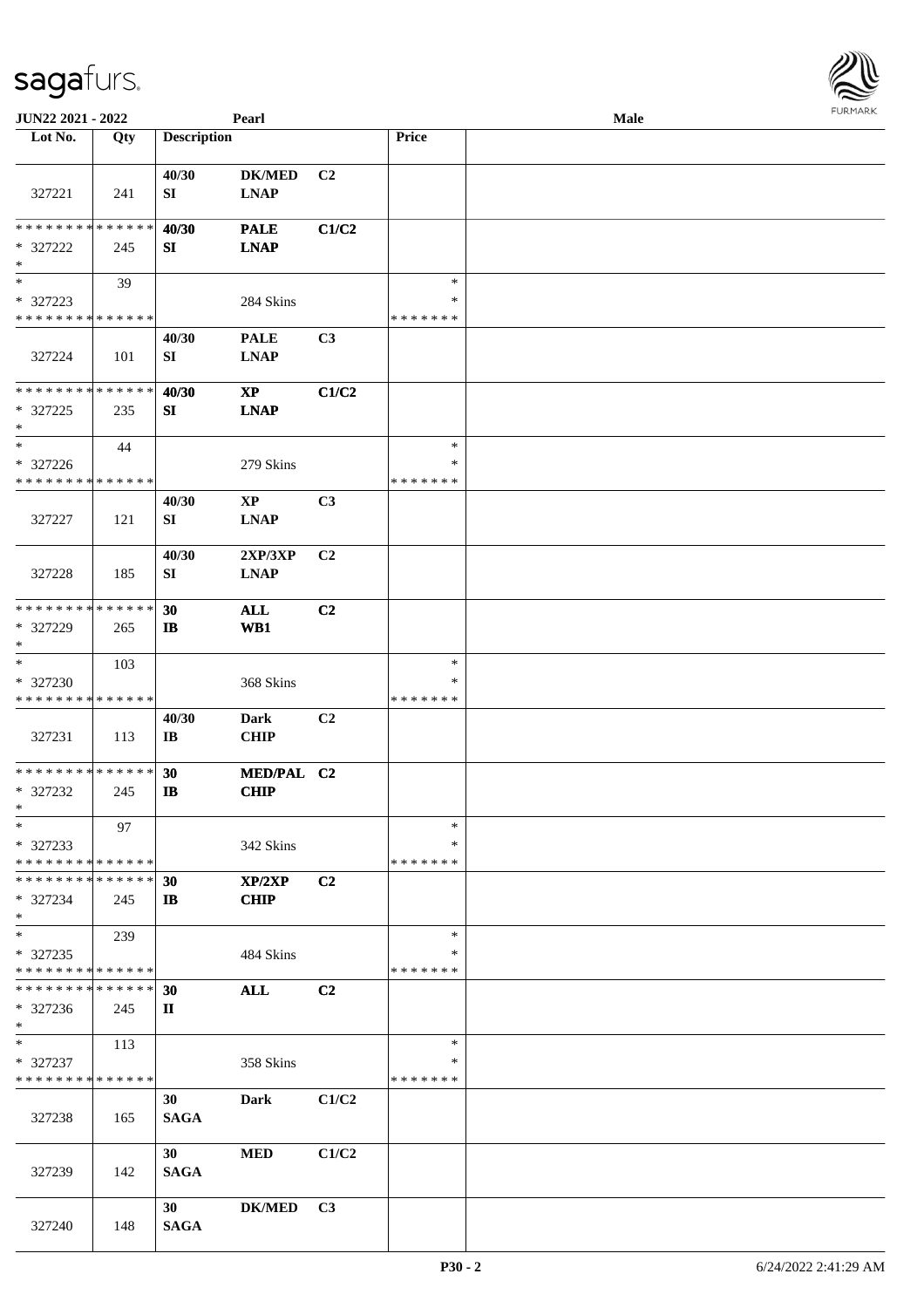| JUN22 2021 - 2022                                                |     |                                | Pearl                  |                |                                   | Male | $1 \cup 1$ , $1 \cup 1$ |
|------------------------------------------------------------------|-----|--------------------------------|------------------------|----------------|-----------------------------------|------|-------------------------|
| Lot No.                                                          | Qty | <b>Description</b>             |                        |                | Price                             |      |                         |
| 327241                                                           | 124 | 30<br><b>SAGA</b>              | <b>PALE</b>            | C1             |                                   |      |                         |
| * * * * * * * * * * * * * *<br>* 327242<br>$*$                   | 225 | 30<br><b>SAGA</b>              | <b>PALE</b>            | C <sub>2</sub> |                                   |      |                         |
| * 327243<br>* * * * * * * * * * * * * *                          | 209 |                                | 434 Skins              |                | $\ast$<br>$\ast$<br>* * * * * * * |      |                         |
| 327244                                                           | 224 | 30<br><b>SAGA</b>              | <b>PALE</b>            | C3             |                                   |      |                         |
| 327245                                                           | 238 | 30<br><b>SAGA</b>              | $\bold{XP}$            | C1             |                                   |      |                         |
| * * * * * * * * * * * * * *<br>* 327246<br>$*$                   | 225 | 30<br><b>SAGA</b>              | $\bold{XP}$            | C2             |                                   |      |                         |
| $*$<br>* 327247<br>$*$                                           | 200 |                                | 2                      |                | $\ast$<br>$\ast$<br>$\ast$        |      |                         |
| $\overline{\phantom{0}}$<br>* 327248<br>$*$<br>$\overline{\ast}$ | 200 |                                | 3                      |                | $\ast$<br>$\ast$<br>$\ast$        |      |                         |
| * 327249<br>$*$                                                  | 200 |                                | 4                      |                | $\ast$<br>$\ast$<br>$\ast$        |      |                         |
| * 327250<br>* * * * * * * * * * * * * *                          | 163 |                                | 988 Skins              |                | $\ast$<br>∗<br>* * * * * * *      |      |                         |
| ******** <mark>******</mark><br>* 327251<br>$*$                  | 225 | 30<br><b>SAGA</b>              | $\mathbf{X}\mathbf{P}$ | C3             |                                   |      |                         |
| $*$<br>$* 327252$<br>$*$ $-$                                     | 200 |                                | $\overline{c}$         |                | $\ast$<br>$\ast$<br>$\ast$        |      |                         |
| $*$<br>* 327253<br>* * * * * * * * * * * * * *                   | 170 |                                | 595 Skins              |                | $\ast$<br>$\ast$<br>* * * * * * * |      |                         |
| 327254                                                           | 150 | 30<br><b>SAGA</b>              | 2XP                    | C1             |                                   |      |                         |
| * * * * * * * * * * * * * * *<br>* 327255<br>$*$                 | 225 | 30<br><b>SAGA</b>              | 2XP                    | C2             |                                   |      |                         |
| $*$<br>* 327256<br>$*$                                           | 200 |                                | 2                      |                | $\ast$<br>$\ast$<br>$\ast$        |      |                         |
| $*$<br>* 327257<br>* * * * * * * * * * * * * *                   | 202 |                                | 627 Skins              |                | $\ast$<br>∗<br>* * * * * * *      |      |                         |
| * * * * * * * * * * * * * * *<br>* 327258<br>$*$                 | 245 | 30<br><b>SAGA</b>              | 2XP                    | C3             |                                   |      |                         |
| $*$<br>* 327259<br>* * * * * * * * * * * * * *                   | 108 |                                | 353 Skins              |                | $\ast$<br>∗<br>* * * * * * *      |      |                         |
| * * * * * * * * * * * * * *<br>* 327260<br>$*$                   | 245 | 30 <sup>°</sup><br><b>SAGA</b> | 3XP/4XP C1/C2          |                |                                   |      |                         |

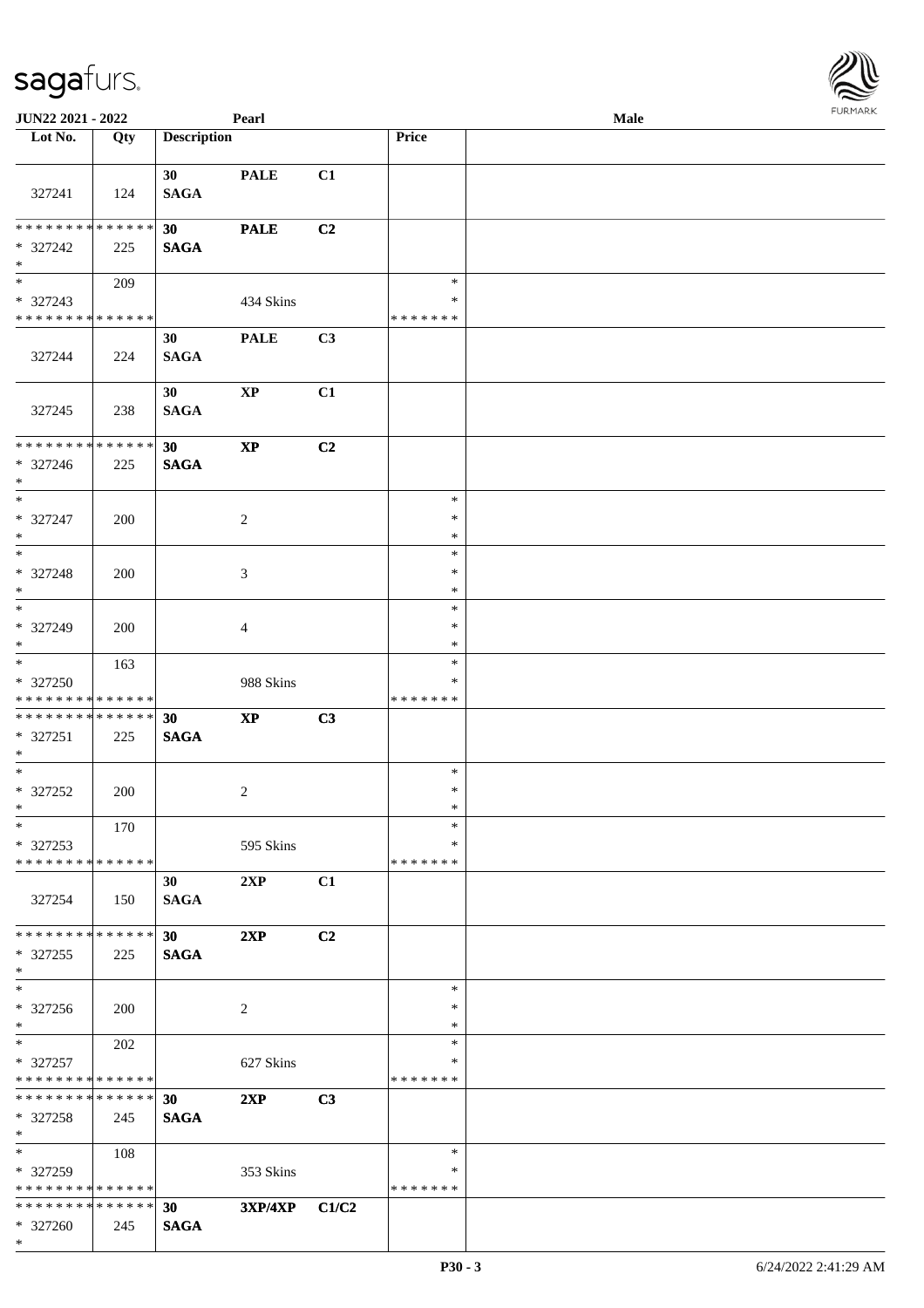| JUN22 2021 - 2022                                 |                    |                      | Pearl                                                       |       |                              | Male |  |
|---------------------------------------------------|--------------------|----------------------|-------------------------------------------------------------|-------|------------------------------|------|--|
| Lot No.                                           | Qty                | <b>Description</b>   |                                                             |       | Price                        |      |  |
| $*$                                               | 100                | 30                   | 3XP/4XP                                                     | C1/C2 | $\ast$                       |      |  |
| * 327261<br>* * * * * * * * * * * * * *           |                    | <b>SAGA</b>          |                                                             |       | $\ast$<br>* * * * * * *      |      |  |
| 327262                                            | 167                | 30<br><b>SAGA</b>    | 3XP/4XP                                                     | C3    |                              |      |  |
| 327263                                            | 104                | 40/30<br><b>SAGA</b> | <b>DK/MED</b><br>$\mathbf{L}\mathbf{N}\mathbf{A}\mathbf{P}$ | C1/C2 |                              |      |  |
| 327264                                            | 197                | 40/30<br><b>SAGA</b> | <b>DK/MED</b><br><b>LNAP</b>                                | C3    |                              |      |  |
| 327265                                            | 155                | 40/30<br><b>SAGA</b> | <b>PALE</b><br><b>LNAP</b>                                  | C1/C2 |                              |      |  |
| 327266                                            | 97                 | 40/30<br><b>SAGA</b> | <b>PALE</b><br><b>LNAP</b>                                  | C3    |                              |      |  |
| 327267                                            | 258                | 40/30<br><b>SAGA</b> | $\mathbf{X}\mathbf{P}$<br><b>LNAP</b>                       | C1/C2 |                              |      |  |
| 327268                                            | 176                | 40/30<br><b>SAGA</b> | $\mathbf{X}\mathbf{P}$<br><b>LNAP</b>                       | C3    |                              |      |  |
| * * * * * * * * * * * * * *<br>* 327269<br>$*$    | 225                | 40/30<br><b>SAGA</b> | 2XP/3XP<br><b>LNAP</b>                                      | C1/C2 |                              |      |  |
| $*$<br>* 327270<br>* * * * * * * * * * * * * *    | 43                 |                      | 268 Skins                                                   |       | $\ast$<br>∗<br>* * * * * * * |      |  |
| 327271                                            | 97                 | 40/30<br><b>SAGA</b> | 2XP/3XP<br><b>LNAP</b>                                      | C3    |                              |      |  |
| * * * * * * * * * * * * * *<br>* 327272<br>$*$    | 225                | 30<br>IA             | <b>ALL</b><br>WB1                                           | C2    |                              |      |  |
| $\ast$<br>* 327273<br>$*$                         | 200                |                      | $\overline{c}$                                              |       | $\ast$<br>$\ast$<br>$\ast$   |      |  |
| $\ast$<br>* 327274<br>$*$                         | 200                |                      | 3                                                           |       | $\ast$<br>∗<br>$\ast$        |      |  |
| $\ast$<br>* 327275<br>* * * * * * * * * * * * * * | 50                 |                      | 675 Skins                                                   |       | $\ast$<br>∗<br>* * * * * * * |      |  |
| 327276                                            | 233                | 30<br>IA             | $\mathbf{ALL}$<br>WB <sub>2</sub>                           | C2    |                              |      |  |
| 327277                                            | 189                | 40/30<br>IA          | <b>Dark</b><br><b>CHIP</b>                                  | C2    |                              |      |  |
| * * * * * * * *<br>* 327278<br>$\ast$             | * * * * * *<br>225 | 30<br>IA             | MED/PAL C2<br><b>CHIP</b>                                   |       |                              |      |  |
| $\ast$<br>* 327279<br>$*$                         | 200                |                      | 2                                                           |       | $\ast$<br>∗<br>$\ast$        |      |  |
| $*$<br>* 327280<br>* * * * * * * * * * * * * *    | 101                |                      | 526 Skins                                                   |       | $\ast$<br>∗<br>* * * * * * * |      |  |

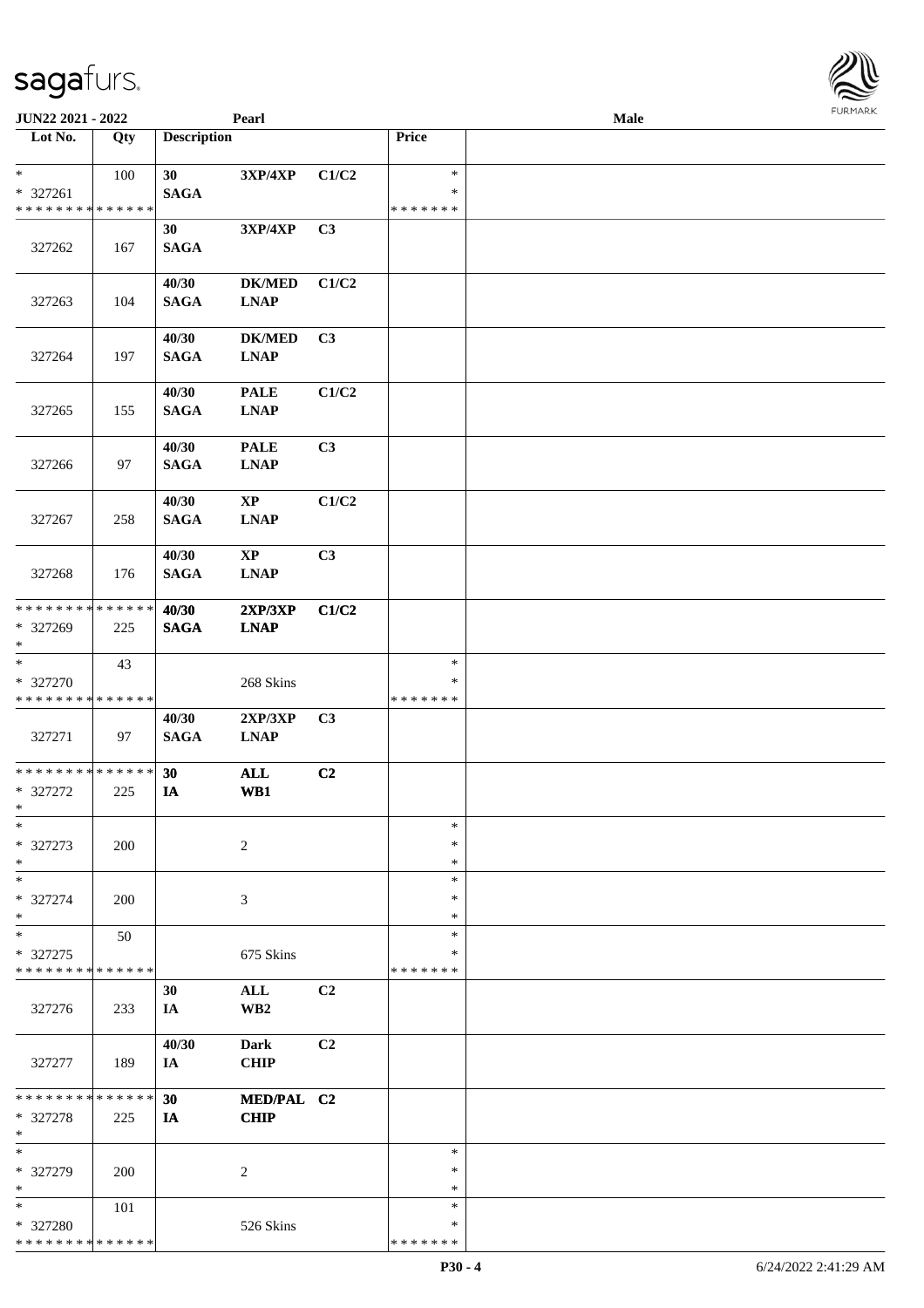| JUN22 2021 - 2022                                |     |                    | Pearl                  |                |                                   | Male | FURMARK |
|--------------------------------------------------|-----|--------------------|------------------------|----------------|-----------------------------------|------|---------|
| Lot No.                                          | Qty | <b>Description</b> |                        |                | Price                             |      |         |
| * * * * * * * * * * * * * * *<br>* 327281<br>$*$ | 225 | 30<br>IA           | XP/2XP<br><b>CHIP</b>  | C <sub>2</sub> |                                   |      |         |
| $\ast$<br>* 327282<br>$*$                        | 200 |                    | $\sqrt{2}$             |                | $\ast$<br>$\ast$<br>$\ast$        |      |         |
| $*$<br>* 327283<br>$*$                           | 200 |                    | $\mathfrak{Z}$         |                | $\ast$<br>$\ast$<br>$\ast$        |      |         |
| $*$<br>* 327284<br>$*$                           | 200 |                    | $\overline{4}$         |                | $\ast$<br>$\ast$<br>$\ast$        |      |         |
| $* 327285$<br>$*$                                | 200 |                    | $\mathfrak{S}$         |                | $\ast$<br>$\ast$<br>$\ast$        |      |         |
| * 327286<br>$*$                                  | 200 |                    | 6                      |                | $\ast$<br>$\ast$<br>$\ast$        |      |         |
| $*$<br>* 327287<br>* * * * * * * * * * * * * *   | 152 |                    | 1377 Skins             |                | $\ast$<br>*<br>* * * * * * *      |      |         |
| 327288                                           | 143 | 30<br>IA           | 3XP/4XP<br><b>CHIP</b> | C2             |                                   |      |         |
| * * * * * * * * * * * * * *<br>* 327289<br>$*$   | 185 | 30<br><b>SROY</b>  | $\bold{XP}$            | C1/C2          |                                   |      |         |
| $*$<br>* 327290<br>* * * * * * * * * * * * * *   | 56  |                    | 241 Skins              |                | $\ast$<br>$\ast$<br>* * * * * * * |      |         |
| 327291                                           | 175 | 30<br><b>SROY</b>  | 2XP                    | C1/C2          |                                   |      |         |
| 327292                                           | 107 | 30<br><b>SROY</b>  | 3XP/4XP                | C1/C2          |                                   |      |         |

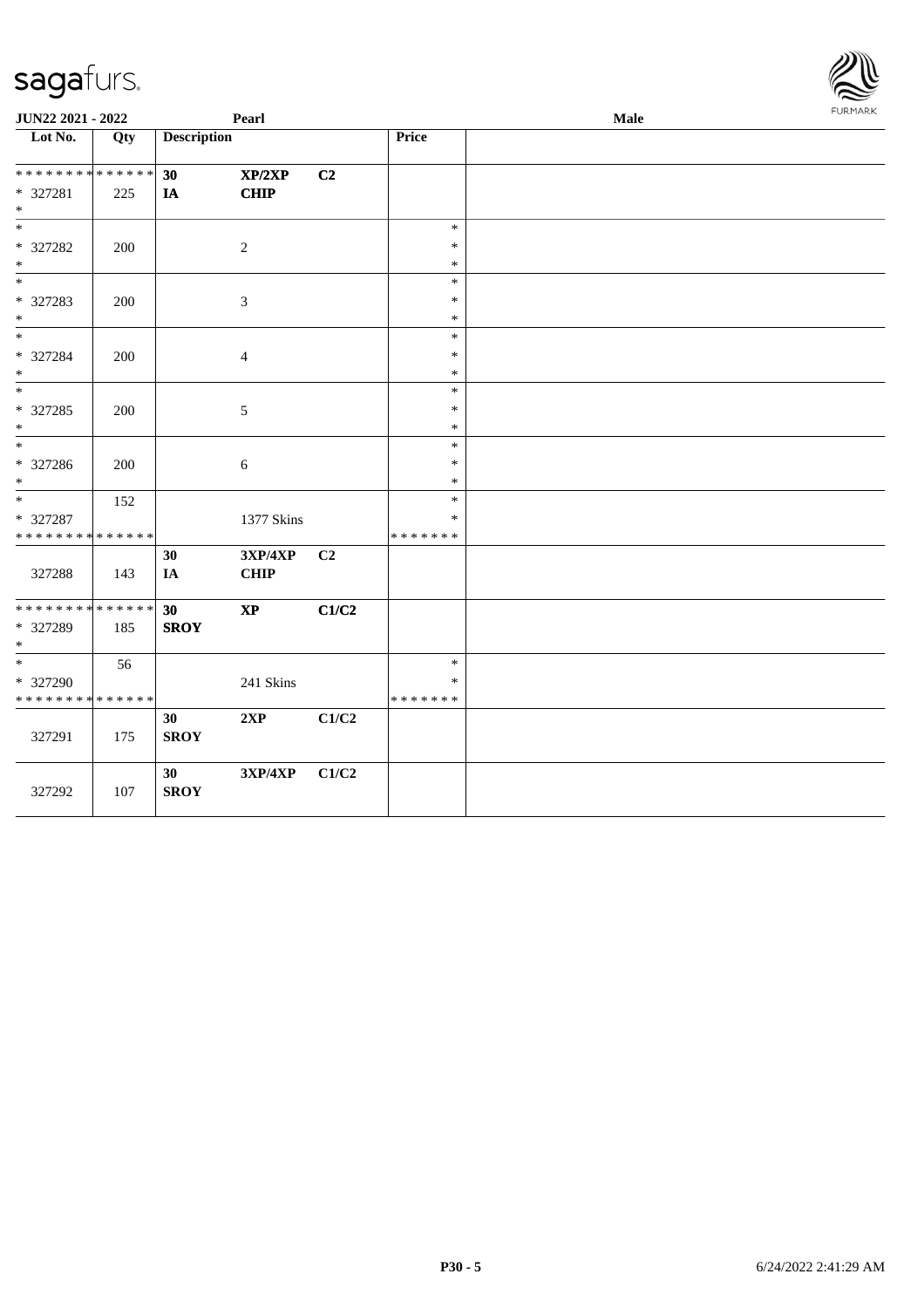| JUN22 2021 - 2022                                                             |     |                    | Pearl             |       |                                   | Male |  |
|-------------------------------------------------------------------------------|-----|--------------------|-------------------|-------|-----------------------------------|------|--|
| Lot No.                                                                       | Qty | <b>Description</b> |                   |       | Price                             |      |  |
| 327341                                                                        | 193 | 20<br>SI           | <b>Dark</b>       | C1/C2 |                                   |      |  |
| 327342                                                                        | 284 | 20<br>SI           | $\bf MED$         | C1/C2 |                                   |      |  |
| 327343                                                                        | 162 | 20<br>SI           | <b>DK/MED</b>     | C3    |                                   |      |  |
| * * * * * * * * * * * * * *<br>* 327344<br>$\ast$                             | 285 | 20<br>SI           | <b>PALE</b>       | C1/C2 |                                   |      |  |
| $\overline{\phantom{1}}$<br>$* 327345$<br>$\ast$                              | 260 |                    | $\sqrt{2}$        |       | $\ast$<br>$\ast$<br>$\ast$        |      |  |
| $\overline{\ast}$<br>$* 327346$<br>* * * * * * * * <mark>* * * * * * *</mark> | 157 |                    | 702 Skins         |       | $\ast$<br>$\ast$<br>*******       |      |  |
| ******** <mark>******</mark><br>* 327347<br>$*$                               | 285 | 20<br>SI           | <b>PALE</b>       | C3    |                                   |      |  |
| $\ast$<br>* 327348<br>******** <mark>******</mark>                            | 92  |                    | 377 Skins         |       | $\ast$<br>$\ast$<br>* * * * * * * |      |  |
| 327349                                                                        | 158 | 20<br>${\bf SI}$   | $\mathbf{XP}$     | C1    |                                   |      |  |
| ******** <mark>******</mark><br>* 327350<br>$\ast$                            | 285 | 20<br>SI           | $\bold{XP}$       | C2    |                                   |      |  |
| $\ast$<br>$* 327351$<br>$*$                                                   | 260 |                    | $\sqrt{2}$        |       | $\ast$<br>$\ast$<br>$\ast$        |      |  |
| $\overline{\phantom{0}}$<br>* 327352<br>**************                        | 126 |                    | 671 Skins         |       | $\ast$<br>$\ast$<br>*******       |      |  |
| * * * * * * * * * * * * * * *<br>* 327353<br>$*$                              | 285 | <b>20</b><br>SI    | $\mathbf{XP}$     | C3    |                                   |      |  |
| $\ast$<br>* 327354<br>$\ast$                                                  | 260 |                    | $\overline{2}$    |       | $\ast$<br>$\ast$<br>$\ast$        |      |  |
| $\ast$<br>$*327355$<br>* * * * * * * * * * * * * *                            | 60  |                    | 605 Skins         |       | $\ast$<br>∗<br>* * * * * * *      |      |  |
| 327356                                                                        | 279 | 20<br>SI           | 2XP               | C1/C2 |                                   |      |  |
| 327357                                                                        | 145 | 20<br>SI           | 2XP               | C3    |                                   |      |  |
| 327358                                                                        | 114 | 20<br>SI           | 3XP/4XP           | C1/C2 |                                   |      |  |
| * * * * * * * * * * * * * *<br>* 327359<br>$\ast$                             | 305 | 20<br>$\mathbf{I}$ | <b>ALL</b><br>WB1 | C2    |                                   |      |  |
| $*$<br>* 327360<br>* * * * * * * * * * * * * * *                              | 54  |                    | 359 Skins         |       | $\ast$<br>*<br>* * * * * * *      |      |  |

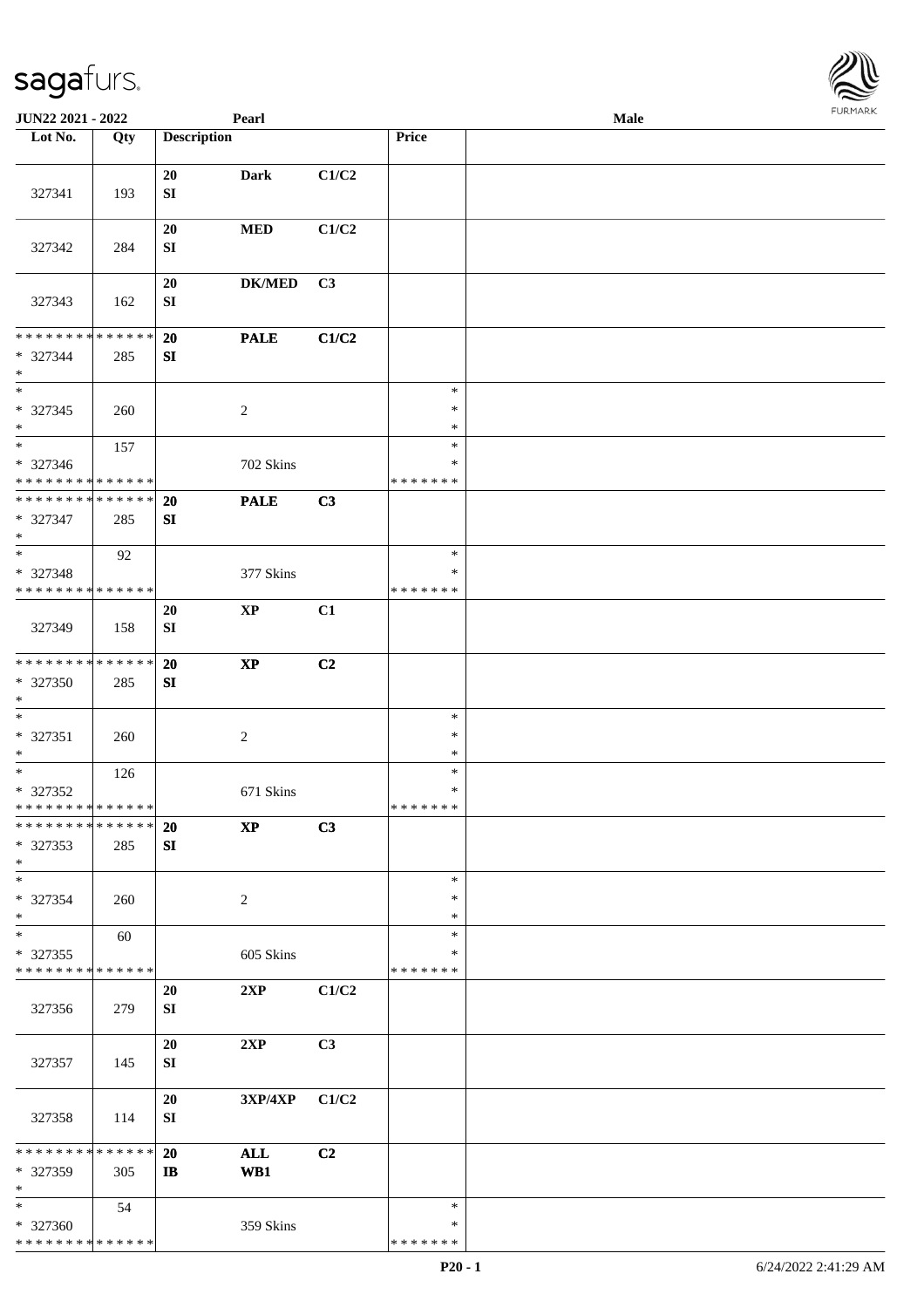| JUN22 2021 - 2022                                                     |     |                                     | Pearl                  |                |                                   | Male | 101111111111 |
|-----------------------------------------------------------------------|-----|-------------------------------------|------------------------|----------------|-----------------------------------|------|--------------|
| Lot No.                                                               | Qty | <b>Description</b>                  |                        |                | <b>Price</b>                      |      |              |
| 327361                                                                | 91  | 30/20<br>$\mathbf{I}\mathbf{B}$     | 3XP/4XP<br><b>CHIP</b> | C2             |                                   |      |              |
| ******** <mark>******</mark><br>* 327362<br>$\ast$                    | 285 | <b>20</b><br>$\mathbf{I}\mathbf{I}$ | $\mathbf{ALL}$         | C2             |                                   |      |              |
| $\overline{\phantom{a}^*}$<br>* 327363<br>$\ast$                      | 260 |                                     | $\overline{c}$         |                | $\ast$<br>$\ast$<br>$\ast$        |      |              |
| $\overline{\phantom{a}^*}$<br>* 327364<br>* * * * * * * * * * * * * * | 60  |                                     | 605 Skins              |                | $\ast$<br>$\ast$<br>* * * * * * * |      |              |
| 327365                                                                | 193 | 20<br><b>SAGA</b>                   | Dark                   | C1/C2          |                                   |      |              |
| 327366                                                                | 227 | 20<br><b>SAGA</b>                   | <b>MED</b>             | C1/C2          |                                   |      |              |
| 327367                                                                | 131 | 20<br><b>SAGA</b>                   | <b>DK/MED</b>          | C3             |                                   |      |              |
| 327368                                                                | 124 | 20<br><b>SAGA</b>                   | <b>PALE</b>            | C1             |                                   |      |              |
| * * * * * * * * * * * * * *<br>* 327369<br>$\ast$                     | 265 | 20<br><b>SAGA</b>                   | <b>PALE</b>            | C2             |                                   |      |              |
| $\overline{\ast}$<br>* 327370<br>* * * * * * * * * * * * * *          | 236 |                                     | 501 Skins              |                | $\ast$<br>∗<br>* * * * * * *      |      |              |
| **************<br>$* 327371$<br>$*$                                   | 265 | 20<br><b>SAGA</b>                   | <b>PALE</b>            | C3             |                                   |      |              |
| $\overline{\phantom{0}}$<br>* 327372<br>**************                | 54  |                                     | 319 Skins              |                | $\ast$<br>$\ast$<br>*******       |      |              |
| 327373                                                                | 234 | 20<br><b>SAGA</b>                   | $\bold{XP}$            | C1             |                                   |      |              |
| * * * * * * * * * * * * * *<br>* 327374<br>$*$                        | 265 | 20<br><b>SAGA</b>                   | $\mathbf{XP}$          | C <sub>2</sub> |                                   |      |              |
| $\overline{\ast}$<br>* 327375<br>$*$                                  | 240 |                                     | 2                      |                | $\ast$<br>∗<br>$\ast$             |      |              |
| $\overline{\ast}$<br>* 327376<br>$*$                                  | 240 |                                     | $\mathfrak{Z}$         |                | $\ast$<br>$\ast$<br>$\ast$        |      |              |
| $*$<br>* 327377<br>* * * * * * * * * * * * * *                        | 37  |                                     | 782 Skins              |                | $\ast$<br>∗<br>* * * * * * *      |      |              |
| **************<br>* 327378<br>$*$                                     | 265 | 20<br><b>SAGA</b>                   | $\bold{XP}$            | C3             |                                   |      |              |
| $*$<br>* 327379<br>$*$                                                | 240 |                                     | $\overline{2}$         |                | $\ast$<br>$\ast$<br>$\ast$        |      |              |
| $*$<br>* 327380<br>* * * * * * * * * * * * * *                        | 109 |                                     | 614 Skins              |                | $\ast$<br>∗<br>* * * * * * *      |      |              |

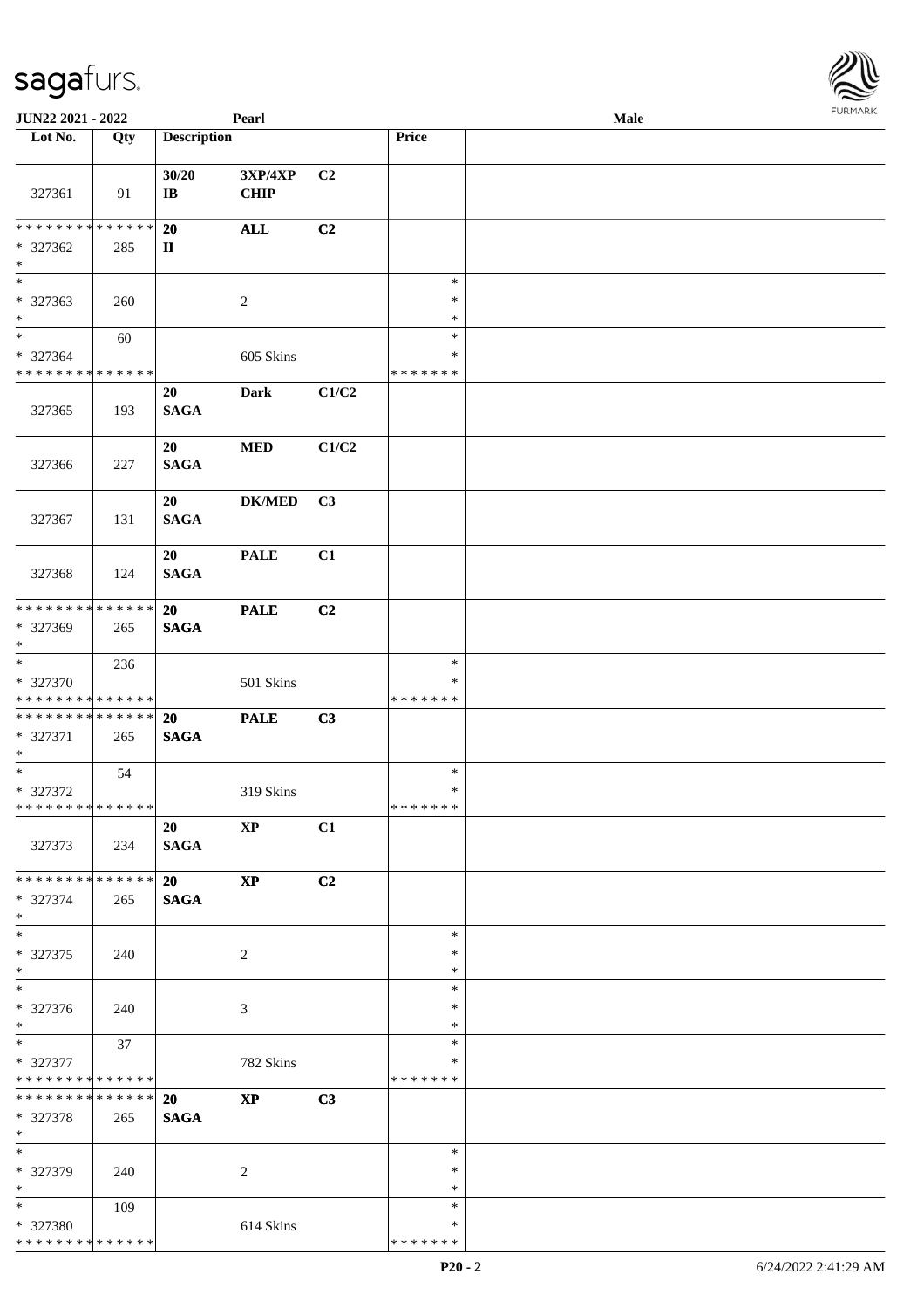| JUN22 2021 - 2022                          |     |                    | Pearl                      |                |                    | Male | $1 \times 1$ |
|--------------------------------------------|-----|--------------------|----------------------------|----------------|--------------------|------|--------------|
| Lot No.                                    | Qty | <b>Description</b> |                            |                | Price              |      |              |
|                                            |     |                    |                            |                |                    |      |              |
| 327381                                     | 146 | 20<br><b>SAGA</b>  | 2XP                        | C1             |                    |      |              |
| * * * * * * * * * * * * * *                |     | 20                 | 2XP                        | C2             |                    |      |              |
| * 327382<br>$*$                            | 265 | <b>SAGA</b>        |                            |                |                    |      |              |
| $*$                                        | 64  |                    |                            |                | $\ast$             |      |              |
| * 327383                                   |     |                    | 329 Skins                  |                | *                  |      |              |
| * * * * * * * * <mark>* * * * * * *</mark> |     |                    |                            |                | * * * * * * *      |      |              |
| * * * * * * * * * * * * * * *              |     | <b>20</b>          | 2XP                        | C <sub>3</sub> |                    |      |              |
| * 327384<br>$*$                            | 265 | <b>SAGA</b>        |                            |                |                    |      |              |
| $*$                                        | 50  |                    |                            |                | $\ast$             |      |              |
| * 327385                                   |     |                    | 315 Skins                  |                | *                  |      |              |
| * * * * * * * * * * * * * *                |     |                    |                            |                | * * * * * * *      |      |              |
| * * * * * * * * * * * * * *                |     | 20                 | <b>3XP/4XP</b>             | C1/C2          |                    |      |              |
| * 327386                                   | 275 | <b>SAGA</b>        |                            |                |                    |      |              |
| $*$                                        |     |                    |                            |                |                    |      |              |
| $\ast$                                     | 51  |                    |                            |                | $\ast$             |      |              |
| * 327387                                   |     |                    | 326 Skins                  |                | $\ast$             |      |              |
| * * * * * * * * * * * * * *                |     |                    |                            |                | * * * * * * *      |      |              |
| 327388                                     | 123 | 20<br><b>SAGA</b>  | 3XP/4XP                    | C3             |                    |      |              |
|                                            |     | 20                 | Dark                       | C1/C2          |                    |      |              |
| 327389                                     | 116 | <b>SAGA</b>        | <b>LNAP</b>                |                |                    |      |              |
|                                            |     |                    |                            |                |                    |      |              |
|                                            |     | 20                 | <b>MED</b>                 | C1/C2          |                    |      |              |
| 327390                                     | 264 | <b>SAGA</b>        | <b>LNAP</b>                |                |                    |      |              |
| * * * * * * * * * * * * * *                |     |                    |                            |                |                    |      |              |
| * 327391                                   |     | 20<br><b>SAGA</b>  | <b>PALE</b><br><b>LNAP</b> | C1/C2          |                    |      |              |
| $*$                                        | 265 |                    |                            |                |                    |      |              |
|                                            | 225 |                    |                            |                | $\ast$             |      |              |
| * 327392                                   |     |                    | 490 Skins                  |                | $\ast$             |      |              |
| * * * * * * * * * * * * * * *              |     |                    |                            |                | *******            |      |              |
| * * * * * * * * * * * * * * *              |     | <b>20</b>          | <b>PALE</b>                | C3             |                    |      |              |
| * 327393                                   | 265 | <b>SAGA</b>        | <b>LNAP</b>                |                |                    |      |              |
| $*$                                        |     |                    |                            |                |                    |      |              |
| $*$                                        | 63  |                    |                            |                | $\ast$             |      |              |
| * 327394<br>* * * * * * * * * * * * * * *  |     |                    | 328 Skins                  |                | *<br>* * * * * * * |      |              |
| * * * * * * * * * * * * * * *              |     | <b>20</b>          | $\mathbf{X}\mathbf{P}$     | C1/C2          |                    |      |              |
| $*327395$                                  | 265 | <b>SAGA</b>        | <b>LNAP</b>                |                |                    |      |              |
| $*$                                        |     |                    |                            |                |                    |      |              |
| $*$                                        | 161 |                    |                            |                | $\ast$             |      |              |
| * 327396                                   |     |                    | 426 Skins                  |                | *                  |      |              |
| * * * * * * * * * * * * * *                |     |                    |                            |                | * * * * * * *      |      |              |
| * * * * * * * * * * * * * * *              |     | <b>20</b>          | $\mathbf{X}\mathbf{P}$     | C <sub>3</sub> |                    |      |              |
| * 327397                                   | 265 | <b>SAGA</b>        | <b>LNAP</b>                |                |                    |      |              |
| $*$                                        |     |                    |                            |                |                    |      |              |
| $*$                                        | 55  |                    |                            |                | $\ast$<br>*        |      |              |
| * 327398<br>* * * * * * * * * * * * * *    |     |                    | 320 Skins                  |                | *******            |      |              |
|                                            |     | 20                 | 2XP/3XP                    | C1/C2          |                    |      |              |
| 327399                                     | 180 | <b>SAGA</b>        | <b>LNAP</b>                |                |                    |      |              |
|                                            |     |                    |                            |                |                    |      |              |
|                                            |     | 20                 | 2XP/3XP                    | C3             |                    |      |              |
| 327400                                     | 113 | <b>SAGA</b>        | <b>LNAP</b>                |                |                    |      |              |

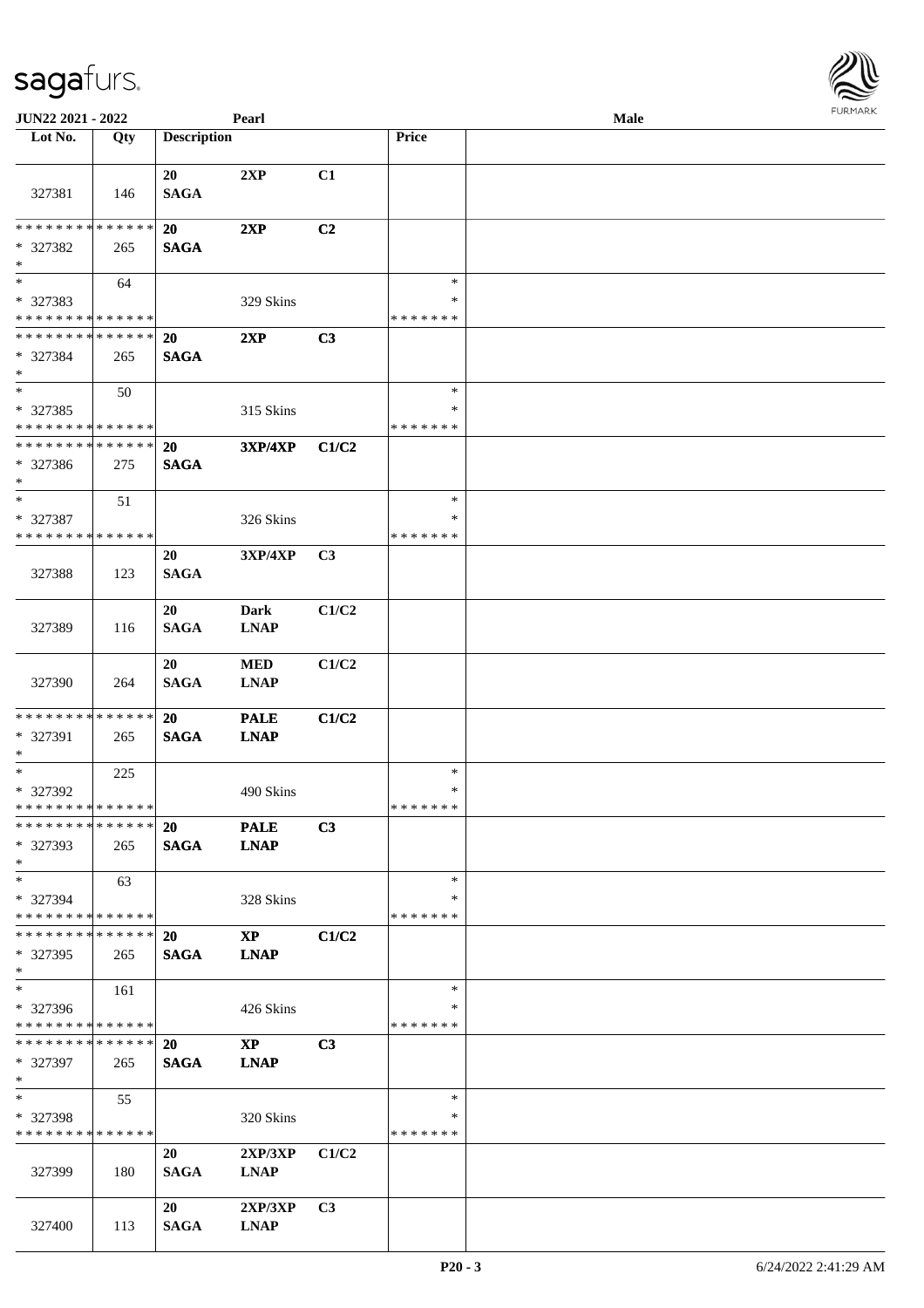| JUN22 2021 - 2022                       |             |                    | Pearl          |                |                  | <b>Male</b> | FURMARK |
|-----------------------------------------|-------------|--------------------|----------------|----------------|------------------|-------------|---------|
| Lot No.                                 | Qty         | <b>Description</b> |                |                | <b>Price</b>     |             |         |
|                                         |             |                    |                |                |                  |             |         |
| * * * * * * * * * * * * * *             |             | 20                 | $\mathbf{ALL}$ | C2             |                  |             |         |
| * 327401                                | 265         | IA                 | WB1            |                |                  |             |         |
| $*$                                     |             |                    |                |                |                  |             |         |
| $*$                                     |             |                    |                |                | $\ast$           |             |         |
| $* 327402$                              | 240         |                    | 2              |                | $\ast$           |             |         |
| $\ast$<br>$*$                           |             |                    |                |                | $\ast$<br>$\ast$ |             |         |
|                                         | 155         |                    |                |                | $\ast$           |             |         |
| * 327403<br>* * * * * * * * * * * * * * |             |                    | 660 Skins      |                | * * * * * * *    |             |         |
| * * * * * * * *                         | * * * * * * | <b>20</b>          | MED/PAL C2     |                |                  |             |         |
| * 327404                                | 265         | IA                 | <b>CHIP</b>    |                |                  |             |         |
| $\ast$                                  |             |                    |                |                |                  |             |         |
| $*$                                     |             |                    |                |                | $\ast$           |             |         |
| $* 327405$                              | 240         |                    | 2              |                | $\ast$           |             |         |
| $*$                                     |             |                    |                |                | $\ast$           |             |         |
| $*$                                     | 153         |                    |                |                | $\ast$           |             |         |
| * 327406                                |             |                    | 658 Skins      |                | $\ast$           |             |         |
| * * * * * * * * * * * * * *             |             |                    |                |                | * * * * * * *    |             |         |
| * * * * * * * * * * * * * * *           |             | <b>20</b>          | XP/2XP         | C2             |                  |             |         |
| * 327407                                | 265         | IA                 | <b>CHIP</b>    |                |                  |             |         |
| $\ast$                                  |             |                    |                |                |                  |             |         |
| $*$                                     |             |                    |                |                | $\ast$           |             |         |
| * 327408                                | 240         |                    | $\sqrt{2}$     |                | $\ast$           |             |         |
| $\ast$                                  |             |                    |                |                | $\ast$           |             |         |
| $*$                                     |             |                    |                |                | $\ast$           |             |         |
| * 327409<br>$\ast$                      | 240         |                    | $\mathfrak{Z}$ |                | $\ast$<br>$\ast$ |             |         |
| $*$                                     |             |                    |                |                | $\ast$           |             |         |
| * 327410                                | 240         |                    | $\overline{4}$ |                | $\ast$           |             |         |
| $\ast$                                  |             |                    |                |                | $\ast$           |             |         |
| $*$                                     | 170         |                    |                |                | $\ast$           |             |         |
| * 327411                                |             |                    | 1155 Skins     |                | $\ast$           |             |         |
| * * * * * * * * * * * * * *             |             |                    |                |                | * * * * * * *    |             |         |
|                                         |             | <b>20</b>          | 3XP/4XP        | C <sub>2</sub> |                  |             |         |
| 327412                                  | 114         | IA                 | <b>CHIP</b>    |                |                  |             |         |
|                                         |             |                    |                |                |                  |             |         |
|                                         |             | 20                 | <b>XP</b>      | C1/C2          |                  |             |         |
| 327413                                  | 244         | <b>SROY</b>        |                |                |                  |             |         |
|                                         |             |                    |                |                |                  |             |         |
|                                         |             | 20                 | 2XP            | C1/C2          |                  |             |         |
| 327414                                  | 162         | <b>SROY</b>        |                |                |                  |             |         |
|                                         |             |                    |                |                |                  |             |         |

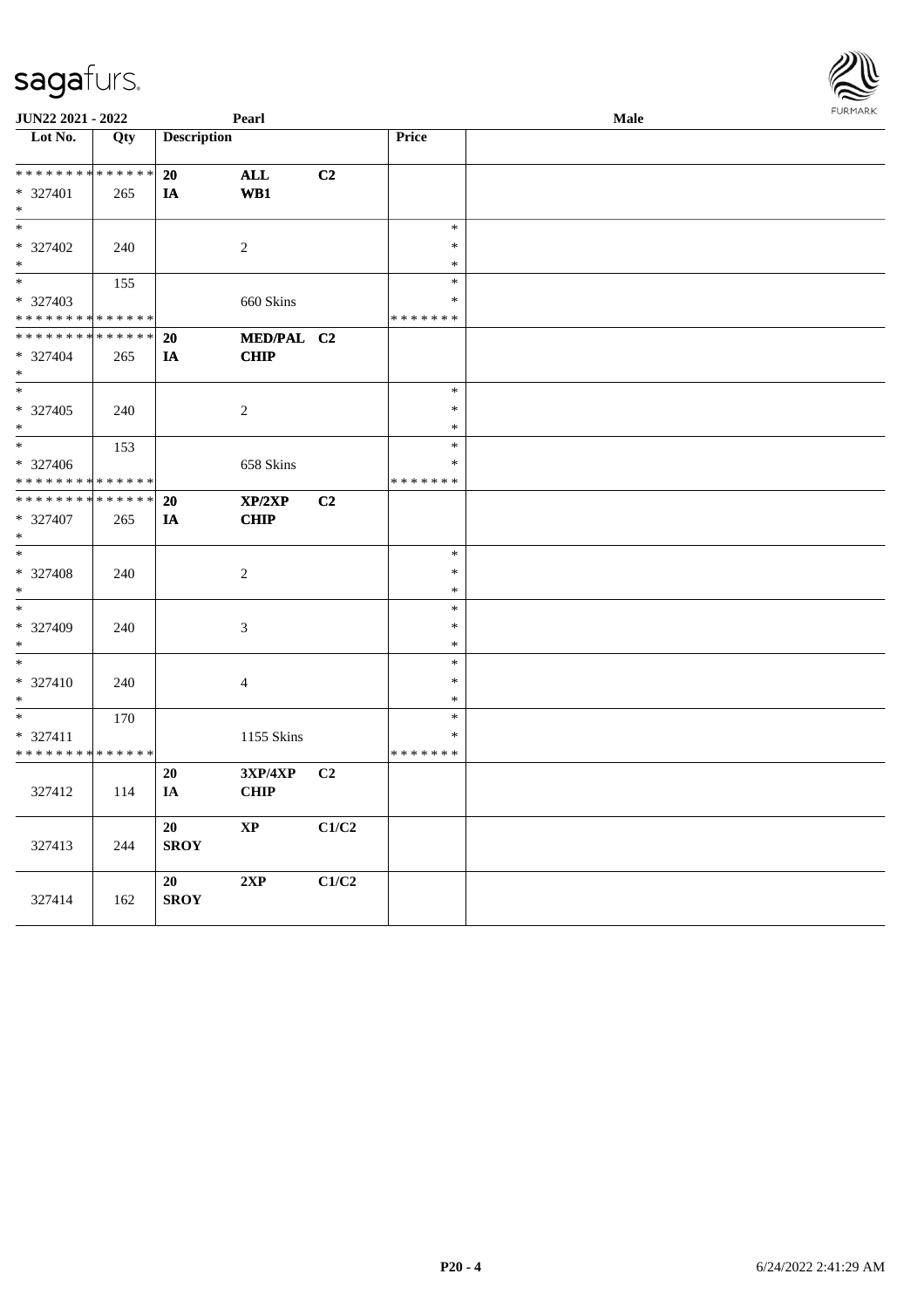| <b>JUN22 2021 - 2022</b>                   |     |                              | Pearl                  |       |                    | Male |  |
|--------------------------------------------|-----|------------------------------|------------------------|-------|--------------------|------|--|
| Lot No.                                    | Qty | <b>Description</b>           |                        |       | Price              |      |  |
|                                            |     |                              |                        |       |                    |      |  |
|                                            |     | $\mathbf{0}$                 | <b>Dark</b>            | C1/C2 |                    |      |  |
| 327461                                     | 156 | ${\bf S}{\bf I}$             |                        |       |                    |      |  |
|                                            |     | $\bf{0}$                     | <b>MED</b>             | C1/C2 |                    |      |  |
| 327462                                     | 305 | SI                           |                        |       |                    |      |  |
|                                            |     |                              |                        |       |                    |      |  |
|                                            |     | $\bf{0}$                     | <b>DK/MED</b>          | C3    |                    |      |  |
| 327463                                     | 126 | ${\bf SI}$                   |                        |       |                    |      |  |
|                                            |     |                              |                        |       |                    |      |  |
| 327464                                     | 176 | $\bf{0}$<br>${\bf S}{\bf I}$ | <b>PALE</b>            | C1    |                    |      |  |
|                                            |     |                              |                        |       |                    |      |  |
| * * * * * * * * * * * * * * *              |     | $\mathbf{0}$                 | <b>PALE</b>            | C2    |                    |      |  |
| $* 327465$                                 | 305 | SI                           |                        |       |                    |      |  |
| $\ast$                                     |     |                              |                        |       |                    |      |  |
| $\ast$                                     |     |                              |                        |       | $\ast$             |      |  |
| $* 327466$                                 | 280 |                              | $\overline{c}$         |       | $\ast$             |      |  |
| $*$<br>$*$                                 |     |                              |                        |       | $\ast$<br>$\ast$   |      |  |
| * 327467                                   | 173 |                              | 758 Skins              |       | $\ast$             |      |  |
| * * * * * * * * * * * * * *                |     |                              |                        |       | * * * * * * *      |      |  |
| * * * * * * * * * * * * * * *              |     | $\mathbf{0}$                 | <b>PALE</b>            | C3    |                    |      |  |
| * 327468                                   | 305 | SI                           |                        |       |                    |      |  |
| $\ast$                                     |     |                              |                        |       |                    |      |  |
| $\overline{\phantom{0}}$                   | 133 |                              |                        |       | $\ast$             |      |  |
| * 327469                                   |     |                              | 438 Skins              |       | ∗                  |      |  |
| * * * * * * * * * * * * * *                |     |                              |                        |       | * * * * * * *      |      |  |
|                                            |     | $\bf{0}$                     | $\bold{XP}$            | C1    |                    |      |  |
| 327470                                     | 244 | ${\bf S}{\bf I}$             |                        |       |                    |      |  |
| * * * * * * * * * * * * * * <mark>*</mark> |     | $\mathbf{0}$                 | $\mathbf{X}\mathbf{P}$ | C2    |                    |      |  |
| * 327471                                   | 305 | SI                           |                        |       |                    |      |  |
| $\ast$                                     |     |                              |                        |       |                    |      |  |
| $*$                                        |     |                              |                        |       | $\ast$             |      |  |
| * 327472                                   | 280 |                              | $\overline{c}$         |       | $\ast$             |      |  |
| $*$<br>$\ast$                              |     |                              |                        |       | $\ast$<br>$\ast$   |      |  |
| * 327473                                   | 270 |                              | 3                      |       | $\ast$             |      |  |
| $*$                                        |     |                              |                        |       | $\ast$             |      |  |
| $*$                                        | 54  |                              |                        |       | $\ast$             |      |  |
| * 327474                                   |     |                              | 909 Skins              |       | *                  |      |  |
| * * * * * * * * * * * * * *                |     |                              |                        |       | * * * * * * *      |      |  |
| * * * * * * * * * * * * * * <mark>*</mark> |     | $\mathbf{0}$                 | <b>XP</b>              | C3    |                    |      |  |
| * 327475                                   | 305 | SI                           |                        |       |                    |      |  |
| $\ast$<br>$*$                              |     |                              |                        |       | $\ast$             |      |  |
| * 327476                                   |     |                              |                        |       | $\ast$             |      |  |
| $*$                                        | 280 |                              | 2                      |       | $\ast$             |      |  |
| $*$                                        | 119 |                              |                        |       | $\ast$             |      |  |
| * 327477                                   |     |                              | 704 Skins              |       | ∗                  |      |  |
| * * * * * * * * <mark>* * * * * *</mark>   |     |                              |                        |       | * * * * * * *      |      |  |
| * * * * * * * * <mark>* * * * * * *</mark> |     | $\mathbf{0}$                 | 2XP                    | C1/C2 |                    |      |  |
| * 327478                                   | 305 | SI                           |                        |       |                    |      |  |
| $\ast$                                     |     |                              |                        |       |                    |      |  |
| $*$                                        | 38  |                              |                        |       | $\ast$             |      |  |
| * 327479<br>* * * * * * * * * * * * * *    |     |                              | 343 Skins              |       | ∗<br>* * * * * * * |      |  |
|                                            |     | $\bf{0}$                     | 2XP                    | C3    |                    |      |  |
| 327480                                     | 147 | SI                           |                        |       |                    |      |  |
|                                            |     |                              |                        |       |                    |      |  |

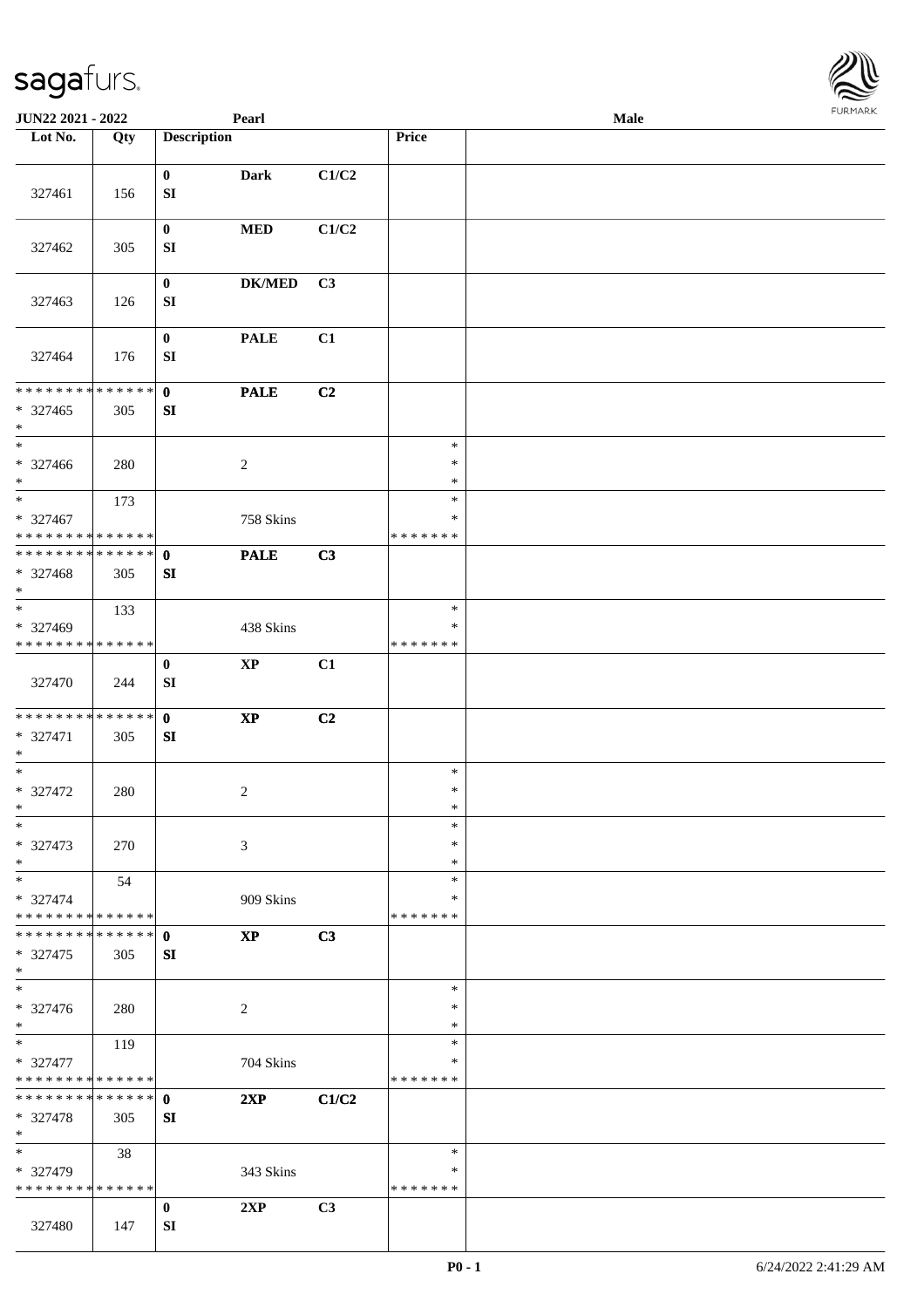| <b>JUN22 2021 - 2022</b>                                                    |                    |                                        | Pearl                                 |       |                                   | Male | $1 \cup 1$ , $1 \cup 1$ |
|-----------------------------------------------------------------------------|--------------------|----------------------------------------|---------------------------------------|-------|-----------------------------------|------|-------------------------|
| Lot No.                                                                     | Qty                | <b>Description</b>                     |                                       |       | Price                             |      |                         |
| 327481                                                                      | 131                | $\mathbf{0}$<br>SI                     | 3XP/4XP                               | C1/C2 |                                   |      |                         |
| 327482                                                                      | 57                 | 20/0<br>SI                             | 3XP/4XP                               | C3    |                                   |      |                         |
| 327483                                                                      | 126                | 20/0<br>SI                             | <b>Dark</b><br><b>LNAP</b>            | C1/C2 |                                   |      |                         |
| 327484                                                                      | 303                | 20/0<br>SI                             | <b>MED</b><br><b>LNAP</b>             | C1/C2 |                                   |      |                         |
| 327485                                                                      | 173                | 20/0<br>SI                             | <b>DK/MED</b><br><b>LNAP</b>          | C3    |                                   |      |                         |
| * * * * * * * * * * * * * *<br>* 327486<br>$\ast$                           | 305                | 20/0<br>SI                             | <b>PALE</b><br><b>LNAP</b>            | C1/C2 |                                   |      |                         |
| $\ast$<br>* 327487<br>$\ast$                                                | 280                |                                        | $\overline{c}$                        |       | $\ast$<br>$\ast$<br>$\ast$        |      |                         |
| $\overline{\ast}$<br>* 327488<br>* * * * * * * * <mark>* * * * * * *</mark> | 285                |                                        | 870 Skins                             |       | $\ast$<br>∗<br>* * * * * * *      |      |                         |
| * * * * * * * * <mark>* * * * * * *</mark><br>* 327489<br>$\ast$            | 285                | 20/0<br>SI                             | <b>PALE</b><br><b>LNAP</b>            | C3    |                                   |      |                         |
| $*$<br>* 327490<br>* * * * * * * * <mark>* * * * * * *</mark>               | 103                |                                        | 388 Skins                             |       | $\ast$<br>∗<br>* * * * * * *      |      |                         |
| * * * * * * * *<br>* 327491<br>$\ast$                                       | * * * * * *<br>305 | 20/0<br>SI                             | $\bold{X}\bold{P}$<br><b>LNAP</b>     | C1/C2 |                                   |      |                         |
| $\ast$<br>* 327492<br>$\ddot{x}$                                            | 280                |                                        | 2                                     |       | $\ast$<br>$\ast$<br>$\ast$        |      |                         |
| $\ast$<br>* 327493<br>* * * * * * * * <mark>* * * * * * *</mark>            | 45                 |                                        | 630 Skins                             |       | $\ast$<br>$\ast$<br>* * * * * * * |      |                         |
| * * * * * * * *<br>* 327494<br>$\ast$                                       | * * * * * *<br>305 | 20/0<br>SI                             | $\mathbf{X}\mathbf{P}$<br><b>LNAP</b> | C3    |                                   |      |                         |
| $\ast$<br>* 327495<br>* * * * * * * * * * * * * *                           | 177                |                                        | 482 Skins                             |       | $\ast$<br>*<br>* * * * * * *      |      |                         |
| 327496                                                                      | 244                | 20/0<br>SI                             | $2{\bf XP}/3{\bf XP}$<br><b>LNAP</b>  | C1/C2 |                                   |      |                         |
| 327497                                                                      | 101                | 20/0<br>SI                             | 2XP/3XP<br><b>LNAP</b>                | C3    |                                   |      |                         |
| 327498                                                                      | 152                | $\mathbf{0}$<br>$\mathbf{I}\mathbf{B}$ | $\mathbf{ALL}$<br>WB1                 | C2    |                                   |      |                         |
| 327499                                                                      | 99                 | 20/0<br>$\bf{IB}$                      | <b>Dark</b><br><b>CHIP</b>            | C2    |                                   |      |                         |
| * * * * * * * *<br>* 327500<br>*                                            | * * * * * *<br>305 | 20/0<br>$\mathbf{I}$                   | MED/PAL C2<br><b>CHIP</b>             |       |                                   |      |                         |

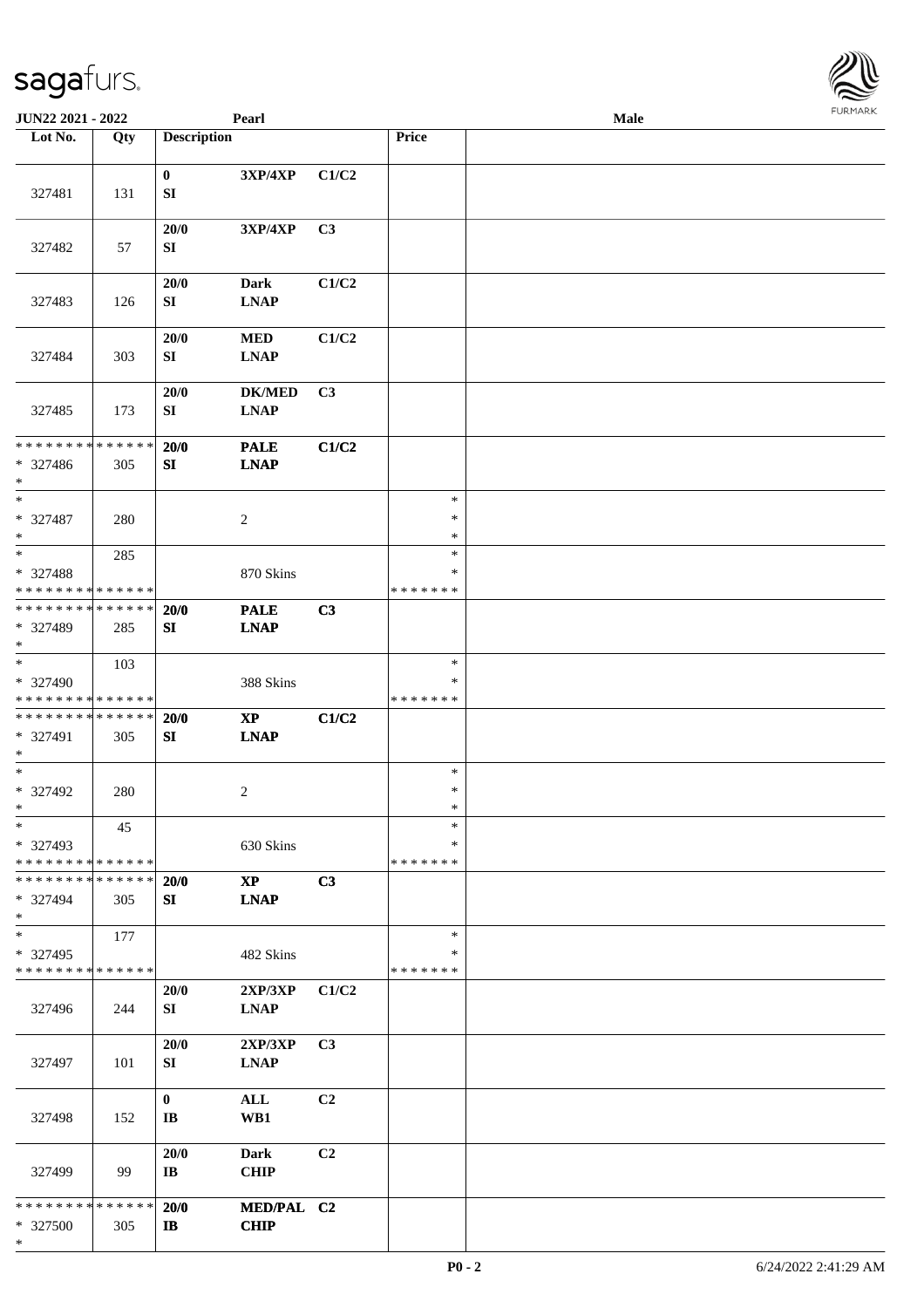| JUN22 2021 - 2022                                                           |     |                                | Pearl                      |       |                                   | Male |  |
|-----------------------------------------------------------------------------|-----|--------------------------------|----------------------------|-------|-----------------------------------|------|--|
| Lot No.                                                                     | Qty | <b>Description</b>             |                            |       | Price                             |      |  |
| $\ast$<br>* 327501<br>* * * * * * * * * * * * * *                           | 97  | 20/0<br>$\mathbf{I}\mathbf{B}$ | MED/PAL C2<br>CHIP         |       | $\ast$<br>$\ast$<br>* * * * * * * |      |  |
| 327502                                                                      | 257 | 20/0<br>$\mathbf{I}\mathbf{B}$ | XP/2XP<br><b>CHIP</b>      | C2    |                                   |      |  |
| 327503                                                                      | 180 | $\bf{0}$<br>$\mathbf{I}$       | $\mathbf{ALL}$             | C2    |                                   |      |  |
| 327504                                                                      | 115 | $\bf{0}$<br>SR/S               | <b>Dark</b>                | C1/C2 |                                   |      |  |
| 327505                                                                      | 184 | $\mathbf{0}$<br>SR/S           | $\bf MED$                  | C1/C2 |                                   |      |  |
| 327506                                                                      | 251 | $\mathbf{0}$<br><b>SAGA</b>    | $\bf MED$                  | C1/C2 |                                   |      |  |
| 327507                                                                      | 89  | $\bf{0}$<br>SR/S               | $\mathbf{DK}/\mathbf{MED}$ | C3    |                                   |      |  |
| 327508                                                                      | 93  | $\bf{0}$<br>SR/S               | <b>PALE</b>                | C1    |                                   |      |  |
| * * * * * * * * * * * * * *<br>* 327509<br>$*$                              | 285 | $\mathbf{0}$<br>SR/S           | <b>PALE</b>                | C2    |                                   |      |  |
| $\overline{\ast}$<br>* 327510<br>* * * * * * * * <mark>* * * * * * *</mark> | 201 |                                | 486 Skins                  |       | $\ast$<br>∗<br>* * * * * * *      |      |  |
| * * * * * * * * * * * * * * *<br>* 327511<br>$*$                            | 260 | $\mathbf{0}$<br><b>SAGA</b>    | <b>PALE</b>                | C2    |                                   |      |  |
| $*$<br>* 327512<br>$*$                                                      | 260 |                                | $\overline{c}$             |       | $\ast$<br>$\ast$<br>$\ast$        |      |  |
| $\ast$<br>* 327513<br>* * * * * * * * * * * * * *                           | 95  |                                | 615 Skins                  |       | $\ast$<br>∗<br>* * * * * * *      |      |  |
| 327514                                                                      | 244 | $\bf{0}$<br>SR/S               | <b>PALE</b>                | C3    |                                   |      |  |
| 327515                                                                      | 136 | $\bf{0}$<br>SR/S               | <b>XP</b>                  | C1    |                                   |      |  |
| * * * * * * * * * * * * * *<br>* 327516<br>$*$                              | 285 | $\mathbf{0}$<br>SR/S           | $\mathbf{X}\mathbf{P}$     | C2    |                                   |      |  |
| $*$<br>* 327517<br>$*$                                                      | 280 |                                | $\overline{c}$             |       | $\ast$<br>$\ast$<br>$\ast$        |      |  |
| $*$<br>* 327518<br>* * * * * * * * * * * * * *                              | 57  |                                | 622 Skins                  |       | $\ast$<br>$\ast$<br>* * * * * * * |      |  |
| * * * * * * * * * * * * * * *<br>* 327519<br>$*$                            | 285 | $\mathbf{0}$<br>SR/S           | <b>XP</b>                  | C3    |                                   |      |  |
| $*$<br>* 327520<br>* * * * * * * * * * * * * *                              | 90  |                                | 375 Skins                  |       | $\ast$<br>∗<br>* * * * * * *      |      |  |

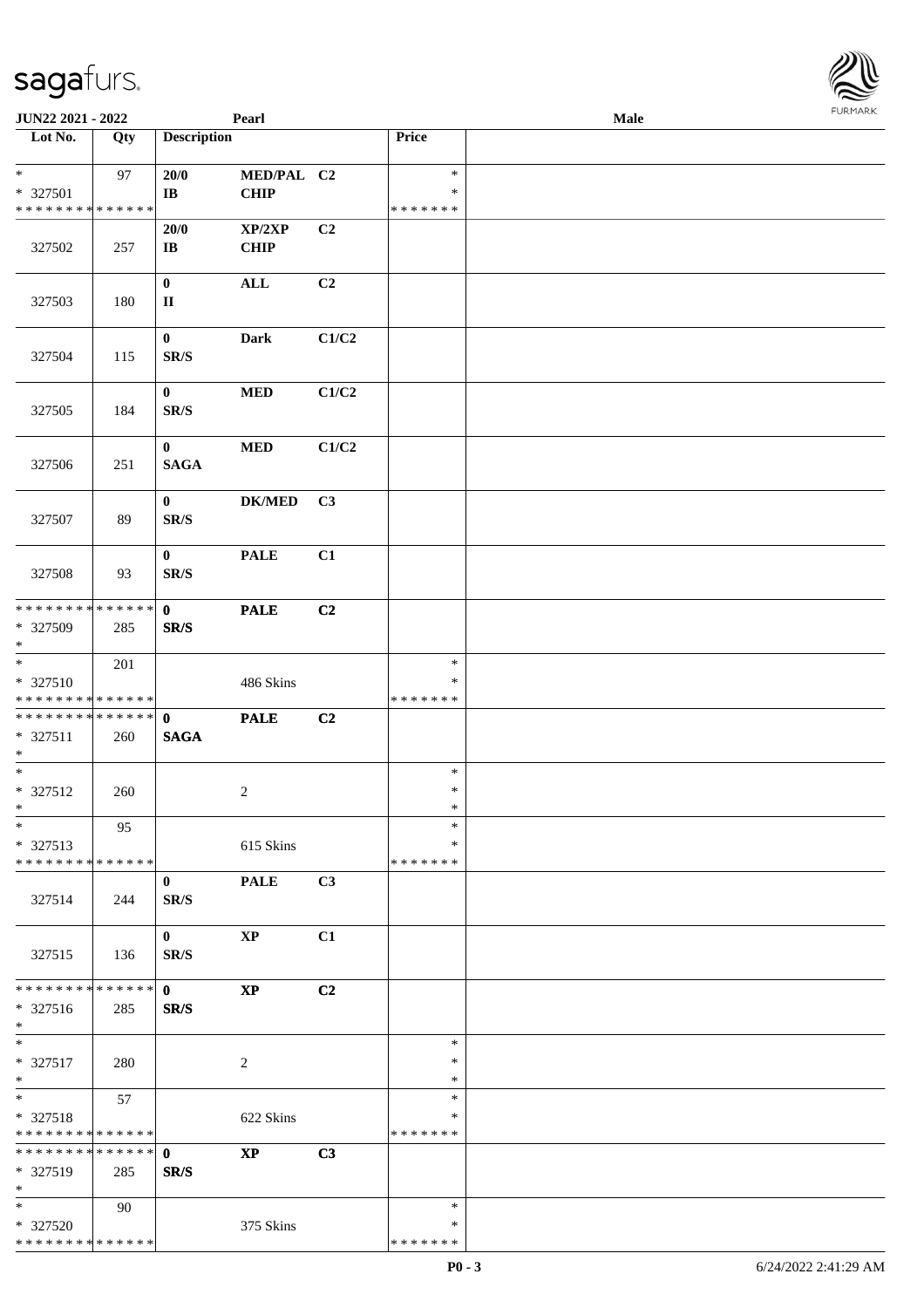| <b>JUN22 2021 - 2022</b>                   |     |                          | Pearl          |                |               | Male | FURMARK |
|--------------------------------------------|-----|--------------------------|----------------|----------------|---------------|------|---------|
| Lot No.                                    | Qty | <b>Description</b>       |                |                | Price         |      |         |
|                                            |     |                          |                |                |               |      |         |
| ******** <mark>******</mark>               |     | $\mathbf{0}$             | 2XP            | C1/C2          |               |      |         |
| * 327521                                   | 275 | SR/S                     |                |                |               |      |         |
| $*$                                        |     |                          |                |                |               |      |         |
| $\ast$                                     | 48  |                          |                |                | $\ast$        |      |         |
| * 327522                                   |     |                          | 323 Skins      |                | $\ast$        |      |         |
| * * * * * * * * <mark>* * * * * * *</mark> |     |                          |                |                | * * * * * * * |      |         |
|                                            |     | $\bf{0}$                 | 2XP            | C3             |               |      |         |
| 327523                                     | 117 | $\mathbf{SR}/\mathbf{S}$ |                |                |               |      |         |
|                                            |     |                          |                |                |               |      |         |
|                                            |     | $\bf{0}$                 | 3XP            | C2             |               |      |         |
| 327524                                     | 176 | $\mathbf{SR}/\mathbf{S}$ |                |                |               |      |         |
|                                            |     | $\bf{0}$                 | <b>DK/MED</b>  | C <sub>2</sub> |               |      |         |
| 327525                                     | 157 | <b>SAGA</b>              | <b>LNAP</b>    |                |               |      |         |
|                                            |     |                          |                |                |               |      |         |
|                                            |     | $\mathbf{0}$             | <b>PALE</b>    | C1/C2          |               |      |         |
| 327526                                     | 235 | <b>SAGA</b>              | <b>LNAP</b>    |                |               |      |         |
|                                            |     |                          |                |                |               |      |         |
|                                            |     | $\bf{0}$                 | <b>PALE</b>    | C3             |               |      |         |
| 327527                                     | 107 | <b>SAGA</b>              | <b>LNAP</b>    |                |               |      |         |
|                                            |     |                          |                |                |               |      |         |
|                                            |     | $\mathbf{0}$             | $\bold{XP}$    | C1/C2          |               |      |         |
| 327528                                     | 243 | <b>SAGA</b>              | <b>LNAP</b>    |                |               |      |         |
|                                            |     |                          |                |                |               |      |         |
|                                            |     | $\mathbf{0}$             | $\mathbf{XP}$  | C3             |               |      |         |
| 327529                                     | 205 | <b>SAGA</b>              | <b>LNAP</b>    |                |               |      |         |
|                                            |     |                          |                |                |               |      |         |
|                                            |     | 20/0                     | 2XP/3XP        | C <sub>2</sub> |               |      |         |
| 327530                                     | 165 | <b>SAGA</b>              | <b>LNAP</b>    |                |               |      |         |
|                                            |     |                          |                |                |               |      |         |
|                                            |     | $\mathbf{0}$             | $\mathbf{ALL}$ | C <sub>2</sub> |               |      |         |
| 327531                                     | 297 | IA                       | WB1            |                |               |      |         |
|                                            |     | $20/0$                   | <b>Dark</b>    | C2             |               |      |         |
| 327532                                     | 107 | IA                       | <b>CHIP</b>    |                |               |      |         |
|                                            |     |                          |                |                |               |      |         |
|                                            |     | $\bf{0}$                 | MED/PAL C2     |                |               |      |         |
| 327533                                     | 187 | $I\!\!A$                 | CHIP           |                |               |      |         |
|                                            |     |                          |                |                |               |      |         |
|                                            |     | $\bf{0}$                 | XP/2XP         | C2             |               |      |         |
| 327534                                     | 278 | $I\!\!A$                 | CHIP           |                |               |      |         |
|                                            |     |                          |                |                |               |      |         |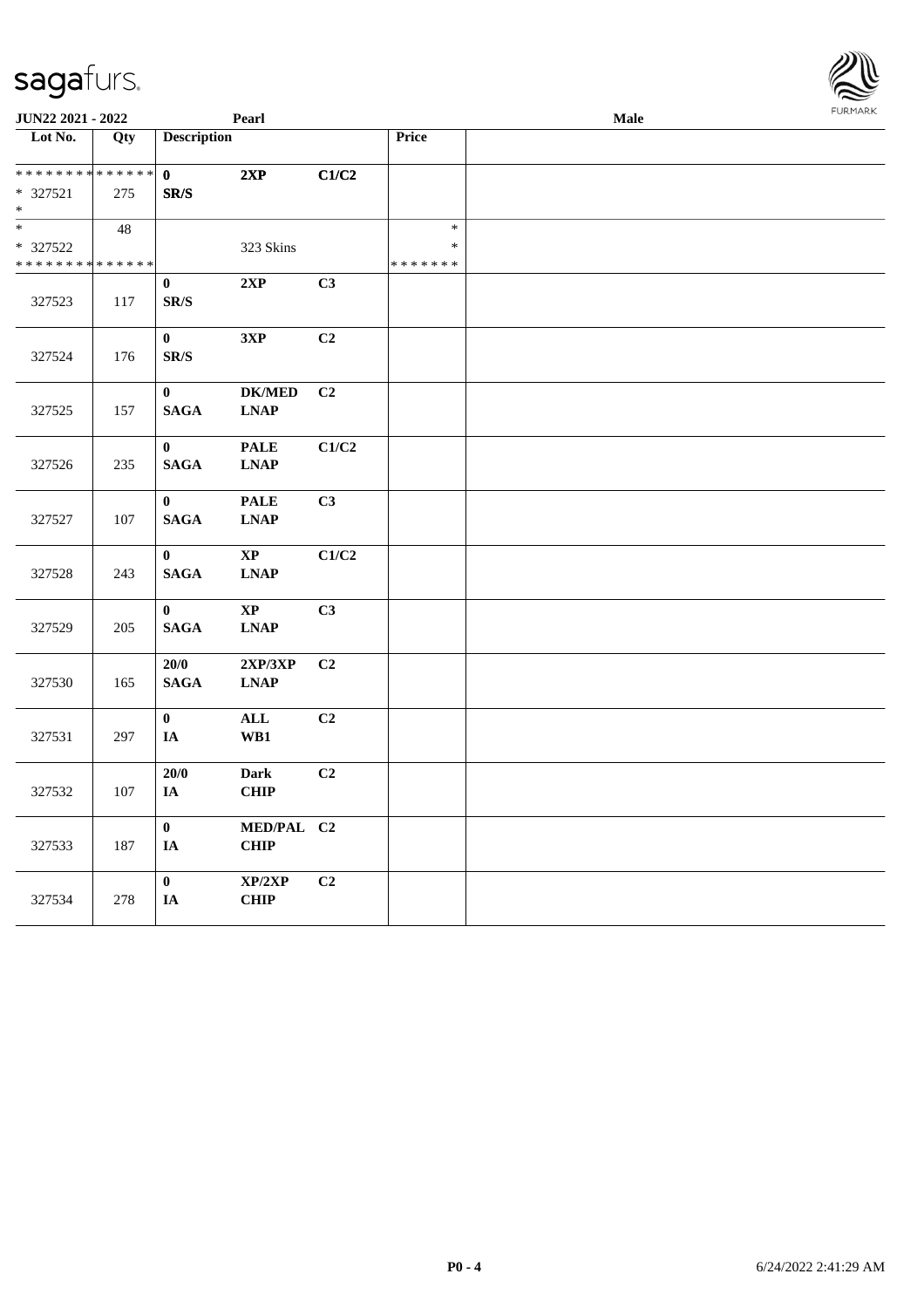

| JUN22 2021 - 2022                                   |     |                        | <b>Pearl Velvet</b>                    |       |                                   | <b>Male</b> |  |
|-----------------------------------------------------|-----|------------------------|----------------------------------------|-------|-----------------------------------|-------------|--|
| Lot No.                                             | Qty | <b>Description</b>     |                                        |       | Price                             |             |  |
| 327581                                              | 171 | 50<br>SI               | Dark<br><b>VELV1</b>                   | C1/C2 |                                   |             |  |
| 327582                                              | 128 | 50<br>SI               | MED/PAL C1<br>VELV1                    |       |                                   |             |  |
| * * * * * * * * * * * * * *<br>* 327583<br>$*$      | 205 | 50<br>${\bf SI}$       | MED/PAL C2<br><b>VELV1</b>             |       |                                   |             |  |
| $*$<br>$* 327584$<br>* * * * * * * * * * * * * *    | 51  |                        | 256 Skins                              |       | $\ast$<br>$\ast$<br>*******       |             |  |
| 327585                                              | 90  | 50<br>SI               | MED/PAL C3<br>VELV1                    |       |                                   |             |  |
| * * * * * * * * * * * * * *<br>* 327586<br>$*$      | 205 | 50<br>SI               | $\bold{XP}$<br><b>VELV1</b>            | C1    |                                   |             |  |
| $\ast$<br>* 327587<br>* * * * * * * * * * * * * *   | 73  |                        | 278 Skins                              |       | $\ast$<br>$\ast$<br>* * * * * * * |             |  |
| * * * * * * * * * * * * * * *<br>* 327588<br>$\ast$ | 205 | 50<br>SI               | $\mathbf{X}\mathbf{P}$<br><b>VELV1</b> | C2    |                                   |             |  |
| $*$<br>* 327589<br>$*$                              | 180 |                        | $\overline{c}$                         |       | $\ast$<br>$\ast$<br>$\ast$        |             |  |
| $\ast$<br>* 327590<br>$*$                           | 170 |                        | $\mathfrak{Z}$                         |       | $\ast$<br>$\ast$<br>$\ast$        |             |  |
| $*$<br>* 327591<br>* * * * * * * * * * * * * *      | 46  |                        | 601 Skins                              |       | $\ast$<br>$\ast$<br>*******       |             |  |
| 327592                                              | 233 | 50<br>SI               | $\bold{XP}$<br>VELV1                   | C3    |                                   |             |  |
| 327593                                              | 187 | 50<br>SI               | 2XP<br><b>VELV1</b>                    | C1    |                                   |             |  |
| * * * * * * * * * * * * * *<br>* 327594<br>$*$      | 205 | 50<br>SI               | 2XP<br><b>VELV1</b>                    | C2    |                                   |             |  |
| $*$<br>* 327595<br>* * * * * * * * * * * * * *      | 157 |                        | 362 Skins                              |       | $\ast$<br>$\ast$<br>*******       |             |  |
| 327596                                              | 137 | 50<br>${\bf S}{\bf I}$ | 2XP<br><b>VELV1</b>                    | C3    |                                   |             |  |
| 327597                                              | 222 | 50<br>SI               | 3XP<br><b>VELV1</b>                    | C1/C2 |                                   |             |  |
| 327598                                              | 135 | 50<br>SI               | $\mathbf{XP}$<br>VELV2                 | C1    |                                   |             |  |
| 327599                                              | 204 | 50<br>SI               | $\mathbf{X}\mathbf{P}$<br>VELV2        | C2    |                                   |             |  |
| 327600                                              | 236 | 50<br>${\bf S}{\bf I}$ | 2XP<br>VELV2                           | C1/C2 |                                   |             |  |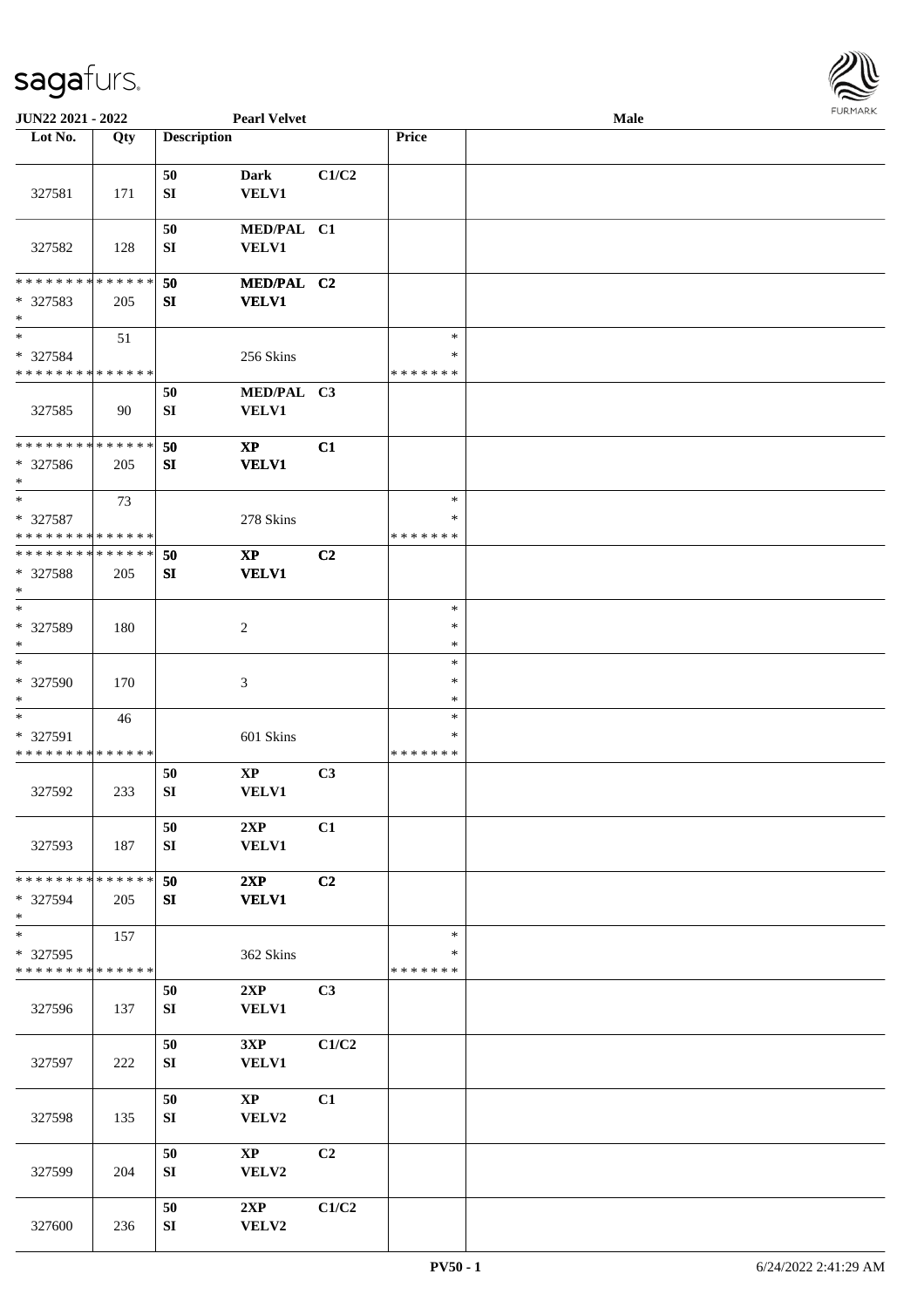

| JUN22 2021 - 2022             |     |                          | <b>Pearl Velvet</b>    |       |               | <b>Male</b> |  |
|-------------------------------|-----|--------------------------|------------------------|-------|---------------|-------------|--|
| Lot No.                       | Qty | <b>Description</b>       |                        |       | Price         |             |  |
|                               |     |                          |                        |       |               |             |  |
|                               |     | 50                       | <b>ALL</b>             | C2    |               |             |  |
| 327601                        | 199 | $\mathbf{I}\mathbf{B}$   | <b>VELV1</b>           | WB1   |               |             |  |
|                               |     |                          |                        |       |               |             |  |
| * * * * * * * * * * * * * *   |     | 50                       | XP/2XP                 | C2    |               |             |  |
| * 327602                      | 205 | $\mathbf{I}$             | <b>VELV1</b>           | CHIP  |               |             |  |
| $\ast$                        |     |                          |                        |       |               |             |  |
| $\overline{\phantom{0}}$      | 107 |                          |                        |       | $\ast$        |             |  |
| * 327603                      |     |                          | 312 Skins              |       | $\ast$        |             |  |
| * * * * * * * * * * * * * *   |     |                          |                        |       | * * * * * * * |             |  |
| * * * * * * * * * * * * * *   |     | 50                       | <b>Dark</b>            | C1/C2 |               |             |  |
| * 327604                      | 185 | <b>SAGA</b>              | <b>VELV1</b>           |       |               |             |  |
| $*$                           |     |                          |                        |       |               |             |  |
| $*$                           | 101 |                          |                        |       | $\ast$        |             |  |
| $* 327605$                    |     |                          | 286 Skins              |       | $\ast$        |             |  |
| * * * * * * * * * * * * * *   |     |                          |                        |       | * * * * * * * |             |  |
|                               |     | 50                       | <b>MED</b>             | C1/C2 |               |             |  |
| 327606                        | 170 | SR/S                     | <b>VELV1</b>           |       |               |             |  |
|                               |     |                          |                        |       |               |             |  |
|                               |     | 50                       | <b>DK/MED</b>          | C3    |               |             |  |
| 327607                        | 123 | $\mathbf{SR}/\mathbf{S}$ | <b>VELV1</b>           |       |               |             |  |
|                               |     |                          |                        |       |               |             |  |
|                               |     | 50                       | <b>PALE</b>            | C1    |               |             |  |
| 327608                        | 125 | <b>SAGA</b>              | <b>VELV1</b>           |       |               |             |  |
|                               |     |                          |                        |       |               |             |  |
| * * * * * * * * * * * * * *   |     | 50                       | <b>PALE</b>            | C2    |               |             |  |
| * 327609                      | 185 | <b>SAGA</b>              | <b>VELV1</b>           |       |               |             |  |
| $*$                           |     |                          |                        |       |               |             |  |
| $\ast$                        | 175 |                          |                        |       | $\ast$        |             |  |
| * 327610                      |     |                          | 360 Skins              |       | $\ast$        |             |  |
| * * * * * * * * * * * * * *   |     |                          |                        |       | * * * * * * * |             |  |
|                               |     | 50                       | <b>PALE</b>            | C3    |               |             |  |
| 327611                        | 174 | $\mathbf{SR}/\mathbf{S}$ | <b>VELV1</b>           |       |               |             |  |
|                               |     |                          |                        |       |               |             |  |
| * * * * * * * * * * * * * *   |     | 50                       | $\bold{XP}$            | C1    |               |             |  |
| * 327612                      | 185 | <b>SAGA</b>              | <b>VELV1</b>           |       |               |             |  |
| $*$                           |     |                          |                        |       |               |             |  |
| $\ast$                        |     |                          |                        |       | $\ast$        |             |  |
| * 327613                      | 160 |                          | $\overline{c}$         |       | $\ast$        |             |  |
| $*$                           |     |                          |                        |       | $\ast$        |             |  |
| $*$                           | 151 |                          |                        |       | $\ast$        |             |  |
| * 327614                      |     |                          | 496 Skins              |       | ∗             |             |  |
| * * * * * * * * * * * * * *   |     |                          |                        |       | * * * * * * * |             |  |
| * * * * * * * * * * * * * * * |     | 50                       | $\mathbf{X}\mathbf{P}$ | C2    |               |             |  |
| * 327615                      | 185 | <b>SAGA</b>              | <b>VELV1</b>           |       |               |             |  |
| $*$                           |     |                          |                        |       |               |             |  |
| $\overline{\ast}$             |     |                          |                        |       | $\ast$        |             |  |
| * 327616                      | 160 |                          | $\overline{c}$         |       | $\ast$        |             |  |
| $*$                           |     |                          |                        |       | $\ast$        |             |  |
| $*$                           |     |                          |                        |       | $\ast$        |             |  |
| * 327617                      | 160 |                          | 3                      |       | $\ast$        |             |  |
| $*$                           |     |                          |                        |       | $\ast$        |             |  |
| $*$                           |     |                          |                        |       | $\ast$        |             |  |
| * 327618                      | 160 |                          | $\overline{4}$         |       | $\ast$        |             |  |
| $*$                           |     |                          |                        |       | $\ast$        |             |  |
| $\ast$                        |     |                          |                        |       | $\ast$        |             |  |
| * 327619                      | 160 |                          | 5                      |       | $\ast$        |             |  |
| $*$                           |     |                          |                        |       | $\ast$        |             |  |
| $*$                           |     |                          |                        |       | $\ast$        |             |  |
| * 327620                      | 160 |                          | $\sqrt{6}$             |       | $\ast$        |             |  |
| $\ast$                        |     |                          |                        |       | $\ast$        |             |  |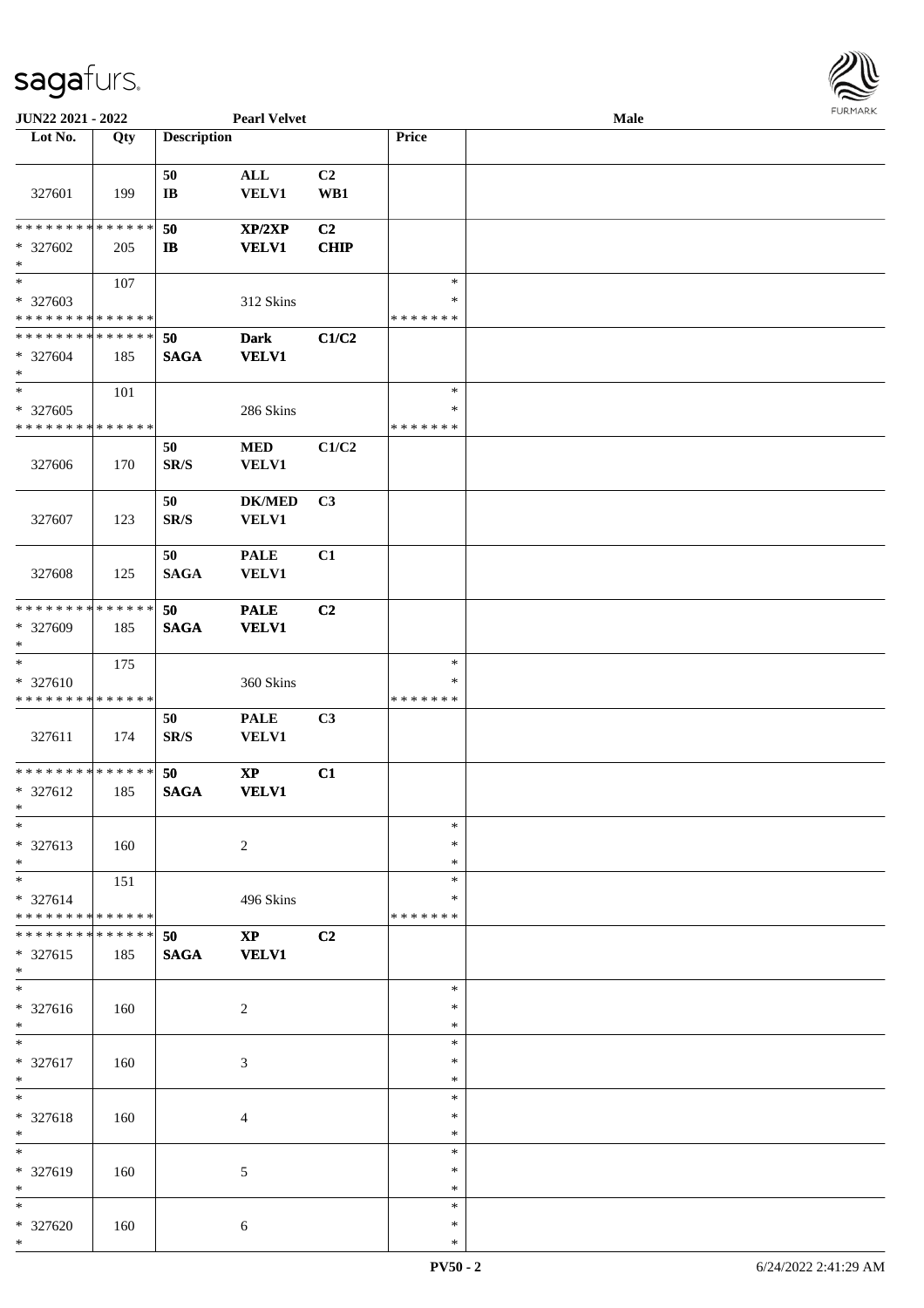

| JUN22 2021 - 2022                  |     |                    | <b>Pearl Velvet</b> |                |               | <b>Male</b> |  |
|------------------------------------|-----|--------------------|---------------------|----------------|---------------|-------------|--|
| Lot No.                            | Qty | <b>Description</b> |                     |                | Price         |             |  |
|                                    |     |                    |                     |                |               |             |  |
| $\ast$                             |     | 50                 | $\bold{XP}$         | C <sub>2</sub> | $\ast$        |             |  |
| * 327621                           | 160 | <b>SAGA</b>        | <b>VELV1</b>        |                | $\ast$        |             |  |
| $\ast$                             |     |                    |                     |                | $\ast$        |             |  |
| $\ast$                             |     |                    |                     |                | $\ast$        |             |  |
|                                    |     |                    |                     |                |               |             |  |
| * 327622                           | 160 |                    | $\,8\,$             |                | ∗             |             |  |
| $\ast$                             |     |                    |                     |                | $\ast$        |             |  |
| $\overline{\phantom{0}}$           | 95  |                    |                     |                | $\ast$        |             |  |
| * 327623                           |     |                    | 1400 Skins          |                | $\ast$        |             |  |
| * * * * * * * * * * * * * *        |     |                    |                     |                | * * * * * * * |             |  |
| **************                     |     | 50                 | $\bold{XP}$         | C3             |               |             |  |
| * 327624                           | 185 | <b>SAGA</b>        | <b>VELV1</b>        |                |               |             |  |
| $\ast$                             |     |                    |                     |                |               |             |  |
| $\ast$                             |     |                    |                     |                | $\ast$        |             |  |
| $* 327625$                         |     |                    |                     |                | $\ast$        |             |  |
|                                    | 160 |                    | 2                   |                |               |             |  |
| $\ast$<br>$\overline{\phantom{1}}$ |     |                    |                     |                | $\ast$        |             |  |
|                                    |     |                    |                     |                | $\ast$        |             |  |
| * 327626                           | 140 |                    | 3                   |                | $\ast$        |             |  |
| $\ast$                             |     |                    |                     |                | $\ast$        |             |  |
| $\ast$                             | 44  |                    |                     |                | $\ast$        |             |  |
| * 327627                           |     |                    | 529 Skins           |                | ∗             |             |  |
| * * * * * * * * * * * * * *        |     |                    |                     |                | * * * * * * * |             |  |
| * * * * * * * * * * * * * *        |     | 50                 | 2XP                 | C1             |               |             |  |
| * 327628                           | 185 | <b>SAGA</b>        | <b>VELV1</b>        |                |               |             |  |
| $\ast$                             |     |                    |                     |                |               |             |  |
| $\ast$                             |     |                    |                     |                | $\ast$        |             |  |
|                                    | 176 |                    |                     |                |               |             |  |
| * 327629                           |     |                    | 361 Skins           |                | $\ast$        |             |  |
| * * * * * * * * * * * * * *        |     |                    |                     |                | * * * * * * * |             |  |
| **************                     |     | 50                 | 2XP                 | C <sub>2</sub> |               |             |  |
| * 327630                           | 185 | $\mathbf{SAGA}$    | <b>VELV1</b>        |                |               |             |  |
| $\ast$                             |     |                    |                     |                |               |             |  |
| $\ast$                             |     |                    |                     |                | $\ast$        |             |  |
| $* 327631$                         | 160 |                    | $\overline{c}$      |                | $\ast$        |             |  |
| $\ast$                             |     |                    |                     |                | $\ast$        |             |  |
| $\ast$                             |     |                    |                     |                | $\ast$        |             |  |
| $* 327632$                         |     |                    |                     |                | $\ast$        |             |  |
| $*$                                | 160 |                    | 3                   |                | $\ast$        |             |  |
|                                    |     |                    |                     |                |               |             |  |
| $\ast$                             |     |                    |                     |                | $\ast$        |             |  |
| * 327633                           | 170 |                    | $\overline{4}$      |                | $\ast$        |             |  |
| $\ast$                             |     |                    |                     |                | $\ast$        |             |  |
| $\ast$                             |     |                    |                     |                | $\ast$        |             |  |
| * 327634                           | 170 |                    | 5                   |                | ∗             |             |  |
| $\ast$                             |     |                    |                     |                | ∗             |             |  |
| $\ast$                             | 80  |                    |                     |                | $\ast$        |             |  |
| $*327635$                          |     |                    | 925 Skins           |                | $\ast$        |             |  |
| * * * * * * * * * * * * * *        |     |                    |                     |                | * * * * * * * |             |  |
| * * * * * * * * * * * * * *        |     | 50                 |                     |                |               |             |  |
|                                    |     |                    | 2XP                 | C3             |               |             |  |
| * 327636                           | 185 | <b>SAGA</b>        | <b>VELV1</b>        |                |               |             |  |
| $*$                                |     |                    |                     |                |               |             |  |
| $\ast$                             | 156 |                    |                     |                | $\ast$        |             |  |
| $* 327637$                         |     |                    | 341 Skins           |                | ∗             |             |  |
| * * * * * * * * * * * * * *        |     |                    |                     |                | * * * * * * * |             |  |
| * * * * * * * * * * * * * *        |     | 50                 | <b>3XP/4XP</b>      | C1/C2          |               |             |  |
| * 327638                           | 185 | <b>SAGA</b>        | <b>VELV1</b>        |                |               |             |  |
| $\ast$                             |     |                    |                     |                |               |             |  |
| $\ast$                             | 191 |                    |                     |                | $\ast$        |             |  |
|                                    |     |                    |                     |                | ∗             |             |  |
| * 327639                           |     |                    | 376 Skins           |                |               |             |  |
| * * * * * * * * * * * * * *        |     |                    |                     |                | * * * * * * * |             |  |
|                                    |     | 50                 | 3XP/4XP             | C <sub>3</sub> |               |             |  |
| 327640                             | 157 | SR/S               | <b>VELV1</b>        |                |               |             |  |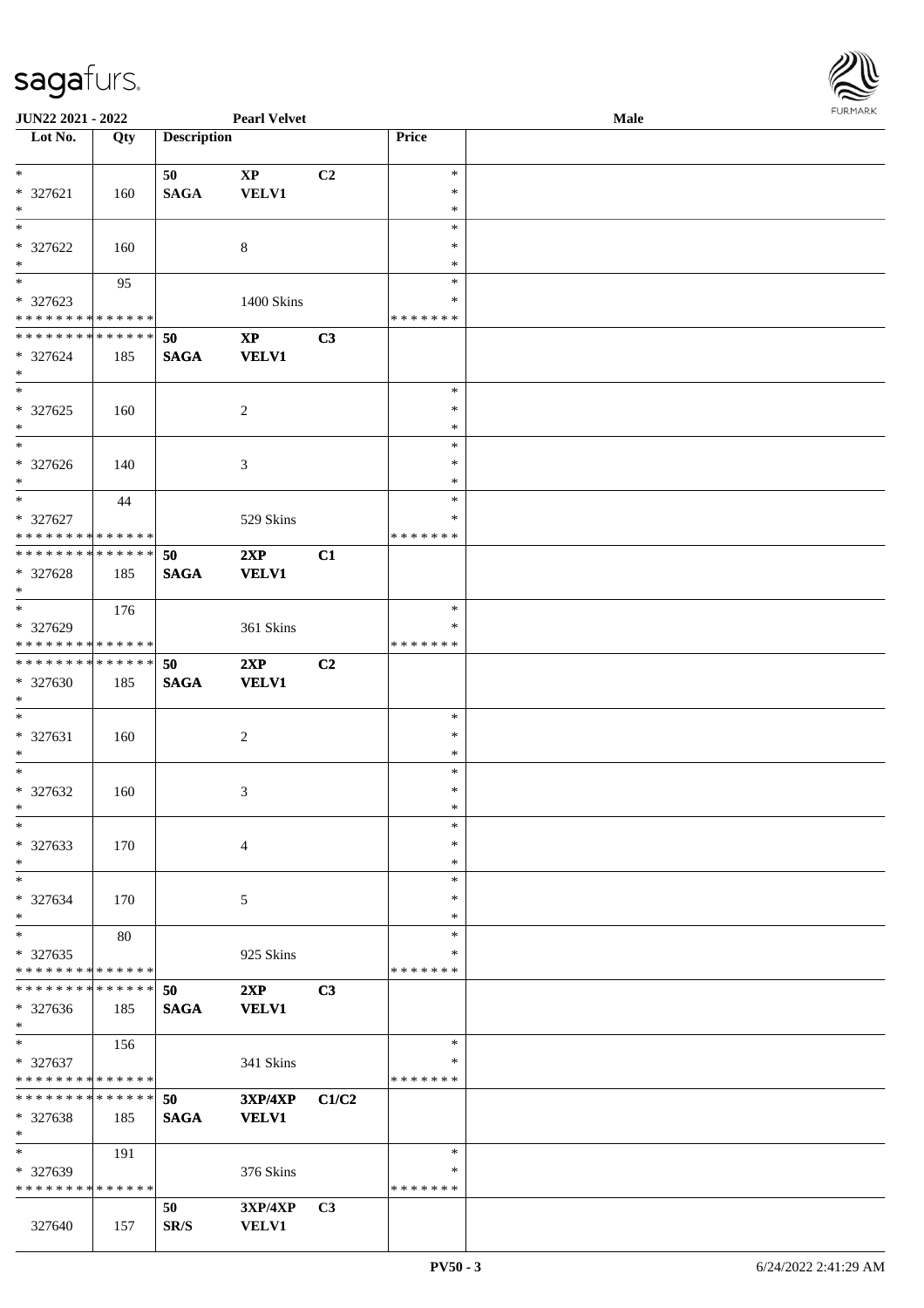| JRMARK<br>F |
|-------------|

| JUN22 2021 - 2022            |             |                    | <b>Pearl Velvet</b>               |                |               | Male | 10111111111 |
|------------------------------|-------------|--------------------|-----------------------------------|----------------|---------------|------|-------------|
| Lot No.                      | Qty         | <b>Description</b> |                                   |                | Price         |      |             |
|                              |             |                    |                                   |                |               |      |             |
|                              |             | 50                 | <b>PALE</b>                       | C1/C2          |               |      |             |
| 327641                       | 108         | <b>SAGA</b>        | VELV2                             |                |               |      |             |
|                              |             |                    |                                   |                |               |      |             |
| ******** <mark>******</mark> |             | 50                 | $\bold{XP}$                       | C1             |               |      |             |
| * 327642                     | 185         | <b>SAGA</b>        | <b>VELV2</b>                      |                |               |      |             |
| $\ast$                       |             |                    |                                   |                |               |      |             |
| $\overline{\phantom{1}}$     |             |                    |                                   |                | $\ast$        |      |             |
|                              | 51          |                    |                                   |                |               |      |             |
| * 327643                     |             |                    | 236 Skins                         |                | ∗             |      |             |
| * * * * * * * * * * * * * *  |             |                    |                                   |                | * * * * * * * |      |             |
| * * * * * * * * * * * * * *  |             | 50                 | $\bold{XP}$                       | C2             |               |      |             |
| * 327644                     | 185         | <b>SAGA</b>        | <b>VELV2</b>                      |                |               |      |             |
| $\ast$                       |             |                    |                                   |                |               |      |             |
| $\overline{\ast}$            | 159         |                    |                                   |                | $\ast$        |      |             |
| * 327645                     |             |                    | 344 Skins                         |                | $\ast$        |      |             |
| * * * * * * * * * * * * * *  |             |                    |                                   |                | * * * * * * * |      |             |
|                              |             | 50                 | 2XP                               | C1             |               |      |             |
| 327646                       | 151         | <b>SAGA</b>        | VELV2                             |                |               |      |             |
|                              |             |                    |                                   |                |               |      |             |
|                              |             | 50                 | 2XP                               | C2             |               |      |             |
| 327647                       | 207         | <b>SAGA</b>        | VELV2                             |                |               |      |             |
|                              |             |                    |                                   |                |               |      |             |
|                              |             |                    |                                   |                |               |      |             |
|                              |             | 50                 | 3XP                               | C1/C2          |               |      |             |
| 327648                       | 111         | <b>SAGA</b>        | VELV2                             |                |               |      |             |
|                              |             |                    |                                   |                |               |      |             |
| ********                     | * * * * * * | 50                 | XP/2XP                            | C2             |               |      |             |
| * 327649                     | 185         | <b>IA</b>          | <b>VELV1</b>                      | WB1            |               |      |             |
| $\ast$                       |             |                    |                                   |                |               |      |             |
| $\ast$                       |             |                    |                                   |                | $\ast$        |      |             |
| * 327650                     | 150         |                    | $\boldsymbol{2}$                  |                | $\ast$        |      |             |
| $\ast$                       |             |                    |                                   |                | $\ast$        |      |             |
| $\ast$                       | 39          |                    |                                   |                | $\ast$        |      |             |
| * 327651                     |             |                    | 374 Skins                         |                | ∗             |      |             |
| * * * * * * * * * * * * * *  |             |                    |                                   |                | * * * * * * * |      |             |
|                              |             | 50                 | <b>Dark</b>                       | C <sub>2</sub> |               |      |             |
| 327652                       | 96          | IA                 | <b>VELV1</b>                      | CHIP           |               |      |             |
|                              |             |                    |                                   |                |               |      |             |
|                              |             | 50                 | MED/PAL C2                        |                |               |      |             |
|                              |             |                    |                                   |                |               |      |             |
| 327653                       | 176         | IA                 | <b>VELV1</b>                      | <b>CHIP</b>    |               |      |             |
| * * * * * * * * * * * * * *  |             |                    |                                   |                |               |      |             |
|                              |             | 50                 | XP/2XP                            | C <sub>2</sub> |               |      |             |
| * 327654                     | 185         | <b>IA</b>          | <b>VELV1</b>                      | <b>CHIP</b>    |               |      |             |
| $\ast$                       |             |                    |                                   |                |               |      |             |
| $\ast$                       |             |                    |                                   |                | $\ast$        |      |             |
| * 327655                     | 160         |                    | 2                                 |                | ∗             |      |             |
| $\ast$                       |             |                    |                                   |                | $\ast$        |      |             |
| $\overline{\phantom{a}^*}$   |             |                    |                                   |                | $\ast$        |      |             |
| * 327656                     | 160         |                    | 3                                 |                | $\ast$        |      |             |
| $\ast$                       |             |                    |                                   |                | $\ast$        |      |             |
| $\ast$                       |             |                    |                                   |                | $\ast$        |      |             |
| * 327657                     | 160         |                    | 4                                 |                | ∗             |      |             |
| $\ast$                       |             |                    |                                   |                | $\ast$        |      |             |
| $\ast$                       | 41          |                    |                                   |                | $\ast$        |      |             |
|                              |             |                    |                                   |                | *             |      |             |
| * 327658                     |             |                    | 706 Skins                         |                |               |      |             |
| * * * * * * * * * * * * * *  |             |                    |                                   |                | * * * * * * * |      |             |
|                              |             | 50                 | $3{\bf X}{\bf P}/4{\bf X}{\bf P}$ | C <sub>2</sub> |               |      |             |
| 327659                       | 148         | IA                 | <b>VELV1</b>                      | <b>CHIP</b>    |               |      |             |
|                              |             |                    |                                   |                |               |      |             |
| ******** <mark>******</mark> |             | 50                 | XP/2XP                            | C <sub>2</sub> |               |      |             |
| * 327660                     | 195         | IA                 | <b>VELV2</b>                      | <b>CHIP</b>    |               |      |             |
| $\ast$                       |             |                    |                                   |                |               |      |             |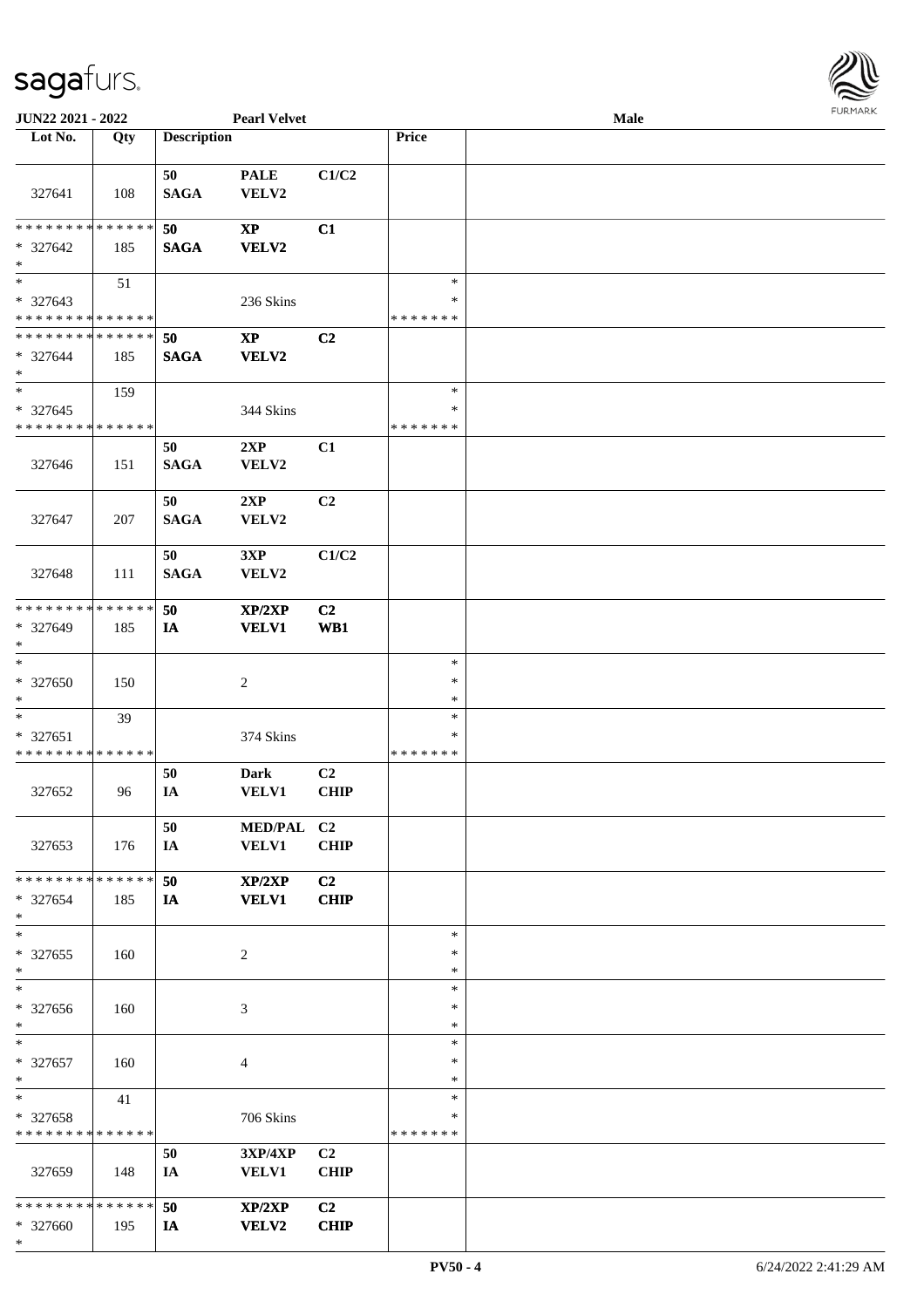

|                             | <b>JUN22 2021 - 2022</b><br><b>Pearl Velvet</b> |                    |                      |                |               | Male |  |
|-----------------------------|-------------------------------------------------|--------------------|----------------------|----------------|---------------|------|--|
| Lot No.                     | Qty                                             | <b>Description</b> |                      |                | Price         |      |  |
|                             |                                                 |                    |                      |                |               |      |  |
| $\ast$                      | 82                                              | ${\bf 50}$         | XP/2XP               | C2             | $\ast$        |      |  |
| * 327661                    |                                                 | IA                 | <b>VELV2</b>         | <b>CHIP</b>    | $\ast$        |      |  |
| * * * * * * * * * * * * * * |                                                 |                    |                      |                | * * * * * * * |      |  |
|                             |                                                 | 50                 | <b>Dark</b>          | C1/C2          |               |      |  |
| 327662                      | 110                                             | <b>SROY</b>        | VELV1                |                |               |      |  |
|                             |                                                 |                    |                      |                |               |      |  |
|                             |                                                 | 50                 | <b>PALE</b>          | C1/C2          |               |      |  |
| 327663                      | 157                                             | <b>SROY</b>        | VELV1                |                |               |      |  |
|                             |                                                 |                    |                      |                |               |      |  |
|                             |                                                 | 50<br><b>SROY</b>  | $\bold{XP}$<br>VELV1 | C1             |               |      |  |
| 327664                      | 120                                             |                    |                      |                |               |      |  |
| * * * * * * * * * * * * * * |                                                 | 50                 | $\bold{XP}$          | C2             |               |      |  |
| * 327665                    | 185                                             | <b>SROY</b>        | <b>VELV1</b>         |                |               |      |  |
| $\ast$                      |                                                 |                    |                      |                |               |      |  |
| $\ast$                      |                                                 |                    |                      |                | $\ast$        |      |  |
| * 327666                    | 160                                             |                    | $\overline{2}$       |                | $\ast$        |      |  |
| *                           |                                                 |                    |                      |                | $\ast$        |      |  |
| $*$                         | 77                                              |                    |                      |                | $\ast$        |      |  |
| * 327667                    |                                                 |                    | 422 Skins            |                | $\ast$        |      |  |
| * * * * * * * *             | * * * * * *                                     |                    |                      |                | * * * * * * * |      |  |
|                             |                                                 | 50                 | $\bold{XP}$          | C3             |               |      |  |
| 327668                      | 166                                             | <b>SROY</b>        | VELV1                |                |               |      |  |
|                             |                                                 |                    |                      |                |               |      |  |
|                             |                                                 | 50                 | 2XP                  | C1             |               |      |  |
| 327669                      | 108                                             | <b>SROY</b>        | VELV1                |                |               |      |  |
| * * * * * * * *             | * * * * * *                                     |                    |                      |                |               |      |  |
| * 327670                    |                                                 | 50                 | 2XP                  | C2             |               |      |  |
| $\ast$                      | 185                                             | <b>SROY</b>        | <b>VELV1</b>         |                |               |      |  |
| $\ast$                      | 150                                             |                    |                      |                | $\ast$        |      |  |
| * 327671                    |                                                 |                    | 335 Skins            |                | $\ast$        |      |  |
| * * * * * * * * * * * * * * |                                                 |                    |                      |                | * * * * * * * |      |  |
|                             |                                                 | 50                 | 2XP                  | C <sub>3</sub> |               |      |  |
| 327672                      | 104                                             | <b>SROY</b>        | <b>VELV1</b>         |                |               |      |  |
|                             |                                                 |                    |                      |                |               |      |  |
|                             |                                                 | 50                 | 3XP/4XP              | C1/C2          |               |      |  |
| 327673                      | 147                                             | <b>SROY</b>        | <b>VELV1</b>         |                |               |      |  |
|                             |                                                 |                    |                      |                |               |      |  |
|                             |                                                 | 50                 | $\bold{XP}$          | C1/C2          |               |      |  |
| 327674                      | 116                                             | <b>SROY</b>        | VELV2                |                |               |      |  |
|                             |                                                 |                    |                      |                |               |      |  |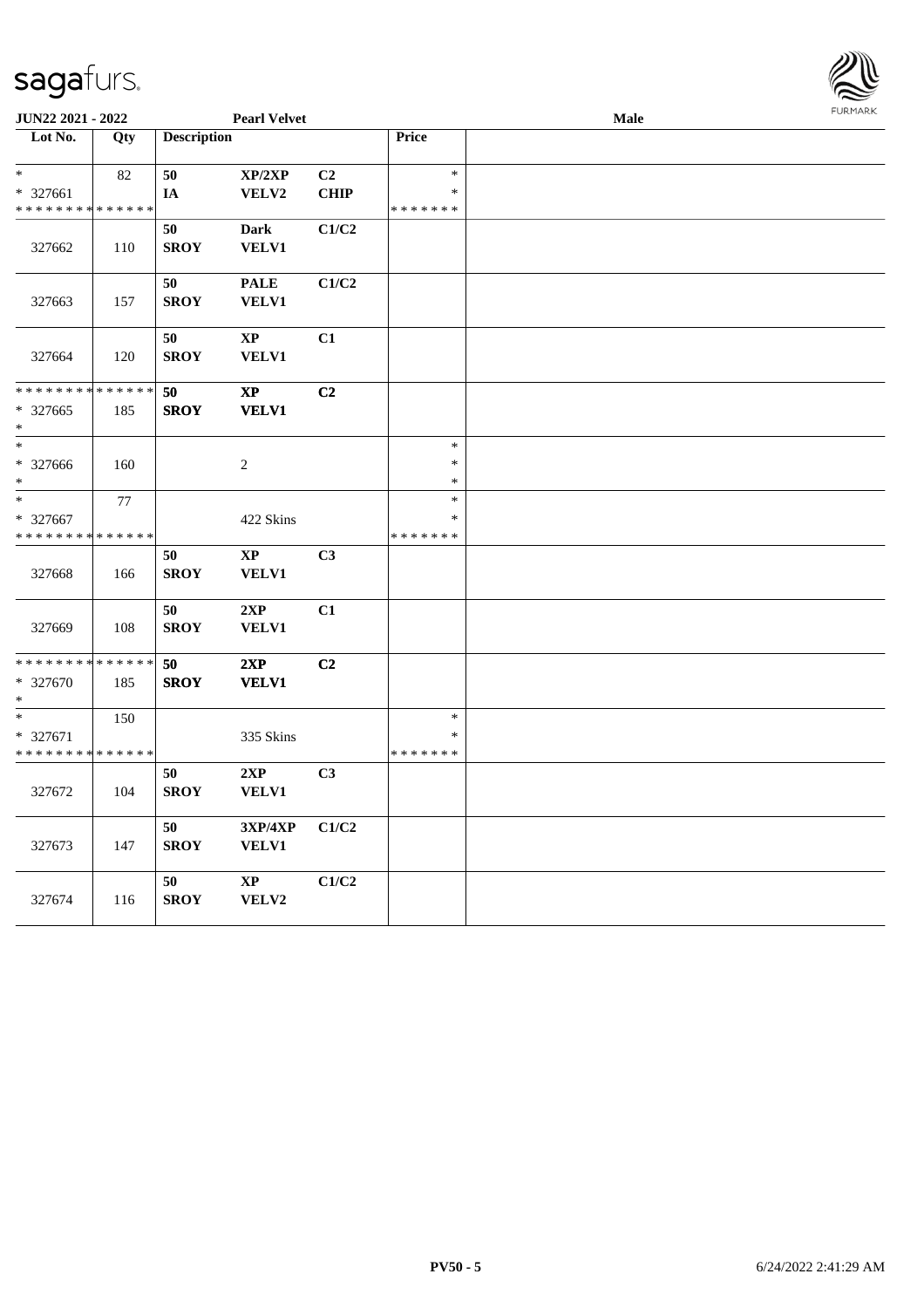

| JUN22 2021 - 2022                                                   |                    |                    | <b>Pearl Velvet</b>                    |                |                              | Male | <b>FURMARK</b> |
|---------------------------------------------------------------------|--------------------|--------------------|----------------------------------------|----------------|------------------------------|------|----------------|
| Lot No.                                                             | Qty                | <b>Description</b> |                                        |                | Price                        |      |                |
| 327721                                                              | 218                | 40<br>SI           | <b>Dark</b><br><b>VELV1</b>            | C1/C2          |                              |      |                |
| 327722                                                              | 207                | 40<br>SI           | $\bf MED$<br><b>VELV1</b>              | C1/C2          |                              |      |                |
| * * * * * * * * * * * * * *<br>* 327723<br>$\ast$                   | 215                | 40<br>SI           | <b>DK/MED</b><br><b>VELV1</b>          | C3             |                              |      |                |
| $\ast$<br>* 327724<br>* * * * * * * * * * * * * *                   | 37                 |                    | 252 Skins                              |                | $\ast$<br>*<br>* * * * * * * |      |                |
| **************<br>* 327725<br>$\ast$                                | 225                | 40<br>SI           | <b>PALE</b><br><b>VELV1</b>            | C1/C2          |                              |      |                |
| $_{\ast}^{-}$<br>* 327726<br>* * * * * * * * * * * * * *            | 127                |                    | 352 Skins                              |                | $\ast$<br>∗<br>* * * * * * * |      |                |
| 327727                                                              | 190                | 40<br>SI           | <b>PALE</b><br><b>VELV1</b>            | C3             |                              |      |                |
| * * * * * * * * * * * * * * *<br>* 327728<br>$\ast$                 | 225                | 40<br>SI           | $\mathbf{X}\mathbf{P}$<br><b>VELV1</b> | C1             |                              |      |                |
| $\overline{\phantom{0}}$<br>* 327729<br>* * * * * * * * * * * * * * | 178                |                    | 403 Skins                              |                | $\ast$<br>∗<br>* * * * * * * |      |                |
| **************<br>* 327730<br>$\ast$                                | 225                | 40<br>SI           | $\bold{XP}$<br><b>VELV1</b>            | C <sub>2</sub> |                              |      |                |
| $\ast$<br>* 327731<br>$\ast$                                        | 200                |                    | $\overline{c}$                         |                | $\ast$<br>$\ast$<br>$\ast$   |      |                |
| $\overline{\phantom{0}}$<br>* 327732<br>$\ast$                      | 200                |                    | 3                                      |                | $\ast$<br>$\ast$<br>∗        |      |                |
| $\ast$<br>* 327733<br>$\ast$                                        | 200                |                    | $\overline{4}$                         |                | $\ast$<br>$\ast$<br>$\ast$   |      |                |
| $\ast$<br>* 327734<br>$\ast$<br>$\overline{\phantom{1}}$            | 200                |                    | 5                                      |                | $\ast$<br>$\ast$<br>$\ast$   |      |                |
| * 327735<br>$\ast$                                                  | 200                |                    | 6                                      |                | $\ast$<br>∗<br>$\ast$        |      |                |
| $_{\ast}$<br>* 327736<br>* * * * * * * * * * * * * *                | 61                 |                    | 1286 Skins                             |                | $\ast$<br>*<br>* * * * * * * |      |                |
| * * * * * * * *<br>* 327737<br>$\ast$                               | * * * * * *<br>225 | 40<br>SI           | $\mathbf{X}\mathbf{P}$<br><b>VELV1</b> | C3             |                              |      |                |
| $_{\ast}^{-}$<br>* 327738<br>$\ast$                                 | 200                |                    | 2                                      |                | $\ast$<br>∗<br>*             |      |                |
| $\ast$<br>* 327739<br>* * * * * * * * * * * * * *                   | 90                 |                    | 515 Skins                              |                | $\ast$<br>*<br>* * * * * * * |      |                |
| * * * * * * * * * * * * * * *<br>* 327740<br>$*$                    | 225                | 40<br>SI           | 2XP<br><b>VELV1</b>                    | C1             |                              |      |                |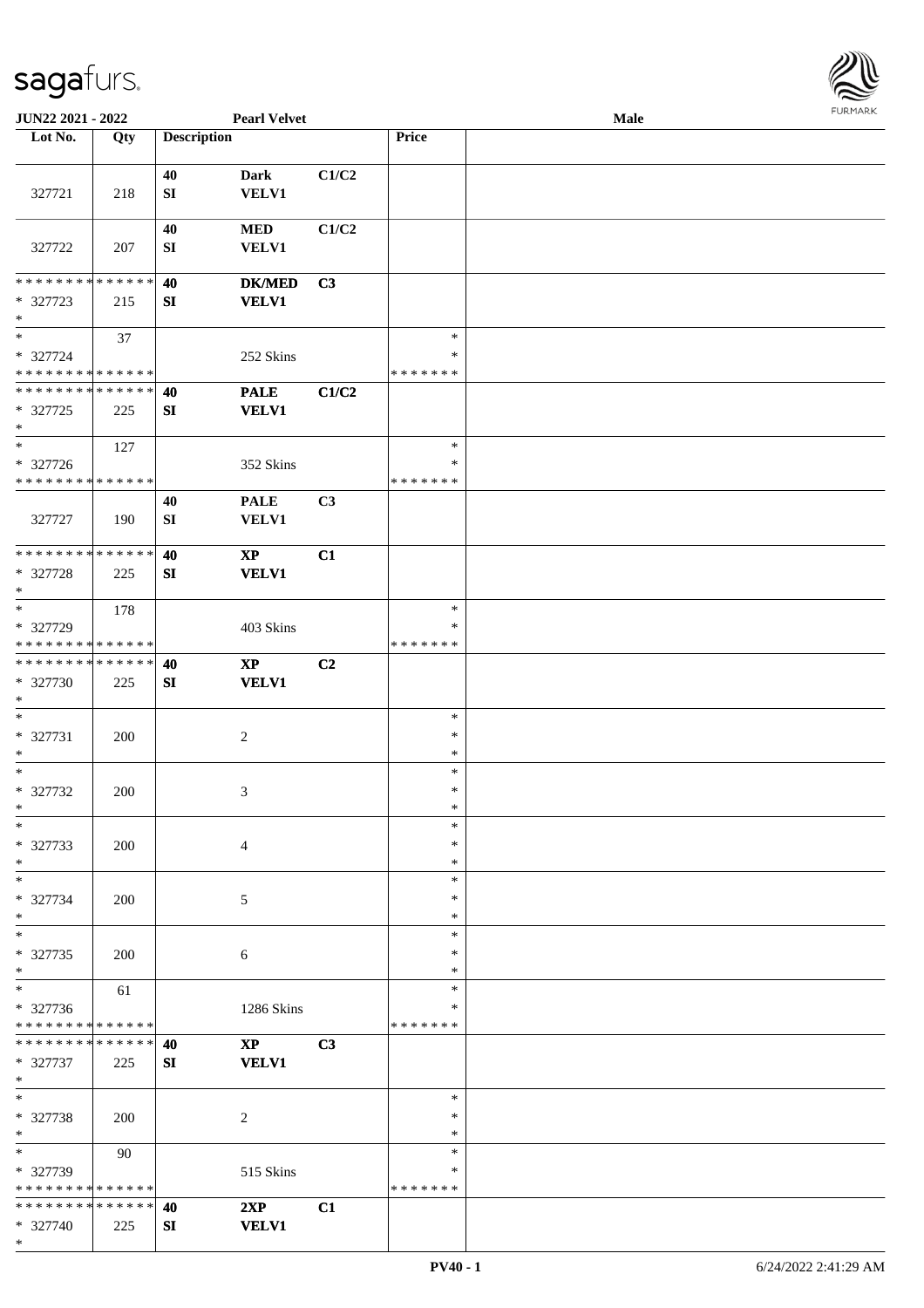

| <b>JUN22 2021 - 2022</b>                |     |                    | <b>Pearl Velvet</b>             |       |                    | <b>Male</b> |  |
|-----------------------------------------|-----|--------------------|---------------------------------|-------|--------------------|-------------|--|
| Lot No.                                 | Qty | <b>Description</b> |                                 |       | Price              |             |  |
| $\ast$                                  |     |                    |                                 |       | $\ast$             |             |  |
| * 327741                                | 132 | 40<br>${\bf SI}$   | 2XP<br><b>VELV1</b>             | C1    | $\ast$             |             |  |
| * * * * * * * * * * * * * *             |     |                    |                                 |       | * * * * * * *      |             |  |
| * * * * * * * * * * * * * * *           |     | 40                 | 2XP                             | C2    |                    |             |  |
| * 327742                                | 225 | SI                 | <b>VELV1</b>                    |       |                    |             |  |
| $\ast$                                  |     |                    |                                 |       |                    |             |  |
| $\ast$                                  |     |                    |                                 |       | $\ast$             |             |  |
| * 327743                                | 200 |                    | $\overline{c}$                  |       | $\ast$             |             |  |
| $\ast$                                  |     |                    |                                 |       | $\ast$             |             |  |
| $*$                                     |     |                    |                                 |       | $\ast$             |             |  |
| * 327744                                | 200 |                    | 3                               |       | $\ast$             |             |  |
| $*$                                     |     |                    |                                 |       | $\ast$             |             |  |
| $*$                                     | 201 |                    |                                 |       | $\ast$             |             |  |
| * 327745                                |     |                    | 826 Skins                       |       | $\ast$             |             |  |
| * * * * * * * * * * * * * *             |     |                    |                                 |       | * * * * * * *      |             |  |
| * * * * * * * * * * * * * *             |     | 40                 | 2XP                             | C3    |                    |             |  |
| * 327746<br>$*$                         | 225 | SI                 | <b>VELV1</b>                    |       |                    |             |  |
| $*$                                     | 149 |                    |                                 |       | $\ast$             |             |  |
| * 327747                                |     |                    | 374 Skins                       |       | ∗                  |             |  |
| * * * * * * * * * * * * * * *           |     |                    |                                 |       | * * * * * * *      |             |  |
|                                         |     | 40                 | 3XP                             | C1    |                    |             |  |
| 327748                                  | 100 | SI                 | VELV1                           |       |                    |             |  |
|                                         |     |                    |                                 |       |                    |             |  |
| * * * * * * * * * * * * * *             |     | 40                 | <b>3XP/4XP</b>                  | C2    |                    |             |  |
| * 327749                                | 226 | SI                 | <b>VELV1</b>                    |       |                    |             |  |
| $*$                                     |     |                    |                                 |       |                    |             |  |
| $*$                                     | 134 |                    |                                 |       | $\ast$             |             |  |
| * 327750                                |     |                    | 360 Skins                       |       | ∗                  |             |  |
| * * * * * * * * * * * * * *             |     |                    |                                 |       | * * * * * * *      |             |  |
|                                         |     | 40                 | 3XP/4XP                         | C3    |                    |             |  |
| 327751                                  | 205 | ${\bf SI}$         | VELV1                           |       |                    |             |  |
|                                         |     |                    |                                 |       |                    |             |  |
| 327752                                  | 117 | 40<br>${\bf SI}$   | <b>Dark</b><br>VELV2            | C1/C2 |                    |             |  |
|                                         |     |                    |                                 |       |                    |             |  |
|                                         |     | 40                 | <b>PALE</b>                     | C1/C2 |                    |             |  |
| 327753                                  | 160 | SI                 | VELV2                           |       |                    |             |  |
|                                         |     |                    |                                 |       |                    |             |  |
|                                         |     | 40                 | $\mathbf{X}\mathbf{P}$          | C1    |                    |             |  |
| 327754                                  | 225 | SI                 | VELV2                           |       |                    |             |  |
|                                         |     |                    |                                 |       |                    |             |  |
| * * * * * * * * * * * * * * *           |     | 40                 | $\mathbf{X}\mathbf{P}$          | C2    |                    |             |  |
| * 327755                                | 225 | SI                 | VELV2                           |       |                    |             |  |
| $*$                                     |     |                    |                                 |       |                    |             |  |
| $\ast$                                  | 53  |                    |                                 |       | $\ast$             |             |  |
| * 327756<br>* * * * * * * * * * * * * * |     |                    | 278 Skins                       |       | ∗<br>* * * * * * * |             |  |
|                                         |     |                    |                                 | C3    |                    |             |  |
| 327757                                  | 116 | 40<br>SI           | $\mathbf{X}\mathbf{P}$<br>VELV2 |       |                    |             |  |
|                                         |     |                    |                                 |       |                    |             |  |
|                                         |     | 40                 | 2XP                             | C1    |                    |             |  |
| 327758                                  | 171 | ${\bf SI}$         | VELV2                           |       |                    |             |  |
|                                         |     |                    |                                 |       |                    |             |  |
|                                         |     | 40                 | 2XP                             | C2    |                    |             |  |
| 327759                                  | 266 | ${\bf SI}$         | VELV2                           |       |                    |             |  |
|                                         |     |                    |                                 |       |                    |             |  |
|                                         |     | 40                 | 2XP                             | C3    |                    |             |  |
| 327760                                  | 113 | SI                 | VELV2                           |       |                    |             |  |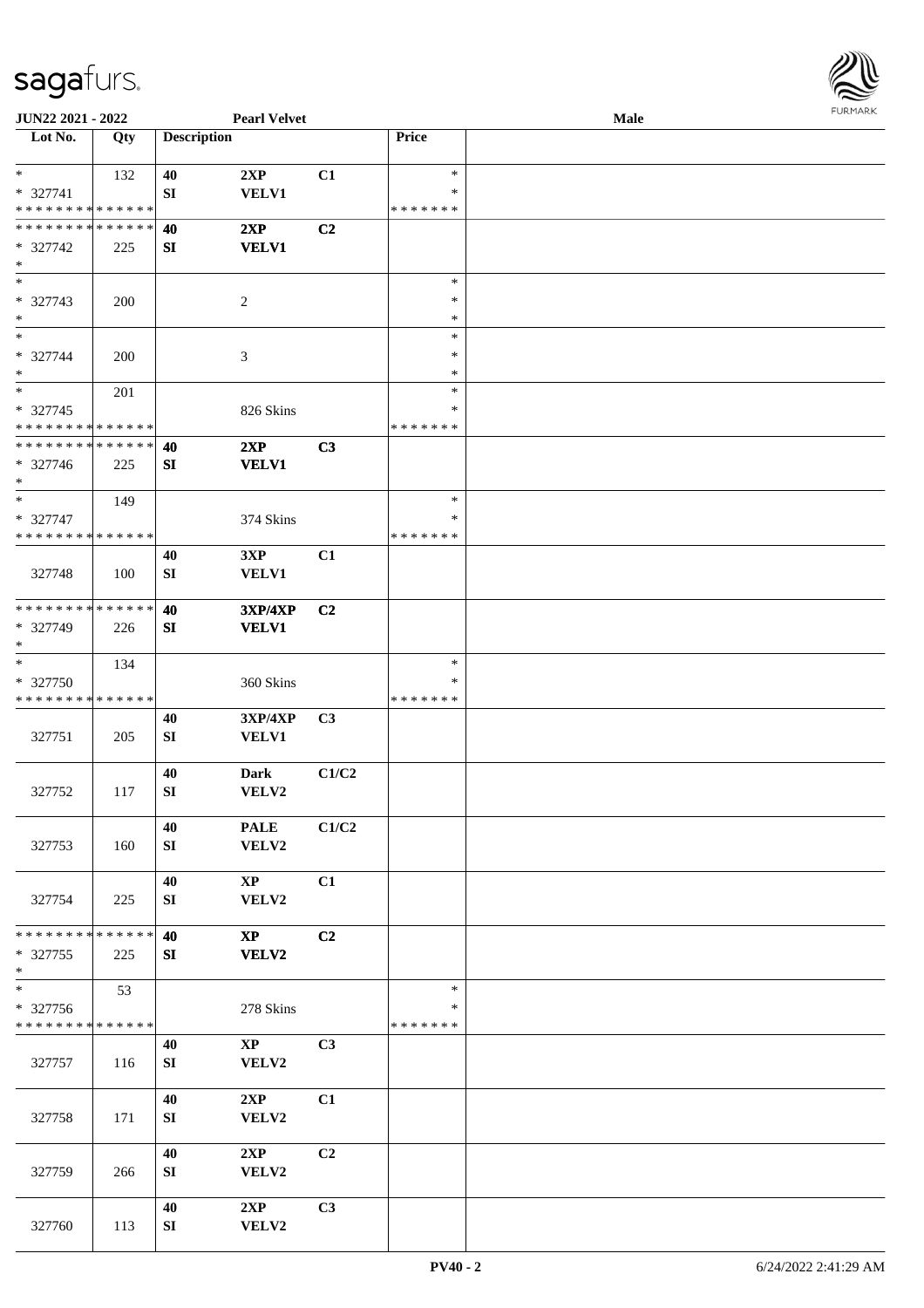

| JUN22 2021 - 2022             |        |                        | <b>Pearl Velvet</b> |                |               | Male |  |
|-------------------------------|--------|------------------------|---------------------|----------------|---------------|------|--|
| Lot No.                       | Qty    | <b>Description</b>     |                     |                | Price         |      |  |
|                               |        |                        |                     |                |               |      |  |
|                               |        | 40                     | 3XP                 | C1/C2          |               |      |  |
| 327761                        | 168    | SI                     | VELV2               |                |               |      |  |
|                               |        |                        |                     |                |               |      |  |
| * * * * * * * * * * * * * *   |        | 40                     | XP/2XP              | C <sub>2</sub> |               |      |  |
| * 327762                      | 225    | $\mathbf{I}$           | <b>VELV1</b>        | WB1            |               |      |  |
| $\ast$                        |        |                        |                     |                |               |      |  |
| $_{*}$                        |        |                        |                     |                |               |      |  |
|                               |        |                        |                     |                | $\ast$        |      |  |
| * 327763                      | 200    |                        | $\overline{c}$      |                | $\ast$        |      |  |
| $\ast$                        |        |                        |                     |                | $\ast$        |      |  |
| $\ast$                        | 157    |                        |                     |                | $\ast$        |      |  |
| * 327764                      |        |                        | 582 Skins           |                | $\ast$        |      |  |
| * * * * * * * * * * * * * *   |        |                        |                     |                | *******       |      |  |
|                               |        | 40                     | <b>Dark</b>         | C <sub>2</sub> |               |      |  |
| 327765                        | 137    | $\mathbf{I}\mathbf{B}$ | VELV1               | <b>CHIP</b>    |               |      |  |
|                               |        |                        |                     |                |               |      |  |
| ******** <mark>******</mark>  |        | 40                     | <b>MED/PAL</b>      | C <sub>2</sub> |               |      |  |
| * 327766                      | 225    | $\bf I\bf B$           | <b>VELV1</b>        | <b>CHIP</b>    |               |      |  |
| $\ast$                        |        |                        |                     |                |               |      |  |
| $\ast$                        |        |                        |                     |                | $\ast$        |      |  |
|                               | $28\,$ |                        |                     |                |               |      |  |
| * 327767                      |        |                        | 253 Skins           |                | ∗             |      |  |
| * * * * * * * * * * * * * *   |        |                        |                     |                | * * * * * * * |      |  |
| * * * * * * * * * * * * * *   |        | 40                     | XP/2XP              | C <sub>2</sub> |               |      |  |
| * 327768                      | 225    | $\mathbf{I}$           | <b>VELV1</b>        | <b>CHIP</b>    |               |      |  |
| $\ast$                        |        |                        |                     |                |               |      |  |
| $\ast$                        |        |                        |                     |                | $\ast$        |      |  |
| * 327769                      | 200    |                        | $\overline{c}$      |                | $\ast$        |      |  |
| $\ast$                        |        |                        |                     |                | $\ast$        |      |  |
| $\ast$                        |        |                        |                     |                | $\ast$        |      |  |
| * 327770                      | 200    |                        | 3                   |                | $\ast$        |      |  |
| $\ast$                        |        |                        |                     |                | $\ast$        |      |  |
| $\ast$                        |        |                        |                     |                | $\ast$        |      |  |
|                               | 97     |                        |                     |                | *             |      |  |
| * 327771                      |        |                        | 722 Skins           |                |               |      |  |
| * * * * * * * * * * * * * *   |        |                        |                     |                | * * * * * * * |      |  |
|                               |        | 40                     | <b>Dark</b>         | C1             |               |      |  |
| 327772                        | 114    | <b>SAGA</b>            | VELV1               |                |               |      |  |
|                               |        |                        |                     |                |               |      |  |
| * * * * * * * * * * * * * * * |        | 40                     | <b>Dark</b>         | C2             |               |      |  |
| * 327773                      | 205    | <b>SAGA</b>            | <b>VELV1</b>        |                |               |      |  |
| $*$                           |        |                        |                     |                |               |      |  |
| $*$                           | 62     |                        |                     |                | $\ast$        |      |  |
| * 327774                      |        |                        | 267 Skins           |                | *             |      |  |
| * * * * * * * * * * * * * *   |        |                        |                     |                | * * * * * * * |      |  |
|                               |        | 40                     | $\bf MED$           | C1/C2          |               |      |  |
| 327775                        | 210    | <b>SAGA</b>            | <b>VELV1</b>        |                |               |      |  |
|                               |        |                        |                     |                |               |      |  |
|                               |        |                        |                     |                |               |      |  |
|                               |        | 40                     | <b>DK/MED</b>       | C <sub>3</sub> |               |      |  |
| 327776                        | 181    | <b>SAGA</b>            | VELV1               |                |               |      |  |
|                               |        |                        |                     |                |               |      |  |
|                               |        | 40                     | <b>PALE</b>         | C1             |               |      |  |
| 327777                        | 107    | <b>SAGA</b>            | VELV1               |                |               |      |  |
|                               |        |                        |                     |                |               |      |  |
| ******** <mark>******</mark>  |        | 40                     | <b>PALE</b>         | C2             |               |      |  |
| * 327778                      | 205    | <b>SAGA</b>            | <b>VELV1</b>        |                |               |      |  |
| $\ast$                        |        |                        |                     |                |               |      |  |
| $\ast$                        |        |                        |                     |                | $\ast$        |      |  |
| * 327779                      | 180    |                        | 2                   |                | ∗             |      |  |
| $*$                           |        |                        |                     |                | $\ast$        |      |  |
| $*$                           |        |                        |                     |                | $\ast$        |      |  |
|                               | 110    |                        |                     |                | *             |      |  |
| * 327780                      |        |                        | 495 Skins           |                |               |      |  |
| * * * * * * * * * * * * * *   |        |                        |                     |                | * * * * * * * |      |  |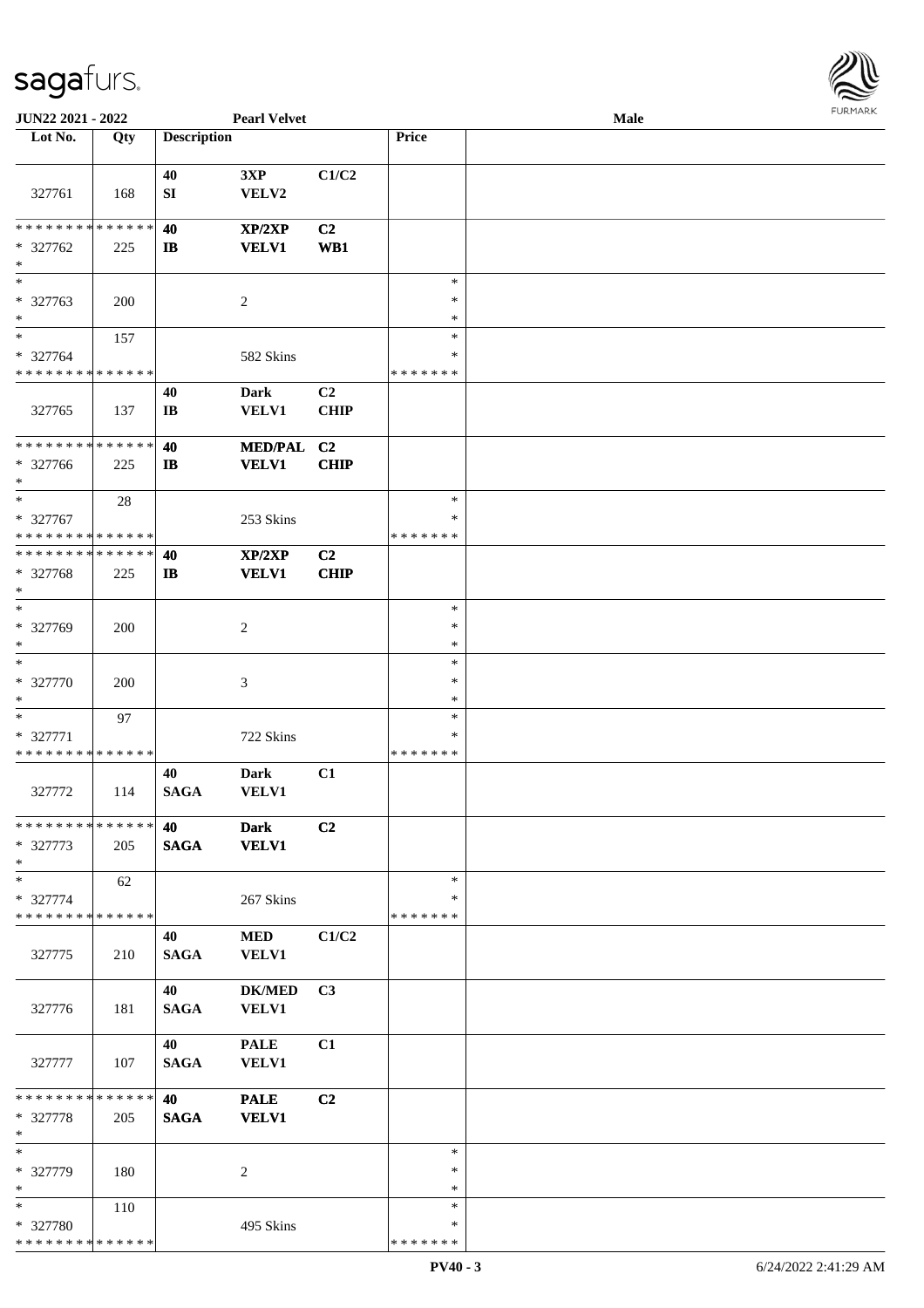

| JUN22 2021 - 2022           |             |                    | <b>Pearl Velvet</b>    |    |               | Male |
|-----------------------------|-------------|--------------------|------------------------|----|---------------|------|
| Lot No.                     | Qty         | <b>Description</b> |                        |    | Price         |      |
|                             |             |                    |                        |    |               |      |
| **************              |             | 40                 | <b>PALE</b>            | C3 |               |      |
|                             |             |                    |                        |    |               |      |
| * 327781                    | 205         | SR/S               | <b>VELV1</b>           |    |               |      |
| $\ast$                      |             |                    |                        |    |               |      |
| $\ast$                      |             |                    |                        |    | $\ast$        |      |
| * 327782                    | 180         |                    | $\overline{c}$         |    | $\ast$        |      |
| $\ast$                      |             |                    |                        |    | $\ast$        |      |
| $\overline{\phantom{1}}$    | 43          |                    |                        |    | $\ast$        |      |
| * 327783                    |             |                    | 428 Skins              |    | $\ast$        |      |
| * * * * * * * * * * * * * * |             |                    |                        |    |               |      |
|                             |             |                    |                        |    | * * * * * * * |      |
| * * * * * * * * * * * * * * |             | 40                 | $\bold{XP}$            | C1 |               |      |
| * 327784                    | 205         | <b>SAGA</b>        | <b>VELV1</b>           |    |               |      |
| $\ast$                      |             |                    |                        |    |               |      |
| $\overline{\ast}$           |             |                    |                        |    | $\ast$        |      |
| $* 327785$                  | 180         |                    | $\sqrt{2}$             |    | $\ast$        |      |
| $\ast$                      |             |                    |                        |    | $\ast$        |      |
| $\overline{\phantom{0}}$    |             |                    |                        |    |               |      |
|                             |             |                    |                        |    | $\ast$        |      |
| $* 327786$                  | 200         |                    | $\mathfrak{Z}$         |    | $\ast$        |      |
| $*$                         |             |                    |                        |    | $\ast$        |      |
| $_{\ast}$                   | 84          |                    |                        |    | $\ast$        |      |
| * 327787                    |             |                    | 669 Skins              |    | ∗             |      |
| * * * * * * * * * * * * * * |             |                    |                        |    | * * * * * * * |      |
| **************              |             |                    |                        |    |               |      |
|                             |             | 40                 | $\mathbf{X}\mathbf{P}$ | C2 |               |      |
| * 327788                    | 205         | <b>SAGA</b>        | <b>VELV1</b>           |    |               |      |
| $\ast$                      |             |                    |                        |    |               |      |
| $\ast$                      |             |                    |                        |    | $\ast$        |      |
| * 327789                    | 180         |                    | $\overline{c}$         |    | $\ast$        |      |
| $\ast$                      |             |                    |                        |    | $\ast$        |      |
| $\overline{\phantom{1}}$    |             |                    |                        |    | $\ast$        |      |
|                             |             |                    |                        |    |               |      |
| * 327790                    | 180         |                    | $\mathfrak{Z}$         |    | $\ast$        |      |
| $\ast$                      |             |                    |                        |    | $\ast$        |      |
| $\ast$                      |             |                    |                        |    | $\ast$        |      |
| * 327791                    | 180         |                    | 4                      |    | $\ast$        |      |
| $\ast$                      |             |                    |                        |    | $\ast$        |      |
| $\ast$                      |             |                    |                        |    | $\ast$        |      |
|                             |             |                    |                        |    |               |      |
| * 327792                    | 180         |                    | $\sqrt{5}$             |    | $\ast$        |      |
| $*$                         |             |                    |                        |    | $\ast$        |      |
| $*$                         |             |                    |                        |    | $\ast$        |      |
| * 327793                    | 180         |                    | $6\,$                  |    | $\ast$        |      |
| $*$                         |             |                    |                        |    | $\ast$        |      |
| $\overline{\phantom{0}}$    |             |                    |                        |    | $\ast$        |      |
|                             |             |                    |                        |    |               |      |
| * 327794                    | 180         |                    | $\tau$                 |    | $\ast$        |      |
| $\ast$                      |             |                    |                        |    | $\ast$        |      |
| $\overline{\phantom{1}}$    |             |                    |                        |    | $\ast$        |      |
| * 327795                    | 180         |                    | 8                      |    | $\ast$        |      |
| $*$                         |             |                    |                        |    | $\ast$        |      |
| $\overline{\phantom{1}}$    |             |                    |                        |    | $\ast$        |      |
|                             |             |                    |                        |    |               |      |
| * 327796                    | 180         |                    | $\overline{9}$         |    | ∗             |      |
| $*$                         |             |                    |                        |    | $\ast$        |      |
| $\overline{\phantom{0}}$    |             |                    |                        |    | $\ast$        |      |
| * 327797                    | 180         |                    | 10                     |    | $\ast$        |      |
| $\ast$                      |             |                    |                        |    | $\ast$        |      |
| $\ast$                      |             |                    |                        |    | $\ast$        |      |
|                             |             |                    |                        |    |               |      |
| * 327798                    | 180         |                    | 11                     |    | $\ast$        |      |
| $*$                         |             |                    |                        |    | $\ast$        |      |
| $\overline{\phantom{0}}$    | 194         |                    |                        |    | $\ast$        |      |
| * 327799                    |             |                    | 2199 Skins             |    | ∗             |      |
| * * * * * * * *             | * * * * * * |                    |                        |    | * * * * * * * |      |
| * * * * * * * * * * * * * * |             | 40                 | $\mathbf{X}\mathbf{P}$ | C3 |               |      |
|                             |             |                    |                        |    |               |      |
| * 327800                    | 205         | <b>SAGA</b>        | <b>VELV1</b>           |    |               |      |
| $*$                         |             |                    |                        |    |               |      |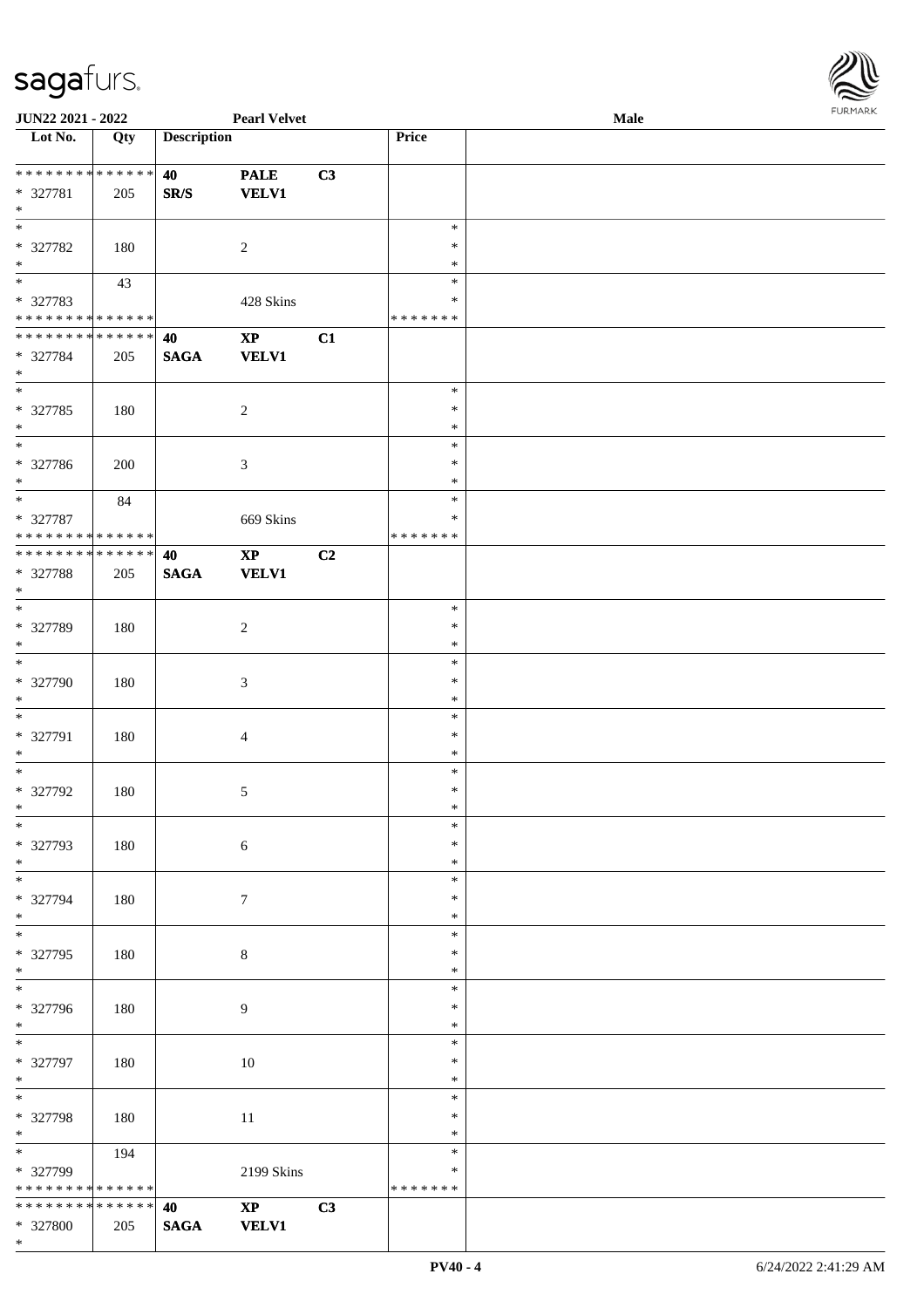

| <b>JUN22 2021 - 2022</b>                               |     |                    | <b>Pearl Velvet</b>    |    |                  | Male |  |
|--------------------------------------------------------|-----|--------------------|------------------------|----|------------------|------|--|
| Lot No.                                                | Qty | <b>Description</b> |                        |    | Price            |      |  |
|                                                        |     |                    |                        |    |                  |      |  |
| $*$                                                    |     | 40                 | $\mathbf{X}\mathbf{P}$ | C3 | $\ast$           |      |  |
| * 327801                                               | 180 | <b>SAGA</b>        | <b>VELV1</b>           |    | $\ast$           |      |  |
| $*$                                                    |     |                    |                        |    | $\ast$           |      |  |
|                                                        |     |                    |                        |    | $\ast$           |      |  |
| * 327802                                               | 180 |                    | $\mathbf{3}$           |    | $\ast$           |      |  |
| $\ast$                                                 |     |                    |                        |    | $\ast$           |      |  |
|                                                        |     |                    |                        |    | $\ast$           |      |  |
| * 327803                                               | 180 |                    | $\overline{4}$         |    | $\ast$           |      |  |
| $*$                                                    |     |                    |                        |    | $\ast$           |      |  |
| $*$                                                    |     |                    |                        |    | $\ast$           |      |  |
| * 327804                                               | 180 |                    | $\mathfrak{S}$         |    | $\ast$           |      |  |
| $*$                                                    |     |                    |                        |    | $\ast$           |      |  |
|                                                        | 69  |                    |                        |    | $\ast$           |      |  |
| * 327805                                               |     |                    | 994 Skins              |    | $\ast$           |      |  |
| * * * * * * * * <mark>* * * * * * *</mark>             |     |                    |                        |    | *******          |      |  |
| * * * * * * * * <mark>* * * * * * *</mark>             |     | 40                 | 2XP                    | C1 |                  |      |  |
| * 327806                                               | 205 | <b>SAGA</b>        | <b>VELV1</b>           |    |                  |      |  |
| $*$                                                    |     |                    |                        |    |                  |      |  |
|                                                        |     |                    |                        |    | $\ast$           |      |  |
| * 327807                                               | 180 |                    | $\overline{2}$         |    | $\ast$           |      |  |
| $*$                                                    |     |                    |                        |    | $\ast$           |      |  |
|                                                        | 115 |                    |                        |    | $\ast$           |      |  |
| * 327808                                               |     |                    | 500 Skins              |    | $\ast$           |      |  |
| * * * * * * * * * * * * * *                            |     |                    |                        |    | * * * * * * *    |      |  |
| * * * * * * * * <mark>* * * * * * *</mark>             |     | 40                 | 2XP                    | C2 |                  |      |  |
| * 327809                                               | 205 | $\mathbf{SAGA}$    | <b>VELV1</b>           |    |                  |      |  |
| $*$                                                    |     |                    |                        |    |                  |      |  |
| $\overline{\phantom{0}}$                               |     |                    |                        |    | $\ast$           |      |  |
| * 327810                                               | 180 |                    | $\overline{2}$         |    | $\ast$           |      |  |
| $*$                                                    |     |                    |                        |    | $\ast$           |      |  |
| $*$                                                    |     |                    |                        |    | $\ast$           |      |  |
| * 327811                                               | 180 |                    | $\sqrt{3}$             |    | $\ast$           |      |  |
| $*$                                                    |     |                    |                        |    | $\ast$           |      |  |
| $*$                                                    |     |                    |                        |    | $\ast$           |      |  |
| * 327812                                               | 180 |                    | $\overline{4}$         |    | $\ast$           |      |  |
| $*$                                                    |     |                    |                        |    | $\ast$           |      |  |
| $*$                                                    |     |                    |                        |    | $\ast$           |      |  |
| * 327813                                               | 180 |                    | $\mathfrak{S}$         |    | $\ast$           |      |  |
| $*$                                                    |     |                    |                        |    | $\ast$           |      |  |
| $*$                                                    |     |                    |                        |    | $\ast$           |      |  |
| * 327814                                               | 180 |                    | $\boldsymbol{6}$       |    | $\ast$           |      |  |
| $*$<br>$\overline{\phantom{0}}$                        |     |                    |                        |    | $\ast$           |      |  |
|                                                        |     |                    |                        |    | $\ast$           |      |  |
| * 327815                                               | 180 |                    | $\tau$                 |    | $\ast$           |      |  |
| $*$<br>$_{*}$                                          |     |                    |                        |    | $\ast$           |      |  |
|                                                        |     |                    |                        |    | $\ast$           |      |  |
| * 327816                                               | 180 |                    | $\,8\,$                |    | $\ast$           |      |  |
| $*$                                                    |     |                    |                        |    | $\ast$           |      |  |
|                                                        | 195 |                    |                        |    | $\ast$<br>$\ast$ |      |  |
| * 327817<br>* * * * * * * * <mark>* * * * * * *</mark> |     |                    | 1660 Skins             |    | *******          |      |  |
| * * * * * * * * * * * * * *                            |     |                    |                        |    |                  |      |  |
|                                                        |     | 40                 | 2XP                    | C3 |                  |      |  |
| * 327818<br>$*$                                        | 205 | <b>SAGA</b>        | <b>VELV1</b>           |    |                  |      |  |
| $\ast$                                                 |     |                    |                        |    | $\ast$           |      |  |
|                                                        |     |                    |                        |    | $\ast$           |      |  |
| * 327819<br>$*$                                        | 180 |                    | 2                      |    | $\ast$           |      |  |
| $*$                                                    |     |                    |                        |    | $\ast$           |      |  |
|                                                        |     |                    |                        |    | $\ast$           |      |  |
| * 327820<br>$\ast$                                     | 180 |                    | $\mathbf{3}$           |    | $\ast$           |      |  |
|                                                        |     |                    |                        |    |                  |      |  |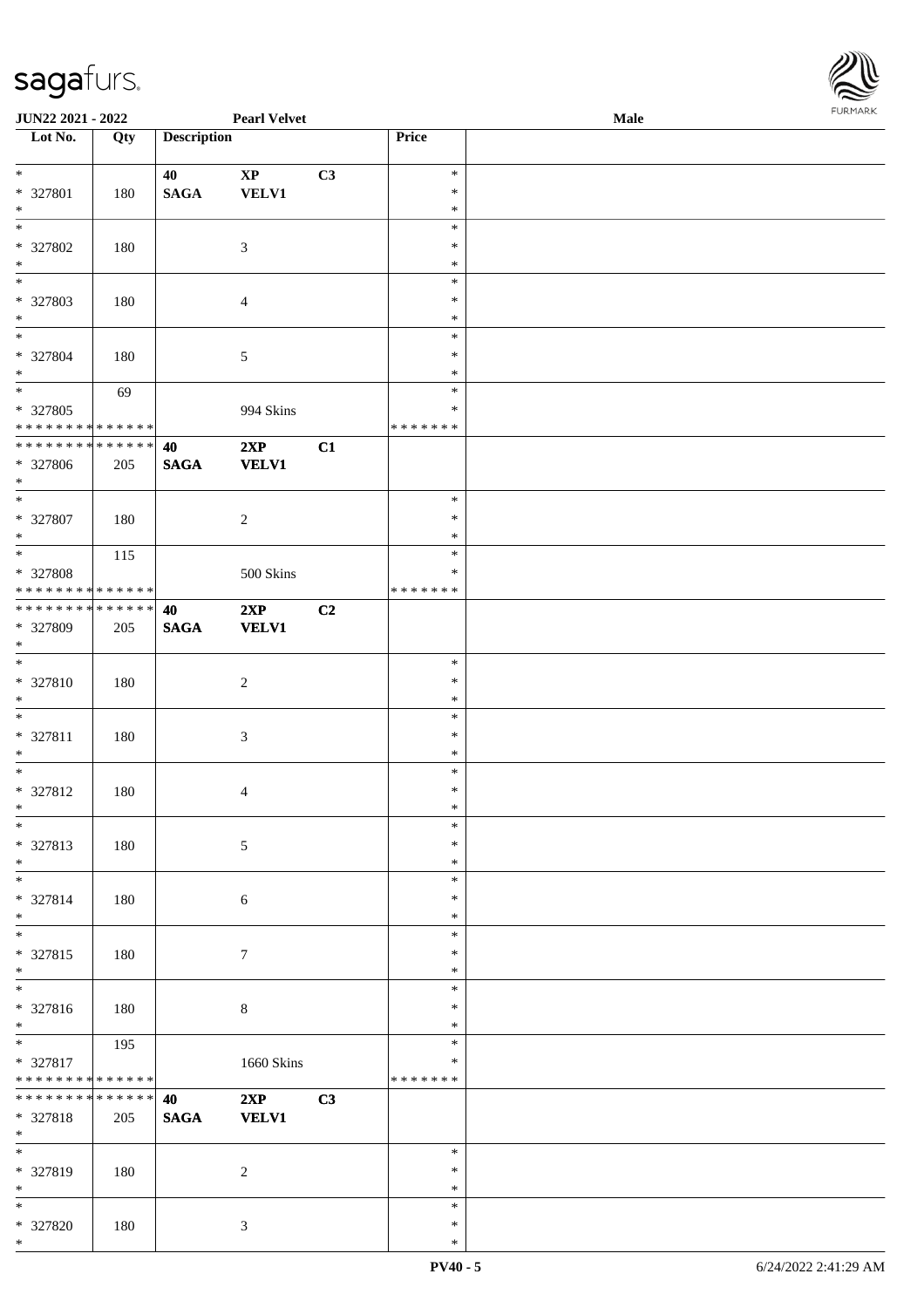

| JUN22 2021 - 2022             |     |                    | <b>Pearl Velvet</b>    |       |               | Male |
|-------------------------------|-----|--------------------|------------------------|-------|---------------|------|
| Lot No.                       | Qty | <b>Description</b> |                        |       | Price         |      |
|                               |     |                    |                        |       |               |      |
| $*$                           |     | 40                 | 2XP                    | C3    | $\ast$        |      |
| * 327821                      | 180 | <b>SAGA</b>        | <b>VELV1</b>           |       | $\ast$        |      |
| $\ast$                        |     |                    |                        |       | $\ast$        |      |
| $*$                           |     |                    |                        |       | $\ast$        |      |
|                               | 49  |                    |                        |       | ∗             |      |
| * 327822                      |     |                    | 794 Skins              |       |               |      |
| * * * * * * * * * * * * * *   |     |                    |                        |       | * * * * * * * |      |
|                               |     | 40                 | 3XP                    | C1    |               |      |
| 327823                        | 162 | <b>SAGA</b>        | <b>VELV1</b>           |       |               |      |
|                               |     |                    |                        |       |               |      |
| * * * * * * * * * * * * * *   |     | 40                 | 3XP                    | C2    |               |      |
| * 327824                      | 205 | <b>SAGA</b>        | <b>VELV1</b>           |       |               |      |
| $*$                           |     |                    |                        |       |               |      |
| $\ast$                        |     |                    |                        |       | $\ast$        |      |
| $* 327825$                    | 180 |                    | $\overline{c}$         |       | $\ast$        |      |
| $*$                           |     |                    |                        |       | $\ast$        |      |
| $\ast$                        |     |                    |                        |       | $\ast$        |      |
| $* 327826$                    | 180 |                    | 3                      |       | $\ast$        |      |
| $*$                           |     |                    |                        |       | $\ast$        |      |
| $\ast$                        | 133 |                    |                        |       | $\ast$        |      |
|                               |     |                    |                        |       | ∗             |      |
| * 327827                      |     |                    | 698 Skins              |       |               |      |
| * * * * * * * * * * * * * *   |     |                    |                        |       | * * * * * * * |      |
|                               |     | 40                 | 4XP                    | C1/C2 |               |      |
| 327828                        | 170 | <b>SAGA</b>        | <b>VELV1</b>           |       |               |      |
|                               |     |                    |                        |       |               |      |
| * * * * * * * * * * * * * *   |     | 40                 | <b>3XP/4XP</b>         | C3    |               |      |
| * 327829                      | 225 | SR/S               | <b>VELV1</b>           |       |               |      |
| $*$                           |     |                    |                        |       |               |      |
| $\ast$                        |     |                    |                        |       | $\ast$        |      |
| * 327830                      | 200 |                    | $\overline{c}$         |       | $\ast$        |      |
| $*$                           |     |                    |                        |       | $\ast$        |      |
| $*$                           | 78  |                    |                        |       | $\ast$        |      |
| * 327831                      |     |                    | 503 Skins              |       | $\ast$        |      |
| * * * * * * * * * * * * * *   |     |                    |                        |       | * * * * * * * |      |
| * * * * * * * * * * * * * *   |     | 40                 | <b>PALE</b>            | C1/C2 |               |      |
|                               |     |                    |                        |       |               |      |
| * 327832                      | 205 | <b>SAGA</b>        | VELV2                  |       |               |      |
| $*$                           |     |                    |                        |       |               |      |
| $\ast$                        | 75  |                    |                        |       | $\ast$        |      |
| * 327833                      |     |                    | 280 Skins              |       | ∗             |      |
| * * * * * * * * * * * * * *   |     |                    |                        |       | * * * * * * * |      |
| * * * * * * * * * * * * * * * |     | 40                 | $\mathbf{X}\mathbf{P}$ | C1    |               |      |
| * 327834                      | 205 | <b>SAGA</b>        | VELV2                  |       |               |      |
| $*$                           |     |                    |                        |       |               |      |
| $\ast$                        |     |                    |                        |       | $\ast$        |      |
| * 327835                      | 190 |                    | 2                      |       | $\ast$        |      |
| $*$                           |     |                    |                        |       | $\ast$        |      |
| $\overline{\phantom{0}}$      | 46  |                    |                        |       | $\ast$        |      |
| * 327836                      |     |                    | 441 Skins              |       | ∗             |      |
| * * * * * * * * * * * * * *   |     |                    |                        |       | * * * * * * * |      |
| **************                |     | 40                 | $\mathbf{XP}$          | C2    |               |      |
| * 327837                      | 205 | <b>SAGA</b>        | VELV2                  |       |               |      |
| $*$                           |     |                    |                        |       |               |      |
| $*$                           |     |                    |                        |       | $\ast$        |      |
|                               |     |                    |                        |       | $\ast$        |      |
| * 327838                      | 180 |                    | 2                      |       |               |      |
| $*$                           |     |                    |                        |       | $\ast$        |      |
| $\ast$                        |     |                    |                        |       | $\ast$        |      |
| * 327839                      | 180 |                    | 3                      |       | ∗             |      |
| $*$                           |     |                    |                        |       | $\ast$        |      |
| $*$ $*$                       | 148 |                    |                        |       | $\ast$        |      |
| * 327840                      |     |                    | 713 Skins              |       | ∗             |      |
| * * * * * * * * * * * * * *   |     |                    |                        |       | * * * * * * * |      |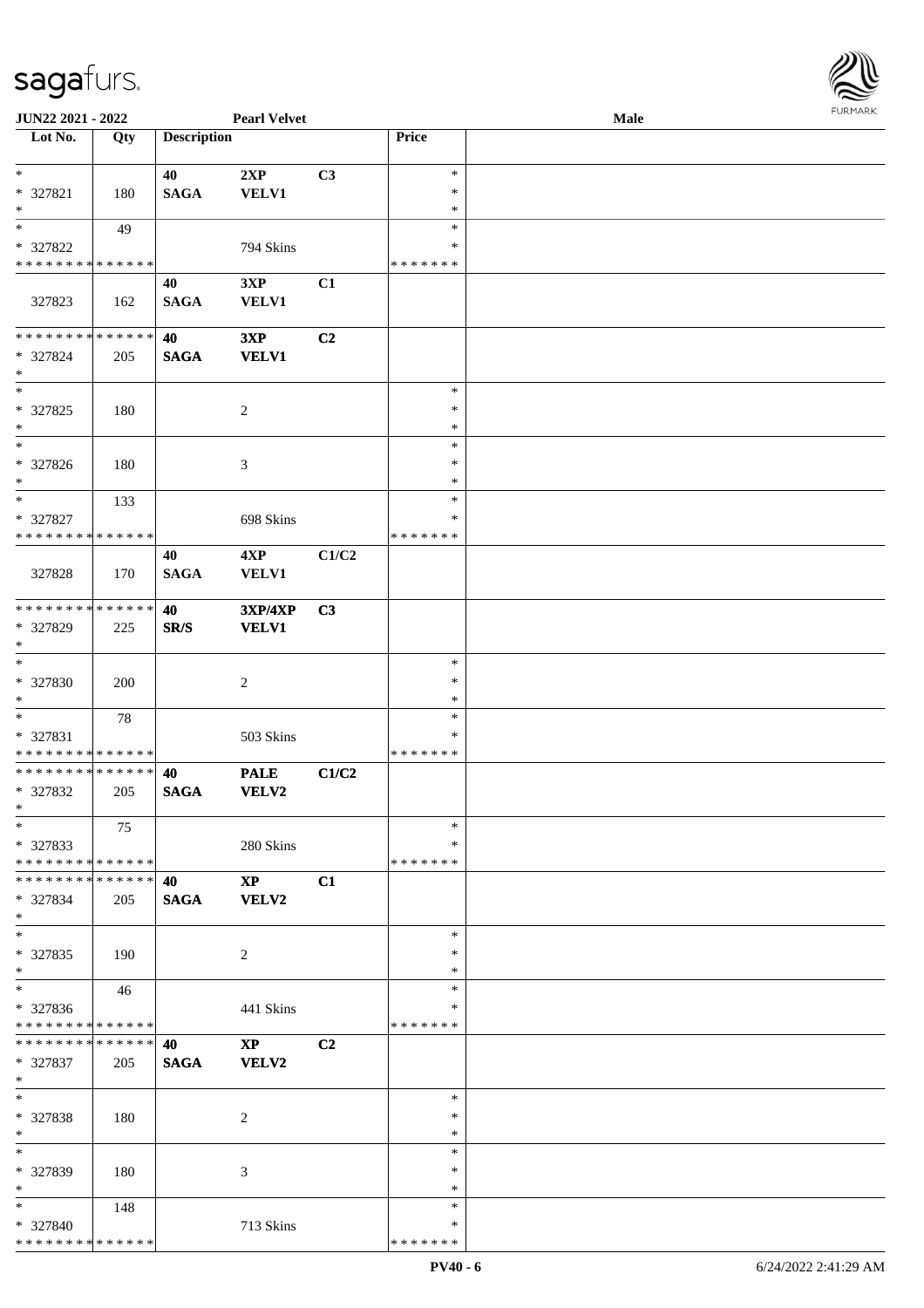

| JUN22 2021 - 2022                                      |        |                       | <b>Pearl Velvet</b>  |                |                    | <b>Male</b> |  |
|--------------------------------------------------------|--------|-----------------------|----------------------|----------------|--------------------|-------------|--|
| Lot No.                                                | Qty    | <b>Description</b>    |                      |                | Price              |             |  |
|                                                        |        |                       |                      |                |                    |             |  |
| 327841                                                 | 213    | 40<br>$\mathbf{SAGA}$ | $\bold{XP}$<br>VELV2 | C <sub>3</sub> |                    |             |  |
| * * * * * * * * * * * * * *                            |        | 40                    | 2XP                  | C1             |                    |             |  |
| * 327842<br>$\ast$                                     | 205    | <b>SAGA</b>           | <b>VELV2</b>         |                |                    |             |  |
| $\overline{\phantom{0}}$                               | $87\,$ |                       |                      |                | $\ast$             |             |  |
| * 327843                                               |        |                       | 292 Skins            |                | $\ast$             |             |  |
| * * * * * * * * * * * * * *                            |        |                       |                      |                | * * * * * * *      |             |  |
| ******** <mark>*****</mark> *                          |        | 40                    | 2XP                  | C <sub>2</sub> |                    |             |  |
| * 327844<br>$\ast$                                     | 205    | <b>SAGA</b>           | <b>VELV2</b>         |                |                    |             |  |
| $\ast$                                                 |        |                       |                      |                | $\ast$             |             |  |
| $* 327845$<br>$\ast$                                   | 180    |                       | $\overline{c}$       |                | $\ast$<br>$\ast$   |             |  |
| $\overline{\phantom{a}^*}$                             |        |                       |                      |                | $\ast$             |             |  |
| * 327846<br>$\ast$                                     | 180    |                       | 3                    |                | $\ast$<br>$\ast$   |             |  |
| $\ast$                                                 | $28\,$ |                       |                      |                | $\ast$             |             |  |
| * 327847<br>* * * * * * * * <mark>* * * * * * *</mark> |        |                       | 593 Skins            |                | ∗<br>* * * * * * * |             |  |
|                                                        |        | 40                    | 2XP                  | C3             |                    |             |  |
| 327848                                                 | 179    | <b>SAGA</b>           | VELV2                |                |                    |             |  |
| 327849                                                 | 108    | 40<br><b>SAGA</b>     | 3XP<br>VELV2         | C1             |                    |             |  |
|                                                        |        |                       |                      |                |                    |             |  |
| 327850                                                 | 163    | 40<br><b>SAGA</b>     | 3XP<br>VELV2         | C <sub>2</sub> |                    |             |  |
|                                                        |        | 40                    | MED/PAL C2           |                |                    |             |  |
| 327851                                                 | 132    | IA                    | <b>VELV1</b>         | WB1            |                    |             |  |
| ******** <mark>******</mark>                           |        | 40                    | XP/2XP               | C2             |                    |             |  |
| * 327852<br>$*$                                        | 205    | IA                    | <b>VELV1</b>         | WB1            |                    |             |  |
| $*$                                                    |        |                       |                      |                | $\ast$             |             |  |
| * 327853                                               | 180    |                       | $\overline{c}$       |                | $\ast$             |             |  |
| $\ast$                                                 |        |                       |                      |                | $\ast$             |             |  |
| $\ast$                                                 |        |                       |                      |                | $\ast$             |             |  |
| * 327854                                               | 180    |                       | 3                    |                | ∗                  |             |  |
| $\ast$<br>$\overline{\phantom{a}^*}$                   |        |                       |                      |                | $\ast$<br>$\ast$   |             |  |
|                                                        |        |                       |                      |                |                    |             |  |
| * 327855<br>$\ast$                                     | 180    |                       | 4                    |                | $\ast$<br>$\ast$   |             |  |
| $\overline{\phantom{a}^*}$                             |        |                       |                      |                | $\ast$             |             |  |
| * 327856                                               |        |                       |                      |                | ∗                  |             |  |
| $*$                                                    | 180    |                       | 5                    |                | $\ast$             |             |  |
| $\ast$                                                 | 182    |                       |                      |                | $\ast$             |             |  |
| * 327857                                               |        |                       | 1107 Skins           |                | $\ast$             |             |  |
| * * * * * * * * * * * * * *                            |        |                       |                      |                | * * * * * * *      |             |  |
| * * * * * * * * * * * * * *                            |        | 40                    | <b>3XP/4XP</b>       | C <sub>2</sub> |                    |             |  |
| * 327858<br>$*$                                        | 205    | IA                    | <b>VELV1</b>         | WB1            |                    |             |  |
| $\overline{\phantom{0}}$                               | 90     |                       |                      |                | $\ast$             |             |  |
| * 327859                                               |        |                       | 295 Skins            |                | ∗                  |             |  |
| * * * * * * * * * * * * * *                            |        |                       |                      |                | * * * * * * *      |             |  |
|                                                        |        | 40                    | Dark                 | C <sub>2</sub> |                    |             |  |
| 327860                                                 | 179    | IA                    | <b>VELV1</b>         | <b>CHIP</b>    |                    |             |  |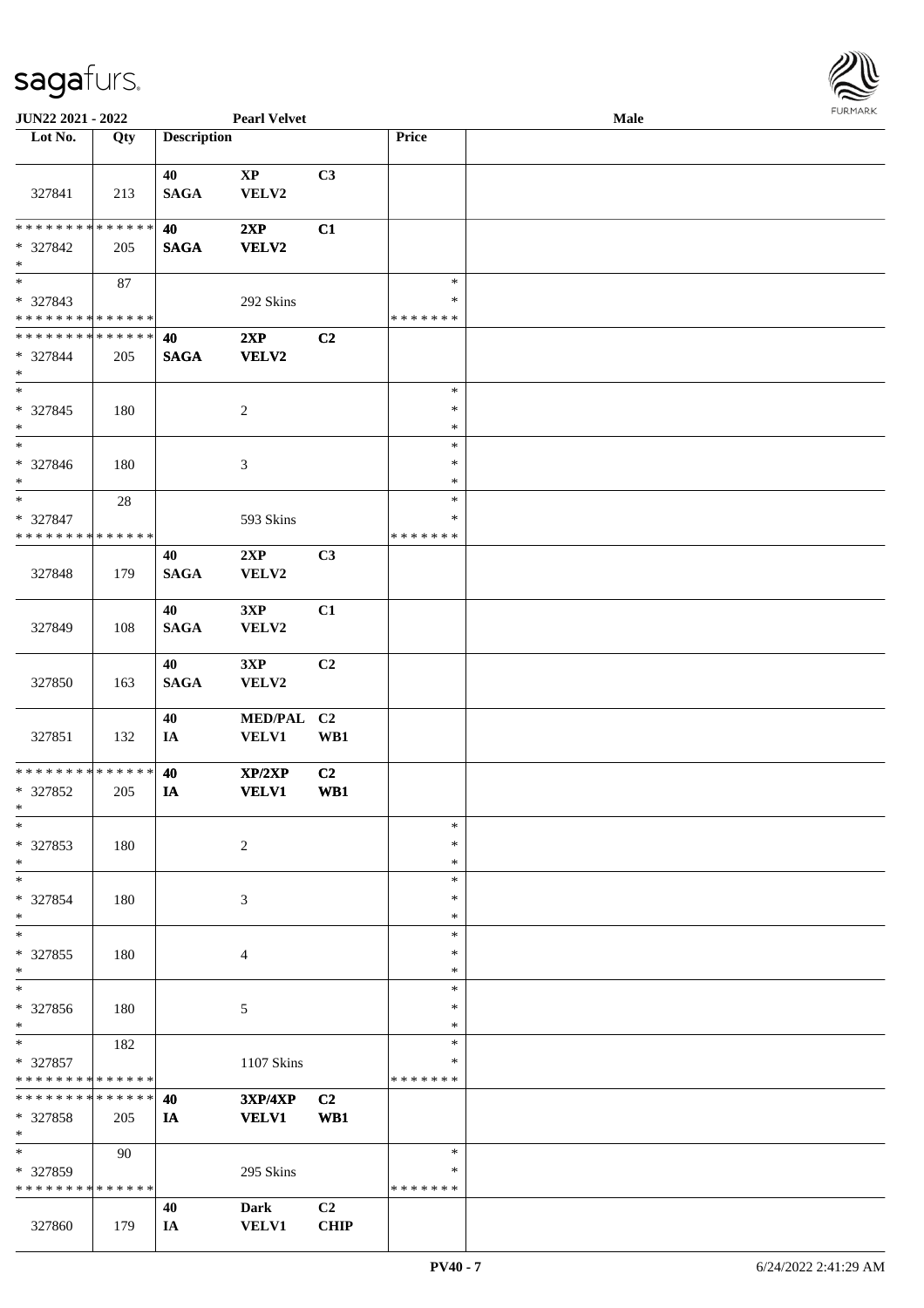

| JUN22 2021 - 2022                                          |        |                    | <b>Pearl Velvet</b>        |                               |                    | Male | FURMARK |
|------------------------------------------------------------|--------|--------------------|----------------------------|-------------------------------|--------------------|------|---------|
| $\overline{\phantom{1}}$ Lot No.                           | Qty    | <b>Description</b> |                            |                               | Price              |      |         |
|                                                            |        |                    |                            |                               |                    |      |         |
| * * * * * * * * * * * * * *<br>* 327861                    | 205    | 40<br>IA           | MED/PAL C2<br><b>VELV1</b> | <b>CHIP</b>                   |                    |      |         |
| $\ast$                                                     |        |                    |                            |                               |                    |      |         |
| $\ast$                                                     |        |                    |                            |                               | $\ast$             |      |         |
| * 327862                                                   | 180    |                    | $\overline{c}$             |                               | $\ast$             |      |         |
| $\ast$                                                     |        |                    |                            |                               | $\ast$             |      |         |
| $_{\ast}^{-}$                                              | $81\,$ |                    |                            |                               | $\ast$             |      |         |
| * 327863<br>* * * * * * * * * * * * * *                    |        |                    | 466 Skins                  |                               | ∗<br>* * * * * * * |      |         |
| * * * * * * * * * * * * * *                                |        | 40                 | XP/2XP                     | C2                            |                    |      |         |
| * 327864                                                   | 205    | IA                 | <b>VELV1</b>               | <b>CHIP</b>                   |                    |      |         |
| $*$                                                        |        |                    |                            |                               |                    |      |         |
| $\ast$                                                     |        |                    |                            |                               | $\ast$             |      |         |
| $* 327865$                                                 | 180    |                    | $\boldsymbol{2}$           |                               | $\ast$             |      |         |
| $\ast$<br>$\overline{\phantom{0}}$                         |        |                    |                            |                               | $\ast$<br>$\ast$   |      |         |
| * 327866                                                   | 180    |                    | 3                          |                               | $\ast$             |      |         |
| $\ast$                                                     |        |                    |                            |                               | $\ast$             |      |         |
| $\ast$                                                     |        |                    |                            |                               | $\ast$             |      |         |
| * 327867                                                   | 180    |                    | 4                          |                               | $\ast$             |      |         |
| $\ast$                                                     |        |                    |                            |                               | $\ast$             |      |         |
| $\overline{\phantom{0}}$                                   |        |                    |                            |                               | $\ast$             |      |         |
| * 327868<br>$\ast$                                         | 180    |                    | 5                          |                               | $\ast$<br>$\ast$   |      |         |
| $\overline{\phantom{0}}$                                   |        |                    |                            |                               | $\ast$             |      |         |
| * 327869                                                   | 180    |                    | 6                          |                               | $\ast$             |      |         |
| $\ast$                                                     |        |                    |                            |                               | $\ast$             |      |         |
| $\ast$                                                     |        |                    |                            |                               | $\ast$             |      |         |
| * 327870                                                   | 180    |                    | $\tau$                     |                               | $\ast$             |      |         |
| $\ast$<br>$\ast$                                           |        |                    |                            |                               | $\ast$<br>$\ast$   |      |         |
| $* 327871$                                                 | 180    |                    | $8\,$                      |                               | $\ast$             |      |         |
| $\ast$                                                     |        |                    |                            |                               | $\ast$             |      |         |
| $\overline{\phantom{0}}$                                   |        |                    |                            |                               | $\ast$             |      |         |
| $* 327872$                                                 | 180    |                    | 9                          |                               | $\ast$             |      |         |
| $\ast$<br>$\ast$                                           |        |                    |                            |                               | $\ast$<br>$\ast$   |      |         |
| * 327873                                                   | 200    |                    | 10                         |                               | ∗                  |      |         |
| $\ast$                                                     |        |                    |                            |                               | $\ast$             |      |         |
| $\ast$                                                     | 197    |                    |                            |                               | $\ast$             |      |         |
| * 327874                                                   |        |                    | 2042 Skins                 |                               | $\ast$             |      |         |
| * * * * * * * * * * * * * *<br>* * * * * * * * * * * * * * |        |                    |                            |                               | * * * * * * *      |      |         |
| * 327875                                                   |        | 40                 | 3XP/4XP<br><b>VELV1</b>    | C <sub>2</sub><br><b>CHIP</b> |                    |      |         |
| $\ast$                                                     | 205    | IA                 |                            |                               |                    |      |         |
| $\overline{\ast}$                                          | 127    |                    |                            |                               | $\ast$             |      |         |
| * 327876                                                   |        |                    | 332 Skins                  |                               | $\ast$             |      |         |
| * * * * * * * * * * * * * *                                |        |                    |                            |                               | * * * * * * *      |      |         |
| * * * * * * * * * * * * * *                                |        | 40                 | XP/2XP                     | C2                            |                    |      |         |
| * 327877<br>$\ast$                                         | 205    | IA                 | <b>VELV2</b>               | <b>CHIP</b>                   |                    |      |         |
| $\ast$                                                     |        |                    |                            |                               | $\ast$             |      |         |
| * 327878                                                   | 180    |                    | 2                          |                               | ∗                  |      |         |
| $\ast$                                                     |        |                    |                            |                               | $\ast$             |      |         |
| $\ast$                                                     |        |                    |                            |                               | $\ast$             |      |         |
| * 327879<br>$\ast$                                         | 170    |                    | 3                          |                               | $\ast$<br>$\ast$   |      |         |
| $\ast$                                                     | 40     |                    |                            |                               | $\ast$             |      |         |
| * 327880                                                   |        |                    | 595 Skins                  |                               | ∗                  |      |         |
| * * * * * * * * * * * * * *                                |        |                    |                            |                               | * * * * * * *      |      |         |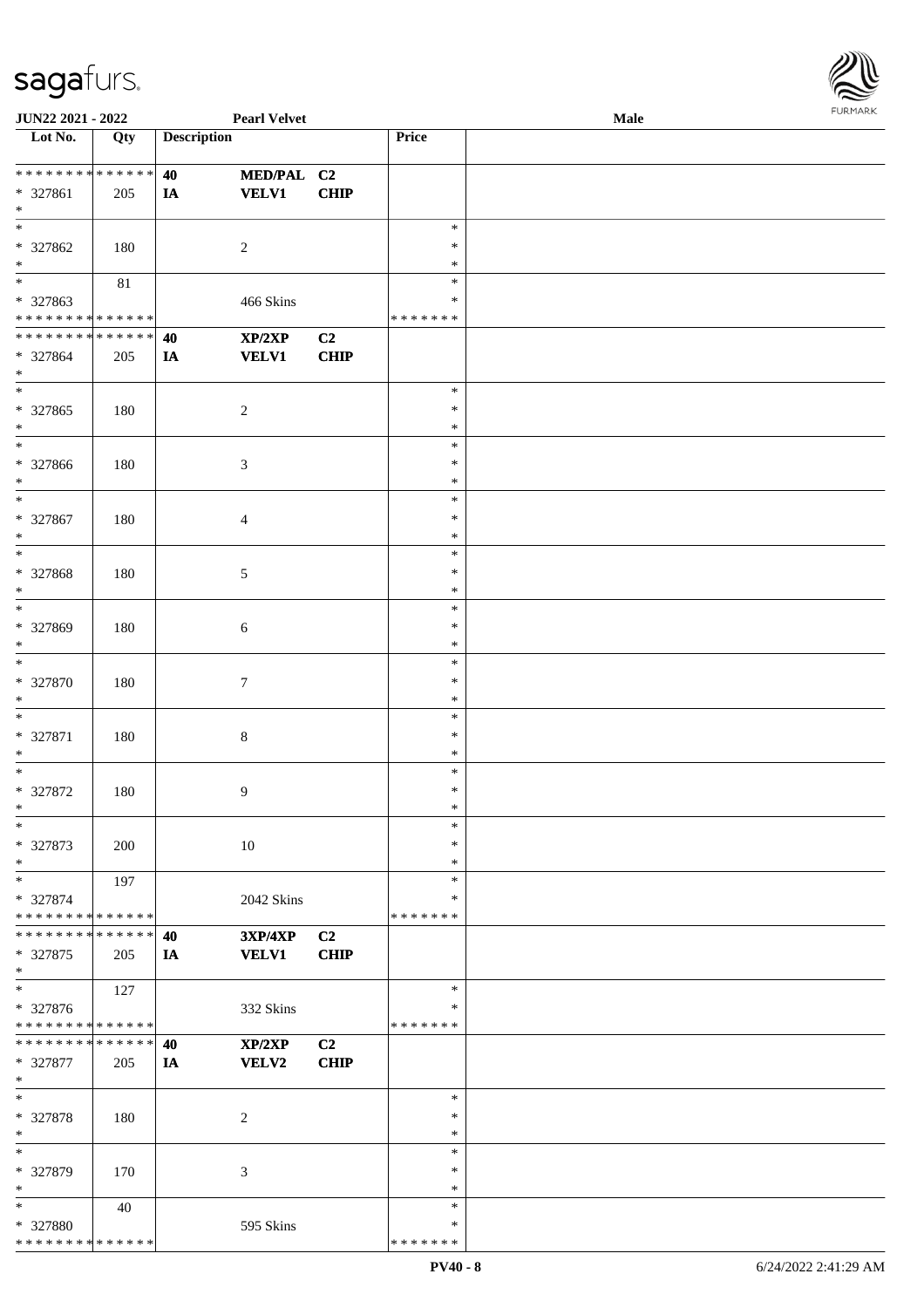

| <b>JUN22 2021 - 2022</b>                                                           |               |                    | <b>Pearl Velvet</b>             |                               |                                   | <b>Male</b> |  |
|------------------------------------------------------------------------------------|---------------|--------------------|---------------------------------|-------------------------------|-----------------------------------|-------------|--|
| Lot No.                                                                            | Qty           | <b>Description</b> |                                 |                               | Price                             |             |  |
| 327881                                                                             | 134           | 40<br>IA           | 3XP/4XP<br>VELV2                | C <sub>2</sub><br><b>CHIP</b> |                                   |             |  |
| * * * * * * * *<br>* 327882<br>$\ast$                                              | ******<br>205 | 40<br><b>SROY</b>  | <b>PALE</b><br><b>VELV1</b>     | C1/C2                         |                                   |             |  |
| $\overline{\phantom{0}}$<br>* 327883<br>* * * * * * * * <mark>* * * * * * *</mark> | 27            |                    | 232 Skins                       |                               | $\ast$<br>$\ast$<br>* * * * * * * |             |  |
| 327884                                                                             | 129           | 40<br><b>SROY</b>  | $\mathbf{XP}$<br><b>VELV1</b>   | C1                            |                                   |             |  |
| * * * * * * * * * * * * * * *<br>* 327885<br>$\ast$                                | 205           | 40<br><b>SROY</b>  | $\mathbf{XP}$<br><b>VELV1</b>   | C <sub>2</sub>                |                                   |             |  |
| $*$<br>* 327886<br>$*$                                                             | 190           |                    | $\overline{c}$                  |                               | $\ast$<br>$\ast$<br>$\ast$        |             |  |
| $*$<br>* 327887<br>* * * * * * * * * * * * * *                                     | 88            |                    | 483 Skins                       |                               | $\ast$<br>*<br>* * * * * * *      |             |  |
| * * * * * * * * * * * * * * *<br>* 327888<br>$\ast$                                | 205           | 40<br><b>SROY</b>  | $\mathbf{XP}$<br><b>VELV1</b>   | C3                            |                                   |             |  |
| $\overline{\phantom{0}}$<br>* 327889<br>* * * * * * * * * * * * * *                | 53            |                    | 258 Skins                       |                               | $\ast$<br>∗<br>* * * * * * *      |             |  |
| * * * * * * * * * * * * * *<br>* 327890<br>$*$                                     | 205           | 40<br><b>SROY</b>  | 2XP<br><b>VELV1</b>             | C1/C2                         |                                   |             |  |
| $*$<br>* 327891<br>$\ast$                                                          | 180           |                    | 2                               |                               | $\ast$<br>$\ast$<br>$\ast$        |             |  |
| $*$<br>* 327892<br>* * * * * * * * <mark>* * * * * * *</mark>                      | 43            |                    | 428 Skins                       |                               | $\ast$<br>$\ast$<br>*******       |             |  |
| 327893                                                                             | 171           | 40<br><b>SROY</b>  | 2XP<br><b>VELV1</b>             | C3                            |                                   |             |  |
| 327894                                                                             | 201           | 40<br><b>SROY</b>  | 3XP<br><b>VELV1</b>             | C1/C2                         |                                   |             |  |
| 327895                                                                             | 107           | 40<br><b>SROY</b>  | $\mathbf{X}\mathbf{P}$<br>VELV2 | C1                            |                                   |             |  |
| 327896                                                                             | 170           | 40<br><b>SROY</b>  | $\mathbf{XP}$<br>VELV2          | C2                            |                                   |             |  |
| 327897                                                                             | 231           | 40<br><b>SROY</b>  | 2XP<br>VELV2                    | C1/C2                         |                                   |             |  |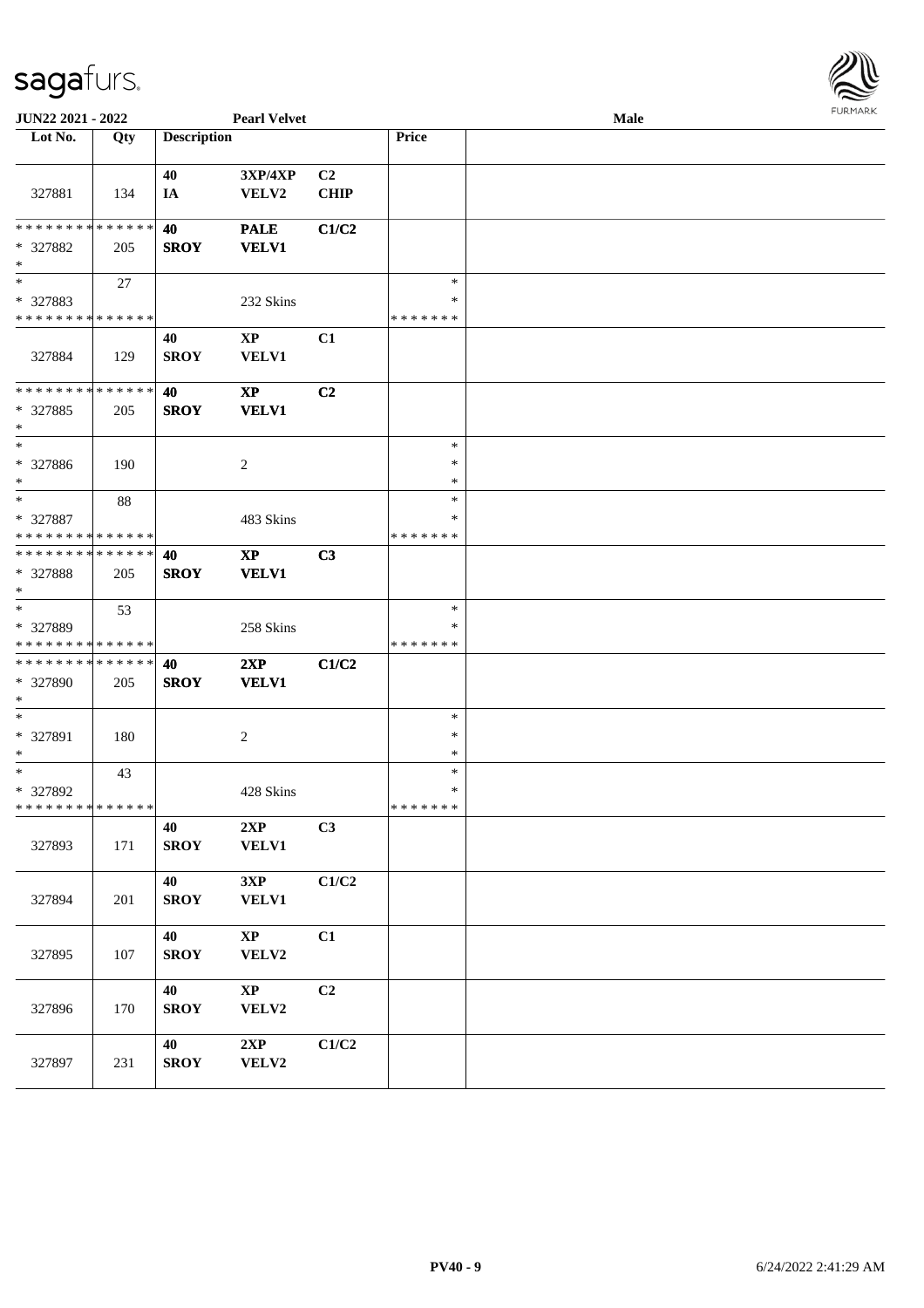

| JUN22 2021 - 2022                                                   |     |                        | <b>Pearl Velvet</b>                          |                |                                   | Male | <b>FURMARK</b> |
|---------------------------------------------------------------------|-----|------------------------|----------------------------------------------|----------------|-----------------------------------|------|----------------|
| Lot No.                                                             | Qty | <b>Description</b>     |                                              |                | Price                             |      |                |
| 327941                                                              | 227 | 30<br>${\bf S}{\bf I}$ | <b>Dark</b><br><b>VELV1</b>                  | C1/C2          |                                   |      |                |
| 327942                                                              | 249 | 30<br>${\bf S}{\bf I}$ | $\bf MED$<br><b>VELV1</b>                    | $\rm C1/C2$    |                                   |      |                |
| 327943                                                              | 128 | 30<br>${\bf S}{\bf I}$ | $DK/MED$<br><b>VELV1</b>                     | C3             |                                   |      |                |
| 327944                                                              | 172 | 30<br>${\bf S}{\bf I}$ | $\ensuremath{\mathsf{PALE}}$<br><b>VELV1</b> | C1             |                                   |      |                |
| **************<br>* 327945<br>$\ast$                                | 245 | 30<br>${\bf S}{\bf I}$ | <b>PALE</b><br>VELV1                         | C2             |                                   |      |                |
| $\overline{\phantom{0}}$<br>* 327946<br>$\ast$                      | 220 |                        | $\overline{c}$                               |                | $\ast$<br>$\ast$<br>$\ast$        |      |                |
| $\ast$<br>* 327947<br>* * * * * * * * * * * * * *                   | 113 |                        | 578 Skins                                    |                | $\ast$<br>$\ast$<br>* * * * * * * |      |                |
| * * * * * * * * * * * * * *<br>* 327948<br>$\ast$                   | 255 | 30<br>SI               | <b>PALE</b><br><b>VELV1</b>                  | C3             |                                   |      |                |
| $\overline{\phantom{0}}$<br>* 327949<br>* * * * * * * * * * * * * * | 57  |                        | 312 Skins                                    |                | $\ast$<br>∗<br>* * * * * * *      |      |                |
| **************<br>* 327950<br>$\ast$                                | 245 | 30<br>SI               | $\bold{XP}$<br><b>VELV1</b>                  | C1             |                                   |      |                |
| $\ast$<br>$* 327951$<br>$\ast$                                      | 220 |                        | $\sqrt{2}$                                   |                | $\ast$<br>$\ast$<br>$\ast$        |      |                |
| $_{\ast}^{-}$<br>* 327952<br>$\ast$                                 | 220 |                        | $\mathfrak{Z}$                               |                | $\ast$<br>$\ast$<br>$\ast$        |      |                |
| $\ast$<br>* 327953<br>* * * * * * * * * * * * * *                   | 220 |                        | 905 Skins                                    |                | $\ast$<br>*<br>* * * * * * *      |      |                |
| * * * * * * * * * * * * * * *<br>* 327954<br>$*$                    | 245 | 30<br>SI               | $\mathbf{XP}$<br><b>VELV1</b>                | C <sub>2</sub> |                                   |      |                |
| $\overline{\phantom{0}}$<br>* 327955<br>$*$                         | 220 |                        | $\overline{c}$                               |                | $\ast$<br>*<br>∗                  |      |                |
| $\overline{\phantom{0}}$<br>* 327956<br>$*$                         | 220 |                        | $\mathfrak{Z}$                               |                | $\ast$<br>$\ast$<br>$\ast$        |      |                |
| $*$<br>* 327957<br>$*$                                              | 220 |                        | 4                                            |                | $\ast$<br>$\ast$<br>$\ast$        |      |                |
| $\overline{\phantom{0}}$<br>* 327958<br>$*$                         | 220 |                        | 5                                            |                | $\ast$<br>*<br>$\ast$             |      |                |
| $\overline{\phantom{0}}$<br>* 327959<br>$\ast$                      | 220 |                        | 6                                            |                | $\ast$<br>∗<br>$\ast$             |      |                |
| $*$<br>* 327960<br>$*$                                              | 220 |                        | $\tau$                                       |                | $\ast$<br>$\ast$<br>$\ast$        |      |                |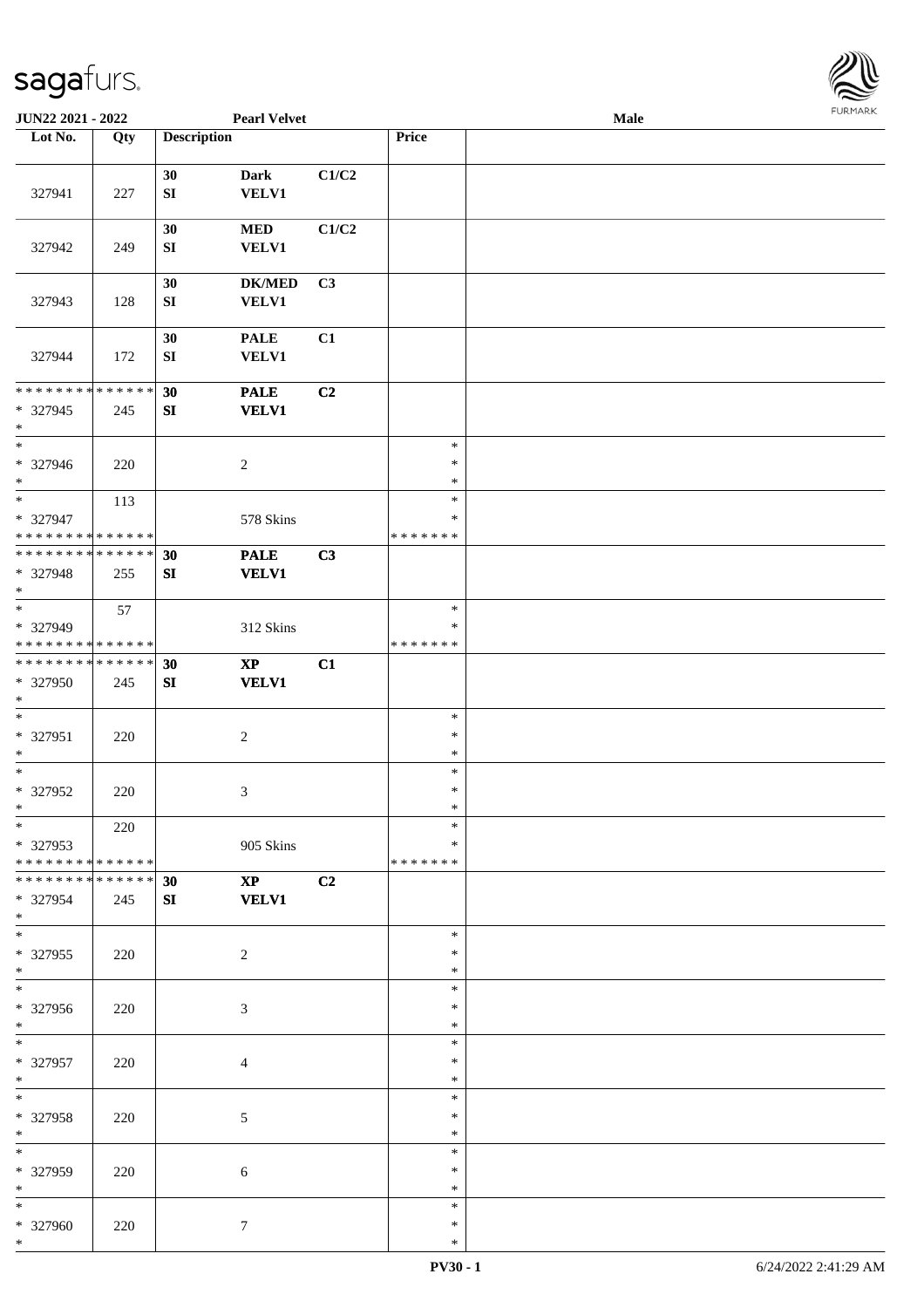

| JUN22 2021 - 2022                  |     |                    | <b>Pearl Velvet</b> |    |               | <b>Male</b> |  |
|------------------------------------|-----|--------------------|---------------------|----|---------------|-------------|--|
| Lot No.                            | Qty | <b>Description</b> |                     |    | Price         |             |  |
|                                    |     |                    |                     |    |               |             |  |
| $\ast$                             |     | 30                 | $\mathbf{XP}$       | C2 | $\ast$        |             |  |
| * 327961                           | 220 | ${\bf S}{\bf I}$   | <b>VELV1</b>        |    | $\ast$        |             |  |
| $\ast$                             |     |                    |                     |    | $\ast$        |             |  |
| $\overline{\phantom{0}}$           |     |                    |                     |    | $\ast$        |             |  |
|                                    |     |                    |                     |    |               |             |  |
| * 327962                           | 220 |                    | 9                   |    | ∗             |             |  |
| $\ast$<br>$\overline{\phantom{0}}$ |     |                    |                     |    | $\ast$        |             |  |
|                                    | 189 |                    |                     |    | $\ast$        |             |  |
| * 327963                           |     |                    | 2194 Skins          |    | $\ast$        |             |  |
| * * * * * * * * * * * * * *        |     |                    |                     |    | * * * * * * * |             |  |
| **************                     |     | 30                 | $\bold{XP}$         | C3 |               |             |  |
| * 327964                           | 245 | SI                 | <b>VELV1</b>        |    |               |             |  |
| $\ast$                             |     |                    |                     |    |               |             |  |
| $\overline{\phantom{a}^*}$         |     |                    |                     |    | $\ast$        |             |  |
| $* 327965$                         | 220 |                    | $\sqrt{2}$          |    | $\ast$        |             |  |
| $\ast$                             |     |                    |                     |    | $\ast$        |             |  |
| $\overline{\phantom{1}}$           |     |                    |                     |    |               |             |  |
|                                    |     |                    |                     |    | $\ast$        |             |  |
| * 327966                           | 220 |                    | 3                   |    | $\ast$        |             |  |
| $\ast$                             |     |                    |                     |    | $\ast$        |             |  |
| $\ast$                             |     |                    |                     |    | $\ast$        |             |  |
| * 327967                           | 220 |                    | $\overline{4}$      |    | $\ast$        |             |  |
| $\ast$                             |     |                    |                     |    | $\ast$        |             |  |
| $\ast$                             | 138 |                    |                     |    | $\ast$        |             |  |
| * 327968                           |     |                    | 1043 Skins          |    | ∗             |             |  |
| * * * * * * * * * * * * * *        |     |                    |                     |    | * * * * * * * |             |  |
| **************                     |     |                    |                     |    |               |             |  |
|                                    |     | 30                 | 2XP                 | C1 |               |             |  |
| * 327969                           | 245 | SI                 | <b>VELV1</b>        |    |               |             |  |
| $*$                                |     |                    |                     |    |               |             |  |
| $*$                                | 250 |                    |                     |    | $\ast$        |             |  |
| * 327970                           |     |                    | 495 Skins           |    | ∗             |             |  |
| * * * * * * * * * * * * * * *      |     |                    |                     |    | * * * * * * * |             |  |
| **************                     |     | 30                 | 2XP                 | C2 |               |             |  |
| * 327971                           | 245 | SI                 | <b>VELV1</b>        |    |               |             |  |
| $*$                                |     |                    |                     |    |               |             |  |
| $*$                                |     |                    |                     |    | $\ast$        |             |  |
| * 327972                           | 220 |                    | $\overline{c}$      |    | $\ast$        |             |  |
| $*$                                |     |                    |                     |    | $\ast$        |             |  |
| $\ast$                             |     |                    |                     |    | $\ast$        |             |  |
|                                    |     |                    |                     |    |               |             |  |
| * 327973                           | 220 |                    | 3                   |    | $\ast$        |             |  |
| $\ast$                             |     |                    |                     |    | $\ast$        |             |  |
| $\ast$                             |     |                    |                     |    | $\ast$        |             |  |
| * 327974                           | 220 |                    | $\overline{4}$      |    | ∗             |             |  |
| $\ast$                             |     |                    |                     |    | ∗             |             |  |
| $\ast$                             |     |                    |                     |    | $\ast$        |             |  |
| * 327975                           | 220 |                    | $\mathfrak{S}$      |    | $\ast$        |             |  |
| $*$                                |     |                    |                     |    | $\ast$        |             |  |
| $\overline{\phantom{a}^*}$         |     |                    |                     |    | $\ast$        |             |  |
| * 327976                           | 220 |                    |                     |    | ∗             |             |  |
| $*$                                |     |                    | 6                   |    | $\ast$        |             |  |
| $\ast$                             |     |                    |                     |    | $\ast$        |             |  |
|                                    | 126 |                    |                     |    |               |             |  |
| * 327977                           |     |                    | 1471 Skins          |    | $\ast$        |             |  |
| * * * * * * * * * * * * * *        |     |                    |                     |    | * * * * * * * |             |  |
| ******** <mark>******</mark>       |     | 30                 | 2XP                 | C3 |               |             |  |
| * 327978                           | 245 | SI                 | <b>VELV1</b>        |    |               |             |  |
| $*$                                |     |                    |                     |    |               |             |  |
| $\overline{\phantom{a}^*}$         |     |                    |                     |    | $\ast$        |             |  |
| * 327979                           | 220 |                    | 2                   |    | ∗             |             |  |
| $\ast$                             |     |                    |                     |    | $\ast$        |             |  |
| $\ast$                             |     |                    |                     |    | $\ast$        |             |  |
|                                    | 47  |                    |                     |    |               |             |  |
| * 327980                           |     |                    | 512 Skins           |    | ∗             |             |  |
| * * * * * * * * * * * * * *        |     |                    |                     |    | * * * * * * * |             |  |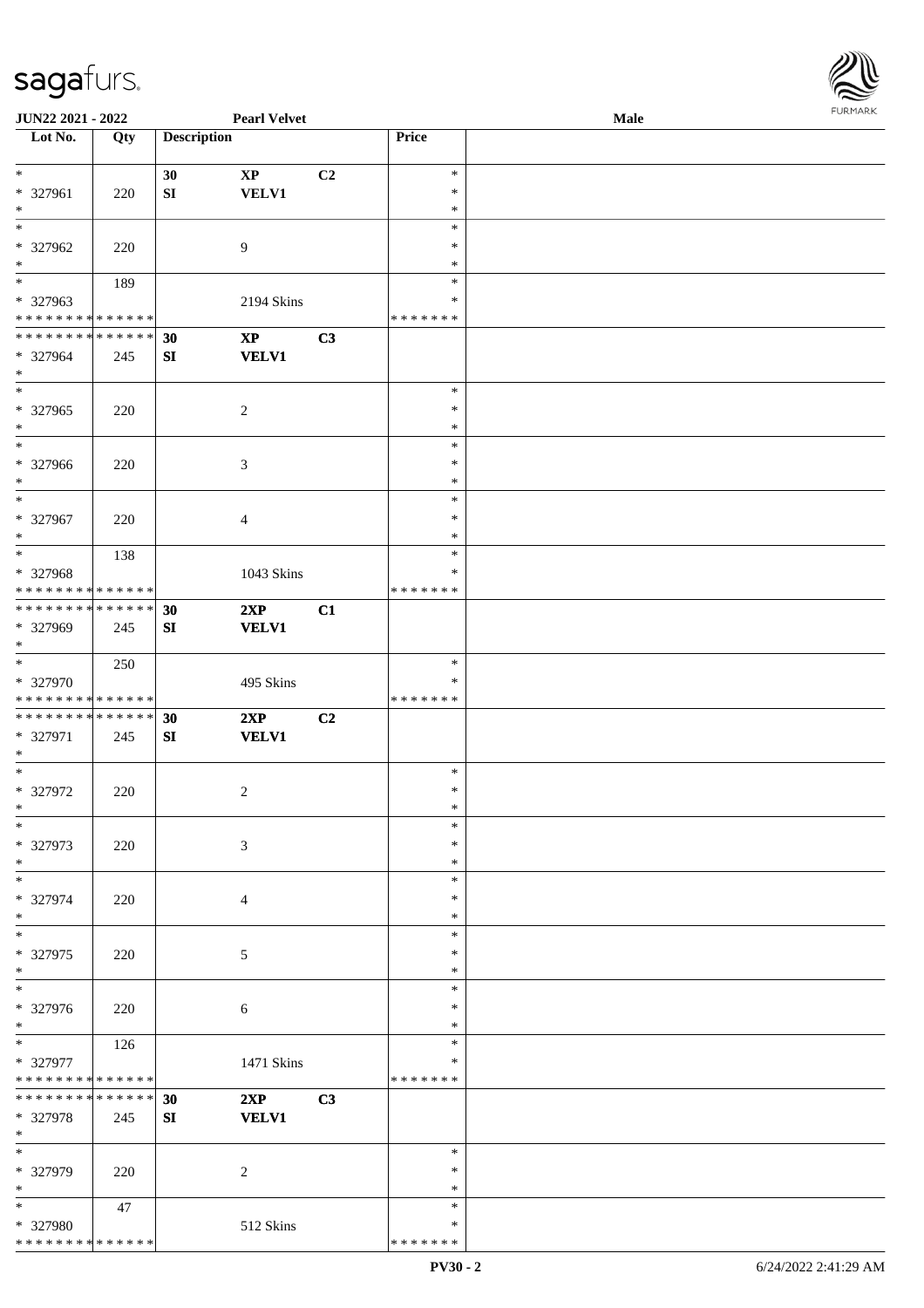

| JUN22 2021 - 2022                       |     |                        | <b>Pearl Velvet</b> |       |                         | Male |  |
|-----------------------------------------|-----|------------------------|---------------------|-------|-------------------------|------|--|
| Lot No.                                 | Qty | <b>Description</b>     |                     |       | Price                   |      |  |
|                                         |     |                        |                     |       |                         |      |  |
|                                         |     | 30                     | 3XP                 | C1    |                         |      |  |
| 327981                                  | 185 | ${\bf S}{\bf I}$       | VELV1               |       |                         |      |  |
|                                         |     |                        |                     |       |                         |      |  |
| * * * * * * * * * * * * * *             |     | 30                     | <b>3XP/4XP</b>      | C2    |                         |      |  |
| * 327982                                | 245 | SI                     | <b>VELV1</b>        |       |                         |      |  |
| $\ast$                                  |     |                        |                     |       |                         |      |  |
| $\overline{\ast}$                       | 192 |                        |                     |       | $\ast$                  |      |  |
| * 327983                                |     |                        | 437 Skins           |       | $\ast$                  |      |  |
| * * * * * * * * * * * * * *             |     |                        |                     |       | * * * * * * *           |      |  |
|                                         |     | 30                     | 3XP/4XP             | C3    |                         |      |  |
| 327984                                  | 239 | ${\bf SI}$             | <b>VELV1</b>        |       |                         |      |  |
|                                         |     | 30                     |                     | C1/C2 |                         |      |  |
| 327985                                  |     | SI                     | Dark<br>VELV2       |       |                         |      |  |
|                                         | 155 |                        |                     |       |                         |      |  |
|                                         |     | 30                     | <b>PALE</b>         | C1/C2 |                         |      |  |
| 327986                                  | 209 | SI                     | VELV2               |       |                         |      |  |
|                                         |     |                        |                     |       |                         |      |  |
| * * * * * * * * * * * * * *             |     | 30                     | $\bold{XP}$         | C1    |                         |      |  |
| * 327987                                | 245 | SI                     | VELV2               |       |                         |      |  |
| $\ast$                                  |     |                        |                     |       |                         |      |  |
| $\ast$                                  |     |                        |                     |       | $\ast$                  |      |  |
| * 327988                                | 220 |                        | $\overline{c}$      |       | $\ast$                  |      |  |
| $\ast$                                  |     |                        |                     |       | $\ast$                  |      |  |
| $\ast$                                  | 70  |                        |                     |       | $\ast$                  |      |  |
| * 327989<br>* * * * * * * * * * * * * * |     |                        | 535 Skins           |       | $\ast$<br>* * * * * * * |      |  |
| * * * * * * * * * * * * * *             |     | 30                     | $\bold{XP}$         | C2    |                         |      |  |
| * 327990                                | 245 | ${\bf S}{\bf I}$       | VELV2               |       |                         |      |  |
| $*$                                     |     |                        |                     |       |                         |      |  |
| $\ast$                                  |     |                        |                     |       | $\ast$                  |      |  |
| * 327991                                | 240 |                        | $\overline{c}$      |       | $\ast$                  |      |  |
| $*$                                     |     |                        |                     |       | $\ast$                  |      |  |
| $\ast$                                  | 99  |                        |                     |       | $\ast$                  |      |  |
| * 327992                                |     |                        | 584 Skins           |       | $\ast$                  |      |  |
| * * * * * * * * * * * * * *             |     |                        |                     |       | * * * * * * *           |      |  |
|                                         |     | 30                     | $\mathbf{XP}$       | C3    |                         |      |  |
| 327993                                  | 204 | SI                     | VELV2               |       |                         |      |  |
|                                         |     | 30                     | 2XP                 | C1    |                         |      |  |
| 327994                                  | 258 | SI                     | VELV2               |       |                         |      |  |
|                                         |     |                        |                     |       |                         |      |  |
| * * * * * * * * * * * * * *             |     | 30                     | 2XP                 | C2    |                         |      |  |
| * 327995                                | 245 | SI                     | VELV2               |       |                         |      |  |
| $*$                                     |     |                        |                     |       |                         |      |  |
| $\ast$                                  | 204 |                        |                     |       | $\ast$                  |      |  |
| * 327996                                |     |                        | 449 Skins           |       | ∗                       |      |  |
| * * * * * * * * * * * * * *             |     |                        |                     |       | *******                 |      |  |
|                                         |     | 30                     | 2XP                 | C3    |                         |      |  |
| 327997                                  | 139 | SI                     | VELV2               |       |                         |      |  |
|                                         |     | 30                     | 3XP                 | C1/C2 |                         |      |  |
| 327998                                  | 210 | SI                     | VELV2               |       |                         |      |  |
|                                         |     |                        |                     |       |                         |      |  |
|                                         |     | 30                     | MED/PAL C2          |       |                         |      |  |
| 327999                                  | 182 | $\mathbf{I}\mathbf{B}$ | <b>VELV1</b>        | WB1   |                         |      |  |
|                                         |     |                        |                     |       |                         |      |  |
| * * * * * * * * * * * * * *             |     | 30                     | XP/2XP              | C2    |                         |      |  |
| * 328000                                | 245 | $\mathbf{I}$           | <b>VELV1</b>        | WB1   |                         |      |  |
| $\ast$                                  |     |                        |                     |       |                         |      |  |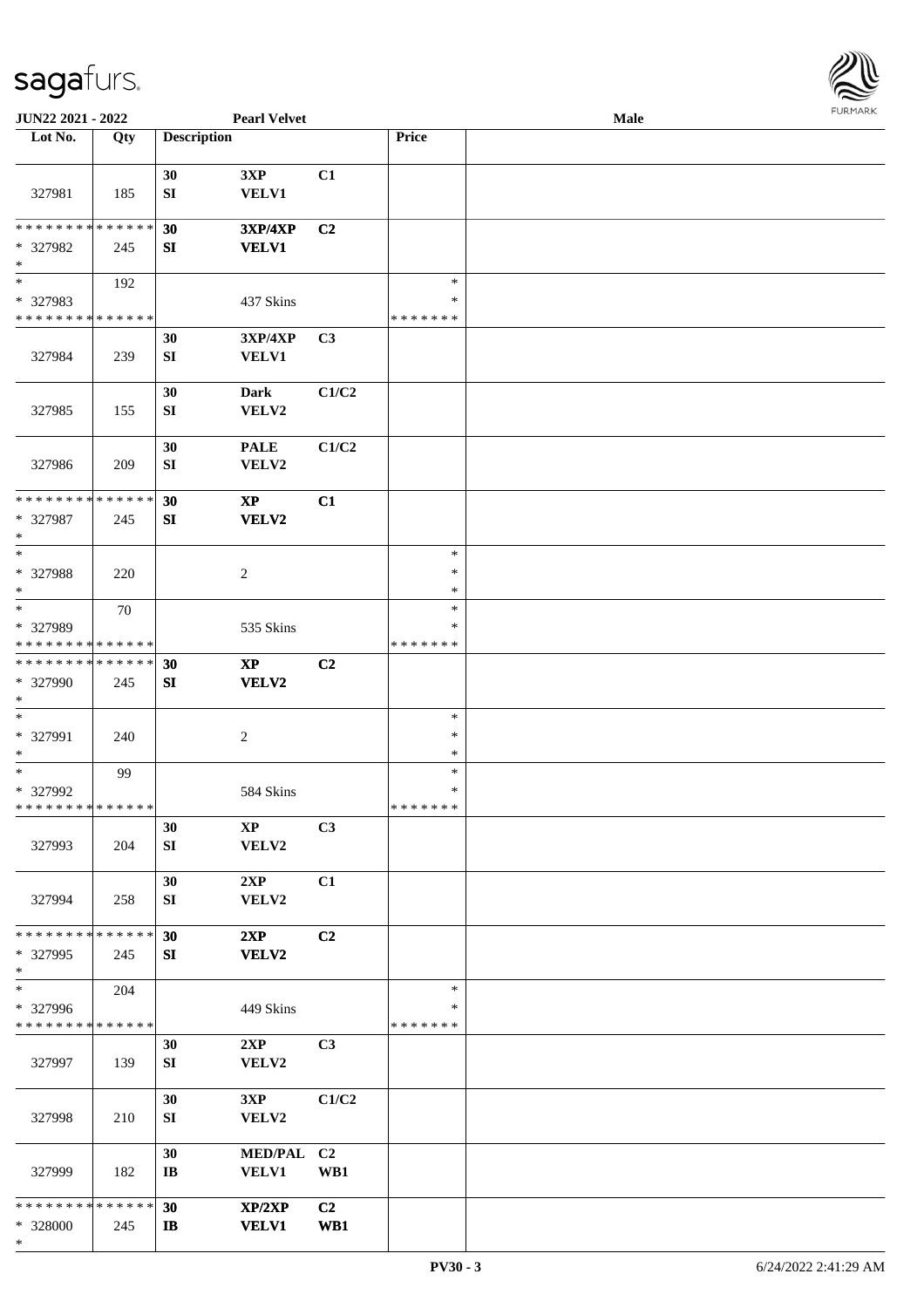

| JUN22 2021 - 2022           |             |                        | <b>Pearl Velvet</b> |                |               | <b>Male</b> |  |
|-----------------------------|-------------|------------------------|---------------------|----------------|---------------|-------------|--|
| Lot No.                     | Qty         | <b>Description</b>     |                     |                | Price         |             |  |
|                             |             |                        |                     |                |               |             |  |
| $\ast$                      |             | 30                     | XP/2XP              | C <sub>2</sub> | $\ast$        |             |  |
|                             |             |                        |                     |                | $\ast$        |             |  |
| * 328001                    | 220         | $\bf I\bf B$           | <b>VELV1</b>        | WB1            |               |             |  |
| $\ast$                      |             |                        |                     |                | $\ast$        |             |  |
| $\ast$                      |             |                        |                     |                | $\ast$        |             |  |
| * 328002                    | 220         |                        | 3                   |                | ∗             |             |  |
| $\ast$                      |             |                        |                     |                | $\ast$        |             |  |
| $\overline{\phantom{a}^*}$  | 120         |                        |                     |                | $\ast$        |             |  |
| * 328003                    |             |                        | 805 Skins           |                | $\ast$        |             |  |
|                             |             |                        |                     |                |               |             |  |
| * * * * * * * * * * * * * * |             |                        |                     |                | * * * * * * * |             |  |
|                             |             | 30                     | 3XP/4XP             | C2             |               |             |  |
| 328004                      | 195         | $\mathbf{I}\mathbf{B}$ | <b>VELV1</b>        | WB1            |               |             |  |
|                             |             |                        |                     |                |               |             |  |
|                             |             | 30                     | <b>Dark</b>         | C <sub>2</sub> |               |             |  |
| 328005                      |             |                        | VELV1               | <b>CHIP</b>    |               |             |  |
|                             | 95          | $\mathbf{I}\mathbf{B}$ |                     |                |               |             |  |
|                             |             |                        |                     |                |               |             |  |
|                             |             | 30                     | <b>MED/PAL</b>      | C <sub>2</sub> |               |             |  |
| 328006                      | 244         | $\bf IB$               | VELV1               | <b>CHIP</b>    |               |             |  |
|                             |             |                        |                     |                |               |             |  |
| * * * * * * * *             | * * * * * * | 30                     | XP/2XP              | C <sub>2</sub> |               |             |  |
| * 328007                    |             | $\bf I\bf B$           | <b>VELV1</b>        | <b>CHIP</b>    |               |             |  |
|                             | 245         |                        |                     |                |               |             |  |
| $\ast$                      |             |                        |                     |                |               |             |  |
| $\ast$                      |             |                        |                     |                | $\ast$        |             |  |
| * 328008                    | 220         |                        | $\overline{c}$      |                | $\ast$        |             |  |
| $\ast$                      |             |                        |                     |                | $\ast$        |             |  |
| $\ast$                      |             |                        |                     |                | $\ast$        |             |  |
| * 328009                    | 220         |                        | 3                   |                | $\ast$        |             |  |
|                             |             |                        |                     |                |               |             |  |
| $\ast$                      |             |                        |                     |                | $\ast$        |             |  |
| $\ast$                      |             |                        |                     |                | $\ast$        |             |  |
| * 328010                    | 230         |                        | $\overline{4}$      |                | $\ast$        |             |  |
| $\ast$                      |             |                        |                     |                | $\ast$        |             |  |
| $\ast$                      | 58          |                        |                     |                | $\ast$        |             |  |
| * 328011                    |             |                        | 973 Skins           |                | $\ast$        |             |  |
|                             |             |                        |                     |                |               |             |  |
| * * * * * * * * * * * * * * |             |                        |                     |                | * * * * * * * |             |  |
|                             |             | 40/30                  | 3XP/4XP             | C2             |               |             |  |
| 328012                      | 204         | $\bf IB$               | <b>VELV1</b>        | <b>CHIP</b>    |               |             |  |
|                             |             |                        |                     |                |               |             |  |
| * * * * * * * * * * * * * * |             | 30                     | <b>Dark</b>         | C1/C2          |               |             |  |
| * 328013                    | 225         | SR/S                   | <b>VELV1</b>        |                |               |             |  |
|                             |             |                        |                     |                |               |             |  |
| $*$                         |             |                        |                     |                |               |             |  |
| $\ast$                      | 188         |                        |                     |                | $\ast$        |             |  |
| * 328014                    |             |                        | 413 Skins           |                | ∗             |             |  |
| * * * * * * * * * * * * * * |             |                        |                     |                | * * * * * * * |             |  |
| * * * * * * * * * * * * * * |             | 30                     | <b>MED</b>          | C1/C2          |               |             |  |
| * 328015                    | 225         | SR/S                   | <b>VELV1</b>        |                |               |             |  |
| $\ast$                      |             |                        |                     |                |               |             |  |
|                             |             |                        |                     |                |               |             |  |
| $\ast$                      | 25          |                        |                     |                | $\ast$        |             |  |
| * 328016                    |             |                        | 250 Skins           |                | ∗             |             |  |
| * * * * * * * * * * * * * * |             |                        |                     |                | * * * * * * * |             |  |
|                             |             | 30                     | <b>DK/MED</b>       | C <sub>3</sub> |               |             |  |
|                             |             |                        | <b>VELV1</b>        |                |               |             |  |
| 328017                      | 237         | SR/S                   |                     |                |               |             |  |
|                             |             |                        |                     |                |               |             |  |
| * * * * * * * * * * * * * * |             | 30 <sup>°</sup>        | <b>PALE</b>         | C1             |               |             |  |
| * 328018                    | 225         | <b>SAGA</b>            | <b>VELV1</b>        |                |               |             |  |
| $\ast$                      |             |                        |                     |                |               |             |  |
| $\ast$                      | 140         |                        |                     |                | $\ast$        |             |  |
| * 328019                    |             |                        | 365 Skins           |                | ∗             |             |  |
|                             |             |                        |                     |                |               |             |  |
| * * * * * * * * * * * * * * |             |                        |                     |                | * * * * * * * |             |  |
| * * * * * * * * * * * * * * |             | 30                     | <b>PALE</b>         | C <sub>2</sub> |               |             |  |
| * 328020                    | 225         | <b>SAGA</b>            | <b>VELV1</b>        |                |               |             |  |
| $\ast$                      |             |                        |                     |                |               |             |  |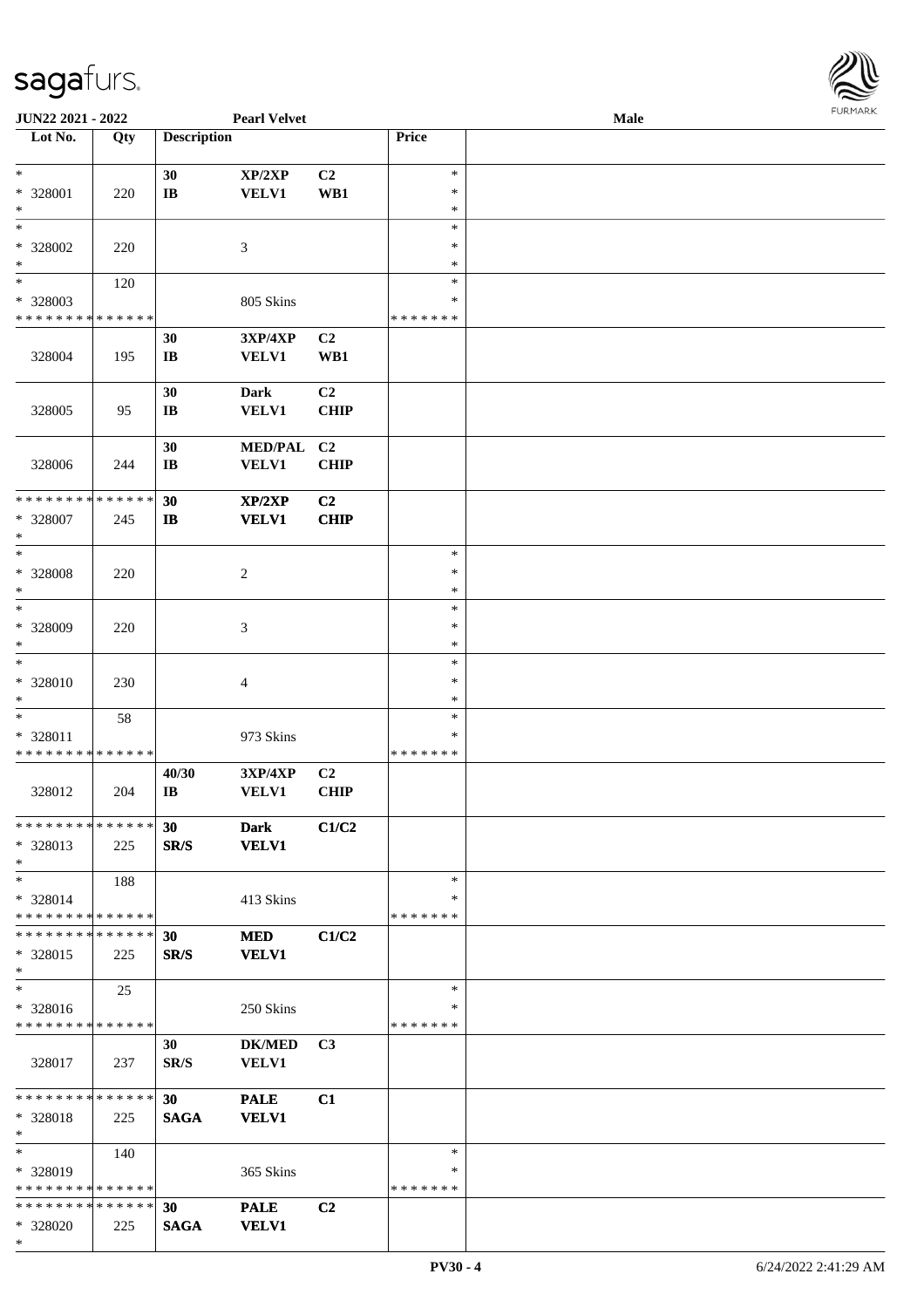| URMARK<br>F |
|-------------|

| <b>JUN22 2021 - 2022</b>                   |     |                    | <b>Pearl Velvet</b>    |    |               | <b>Male</b> |
|--------------------------------------------|-----|--------------------|------------------------|----|---------------|-------------|
| Lot No.                                    | Qty | <b>Description</b> |                        |    | Price         |             |
|                                            |     |                    |                        |    |               |             |
| $\ast$                                     |     | 30                 | <b>PALE</b>            | C2 | $\ast$        |             |
| * 328021                                   | 200 | <b>SAGA</b>        | <b>VELV1</b>           |    | $\ast$        |             |
| $*$                                        |     |                    |                        |    | $\ast$        |             |
|                                            |     |                    |                        |    | $\ast$        |             |
|                                            |     |                    |                        |    |               |             |
| * 328022                                   | 200 |                    | 3                      |    | $\ast$        |             |
| $*$                                        |     |                    |                        |    | $\ast$        |             |
|                                            | 197 |                    |                        |    | $\ast$        |             |
| * 328023                                   |     |                    | 822 Skins              |    | $\ast$        |             |
| * * * * * * * * * * * * * * *              |     |                    |                        |    | *******       |             |
| * * * * * * * * <mark>* * * * * * *</mark> |     | 30                 | <b>PALE</b>            | C3 |               |             |
| * 328024                                   | 225 | SR/S               | <b>VELV1</b>           |    |               |             |
| $*$                                        |     |                    |                        |    |               |             |
|                                            | 151 |                    |                        |    | $\ast$        |             |
|                                            |     |                    |                        |    | $\ast$        |             |
| * 328025                                   |     |                    | 376 Skins              |    |               |             |
| * * * * * * * * <mark>* * * * * * *</mark> |     |                    |                        |    | * * * * * * * |             |
| * * * * * * * * <mark>* * * * * * *</mark> |     | 30                 | $\bold{XP}$            | C1 |               |             |
| * 328026                                   | 225 | <b>SAGA</b>        | <b>VELV1</b>           |    |               |             |
| $*$                                        |     |                    |                        |    |               |             |
|                                            |     |                    |                        |    | $\ast$        |             |
| * 328027                                   | 200 |                    | $\overline{c}$         |    | $\ast$        |             |
| $*$                                        |     |                    |                        |    | $\ast$        |             |
| $\overline{\ }$                            |     |                    |                        |    | $\ast$        |             |
| * 328028                                   | 200 |                    | $\mathfrak{Z}$         |    | $\ast$        |             |
| $\ast$                                     |     |                    |                        |    | $\ast$        |             |
|                                            |     |                    |                        |    |               |             |
|                                            |     |                    |                        |    | $\ast$        |             |
| * 328029                                   | 200 |                    | $\overline{4}$         |    | $\ast$        |             |
| $*$                                        |     |                    |                        |    | $\ast$        |             |
| $\overline{\ }$                            |     |                    |                        |    | $\ast$        |             |
| * 328030                                   | 200 |                    | $\mathfrak{S}$         |    | $\ast$        |             |
| $*$                                        |     |                    |                        |    | $\ast$        |             |
| $*$                                        |     |                    |                        |    | $\ast$        |             |
| * 328031                                   | 200 |                    | $\boldsymbol{6}$       |    | $\ast$        |             |
| $*$                                        |     |                    |                        |    | $\ast$        |             |
| $*$                                        |     |                    |                        |    | $\ast$        |             |
|                                            |     |                    |                        |    |               |             |
| * 328032                                   | 200 |                    | $\tau$                 |    | $\ast$        |             |
| $*$                                        |     |                    |                        |    | $\ast$        |             |
| $*$                                        | 51  |                    |                        |    | $\ast$        |             |
| * 328033                                   |     |                    | 1476 Skins             |    | ∗             |             |
| * * * * * * * * * * * * * * <mark>*</mark> |     |                    |                        |    | *******       |             |
| * * * * * * * * * * * * * * <mark>*</mark> |     | 30                 | $\mathbf{X}\mathbf{P}$ | C2 |               |             |
| * 328034                                   | 225 | <b>SAGA</b>        | <b>VELV1</b>           |    |               |             |
| $\ast$                                     |     |                    |                        |    |               |             |
| $\overline{\mathbf{r}}$                    |     |                    |                        |    | $\ast$        |             |
| * 328035                                   | 200 |                    | $\overline{c}$         |    | ∗             |             |
| $*$                                        |     |                    |                        |    | $\ast$        |             |
| $*$                                        |     |                    |                        |    |               |             |
|                                            |     |                    |                        |    | $\ast$        |             |
| * 328036                                   | 200 |                    | $\mathfrak{Z}$         |    | $\ast$        |             |
| $*$                                        |     |                    |                        |    | $\ast$        |             |
| $*$                                        |     |                    |                        |    | $\ast$        |             |
| * 328037                                   | 200 |                    | $\overline{4}$         |    | $\ast$        |             |
| $*$                                        |     |                    |                        |    | $\ast$        |             |
| $*$ $-$                                    |     |                    |                        |    | $\ast$        |             |
| * 328038                                   | 200 |                    | $\mathfrak{S}$         |    | $\ast$        |             |
| $*$                                        |     |                    |                        |    | $\ast$        |             |
| $*$                                        |     |                    |                        |    | $\ast$        |             |
|                                            |     |                    |                        |    | $\ast$        |             |
| * 328039<br>$*$                            | 200 |                    | $\sqrt{6}$             |    | $\ast$        |             |
|                                            |     |                    |                        |    |               |             |
| $*$                                        |     |                    |                        |    | $\ast$        |             |
| * 328040                                   | 200 |                    | $\tau$                 |    | $\ast$        |             |
| $*$                                        |     |                    |                        |    | $\ast$        |             |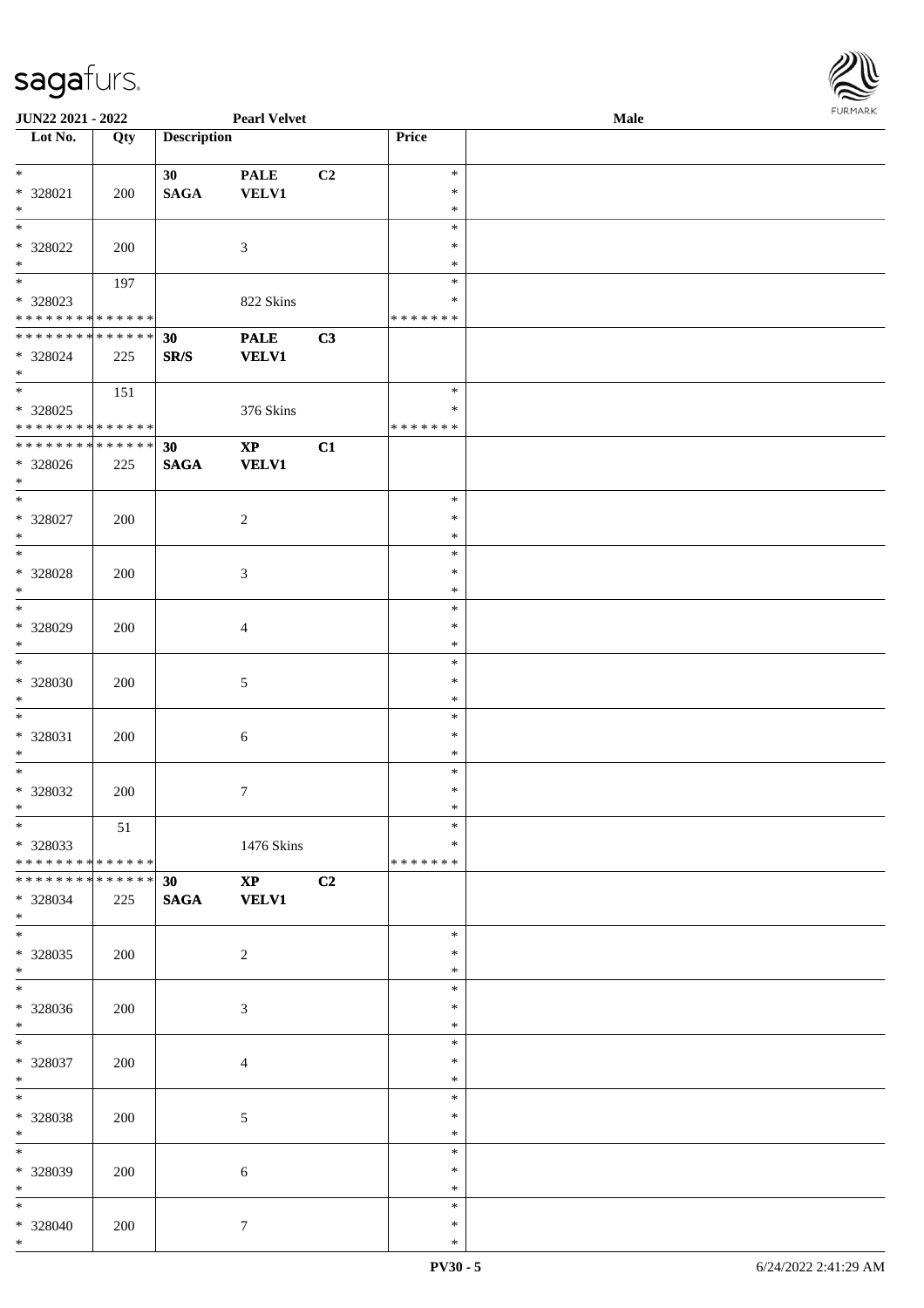

| JUN22 2021 - 2022                                      |     |                       | <b>Pearl Velvet</b>                    |                |                                   | Male | 1.9151111515 |
|--------------------------------------------------------|-----|-----------------------|----------------------------------------|----------------|-----------------------------------|------|--------------|
| $\overline{\phantom{1}}$ Lot No.                       | Qty | <b>Description</b>    |                                        |                | Price                             |      |              |
| $*$<br>$* 328041$<br>$\ast$                            | 200 | 30<br>$\mathbf{SAGA}$ | $\bold{XP}$<br>VELV1                   | C <sub>2</sub> | $\ast$<br>$\ast$<br>$\ast$        |      |              |
| $\ast$<br>* 328042<br>$\ast$                           | 200 |                       | 9                                      |                | $\ast$<br>$\ast$<br>$\ast$        |      |              |
| * 328043<br>$\ast$                                     | 200 |                       | $10\,$                                 |                | $\ast$<br>$\ast$<br>$\ast$        |      |              |
| $* 328044$<br>$*$                                      | 200 |                       | 11                                     |                | $\ast$<br>$\ast$<br>$\ast$        |      |              |
| $* 328045$<br>$*$                                      | 200 |                       | 12                                     |                | $\ast$<br>$\ast$<br>$\ast$        |      |              |
| $\overline{\phantom{0}}$<br>$* 328046$<br>$*$          | 200 |                       | 13                                     |                | $\ast$<br>$\ast$<br>$\ast$        |      |              |
| $\overline{\ }$<br>$* 328047$<br>$*$                   | 200 |                       | 14                                     |                | $\ast$<br>$\ast$<br>$\ast$        |      |              |
| $\overline{\ast}$<br>$* 328048$<br>$*$                 | 200 |                       | 15                                     |                | $\ast$<br>$\ast$<br>$\ast$        |      |              |
| * 328049<br>$*$                                        | 200 |                       | 16                                     |                | $\ast$<br>$\ast$<br>$\ast$        |      |              |
| $\overline{\phantom{0}}$<br>$* 328050$<br>$*$          | 200 |                       | $17\,$                                 |                | $\ast$<br>$\ast$<br>$\ast$        |      |              |
| $* 328051$<br>* * * * * * * * * * * * * *              | 165 |                       | 3590 Skins                             |                | $\ast$<br>$\ast$<br>*******       |      |              |
| ******** <mark>******</mark><br>* 328052<br>$*$ $-$    | 225 | 30<br>$\mathbf{SAGA}$ | $\mathbf{X}\mathbf{P}$<br><b>VELV1</b> | C3             |                                   |      |              |
| $*$<br>* 328053<br>$*$                                 | 200 |                       | $\sqrt{2}$                             |                | $\ast$<br>$\ast$<br>$\ast$        |      |              |
| $\ast$<br>* 328054<br>$*$                              | 200 |                       | 3                                      |                | $\ast$<br>$\ast$<br>$\ast$        |      |              |
| $*$<br>* 328055<br>$*$                                 | 200 |                       | $\overline{4}$                         |                | $\ast$<br>$\ast$<br>$\ast$        |      |              |
| $\overline{\phantom{0}}$<br>$* 328056$<br>$*$          | 200 |                       | $\sqrt{5}$                             |                | $\ast$<br>$\ast$<br>$\ast$        |      |              |
| $*$<br>$* 328057$<br>$*$                               | 200 |                       | 6                                      |                | $\ast$<br>$\ast$<br>$\ast$        |      |              |
| $*$<br>$* 328058$<br>$*$                               | 200 |                       | $\tau$                                 |                | $\ast$<br>$\ast$<br>$\ast$        |      |              |
| $*$ and $*$<br>* 328059<br>* * * * * * * * * * * * * * | 95  |                       | 1520 Skins                             |                | $\ast$<br>$\ast$<br>* * * * * * * |      |              |
| * * * * * * * * * * * * * * *<br>* 328060<br>$*$       | 225 | 30<br><b>SAGA</b>     | 2XP<br><b>VELV1</b>                    | C1             |                                   |      |              |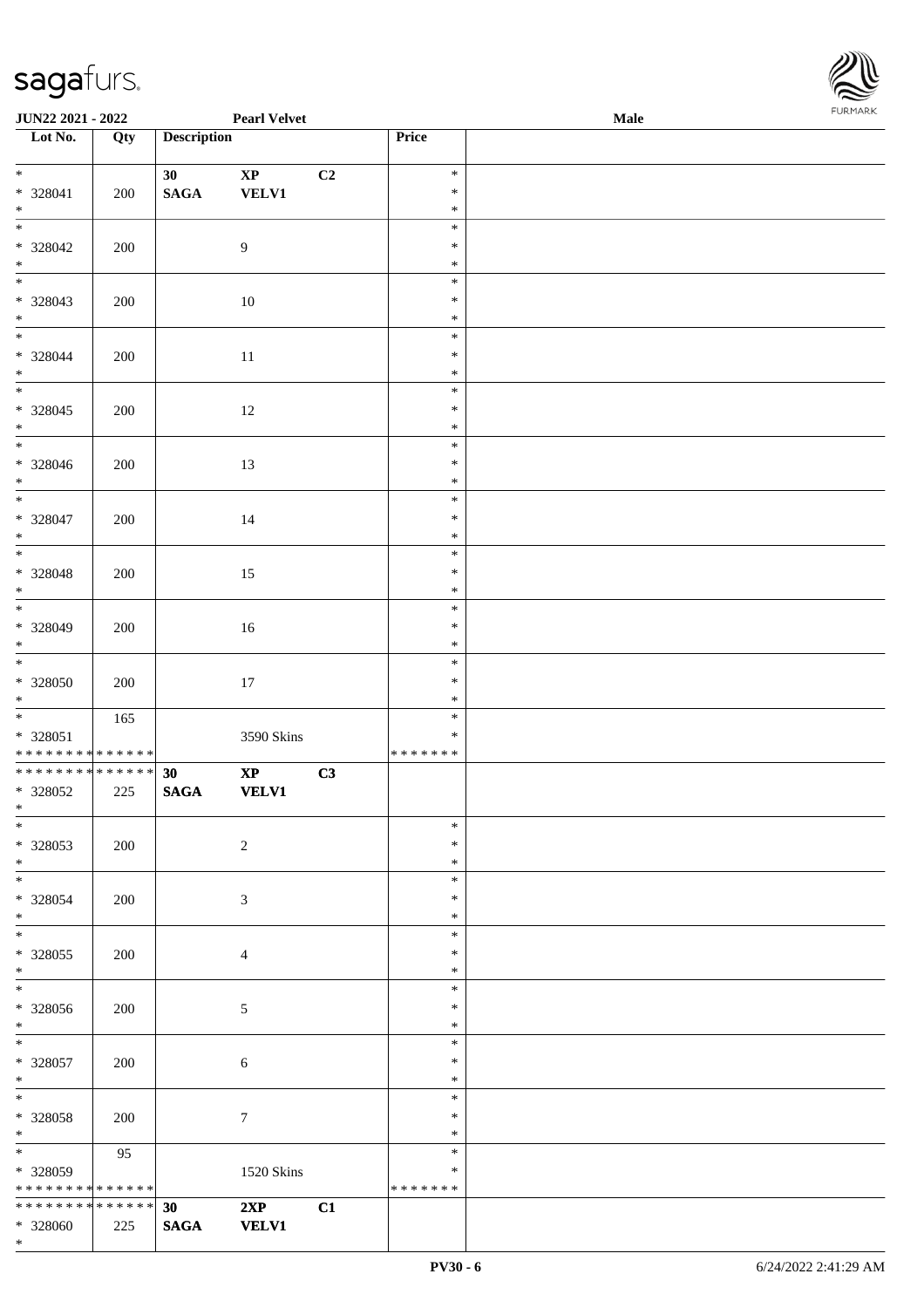\*



| JUN22 2021 - 2022               |     |                    | <b>Pearl Velvet</b> |    |                  | Male |  |
|---------------------------------|-----|--------------------|---------------------|----|------------------|------|--|
| Lot No.                         | Qty | <b>Description</b> |                     |    | Price            |      |  |
|                                 |     |                    |                     |    |                  |      |  |
| $\ast$                          |     | 30                 | 2XP                 | C1 | $\ast$           |      |  |
| * 328061                        | 200 | $\mathbf{SAGA}$    | <b>VELV1</b>        |    | $\ast$           |      |  |
| $\ast$                          |     |                    |                     |    | $\ast$           |      |  |
| $\overline{\ast}$               |     |                    |                     |    | $\ast$           |      |  |
| $* 328062$                      | 200 |                    | $\mathfrak{Z}$      |    | $\ast$           |      |  |
| $\ast$                          |     |                    |                     |    | $\ast$           |      |  |
| $\overline{\phantom{0}}$        |     |                    |                     |    | $\ast$           |      |  |
| * 328063                        | 200 |                    | $\overline{4}$      |    | $\ast$           |      |  |
| $\ast$                          |     |                    |                     |    | $\ast$           |      |  |
| $*$                             |     |                    |                     |    | $\ast$           |      |  |
| $* 328064$                      | 180 |                    | 5                   |    | $\ast$           |      |  |
| $*$                             |     |                    |                     |    | $\ast$           |      |  |
| $\overline{\ast}$               | 50  |                    |                     |    | $\ast$           |      |  |
| * 328065                        |     |                    | 1055 Skins          |    | $\ast$           |      |  |
| * * * * * * * * * * * * * *     |     |                    |                     |    | *******          |      |  |
| * * * * * * * * * * * * * *     |     | 30                 | 2XP                 | C2 |                  |      |  |
| * 328066                        | 225 | $\mathbf{SAGA}$    | <b>VELV1</b>        |    |                  |      |  |
| $*$                             |     |                    |                     |    |                  |      |  |
| $\ast$                          |     |                    |                     |    | $\ast$           |      |  |
| $* 328067$                      | 200 |                    | $\sqrt{2}$          |    | $\ast$           |      |  |
| $\ast$                          |     |                    |                     |    | $\ast$           |      |  |
| $\ast$                          |     |                    |                     |    | $\ast$           |      |  |
| $* 328068$                      | 200 |                    | $\mathfrak{Z}$      |    | $\ast$           |      |  |
| $\ast$                          |     |                    |                     |    | $\ast$           |      |  |
| $*$                             |     |                    |                     |    | $\ast$           |      |  |
| * 328069                        | 200 |                    |                     |    | $\ast$           |      |  |
| $*$                             |     |                    | $\overline{4}$      |    | $\ast$           |      |  |
| $*$                             |     |                    |                     |    | $\ast$           |      |  |
|                                 |     |                    |                     |    | $\ast$           |      |  |
| $* 328070$<br>$*$               | 200 |                    | 5                   |    | $\ast$           |      |  |
| $\ast$                          |     |                    |                     |    | $\ast$           |      |  |
|                                 |     |                    |                     |    |                  |      |  |
| $* 328071$                      | 200 |                    | $\sqrt{6}$          |    | $\ast$           |      |  |
| $\ast$<br>$*$                   |     |                    |                     |    | $\ast$<br>$\ast$ |      |  |
|                                 |     |                    |                     |    |                  |      |  |
| * 328072                        | 200 |                    | $\boldsymbol{7}$    |    | $\ast$           |      |  |
| $*$                             |     |                    |                     |    | $\ast$           |      |  |
| $\ast$                          |     |                    |                     |    | $\ast$           |      |  |
| * 328073                        | 200 |                    | $\,8\,$             |    | $\ast$           |      |  |
| $*$<br>$\overline{\phantom{0}}$ |     |                    |                     |    | $\ast$           |      |  |
|                                 |     |                    |                     |    | $\ast$           |      |  |
| * 328074                        | 200 |                    | 9                   |    | $\ast$           |      |  |
| $*$                             |     |                    |                     |    | $\ast$           |      |  |
| $*$                             |     |                    |                     |    | $\ast$           |      |  |
| $* 328075$                      | 200 |                    | $10\,$              |    | $\ast$           |      |  |
| $*$                             |     |                    |                     |    | $\ast$           |      |  |
| $\overline{\phantom{1}}$        |     |                    |                     |    | $\ast$           |      |  |
| $* 328076$                      | 200 |                    | $11\,$              |    | $\ast$           |      |  |
| $*$                             |     |                    |                     |    | $\ast$           |      |  |
| $*$                             |     |                    |                     |    | $\ast$           |      |  |
| $* 328077$                      | 200 |                    | $12\,$              |    | $\ast$           |      |  |
| $*$                             |     |                    |                     |    | $\ast$           |      |  |
| $*$                             | 141 |                    |                     |    | $\ast$           |      |  |
| * 328078                        |     |                    | 2566 Skins          |    | $\ast$           |      |  |
| * * * * * * * * * * * * * *     |     |                    |                     |    | * * * * * * *    |      |  |
| ******** <mark>******</mark>    |     | 30                 | 2XP                 | C3 |                  |      |  |
| * 328079                        | 225 | $\mathbf{SAGA}$    | <b>VELV1</b>        |    |                  |      |  |
| $*$                             |     |                    |                     |    |                  |      |  |
| $*$                             |     |                    |                     |    | $\ast$           |      |  |
| * 328080                        | 200 |                    | $\overline{c}$      |    | $\ast$           |      |  |
| $*$                             |     |                    |                     |    | $\ast$           |      |  |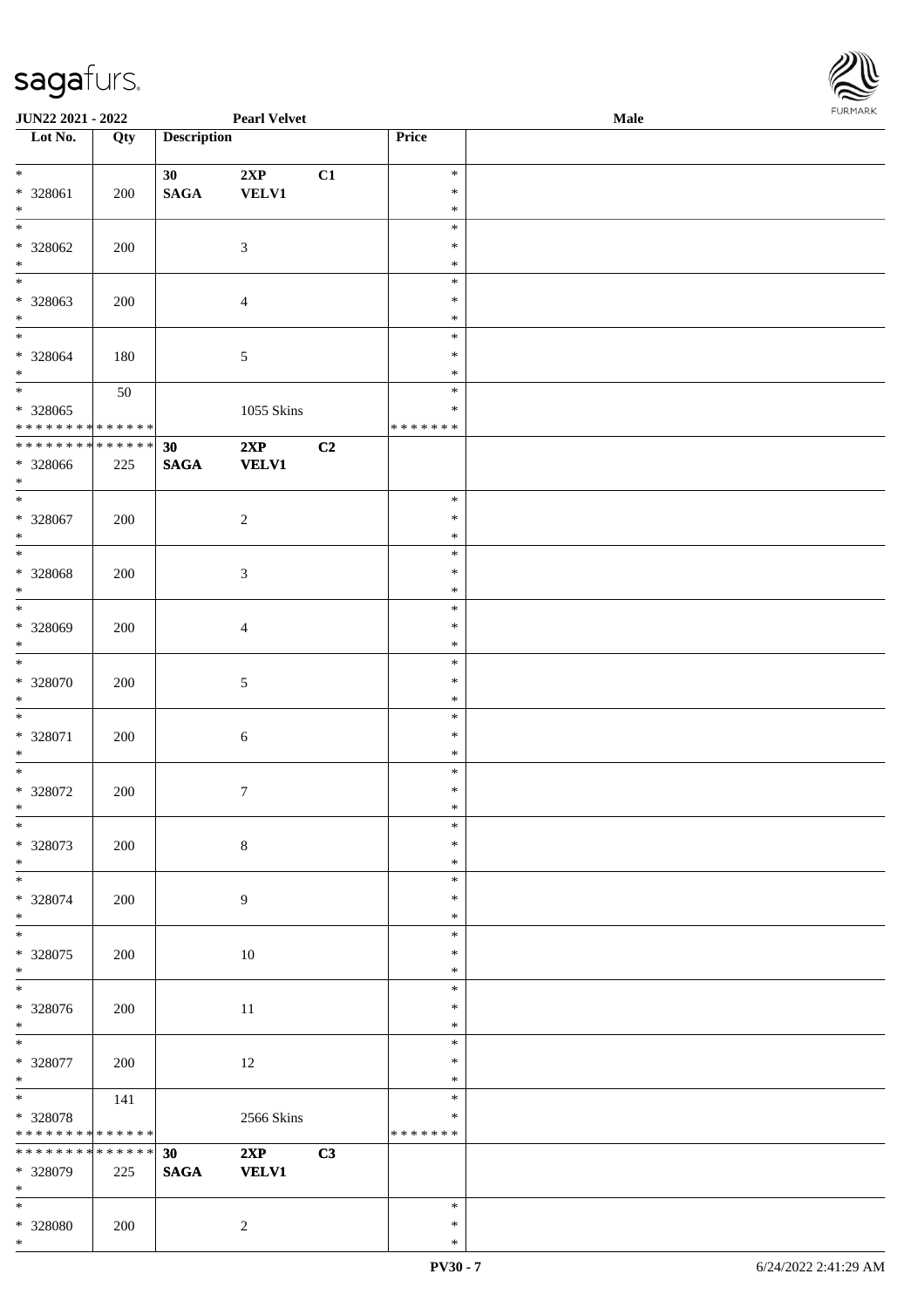

| JUN22 2021 - 2022           |     |                    | <b>Pearl Velvet</b> |       |               | Male |  |
|-----------------------------|-----|--------------------|---------------------|-------|---------------|------|--|
| Lot No.                     | Qty | <b>Description</b> |                     |       | Price         |      |  |
|                             |     |                    |                     |       |               |      |  |
| $\ast$                      |     | 30                 | 2XP                 | C3    | $\ast$        |      |  |
| * 328081                    | 200 | <b>SAGA</b>        | <b>VELV1</b>        |       | $\ast$        |      |  |
| $\ast$                      |     |                    |                     |       | $\ast$        |      |  |
| $*$                         |     |                    |                     |       | $\ast$        |      |  |
|                             |     |                    |                     |       |               |      |  |
| * 328082                    | 200 |                    | 4                   |       | ∗             |      |  |
| $\ast$                      |     |                    |                     |       | $\ast$        |      |  |
| $\overline{\ast}$           | 119 |                    |                     |       | $\ast$        |      |  |
| * 328083                    |     |                    | 944 Skins           |       | $\ast$        |      |  |
| * * * * * * * * * * * * * * |     |                    |                     |       | * * * * * * * |      |  |
| * * * * * * * * * * * * * * |     | 30                 | 3XP                 | C1    |               |      |  |
| * 328084                    | 225 | <b>SAGA</b>        | <b>VELV1</b>        |       |               |      |  |
| $*$                         |     |                    |                     |       |               |      |  |
| $\ast$                      | 122 |                    |                     |       | $\ast$        |      |  |
| * 328085                    |     |                    |                     |       | $\ast$        |      |  |
| * * * * * * * * * * * * * * |     |                    | 347 Skins           |       | * * * * * * * |      |  |
|                             |     |                    |                     |       |               |      |  |
| * * * * * * * * * * * * * * |     | 30                 | 3XP                 | C2    |               |      |  |
| * 328086                    | 225 | <b>SAGA</b>        | <b>VELV1</b>        |       |               |      |  |
| $*$                         |     |                    |                     |       |               |      |  |
| $\ast$                      |     |                    |                     |       | $\ast$        |      |  |
| $* 328087$                  | 200 |                    | 2                   |       | $\ast$        |      |  |
| $\ast$                      |     |                    |                     |       | $\ast$        |      |  |
| $\ast$                      |     |                    |                     |       | $\ast$        |      |  |
| $* 328088$                  | 200 |                    | 3                   |       | $\ast$        |      |  |
| $\ast$                      |     |                    |                     |       | $\ast$        |      |  |
| $\ast$                      |     |                    |                     |       | $\ast$        |      |  |
|                             | 225 |                    |                     |       |               |      |  |
| * 328089                    |     |                    | 850 Skins           |       | $\ast$        |      |  |
| * * * * * * * * * * * * * * |     |                    |                     |       | * * * * * * * |      |  |
|                             |     | 30                 | 4XP                 | C1/C2 |               |      |  |
| 328090                      | 136 | SR/S               | <b>VELV1</b>        |       |               |      |  |
|                             |     |                    |                     |       |               |      |  |
| * * * * * * * * * * * * * * |     | 30                 | 3XP/4XP             | C3    |               |      |  |
| * 328091                    | 225 | <b>SAGA</b>        | <b>VELV1</b>        |       |               |      |  |
| $*$                         |     |                    |                     |       |               |      |  |
| $*$                         | 141 |                    |                     |       | $\ast$        |      |  |
| * 328092                    |     |                    | 366 Skins           |       | $\ast$        |      |  |
| **************              |     |                    |                     |       | *******       |      |  |
|                             |     |                    |                     |       |               |      |  |
|                             |     | 30                 | Dark                | C1/C2 |               |      |  |
| 328093                      | 167 | SR/S               | VELV2               |       |               |      |  |
|                             |     |                    |                     |       |               |      |  |
|                             |     | 30                 | <b>MED</b>          | C1/C2 |               |      |  |
| 328094                      | 98  | SR/S               | VELV2               |       |               |      |  |
|                             |     |                    |                     |       |               |      |  |
|                             |     | 30 <sup>°</sup>    | <b>PALE</b>         | C1    |               |      |  |
| 328095                      | 140 | <b>SAGA</b>        | VELV2               |       |               |      |  |
|                             |     |                    |                     |       |               |      |  |
|                             |     | 30 <sup>2</sup>    | <b>PALE</b>         | C2    |               |      |  |
|                             |     | <b>SAGA</b>        | VELV2               |       |               |      |  |
| 328096                      | 245 |                    |                     |       |               |      |  |
|                             |     |                    |                     |       |               |      |  |
|                             |     | 30                 | <b>PALE</b>         | C3    |               |      |  |
| 328097                      | 85  | SR/S               | VELV2               |       |               |      |  |
|                             |     |                    |                     |       |               |      |  |
| * * * * * * * * * * * * * * |     | 30                 | $\mathbf{XP}$       | C1    |               |      |  |
| * 328098                    | 225 | <b>SAGA</b>        | VELV2               |       |               |      |  |
| $*$                         |     |                    |                     |       |               |      |  |
| $\ast$                      |     |                    |                     |       | $\ast$        |      |  |
| * 328099                    | 200 |                    | 2                   |       | $\ast$        |      |  |
| $*$                         |     |                    |                     |       | $\ast$        |      |  |
| $*$                         | 158 |                    |                     |       | $\ast$        |      |  |
| * 328100                    |     |                    | 583 Skins           |       | $\ast$        |      |  |
| * * * * * * * * * * * * * * |     |                    |                     |       | * * * * * * * |      |  |
|                             |     |                    |                     |       |               |      |  |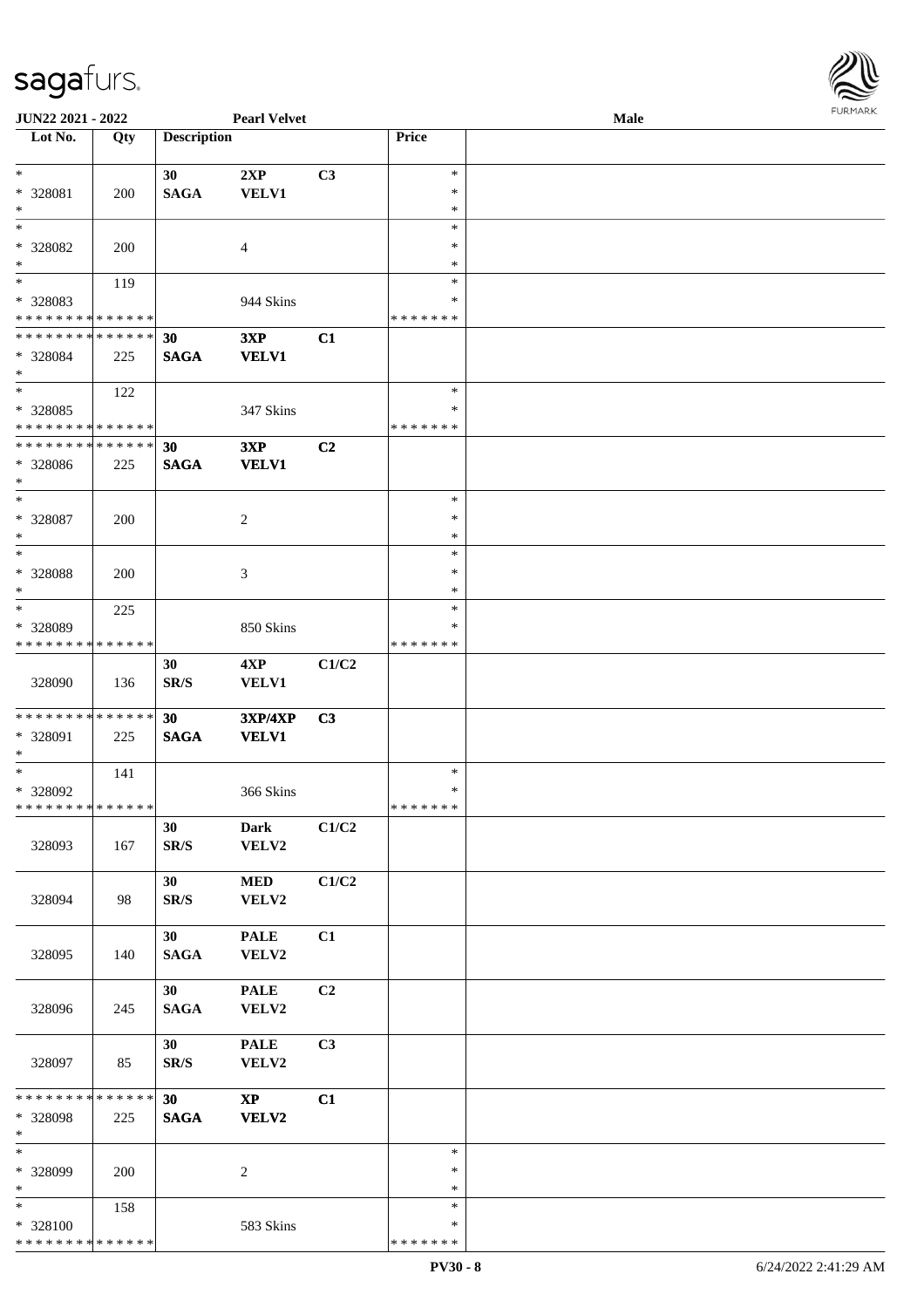

| JUN22 2021 - 2022               |     |                    | <b>Pearl Velvet</b>    |    |                  | Male | 10111111111 |
|---------------------------------|-----|--------------------|------------------------|----|------------------|------|-------------|
| Lot No.                         | Qty | <b>Description</b> |                        |    | Price            |      |             |
|                                 |     |                    |                        |    |                  |      |             |
| * * * * * * * * * * * * * * *   |     | 30                 | $\mathbf{X}\mathbf{P}$ | C2 |                  |      |             |
| * 328101                        | 225 | <b>SAGA</b>        | <b>VELV2</b>           |    |                  |      |             |
| $*$                             |     |                    |                        |    |                  |      |             |
| $*$                             |     |                    |                        |    | $\ast$           |      |             |
| * 328102                        | 200 |                    | $\sqrt{2}$             |    | $\ast$           |      |             |
| $*$<br>$\overline{\phantom{0}}$ |     |                    |                        |    | $\ast$           |      |             |
|                                 |     |                    |                        |    | $\ast$           |      |             |
| * 328103                        | 200 |                    | 3                      |    | $\ast$           |      |             |
| $\ast$<br>$*$                   |     |                    |                        |    | $\ast$           |      |             |
|                                 |     |                    |                        |    | $\ast$           |      |             |
| * 328104<br>$*$                 | 200 |                    | $\overline{4}$         |    | $\ast$<br>$\ast$ |      |             |
| $\overline{\phantom{0}}$        |     |                    |                        |    | $\ast$           |      |             |
| * 328105                        | 200 |                    |                        |    | $\ast$           |      |             |
| $*$                             |     |                    | 5                      |    | $\ast$           |      |             |
| $\overline{\phantom{0}}$        |     |                    |                        |    | $\ast$           |      |             |
| $* 328106$                      | 200 |                    | 6                      |    | $\ast$           |      |             |
| $*$                             |     |                    |                        |    | $\ast$           |      |             |
| $*$                             | 86  |                    |                        |    | $\ast$           |      |             |
| * 328107                        |     |                    | 1311 Skins             |    | $\ast$           |      |             |
| * * * * * * * * * * * * * *     |     |                    |                        |    | *******          |      |             |
| * * * * * * * * * * * * * * *   |     | 30                 | $\bold{XP}$            | C3 |                  |      |             |
| * 328108                        | 225 | <b>SAGA</b>        | VELV2                  |    |                  |      |             |
| $*$                             |     |                    |                        |    |                  |      |             |
|                                 | 167 |                    |                        |    | $\ast$           |      |             |
| * 328109                        |     |                    | 392 Skins              |    | ∗                |      |             |
| * * * * * * * * * * * * * *     |     |                    |                        |    | *******          |      |             |
| * * * * * * * * * * * * * * *   |     | 30                 | 2XP                    | C1 |                  |      |             |
| * 328110<br>$*$                 | 225 | <b>SAGA</b>        | VELV2                  |    |                  |      |             |
| $*$                             | 187 |                    |                        |    | $\ast$           |      |             |
| * 328111                        |     |                    | 412 Skins              |    | $\ast$           |      |             |
| * * * * * * * * * * * * * *     |     |                    |                        |    | *******          |      |             |
| * * * * * * * * * * * * * * *   |     | 30                 | 2XP                    | C2 |                  |      |             |
| * 328112                        | 225 | <b>SAGA</b>        | <b>VELV2</b>           |    |                  |      |             |
| $*$ $*$                         |     |                    |                        |    |                  |      |             |
| $*$                             |     |                    |                        |    | $\ast$           |      |             |
| * 328113                        | 200 |                    | $\sqrt{2}$             |    | $\ast$           |      |             |
| $*$                             |     |                    |                        |    | $\ast$           |      |             |
| $\ast$                          |     |                    |                        |    | $\ast$           |      |             |
| * 328114                        | 200 |                    | 3                      |    | $\ast$           |      |             |
| $*$                             |     |                    |                        |    | $\ast$           |      |             |
| $*$<br>* 328115                 |     |                    |                        |    | $\ast$<br>$\ast$ |      |             |
| $*$                             | 200 |                    | 4                      |    | $\ast$           |      |             |
| $*$                             | 205 |                    |                        |    | $\ast$           |      |             |
| * 328116                        |     |                    | 1030 Skins             |    | $\ast$           |      |             |
| * * * * * * * * * * * * * *     |     |                    |                        |    | * * * * * * *    |      |             |
| * * * * * * * * * * * * * * *   |     | 30                 | 2XP                    | C3 |                  |      |             |
| * 328117                        | 225 | SR/S               | VELV2                  |    |                  |      |             |
| $*$                             |     |                    |                        |    |                  |      |             |
| $*$                             |     |                    |                        |    | $\ast$           |      |             |
| * 328118                        | 220 |                    | $\overline{c}$         |    | $\ast$           |      |             |
| $*$                             |     |                    |                        |    | $\ast$           |      |             |
| $*$                             | 51  |                    |                        |    | $\ast$           |      |             |
| * 328119                        |     |                    | 496 Skins              |    | $\ast$           |      |             |
| * * * * * * * * * * * * * *     |     |                    |                        |    | * * * * * * *    |      |             |
|                                 |     | 30                 | 3XP                    | C1 |                  |      |             |
| 328120                          | 144 | <b>SAGA</b>        | VELV2                  |    |                  |      |             |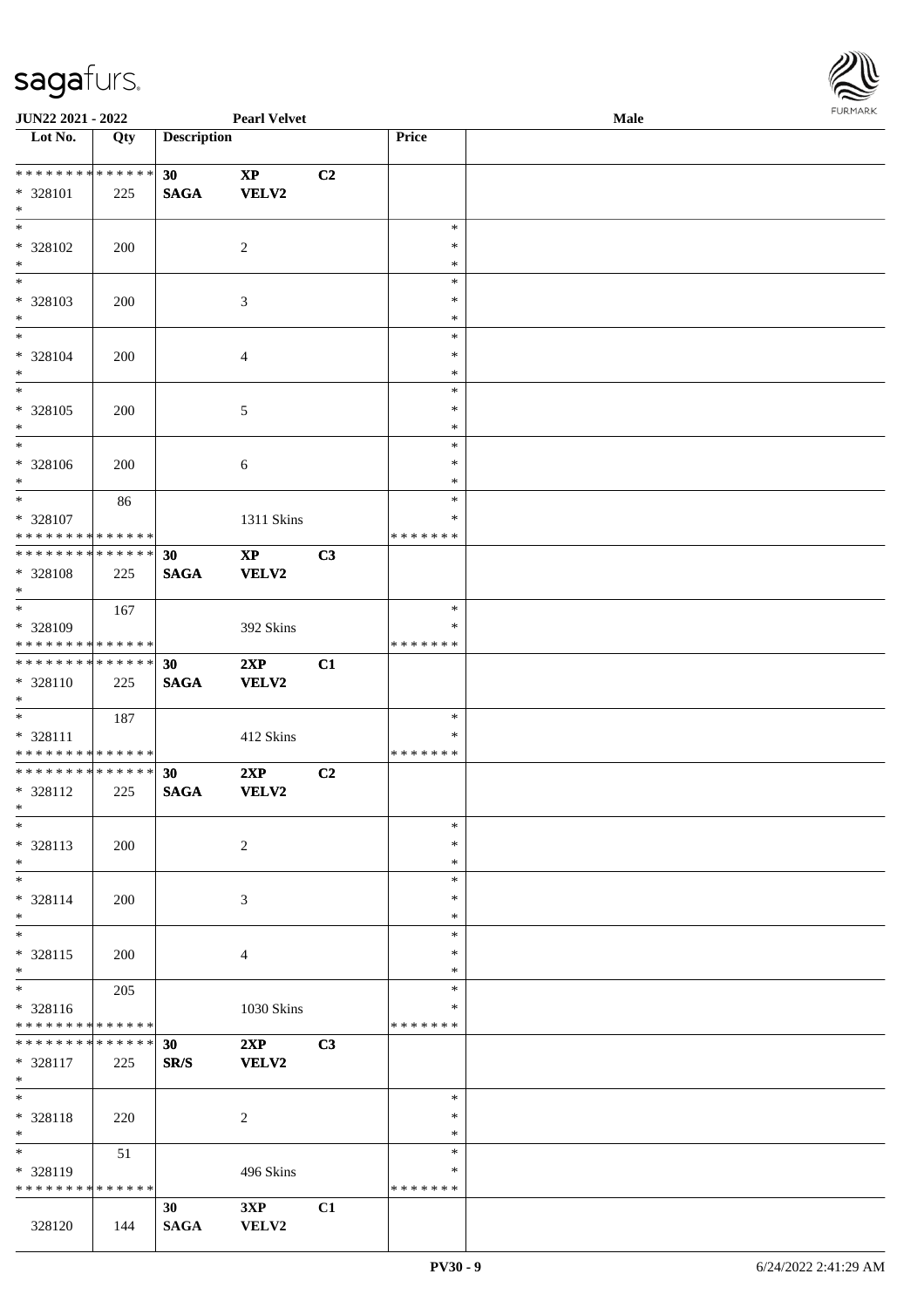

| JUN22 2021 - 2022            |     |                    | <b>Pearl Velvet</b> |                |               | <b>Male</b> |
|------------------------------|-----|--------------------|---------------------|----------------|---------------|-------------|
| Lot No.                      | Qty | <b>Description</b> |                     |                | Price         |             |
|                              |     |                    |                     |                |               |             |
| **************               |     | 30                 | 3XP/4XP             | C <sub>2</sub> |               |             |
| * 328121                     | 225 | <b>SAGA</b>        | <b>VELV2</b>        |                |               |             |
| $\ast$                       |     |                    |                     |                |               |             |
| $\ast$                       | 204 |                    |                     |                | $\ast$        |             |
| * 328122                     |     |                    | 429 Skins           |                | *             |             |
| ******** <mark>******</mark> |     |                    |                     |                | * * * * * * * |             |
|                              |     |                    |                     |                |               |             |
|                              |     | 30                 | 3XP/4XP             | C3             |               |             |
| 328123                       | 181 | <b>SAGA</b>        | VELV2               |                |               |             |
|                              |     |                    |                     |                |               |             |
|                              |     | 30                 | MED/PAL C2          |                |               |             |
| 328124                       | 223 | IA                 | <b>VELV1</b>        | WB1            |               |             |
|                              |     |                    |                     |                |               |             |
| **************               |     | 30                 | XP/2XP              | C2             |               |             |
| * 328125                     | 225 | IA                 | <b>VELV1</b>        | WB1            |               |             |
| $\ast$                       |     |                    |                     |                |               |             |
| $_{\ast}^{-}$                |     |                    |                     |                | $\ast$        |             |
| * 328126                     | 200 |                    | $\sqrt{2}$          |                | $\ast$        |             |
| $\ast$                       |     |                    |                     |                | $\ast$        |             |
| $\frac{1}{*}$                |     |                    |                     |                | $\ast$        |             |
|                              |     |                    |                     |                |               |             |
| * 328127                     | 200 |                    | 3                   |                | $\ast$        |             |
| $\ast$                       |     |                    |                     |                | $\ast$        |             |
| $\ast$                       |     |                    |                     |                | $\ast$        |             |
| * 328128                     | 200 |                    | $\overline{4}$      |                | $\ast$        |             |
| $\ast$                       |     |                    |                     |                | *             |             |
| $_{\ast}^{-}$                |     |                    |                     |                | $\ast$        |             |
| * 328129                     | 200 |                    | $\mathfrak{S}$      |                | $\ast$        |             |
| $\ast$                       |     |                    |                     |                | $\ast$        |             |
| $\ast$                       |     |                    |                     |                | $\ast$        |             |
|                              |     |                    |                     |                |               |             |
| $* 328130$                   | 200 |                    | $\sqrt{6}$          |                | $\ast$        |             |
| $\ast$                       |     |                    |                     |                | $\ast$        |             |
| $\ast$                       |     |                    |                     |                | $\ast$        |             |
| * 328131                     | 200 |                    | $\boldsymbol{7}$    |                | $\ast$        |             |
| $\ast$                       |     |                    |                     |                | $\ast$        |             |
| $\ast$                       | 182 |                    |                     |                | $\ast$        |             |
| * 328132                     |     |                    | 1607 Skins          |                | $\ast$        |             |
| **************               |     |                    |                     |                | * * * * * * * |             |
| **************               |     | 30                 | <b>3XP/4XP</b>      | C <sub>2</sub> |               |             |
| $*328133$                    | 225 | IA                 | <b>VELV1</b>        | WB1            |               |             |
| $\ast$                       |     |                    |                     |                |               |             |
| $\ast$                       | 133 |                    |                     |                | $\ast$        |             |
|                              |     |                    |                     |                |               |             |
| * 328134                     |     |                    | 358 Skins           |                | *             |             |
| * * * * * * * * * * * * * *  |     |                    |                     |                | * * * * * * * |             |
|                              |     | 30                 | Dark                | C2             |               |             |
| 328135                       | 171 | IA                 | <b>VELV1</b>        | <b>CHIP</b>    |               |             |
|                              |     |                    |                     |                |               |             |
| **************               |     | 30                 | MED/PAL C2          |                |               |             |
| * 328136                     | 225 | IA                 | <b>VELV1</b>        | <b>CHIP</b>    |               |             |
| $\ast$                       |     |                    |                     |                |               |             |
| $\ast$                       |     |                    |                     |                | $\ast$        |             |
| * 328137                     | 200 |                    | $\sqrt{2}$          |                | $\ast$        |             |
| $\ast$                       |     |                    |                     |                | $\ast$        |             |
| $\ast$                       |     |                    |                     |                | $\ast$        |             |
|                              | 224 |                    |                     |                |               |             |
| * 328138                     |     |                    | 649 Skins           |                | $\ast$        |             |
| * * * * * * * * * * * * * *  |     |                    |                     |                | * * * * * * * |             |
| **************               |     | 30                 | XP/2XP              | C <sub>2</sub> |               |             |
| * 328139                     | 225 | IA                 | <b>VELV1</b>        | <b>CHIP</b>    |               |             |
| $\ast$                       |     |                    |                     |                |               |             |
| $\ast$                       |     |                    |                     |                | $\ast$        |             |
| * 328140                     | 200 |                    | $\overline{c}$      |                | $\ast$        |             |
| $\ast$                       |     |                    |                     |                | $\ast$        |             |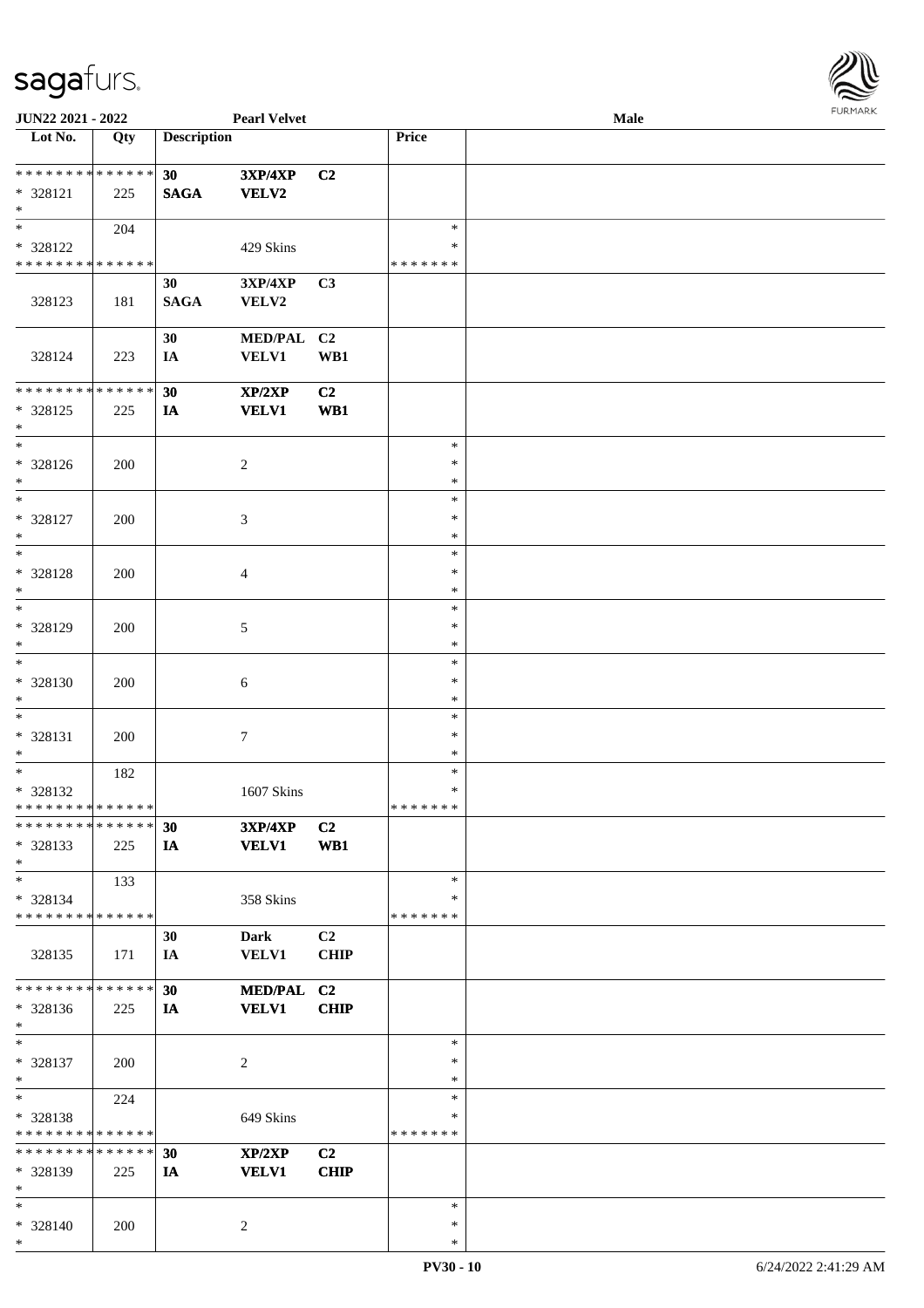

| <b>JUN22 2021 - 2022</b>                  |         |                    | <b>Pearl Velvet</b> |                |                         | <b>Male</b> |  |
|-------------------------------------------|---------|--------------------|---------------------|----------------|-------------------------|-------------|--|
| Lot No.                                   | Qty     | <b>Description</b> |                     |                | Price                   |             |  |
|                                           |         |                    |                     |                |                         |             |  |
| $*$                                       |         | 30                 | XP/2XP              | C2             | $\ast$                  |             |  |
| * 328141                                  | 200     | $I\!\!A$           | <b>VELV1</b>        | <b>CHIP</b>    | $\ast$                  |             |  |
| $*$                                       |         |                    |                     |                | $\ast$                  |             |  |
|                                           |         |                    |                     |                | $\ast$                  |             |  |
| $* 328142$                                | 200     |                    | $\overline{4}$      |                | $\ast$                  |             |  |
| $*$                                       |         |                    |                     |                | $\ast$                  |             |  |
|                                           |         |                    |                     |                | $\ast$                  |             |  |
| * 328143                                  | 200     |                    | $\sqrt{5}$          |                | $\ast$                  |             |  |
| $*$<br>$*$                                |         |                    |                     |                | $\ast$                  |             |  |
|                                           |         |                    |                     |                | $\ast$                  |             |  |
| * 328144                                  | 200     |                    | 6                   |                | $\ast$<br>$\ast$        |             |  |
| $*$<br>$\overline{\phantom{0}}$           |         |                    |                     |                | $\ast$                  |             |  |
|                                           |         |                    |                     |                | $\ast$                  |             |  |
| $* 328145$<br>$*$                         | 200     |                    | $\tau$              |                | $\ast$                  |             |  |
| $\overline{\ast}$                         |         |                    |                     |                | $\ast$                  |             |  |
| $* 328146$                                | 200     |                    |                     |                | $\ast$                  |             |  |
| $*$                                       |         |                    | $8\,$               |                | $\ast$                  |             |  |
| $\overline{\phantom{0}}$                  |         |                    |                     |                | $\ast$                  |             |  |
| $* 328147$                                | 200     |                    | 9                   |                | $\ast$                  |             |  |
| $*$                                       |         |                    |                     |                | $\ast$                  |             |  |
|                                           |         |                    |                     |                | $\ast$                  |             |  |
| $* 328148$                                | $200\,$ |                    | 10                  |                | $\ast$                  |             |  |
| $*$                                       |         |                    |                     |                | $\ast$                  |             |  |
|                                           |         |                    |                     |                | $\ast$                  |             |  |
| $* 328149$                                | 200     |                    | $11\,$              |                | $\ast$                  |             |  |
| $*$                                       |         |                    |                     |                | $\ast$                  |             |  |
|                                           |         |                    |                     |                | $\ast$                  |             |  |
| * 328150                                  | 200     |                    | 12                  |                | $\ast$                  |             |  |
| $*$                                       |         |                    |                     |                | $\ast$                  |             |  |
| $*$                                       |         |                    |                     |                | $\ast$                  |             |  |
| $* 328151$                                | $200\,$ |                    | 13                  |                | $\ast$                  |             |  |
| $*$                                       |         |                    |                     |                | $\ast$                  |             |  |
| $*$                                       |         |                    |                     |                | $\ast$                  |             |  |
| $* 328152$                                | 200     |                    | 14                  |                | $\ast$                  |             |  |
| $*$                                       |         |                    |                     |                | $\ast$                  |             |  |
| $\ast$                                    | 42      |                    |                     |                | $\ast$                  |             |  |
| * 328153                                  |         |                    | 2867 Skins          |                | ∗                       |             |  |
| * * * * * * * * * * * * * * *             |         |                    |                     |                | * * * * * * *           |             |  |
| * * * * * * * * * * * * * * *             |         | 30                 | <b>3XP/4XP</b>      | C <sub>2</sub> |                         |             |  |
| * 328154                                  | 225     | IA                 | <b>VELV1</b>        | <b>CHIP</b>    |                         |             |  |
| $*$                                       |         |                    |                     |                |                         |             |  |
| $*$                                       | 90      |                    |                     |                | $\ast$                  |             |  |
| $* 328155$<br>* * * * * * * * * * * * * * |         |                    | 315 Skins           |                | $\ast$<br>* * * * * * * |             |  |
| * * * * * * * * * * * * * * *             |         |                    |                     |                |                         |             |  |
|                                           |         | 30                 | XP/2XP              | C2             |                         |             |  |
| * 328156<br>$*$                           | 225     | IA                 | VELV2               | <b>CHIP</b>    |                         |             |  |
| $*$                                       |         |                    |                     |                | $\ast$                  |             |  |
| * 328157                                  | 200     |                    | $\overline{c}$      |                | $\ast$                  |             |  |
| $*$                                       |         |                    |                     |                | $\ast$                  |             |  |
| $*$                                       |         |                    |                     |                | $\ast$                  |             |  |
| * 328158                                  | 210     |                    | 3                   |                | $\ast$                  |             |  |
| $*$                                       |         |                    |                     |                | $\ast$                  |             |  |
| $\ast$                                    | 57      |                    |                     |                | $\ast$                  |             |  |
| * 328159                                  |         |                    | 692 Skins           |                | ∗                       |             |  |
| * * * * * * * * * * * * * *               |         |                    |                     |                | * * * * * * *           |             |  |
|                                           |         | 30                 | <b>3XP/4XP</b>      | C2             |                         |             |  |
| 328160                                    | 127     | IA                 | VELV2               | <b>CHIP</b>    |                         |             |  |
|                                           |         |                    |                     |                |                         |             |  |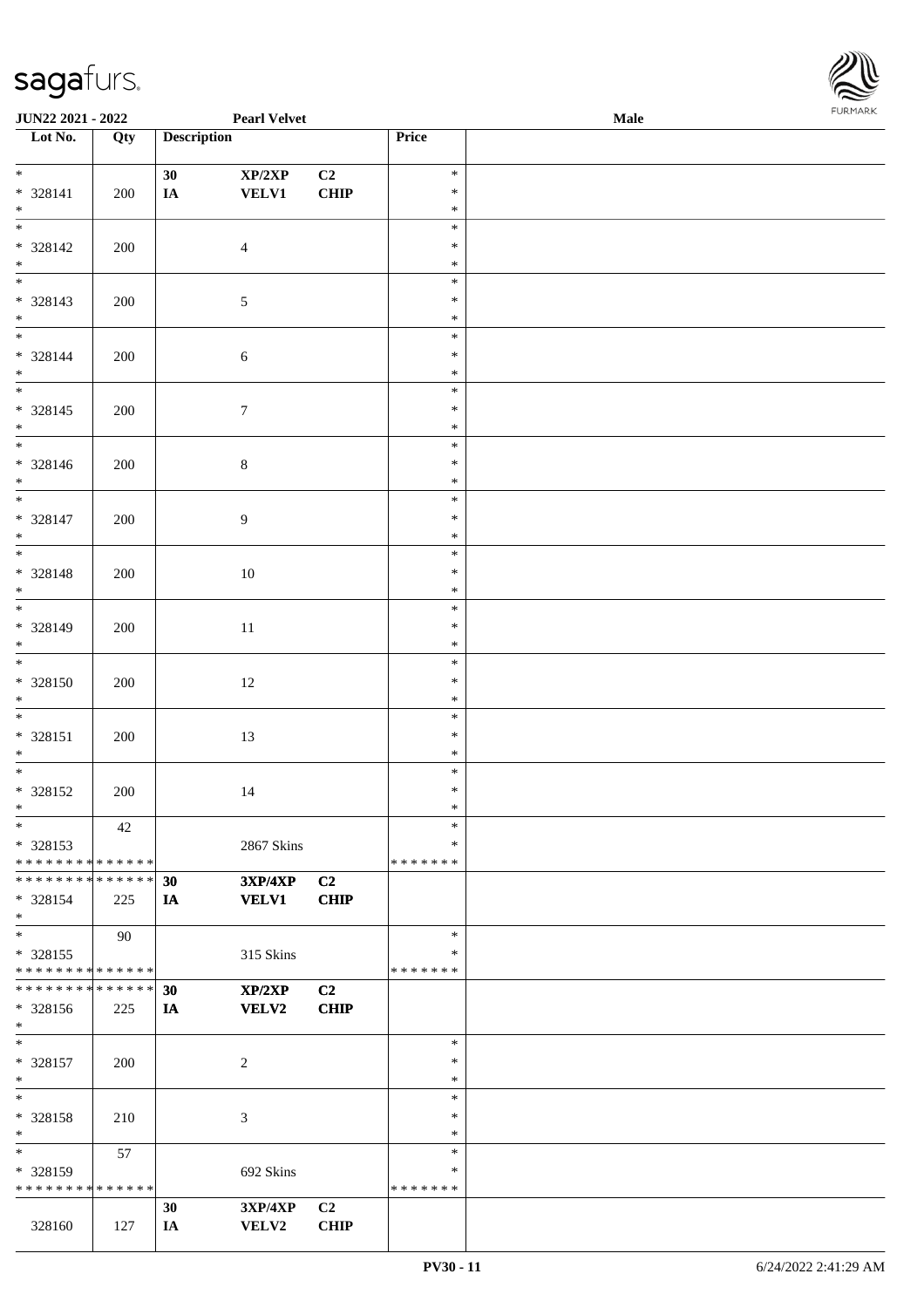

| JUN22 2021 - 2022             |     |                    | <b>Pearl Velvet</b>    |                |               | <b>Male</b> |  |
|-------------------------------|-----|--------------------|------------------------|----------------|---------------|-------------|--|
| Lot No.                       | Qty | <b>Description</b> |                        |                | Price         |             |  |
|                               |     |                    |                        |                |               |             |  |
|                               |     | 30                 | <b>PALE</b>            | C1/C2          |               |             |  |
| 328161                        | 221 | <b>SROY</b>        | VELV1                  |                |               |             |  |
|                               |     |                    |                        |                |               |             |  |
| * * * * * * * * * * * * * *   |     |                    |                        |                |               |             |  |
|                               |     | 30                 | $\mathbf{X}\mathbf{P}$ | C1             |               |             |  |
| * 328162                      | 205 | <b>SROY</b>        | <b>VELV1</b>           |                |               |             |  |
| $\ast$                        |     |                    |                        |                |               |             |  |
| $\overline{\phantom{0}}$      | 69  |                    |                        |                | $\ast$        |             |  |
| * 328163                      |     |                    | 274 Skins              |                | $\ast$        |             |  |
| * * * * * * * * * * * * * *   |     |                    |                        |                | * * * * * * * |             |  |
| * * * * * * * * * * * * * *   |     | 30                 | $\bold{XP}$            | C2             |               |             |  |
| $* 328164$                    | 205 | <b>SROY</b>        | <b>VELV1</b>           |                |               |             |  |
| $*$                           |     |                    |                        |                |               |             |  |
| $*$                           |     |                    |                        |                | $\ast$        |             |  |
| * 328165                      | 180 |                    | $\boldsymbol{2}$       |                | $\ast$        |             |  |
| $*$                           |     |                    |                        |                | $\ast$        |             |  |
| $\ast$                        |     |                    |                        |                | $\ast$        |             |  |
|                               |     |                    |                        |                |               |             |  |
| * 328166                      | 180 |                    | 3                      |                | $\ast$        |             |  |
| $*$                           |     |                    |                        |                | $\ast$        |             |  |
| $\ast$                        |     |                    |                        |                | $\ast$        |             |  |
| * 328167                      | 180 |                    | 4                      |                | $\ast$        |             |  |
| $*$                           |     |                    |                        |                | $\ast$        |             |  |
| $*$                           | 74  |                    |                        |                | $\ast$        |             |  |
| * 328168                      |     |                    | 819 Skins              |                | ∗             |             |  |
| * * * * * * * * * * * * * *   |     |                    |                        |                | * * * * * * * |             |  |
| * * * * * * * * * * * * * * * |     | 30                 | $\mathbf{XP}$          | C <sub>3</sub> |               |             |  |
|                               |     |                    |                        |                |               |             |  |
| * 328169                      | 205 | <b>SROY</b>        | <b>VELV1</b>           |                |               |             |  |
| $*$                           |     |                    |                        |                |               |             |  |
| $*$                           | 197 |                    |                        |                | $\ast$        |             |  |
| * 328170                      |     |                    | 402 Skins              |                | ∗             |             |  |
| * * * * * * * * * * * * * *   |     |                    |                        |                | * * * * * * * |             |  |
|                               |     | 30                 | 2XP                    | C1             |               |             |  |
| 328171                        | 159 | <b>SROY</b>        | VELV1                  |                |               |             |  |
|                               |     |                    |                        |                |               |             |  |
| * * * * * * * * * * * * * * * |     | 30                 | 2XP                    | C2             |               |             |  |
| $* 328172$                    | 205 | <b>SROY</b>        | <b>VELV1</b>           |                |               |             |  |
| $*$                           |     |                    |                        |                |               |             |  |
| $*$                           |     |                    |                        |                |               |             |  |
|                               |     |                    |                        |                | $\ast$        |             |  |
| * 328173                      | 180 |                    | 2                      |                | $\ast$        |             |  |
| $*$                           |     |                    |                        |                | $\ast$        |             |  |
| $*$                           |     |                    |                        |                | $\ast$        |             |  |
| * 328174                      | 180 |                    | 3                      |                | $\ast$        |             |  |
| $*$                           |     |                    |                        |                | $\ast$        |             |  |
| $*$                           | 164 |                    |                        |                | $\ast$        |             |  |
| * 328175                      |     |                    | 729 Skins              |                | $\ast$        |             |  |
| * * * * * * * * * * * * * *   |     |                    |                        |                | * * * * * * * |             |  |
|                               |     | 30                 | 2XP                    | C3             |               |             |  |
|                               |     |                    |                        |                |               |             |  |
| 328176                        | 231 | <b>SROY</b>        | <b>VELV1</b>           |                |               |             |  |
|                               |     |                    |                        |                |               |             |  |
| * * * * * * * * * * * * * * * |     | 30                 | 3XP                    | C1/C2          |               |             |  |
| * 328177                      | 215 | <b>SROY</b>        | <b>VELV1</b>           |                |               |             |  |
| $*$                           |     |                    |                        |                |               |             |  |
| $*$                           | 51  |                    |                        |                | $\ast$        |             |  |
| * 328178                      |     |                    | 266 Skins              |                | $\ast$        |             |  |
| * * * * * * * * * * * * * *   |     |                    |                        |                | * * * * * * * |             |  |
|                               |     | 30                 | 3XP/4XP                | C <sub>3</sub> |               |             |  |
| 328179                        | 136 | <b>SROY</b>        | <b>VELV1</b>           |                |               |             |  |
|                               |     |                    |                        |                |               |             |  |
|                               |     |                    |                        |                |               |             |  |
|                               |     | 30                 | <b>PALE</b>            | C1/C2          |               |             |  |
| 328180                        | 168 | <b>SROY</b>        | VELV2                  |                |               |             |  |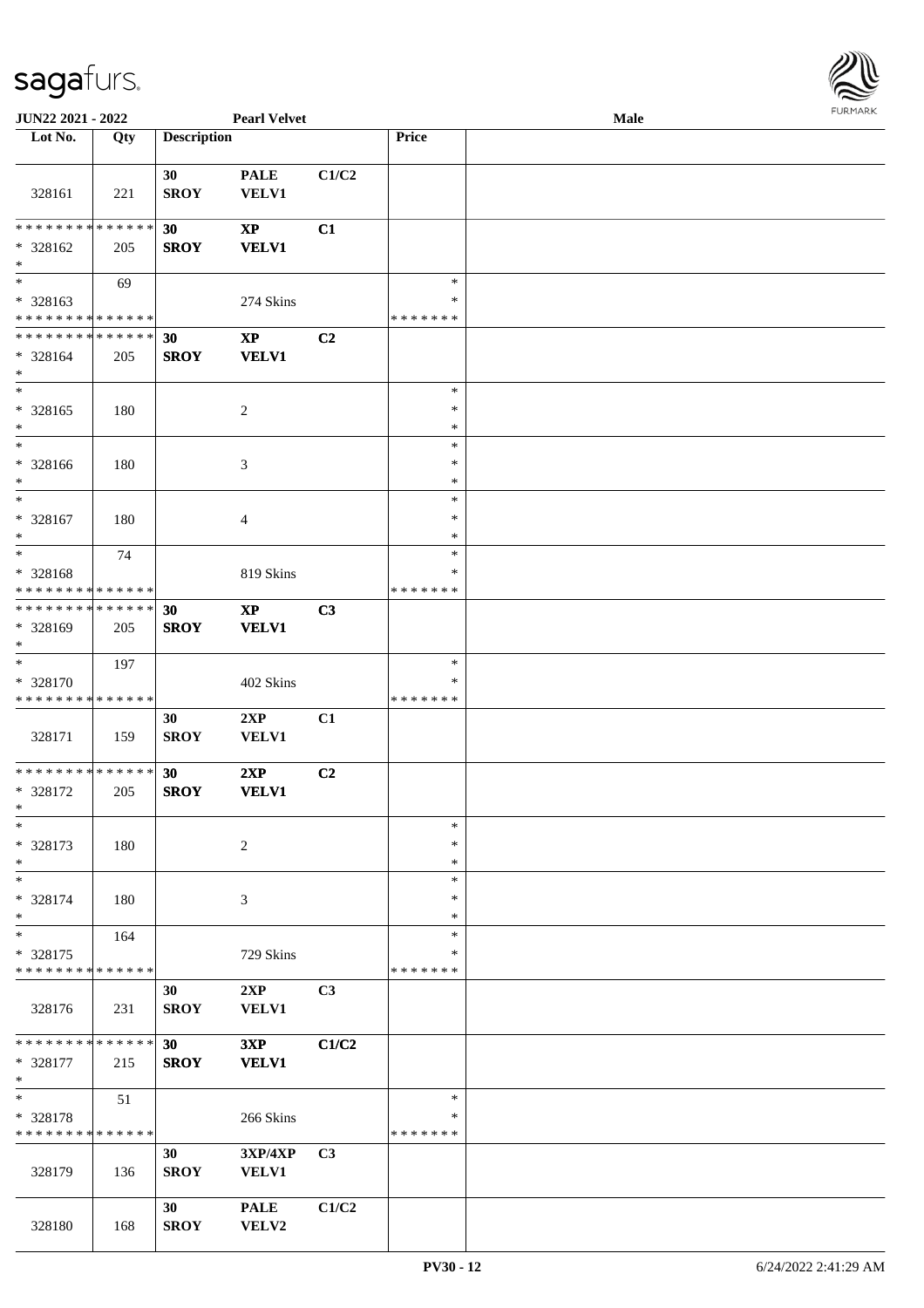

| JUN22 2021 - 2022                       |     |                    | <b>Pearl Velvet</b>    |                |                         | Male | <b>FURMARK</b> |
|-----------------------------------------|-----|--------------------|------------------------|----------------|-------------------------|------|----------------|
| Lot No.                                 | Qty | <b>Description</b> |                        |                | Price                   |      |                |
| * * * * * * * * * * * * * *             |     | 30                 | $\bold{XP}$            | C1             |                         |      |                |
| * 328181<br>$\ast$                      | 205 | <b>SROY</b>        | VELV2                  |                |                         |      |                |
| $\ast$                                  | 144 |                    |                        |                | $\ast$                  |      |                |
| * 328182<br>* * * * * * * * * * * * * * |     |                    | 349 Skins              |                | $\ast$<br>* * * * * * * |      |                |
| * * * * * * * * * * * * * *             |     | 30                 | <b>XP</b>              | C <sub>2</sub> |                         |      |                |
| * 328183<br>$\ast$                      | 205 | <b>SROY</b>        | VELV2                  |                |                         |      |                |
| $*$                                     | 158 |                    |                        |                | $\ast$                  |      |                |
| * 328184                                |     |                    | 363 Skins              |                | $\ast$                  |      |                |
| * * * * * * * * * * * * * *             |     |                    |                        |                | * * * * * * *           |      |                |
|                                         |     | 30                 | $\mathbf{X}\mathbf{P}$ | C <sub>3</sub> |                         |      |                |
| 328185                                  | 126 | <b>SROY</b>        | VELV2                  |                |                         |      |                |
| 328186                                  | 225 | 30<br><b>SROY</b>  | 2XP<br>VELV2           | C1             |                         |      |                |
| * * * * * * * * * * * * * *             |     | 30                 | 2XP                    | C <sub>2</sub> |                         |      |                |
| * 328187<br>$\ast$                      | 205 | <b>SROY</b>        | VELV2                  |                |                         |      |                |
| $\ast$                                  | 122 |                    |                        |                | $\ast$                  |      |                |
| * 328188<br>* * * * * * * * * * * * * * |     |                    | 327 Skins              |                | *<br>* * * * * * *      |      |                |
| * * * * * * * * * * * * * *             |     | 30                 | 3XP/4XP                | C1/C2          |                         |      |                |
| * 328189<br>$\ast$                      | 205 | <b>SROY</b>        | VELV2                  |                |                         |      |                |
| $\ast$                                  | 98  |                    |                        |                | $\ast$                  |      |                |
| $* 328190$                              |     |                    | 303 Skins              |                | $\ast$                  |      |                |
| * * * * * * * * * * * * * *             |     |                    |                        |                | * * * * * * *           |      |                |
| 328191                                  | 87  | 30<br><b>SROY</b>  | 3XP/4XP<br>VELV2       | C3             |                         |      |                |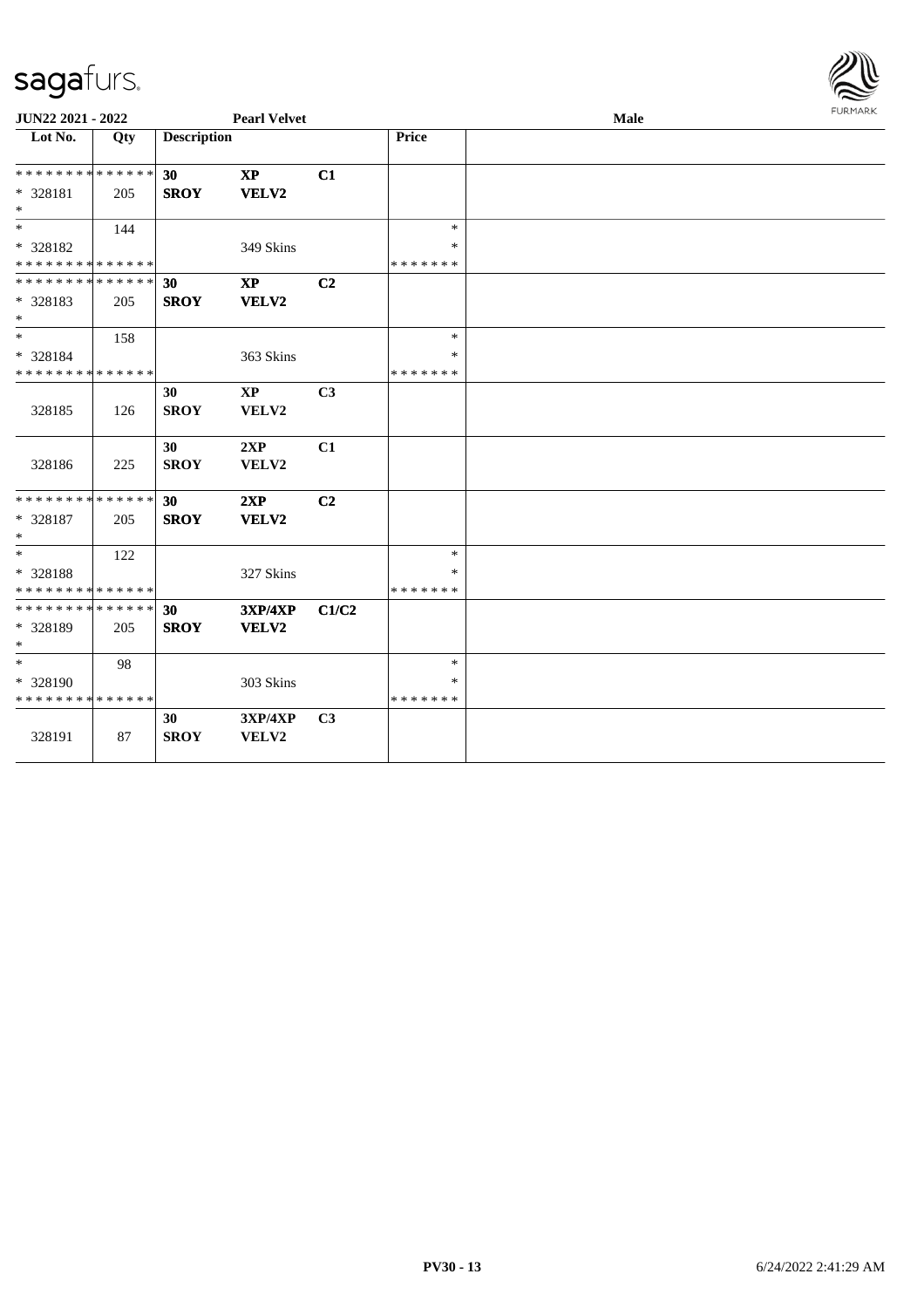

| JUN22 2021 - 2022                                                   |     |                                | <b>Pearl Velvet</b>                    |                |                              | Male | <b>FURMARK</b> |
|---------------------------------------------------------------------|-----|--------------------------------|----------------------------------------|----------------|------------------------------|------|----------------|
| Lot No.                                                             | Qty | <b>Description</b>             |                                        |                | Price                        |      |                |
| 328241                                                              | 271 | 20<br>SI                       | <b>Dark</b><br><b>VELV1</b>            | C1/C2          |                              |      |                |
| 328242                                                              | 183 | 20<br>${\bf S}{\bf I}$         | $\bf MED$<br><b>VELV1</b>              | C1/C2          |                              |      |                |
| 328243                                                              | 169 | 20<br>${\bf S}{\bf I}$         | $DK/MED$<br><b>VELV1</b>               | C3             |                              |      |                |
| 328244                                                              | 134 | ${\bf 20}$<br>${\bf S}{\bf I}$ | <b>PALE</b><br><b>VELV1</b>            | C1             |                              |      |                |
| * * * * * * * * * * * * * *<br>$*328245$<br>$\ast$                  | 285 | 20<br>SI                       | <b>PALE</b><br><b>VELV1</b>            | C2             |                              |      |                |
| $_{\ast}^{-}$<br>* 328246<br>* * * * * * * * * * * * * *            | 221 |                                | 506 Skins                              |                | $\ast$<br>∗<br>* * * * * * * |      |                |
| 328247                                                              | 239 | 20<br>SI                       | <b>PALE</b><br><b>VELV1</b>            | C3             |                              |      |                |
| * * * * * * * * * * * * * *<br>* 328248<br>$\ast$                   | 285 | 20<br>SI                       | $\mathbf{XP}$<br><b>VELV1</b>          | C1             |                              |      |                |
| $\overline{\phantom{0}}$<br>* 328249<br>* * * * * * * * * * * * * * | 269 |                                | 554 Skins                              |                | $\ast$<br>∗<br>* * * * * * * |      |                |
| **************<br>* 328250<br>$\ast$                                | 285 | 20<br>${\bf S}{\bf I}$         | $\bold{XP}$<br><b>VELV1</b>            | C2             |                              |      |                |
| $\ast$<br>$* 328251$<br>$\ast$                                      | 260 |                                | $\sqrt{2}$                             |                | $\ast$<br>$\ast$<br>$\ast$   |      |                |
| $_{\ast}^{-}$<br>* 328252<br>$\ast$                                 | 260 |                                | 3                                      |                | $\ast$<br>$\ast$<br>$\ast$   |      |                |
| $\ast$<br>* 328253<br>$\ast$                                        | 260 |                                | $\overline{4}$                         |                | $\ast$<br>*<br>$\ast$        |      |                |
| $\ast$<br>* 328254<br>$\ast$                                        | 260 |                                | 5                                      |                | $\ast$<br>$\ast$<br>$\ast$   |      |                |
| $_{\ast}^{-}$<br>$*328255$<br>* * * * * * * * * * * * * *           | 157 |                                | 1482 Skins                             |                | $\ast$<br>∗<br>* * * * * * * |      |                |
| * * * * * * * * * * * * * *<br>* 328256<br>$\ast$                   | 285 | 20<br>SI                       | $\mathbf{X}\mathbf{P}$<br><b>VELV1</b> | C3             |                              |      |                |
| $\ast$<br>$* 328257$<br>$\ast$                                      | 260 |                                | 2                                      |                | $\ast$<br>$\ast$<br>$\ast$   |      |                |
| $\ast$<br>* 328258<br>* * * * * * * * * * * * * *                   | 197 |                                | 742 Skins                              |                | $\ast$<br>∗<br>* * * * * * * |      |                |
| 328259                                                              | 243 | 20<br>SI                       | 2XP<br><b>VELV1</b>                    | C1             |                              |      |                |
| * * * * * * * * * * * * * *<br>* 328260<br>$*$                      | 285 | 20<br>SI                       | 2XP<br><b>VELV1</b>                    | C <sub>2</sub> |                              |      |                |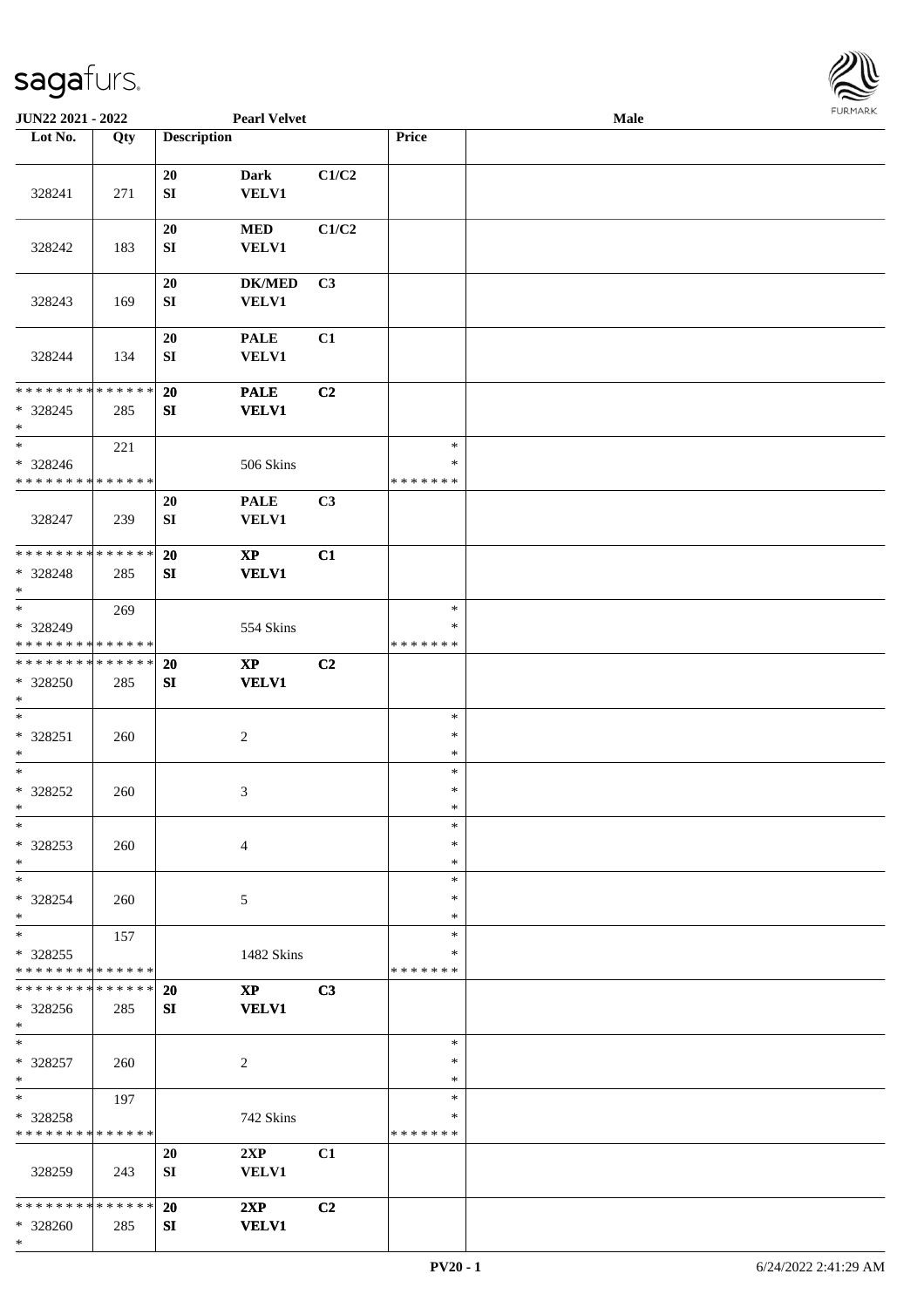

| <b>JUN22 2021 - 2022</b>                |     |                        | <b>Pearl Velvet</b>    |                |                  | <b>Male</b> |  |
|-----------------------------------------|-----|------------------------|------------------------|----------------|------------------|-------------|--|
| Lot No.                                 | Qty | <b>Description</b>     |                        |                | Price            |             |  |
|                                         |     |                        |                        |                |                  |             |  |
| $\ast$                                  |     | 20                     | 2XP                    | C2             | $\ast$           |             |  |
| * 328261                                | 260 | ${\bf SI}$             | <b>VELV1</b>           |                | $\ast$           |             |  |
| $\ast$<br>$*$                           |     |                        |                        |                | $\ast$           |             |  |
|                                         | 240 |                        |                        |                | $\ast$<br>$\ast$ |             |  |
| * 328262<br>* * * * * * * * * * * * * * |     |                        | 785 Skins              |                | * * * * * * *    |             |  |
|                                         |     |                        |                        |                |                  |             |  |
|                                         |     | 20                     | 2XP                    | C3             |                  |             |  |
| 328263                                  | 272 | ${\bf S}{\bf I}$       | <b>VELV1</b>           |                |                  |             |  |
|                                         |     | 20                     | 3XP                    | C1             |                  |             |  |
| 328264                                  | 116 | ${\bf S}{\bf I}$       | <b>VELV1</b>           |                |                  |             |  |
|                                         |     |                        |                        |                |                  |             |  |
|                                         |     | 20                     | 3XP/4XP                | C <sub>2</sub> |                  |             |  |
| 328265                                  | 327 | ${\bf SI}$             | <b>VELV1</b>           |                |                  |             |  |
|                                         |     |                        |                        |                |                  |             |  |
|                                         |     | 20                     | 3XP/4XP                | C3             |                  |             |  |
| 328266                                  | 165 | ${\bf SI}$             | VELV1                  |                |                  |             |  |
|                                         |     |                        |                        |                |                  |             |  |
|                                         |     | 20                     | <b>PALE</b>            | C1/C2          |                  |             |  |
| 328267                                  | 161 | ${\bf SI}$             | VELV2                  |                |                  |             |  |
|                                         |     |                        |                        |                |                  |             |  |
|                                         |     | 20                     | $\mathbf{XP}$          | C1             |                  |             |  |
| 328268                                  | 269 | ${\bf SI}$             | VELV2                  |                |                  |             |  |
|                                         |     |                        |                        |                |                  |             |  |
| * * * * * * * * * * * * * *             |     | 20                     | $\mathbf{X}\mathbf{P}$ | C2             |                  |             |  |
| * 328269                                | 285 | SI                     | VELV2                  |                |                  |             |  |
| $*$                                     |     |                        |                        |                |                  |             |  |
| $\overline{\ast}$                       | 118 |                        |                        |                | $\ast$           |             |  |
| * 328270                                |     |                        | 403 Skins              |                | $\ast$           |             |  |
| * * * * * * * * * * * * * *             |     |                        |                        |                | * * * * * * *    |             |  |
|                                         |     | 20                     | $\mathbf{XP}$          | C <sub>3</sub> |                  |             |  |
| 328271                                  | 181 | SI                     | VELV2                  |                |                  |             |  |
|                                         |     | 20                     | 2XP                    | C1             |                  |             |  |
| 328272                                  | 185 | ${\bf SI}$             | VELV2                  |                |                  |             |  |
|                                         |     |                        |                        |                |                  |             |  |
| * * * * * * * * * * * * * * *           |     | 20                     | 2XP                    | C2             |                  |             |  |
| * 328273                                | 285 | SI                     | VELV2                  |                |                  |             |  |
| $*$                                     |     |                        |                        |                |                  |             |  |
| $*$                                     | 51  |                        |                        |                | $\ast$           |             |  |
| * 328274                                |     |                        | 336 Skins              |                | ∗                |             |  |
| * * * * * * * * * * * * * *             |     |                        |                        |                | * * * * * * *    |             |  |
|                                         |     | <b>20</b>              | 2XP                    | C3             |                  |             |  |
| 328275                                  | 119 | SI                     | VELV2                  |                |                  |             |  |
|                                         |     |                        |                        |                |                  |             |  |
|                                         |     | 20                     | 3XP                    | C1/C2          |                  |             |  |
| 328276                                  | 223 | SI                     | VELV2                  |                |                  |             |  |
|                                         |     |                        |                        |                |                  |             |  |
| * * * * * * * * * * * * * * *           |     | <b>20</b>              | <b>ALL</b>             | C <sub>2</sub> |                  |             |  |
| * 328277                                | 285 | $\mathbf{I}$           | <b>VELV1</b>           | WB1            |                  |             |  |
| $*$                                     |     |                        |                        |                |                  |             |  |
| $*$                                     | 136 |                        |                        |                | $\ast$           |             |  |
| * 328278                                |     |                        | 421 Skins              |                | $\ast$           |             |  |
| * * * * * * * * * * * * * *             |     |                        |                        |                | * * * * * * *    |             |  |
|                                         |     | 20                     | <b>Dark</b>            | C <sub>2</sub> |                  |             |  |
| 328279                                  | 125 | $\mathbf{I}$ <b>B</b>  | <b>VELV1</b>           | <b>CHIP</b>    |                  |             |  |
|                                         |     |                        |                        |                |                  |             |  |
|                                         |     | 20                     | MED/PAL C2             |                |                  |             |  |
| 328280                                  | 221 | $\mathbf{I}\mathbf{B}$ | <b>VELV1</b>           | <b>CHIP</b>    |                  |             |  |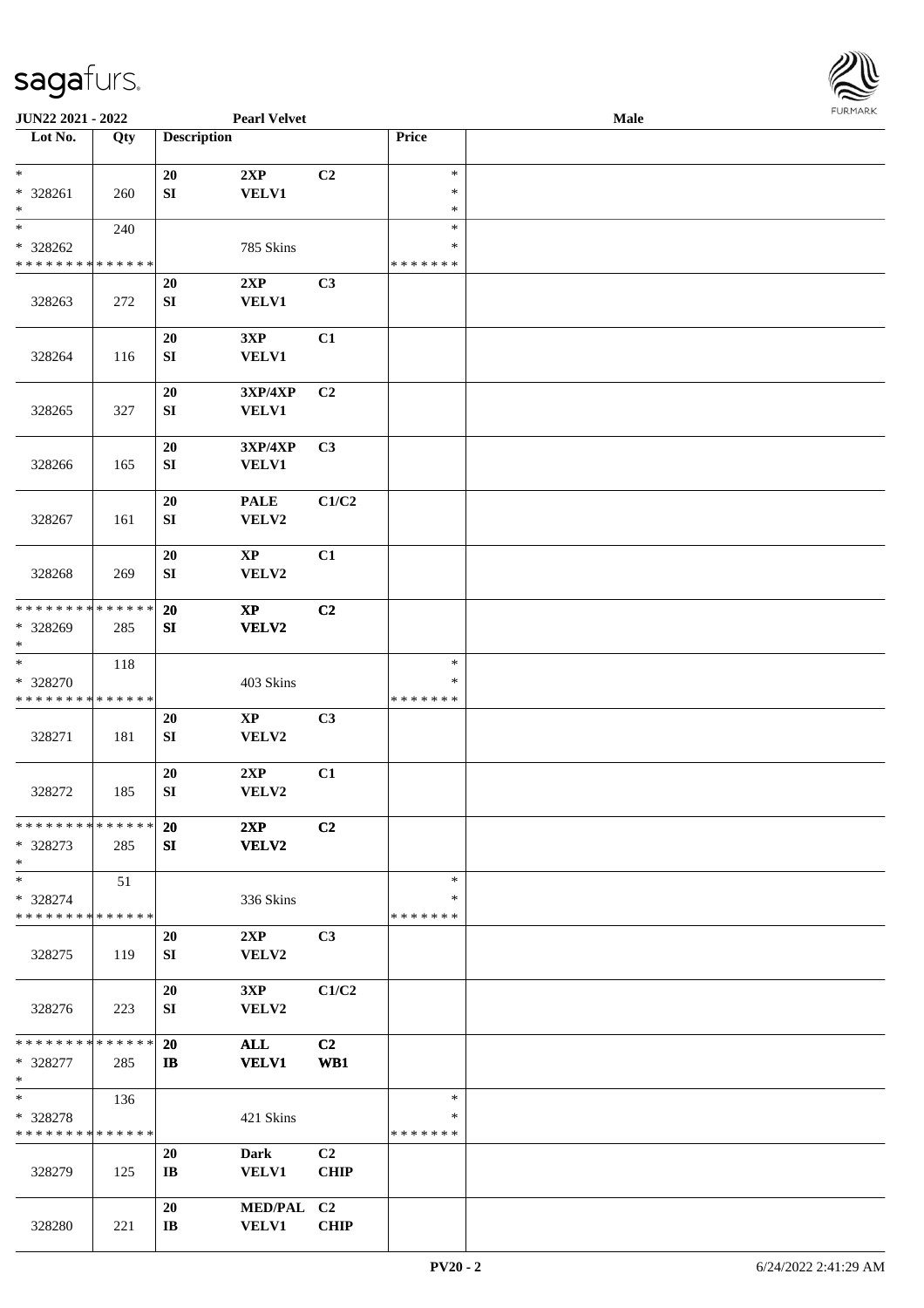

| JUN22 2021 - 2022             |             |                          | <b>Pearl Velvet</b>    |             |               | <b>Male</b> |  |
|-------------------------------|-------------|--------------------------|------------------------|-------------|---------------|-------------|--|
| Lot No.                       | Qty         | <b>Description</b>       |                        |             | Price         |             |  |
| **************                |             |                          |                        |             |               |             |  |
|                               |             | 20                       | XP/2XP                 | C2          |               |             |  |
| * 328281                      | 285         | $\mathbf{I}$             | <b>VELV1</b>           | <b>CHIP</b> |               |             |  |
| $\ast$<br>$\ast$              |             |                          |                        |             | $\ast$        |             |  |
|                               |             |                          |                        |             | $\ast$        |             |  |
| * 328282<br>$\ast$            | 260         |                          | $\sqrt{2}$             |             | $\ast$        |             |  |
| $\overline{\phantom{a}^*}$    |             |                          |                        |             | $\ast$        |             |  |
|                               | 274         |                          |                        |             | $\ast$        |             |  |
| * 328283<br>* * * * * * * *   | * * * * * * |                          | 819 Skins              |             | * * * * * * * |             |  |
|                               |             |                          |                        |             |               |             |  |
|                               |             | 20                       | 3XP/4XP                | C2          |               |             |  |
| 328284                        | 78          | $\mathbf{I}\mathbf{B}$   | <b>VELV1</b>           | <b>CHIP</b> |               |             |  |
| **************                |             | $20\,$                   | <b>Dark</b>            | C1/C2       |               |             |  |
|                               |             |                          |                        |             |               |             |  |
| * 328285<br>$\ast$            | 265         | SR/S                     | <b>VELV1</b>           |             |               |             |  |
| $\ast$                        | 48          |                          |                        |             | $\ast$        |             |  |
| * 328286                      |             |                          | 313 Skins              |             | $\ast$        |             |  |
| * * * * * * * * * * * * * *   |             |                          |                        |             | * * * * * * * |             |  |
|                               |             | 20                       | <b>Dark</b>            | C3          |               |             |  |
| 328287                        | 100         | SR/S                     | <b>VELV1</b>           |             |               |             |  |
|                               |             |                          |                        |             |               |             |  |
|                               |             | 20                       | $\bf MED$              | C1/C2       |               |             |  |
| 328288                        | 246         | SR/S                     | <b>VELV1</b>           |             |               |             |  |
|                               |             |                          |                        |             |               |             |  |
|                               |             | 20                       | $\bf MED$              | C3          |               |             |  |
| 328289                        | 110         | $\mathbf{SR}/\mathbf{S}$ | <b>VELV1</b>           |             |               |             |  |
|                               |             |                          |                        |             |               |             |  |
|                               |             | 20                       | <b>PALE</b>            | C1          |               |             |  |
| 328290                        | 192         | <b>SAGA</b>              | <b>VELV1</b>           |             |               |             |  |
|                               |             |                          |                        |             |               |             |  |
| * * * * * * * * * * * * * *   |             | 20                       | <b>PALE</b>            | C2          |               |             |  |
| * 328291                      | 265         | <b>SAGA</b>              | <b>VELV1</b>           |             |               |             |  |
| $\ast$                        |             |                          |                        |             |               |             |  |
| $\ast$                        |             |                          |                        |             | $\ast$        |             |  |
| * 328292                      | 240         |                          | $\boldsymbol{2}$       |             | $\ast$        |             |  |
| $*$                           |             |                          |                        |             | $\ast$        |             |  |
| $\ast$                        | 49          |                          |                        |             | $\ast$        |             |  |
| * 328293                      |             |                          | 554 Skins              |             | ∗             |             |  |
| * * * * * * * * * * * * * * * |             |                          |                        |             | * * * * * * * |             |  |
| * * * * * * * * * * * * * * * |             | <b>20</b>                | <b>PALE</b>            | C3          |               |             |  |
| * 328294                      | 265         | <b>SAGA</b>              | <b>VELV1</b>           |             |               |             |  |
| $\ast$                        |             |                          |                        |             |               |             |  |
| $\ast$                        | 150         |                          |                        |             | $\ast$        |             |  |
| * 328295                      |             |                          | 415 Skins              |             | ∗             |             |  |
| * * * * * * * * * * * * * *   |             |                          |                        |             | * * * * * * * |             |  |
| * * * * * * * * * * * * * *   |             | <b>20</b>                | $\mathbf{XP}$          | C1          |               |             |  |
| * 328296                      | 265         | <b>SAGA</b>              | <b>VELV1</b>           |             |               |             |  |
| $*$                           |             |                          |                        |             |               |             |  |
| $\ast$                        |             |                          |                        |             | $\ast$        |             |  |
| * 328297                      | 240         |                          | $\overline{c}$         |             | $\ast$        |             |  |
| $\ast$                        |             |                          |                        |             | $\ast$        |             |  |
| $\ast$                        | 82          |                          |                        |             | $\ast$        |             |  |
| * 328298                      |             |                          | 587 Skins              |             | $\ast$        |             |  |
| * * * * * * * * * * * * * *   |             |                          |                        |             | * * * * * * * |             |  |
| * * * * * * * * * * * * * *   |             | 20                       | $\mathbf{X}\mathbf{P}$ | C2          |               |             |  |
| * 328299                      | 265         | <b>SAGA</b>              | <b>VELV1</b>           |             |               |             |  |
| $\ast$                        |             |                          |                        |             |               |             |  |
| $\ast$                        |             |                          |                        |             | $\ast$        |             |  |
| * 328300                      | 240         |                          | 2                      |             | $\ast$        |             |  |
| $*$                           |             |                          |                        |             | $\ast$        |             |  |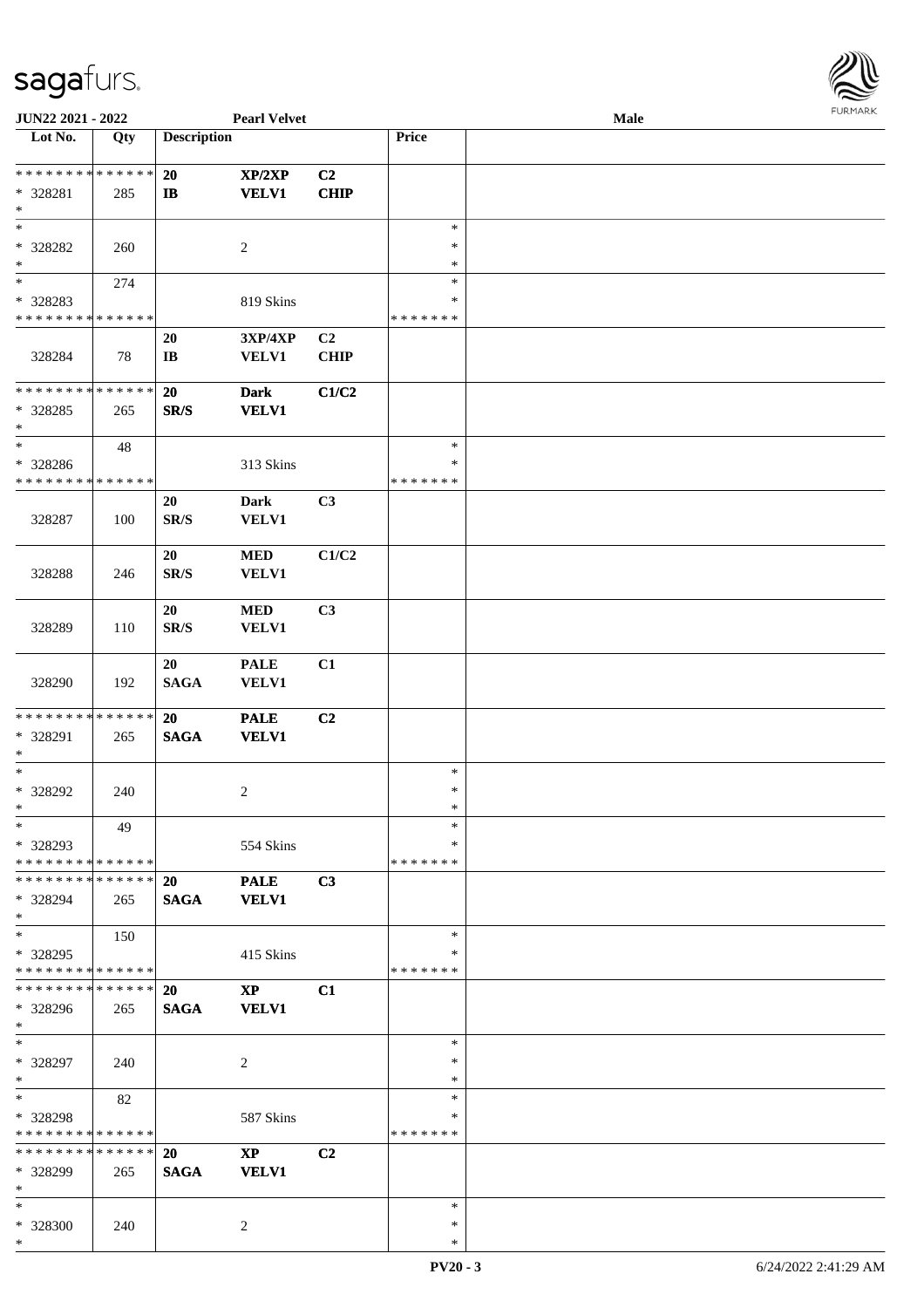

| JUN22 2021 - 2022                          |     |                    | <b>Pearl Velvet</b>    |                |               | Male |
|--------------------------------------------|-----|--------------------|------------------------|----------------|---------------|------|
| Lot No.                                    | Qty | <b>Description</b> |                        |                | Price         |      |
|                                            |     |                    |                        |                |               |      |
| $\overline{\ast}$                          |     | 20                 | $\mathbf{XP}$          | C <sub>2</sub> | $\ast$        |      |
| * 328301                                   | 240 | $\mathbf{SAGA}$    | VELV1                  |                | $\ast$        |      |
| $\ast$                                     |     |                    |                        |                | $\ast$        |      |
| $\overline{\phantom{0}}$                   |     |                    |                        |                | $\ast$        |      |
| * 328302                                   | 240 |                    | $\overline{4}$         |                | $\ast$        |      |
| $\ast$                                     |     |                    |                        |                | $\ast$        |      |
| $\overline{\phantom{0}}$                   |     |                    |                        |                | $\ast$        |      |
| * 328303                                   | 240 |                    | $\mathfrak{S}$         |                | $\ast$        |      |
| $\ast$                                     |     |                    |                        |                | $\ast$        |      |
| $\overline{\phantom{0}}$                   |     |                    |                        |                | $\ast$        |      |
| * 328304                                   | 240 |                    | 6                      |                | $\ast$        |      |
| $\ast$                                     |     |                    |                        |                | $\ast$        |      |
| $\overline{\phantom{a}^*}$                 |     |                    |                        |                | $\ast$        |      |
| $* 328305$                                 | 240 |                    | $\tau$                 |                | $\ast$        |      |
| $\ast$                                     |     |                    |                        |                | $\ast$        |      |
| $_{\ast}^{-}$                              |     |                    |                        |                | $\ast$        |      |
| * 328306                                   | 240 |                    | $8\,$                  |                | $\ast$        |      |
| $*$                                        |     |                    |                        |                | *             |      |
| $\ast$                                     | 248 |                    |                        |                | $\ast$        |      |
| * 328307                                   |     |                    | 2193 Skins             |                | ∗             |      |
| * * * * * * * * * * * * * * *              |     |                    |                        |                | * * * * * * * |      |
| **************                             |     | 20                 | $\mathbf{X}\mathbf{P}$ | C3             |               |      |
| * 328308                                   | 265 | <b>SAGA</b>        | <b>VELV1</b>           |                |               |      |
| $\ast$                                     |     |                    |                        |                |               |      |
| $\overline{\phantom{0}}$                   |     |                    |                        |                | $\ast$        |      |
| * 328309                                   | 240 |                    | $\overline{2}$         |                | $\ast$        |      |
| $*$                                        |     |                    |                        |                | $\ast$        |      |
| $\overline{\phantom{0}}$                   |     |                    |                        |                | $\ast$        |      |
| * 328310                                   | 240 |                    | $\mathfrak{Z}$         |                | $\ast$        |      |
| $*$                                        |     |                    |                        |                | $\ast$        |      |
| $\ast$                                     |     |                    |                        |                | $\ast$        |      |
| * 328311                                   | 240 |                    | $\overline{4}$         |                | $\ast$        |      |
| $*$                                        |     |                    |                        |                | $\ast$        |      |
| $*$                                        | 183 |                    |                        |                | $\ast$        |      |
| * 328312                                   |     |                    | 1168 Skins             |                | $\ast$        |      |
| **************                             |     |                    |                        |                | *******       |      |
| ******** <mark>******</mark>               |     | 20 2XP             |                        | C1             |               |      |
| * 328313                                   | 265 | SAGA VELV1         |                        |                |               |      |
| $*$                                        |     |                    |                        |                |               |      |
| $*$                                        | 159 |                    |                        |                | $\ast$        |      |
| * 328314                                   |     |                    | 424 Skins              |                | *             |      |
| * * * * * * * * * * * * * * *              |     |                    |                        |                | * * * * * * * |      |
| * * * * * * * * * * * * * * *              |     | 20                 | 2XP                    | C2             |               |      |
| * 328315                                   | 265 | <b>SAGA</b>        | <b>VELV1</b>           |                |               |      |
| $*$                                        |     |                    |                        |                |               |      |
| $\overline{\phantom{0}}$                   |     |                    |                        |                | $\ast$        |      |
| * 328316                                   | 240 |                    | $\overline{2}$         |                | $\ast$        |      |
| $*$                                        |     |                    |                        |                | $\ast$        |      |
| $*$                                        |     |                    |                        |                | $\ast$        |      |
| * 328317                                   | 240 |                    | 3                      |                | $\ast$        |      |
| $*$                                        |     |                    |                        |                | $\ast$        |      |
| $\ast$                                     |     |                    |                        |                | $\ast$        |      |
| * 328318                                   | 240 |                    | 4                      |                | $\ast$        |      |
| $*$                                        |     |                    |                        |                | $\ast$        |      |
| $\overline{\phantom{0}}$                   |     |                    |                        |                | $\ast$        |      |
| * 328319                                   | 240 |                    | 5                      |                | ∗             |      |
| $*$                                        |     |                    |                        |                | $\ast$        |      |
| $*$                                        | 119 |                    |                        |                | $\ast$        |      |
| * 328320                                   |     |                    | 1344 Skins             |                | $\ast$        |      |
| * * * * * * * * <mark>* * * * * * *</mark> |     |                    |                        |                | * * * * * * * |      |
|                                            |     |                    |                        |                |               |      |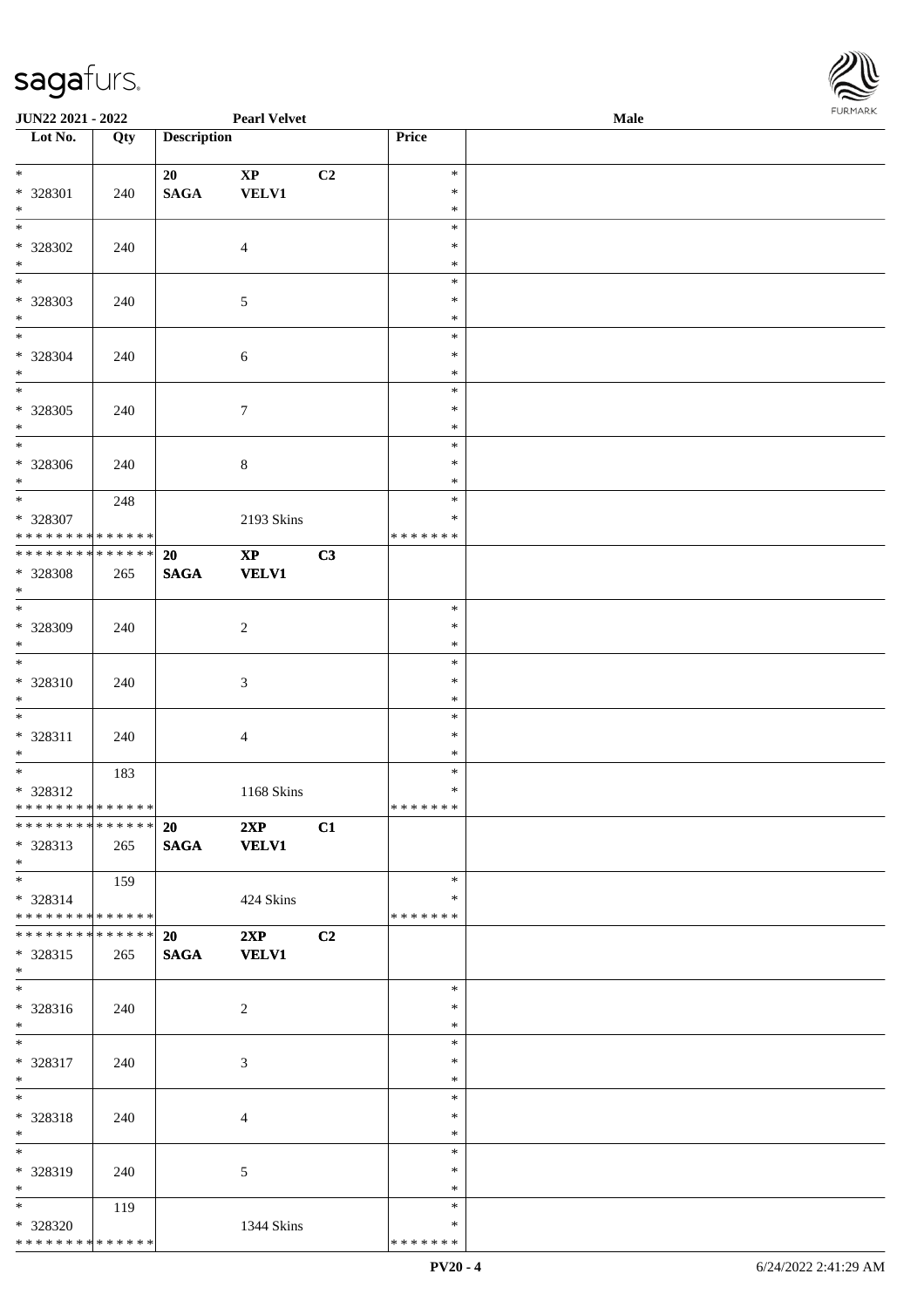

| JUN22 2021 - 2022                       |     |                    | <b>Pearl Velvet</b>    |                |               | Male |  |
|-----------------------------------------|-----|--------------------|------------------------|----------------|---------------|------|--|
| Lot No.                                 | Qty | <b>Description</b> |                        |                | Price         |      |  |
|                                         |     |                    |                        |                |               |      |  |
| ******** <mark>******</mark>            |     | <b>20</b>          | 2XP                    | C3             |               |      |  |
| * 328321                                | 265 | <b>SAGA</b>        | <b>VELV1</b>           |                |               |      |  |
| $\ast$                                  |     |                    |                        |                |               |      |  |
| $\ast$                                  |     |                    |                        |                | $\ast$        |      |  |
|                                         |     |                    |                        |                |               |      |  |
| * 328322                                | 240 |                    | 2                      |                | ∗             |      |  |
| $\ast$<br>$\overline{\phantom{a}^*}$    |     |                    |                        |                | *             |      |  |
|                                         | 163 |                    |                        |                | $\ast$        |      |  |
| * 328323                                |     |                    | 668 Skins              |                | $\ast$        |      |  |
| * * * * * * * * * * * * * *             |     |                    |                        |                | * * * * * * * |      |  |
|                                         |     | 20                 | 3XP                    | C1             |               |      |  |
| 328324                                  | 154 | <b>SAGA</b>        | <b>VELV1</b>           |                |               |      |  |
|                                         |     |                    |                        |                |               |      |  |
| * * * * * * * * * * * * * *             |     | <b>20</b>          | 3XP                    | C2             |               |      |  |
| * 328325                                | 265 | <b>SAGA</b>        | <b>VELV1</b>           |                |               |      |  |
| $\ast$                                  |     |                    |                        |                |               |      |  |
| $\ast$                                  | 223 |                    |                        |                | $\ast$        |      |  |
|                                         |     |                    |                        |                | $\ast$        |      |  |
| * 328326<br>* * * * * * * * * * * * * * |     |                    | 488 Skins              |                | * * * * * * * |      |  |
|                                         |     |                    |                        |                |               |      |  |
|                                         |     | 20                 | 4XP                    | C1/C2          |               |      |  |
| 328327                                  | 114 | <b>SAGA</b>        | <b>VELV1</b>           |                |               |      |  |
|                                         |     |                    |                        |                |               |      |  |
| * * * * * * * * * * * * * *             |     | 20                 | <b>3XP/4XP</b>         | C3             |               |      |  |
| * 328328                                | 285 | <b>SAGA</b>        | <b>VELV1</b>           |                |               |      |  |
| $\ast$                                  |     |                    |                        |                |               |      |  |
| $\ast$                                  | 54  |                    |                        |                | $\ast$        |      |  |
| * 328329                                |     |                    | 339 Skins              |                | *             |      |  |
| * * * * * * * * * * * * * *             |     |                    |                        |                | * * * * * * * |      |  |
|                                         |     | 20                 | <b>PALE</b>            | C1/C2          |               |      |  |
| 328330                                  | 218 | <b>SAGA</b>        | VELV2                  |                |               |      |  |
|                                         |     |                    |                        |                |               |      |  |
| * * * * * * * * * * * * * *             |     |                    |                        |                |               |      |  |
|                                         |     | 20                 | $\mathbf{X}\mathbf{P}$ | C1             |               |      |  |
| * 328331                                | 265 | <b>SAGA</b>        | <b>VELV2</b>           |                |               |      |  |
| $\ast$                                  |     |                    |                        |                |               |      |  |
| $\ast$                                  | 40  |                    |                        |                | $\ast$        |      |  |
| * 328332                                |     |                    | 305 Skins              |                | $\ast$        |      |  |
| **************                          |     |                    |                        |                | *******       |      |  |
| * * * * * * * * * * * * * *             |     | <b>20</b>          | $\bold{X}\bold{P}$     | C2             |               |      |  |
| * 328333                                | 285 |                    | SAGA VELV2             |                |               |      |  |
| $*$                                     |     |                    |                        |                |               |      |  |
| $*$                                     | 258 |                    |                        |                | $\ast$        |      |  |
| $* 328334$                              |     |                    | 543 Skins              |                | *             |      |  |
| * * * * * * * * * * * * * *             |     |                    |                        |                | * * * * * * * |      |  |
|                                         |     | 20                 | $\bold{XP}$            | C3             |               |      |  |
| 328335                                  | 187 | <b>SAGA</b>        | <b>VELV2</b>           |                |               |      |  |
|                                         |     |                    |                        |                |               |      |  |
|                                         |     | 20                 | 2XP                    | C1             |               |      |  |
|                                         |     |                    |                        |                |               |      |  |
| 328336                                  | 233 | <b>SAGA</b>        | VELV2                  |                |               |      |  |
| * * * * * * * * * * * * * * *           |     |                    |                        |                |               |      |  |
|                                         |     | 20                 | 2XP                    | C2             |               |      |  |
| * 328337                                | 265 | <b>SAGA</b>        | <b>VELV2</b>           |                |               |      |  |
| $*$                                     |     |                    |                        |                |               |      |  |
| $\ast$                                  | 165 |                    |                        |                | $\ast$        |      |  |
| * 328338                                |     |                    | 430 Skins              |                | $\ast$        |      |  |
| * * * * * * * * * * * * * *             |     |                    |                        |                | * * * * * * * |      |  |
|                                         |     | 20                 | 2XP                    | C <sub>3</sub> |               |      |  |
| 328339                                  | 178 | <b>SAGA</b>        | <b>VELV2</b>           |                |               |      |  |
|                                         |     |                    |                        |                |               |      |  |
|                                         |     | 20                 | 3XP                    | C1/C2          |               |      |  |
| 328340                                  | 286 | <b>SAGA</b>        | VELV2                  |                |               |      |  |
|                                         |     |                    |                        |                |               |      |  |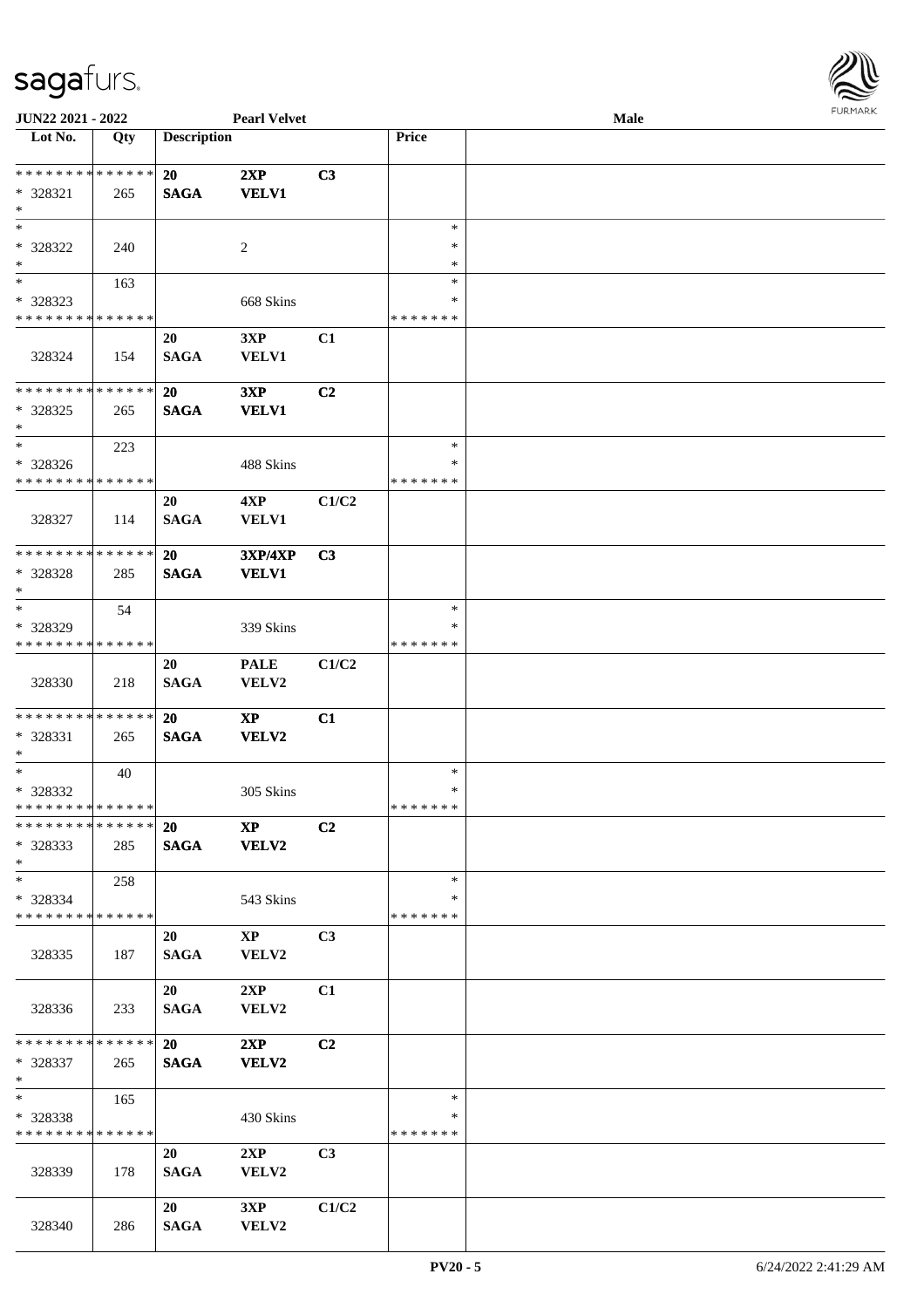\*



| JUN22 2021 - 2022                       |     |                    | <b>Pearl Velvet</b>            |                |                  | Male |  |
|-----------------------------------------|-----|--------------------|--------------------------------|----------------|------------------|------|--|
| Lot No.                                 | Qty | <b>Description</b> |                                |                | Price            |      |  |
|                                         |     |                    |                                |                |                  |      |  |
|                                         |     | 30/20              | <b>Dark</b>                    | C2             |                  |      |  |
| 328341                                  | 80  | IA                 | <b>VELV1</b>                   | WB1            |                  |      |  |
|                                         |     |                    |                                |                |                  |      |  |
|                                         |     | 20                 | <b>MED/PAL</b>                 | C <sub>2</sub> |                  |      |  |
| 328342                                  | 133 | IA                 | <b>VELV1</b>                   | WB1            |                  |      |  |
|                                         |     |                    |                                |                |                  |      |  |
| * * * * * * * * * * * * * *             |     | 20                 | XP/2XP                         | C2             |                  |      |  |
| * 328343                                | 285 | IA                 | <b>VELV1</b>                   | WB1            |                  |      |  |
| $*$                                     |     |                    |                                |                |                  |      |  |
| $\ast$                                  |     |                    |                                |                | $\ast$           |      |  |
| $* 328344$                              | 260 |                    | $\overline{c}$                 |                | $\ast$           |      |  |
| $\ast$                                  |     |                    |                                |                | $\ast$           |      |  |
| $\ast$                                  | 259 |                    |                                |                | $\ast$           |      |  |
| $* 328345$                              |     |                    | 804 Skins                      |                | $\ast$           |      |  |
| * * * * * * * * * * * * * *             |     |                    |                                |                | *******          |      |  |
|                                         |     | 20                 | 3XP/4XP                        | C2             |                  |      |  |
| 328346                                  | 142 | IA                 | <b>VELV1</b>                   | WB1            |                  |      |  |
| * * * * * * * * * * * * * *             |     |                    |                                | C <sub>2</sub> |                  |      |  |
|                                         |     | 20                 | <b>MED/PAL</b><br><b>VELV1</b> |                |                  |      |  |
| * 328347<br>$*$                         | 265 | IA                 |                                | <b>CHIP</b>    |                  |      |  |
| $*$                                     | 266 |                    |                                |                | $\ast$           |      |  |
| $* 328348$                              |     |                    | 531 Skins                      |                | ∗                |      |  |
| * * * * * * * * * * * * * *             |     |                    |                                |                | * * * * * * *    |      |  |
| * * * * * * * * * * * * * *             |     | 20                 | XP/2XP                         | C2             |                  |      |  |
| * 328349                                | 265 | IA                 | <b>VELV1</b>                   | <b>CHIP</b>    |                  |      |  |
| $*$                                     |     |                    |                                |                |                  |      |  |
| $\ast$                                  |     |                    |                                |                | $\ast$           |      |  |
| $* 328350$                              | 240 |                    | $\boldsymbol{2}$               |                | $\ast$           |      |  |
| $*$                                     |     |                    |                                |                | $\ast$           |      |  |
| $\ast$                                  |     |                    |                                |                | $\ast$           |      |  |
| * 328351                                | 240 |                    | $\mathfrak{Z}$                 |                | $\ast$           |      |  |
| $*$                                     |     |                    |                                |                | $\ast$           |      |  |
| $\ast$                                  |     |                    |                                |                | $\ast$           |      |  |
| $* 328352$                              | 240 |                    | 4                              |                | $\ast$           |      |  |
| $*$                                     |     |                    |                                |                | $\ast$           |      |  |
| $\ast$                                  |     |                    |                                |                | $\ast$           |      |  |
| * 328353                                | 240 |                    | 5                              |                | $\ast$           |      |  |
| $\ast$                                  |     |                    |                                |                | $\ast$           |      |  |
| $*$                                     |     |                    |                                |                | $\ast$           |      |  |
| * 328354                                | 240 |                    | 6                              |                | ∗                |      |  |
| $*$                                     |     |                    |                                |                | $\ast$           |      |  |
| $\ast$                                  |     |                    |                                |                | $\ast$           |      |  |
| * 328355                                | 240 |                    | 7                              |                | $\ast$           |      |  |
| $*$<br>$\ast$                           |     |                    |                                |                | $\ast$           |      |  |
|                                         |     |                    |                                |                | $\ast$           |      |  |
| * 328356                                | 260 |                    | 8                              |                | $\ast$           |      |  |
| $*$<br>$*$                              |     |                    |                                |                | $\ast$<br>$\ast$ |      |  |
|                                         | 113 |                    |                                |                | $\ast$           |      |  |
| * 328357<br>* * * * * * * * * * * * * * |     |                    | 2078 Skins                     |                | *******          |      |  |
| * * * * * * * * * * * * * * *           |     | 20                 | <b>3XP/4XP</b>                 | C2             |                  |      |  |
| * 328358                                | 265 | IA                 | <b>VELV1</b>                   | <b>CHIP</b>    |                  |      |  |
| $*$                                     |     |                    |                                |                |                  |      |  |
| $*$                                     | 79  |                    |                                |                | $\ast$           |      |  |
| * 328359                                |     |                    | 344 Skins                      |                | ∗                |      |  |
| * * * * * * * * * * * * * *             |     |                    |                                |                | * * * * * * *    |      |  |
| * * * * * * * * * * * * * * *           |     | 20                 | XP/2XP                         | C <sub>2</sub> |                  |      |  |
| * 328360                                | 265 | IA                 | <b>VELV2</b>                   | <b>CHIP</b>    |                  |      |  |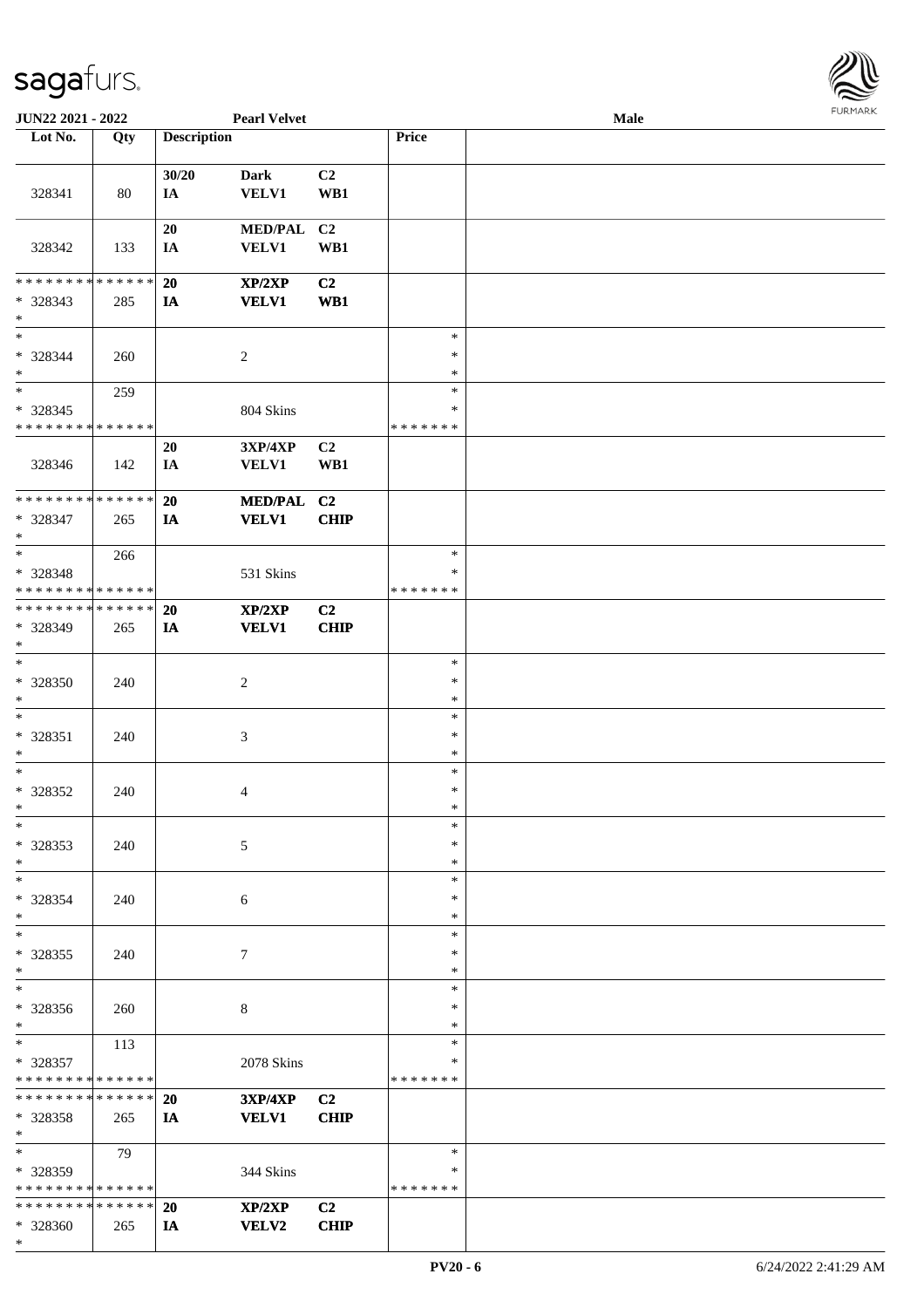

| <b>JUN22 2021 - 2022</b>                               |     |                    | <b>Pearl Velvet</b>        |                |               | Male |  |
|--------------------------------------------------------|-----|--------------------|----------------------------|----------------|---------------|------|--|
| Lot No.                                                | Qty | <b>Description</b> |                            |                | Price         |      |  |
|                                                        |     |                    |                            |                |               |      |  |
| $\ast$                                                 | 158 | 20                 | XP/2XP                     | C <sub>2</sub> | $\ast$        |      |  |
| * 328361                                               |     | IA                 | VELV2                      | <b>CHIP</b>    | ∗             |      |  |
| * * * * * * * * * * * * * *                            |     |                    |                            |                | * * * * * * * |      |  |
|                                                        |     | 20                 | <b>PALE</b>                | C1/C2          |               |      |  |
| 328362                                                 | 258 | <b>SROY</b>        | <b>VELV1</b>               |                |               |      |  |
|                                                        |     |                    |                            |                |               |      |  |
|                                                        |     | 20                 | <b>PALE</b>                | C <sub>3</sub> |               |      |  |
| 328363                                                 | 124 | <b>SROY</b>        | VELV1                      |                |               |      |  |
|                                                        |     |                    |                            |                |               |      |  |
|                                                        |     | 20                 | <b>XP</b>                  | C1             |               |      |  |
| 328364                                                 | 143 | <b>SROY</b>        | <b>VELV1</b>               |                |               |      |  |
| * * * * * * * * * * * * * *                            |     | 20                 | $\boldsymbol{\mathrm{XP}}$ | C2             |               |      |  |
| * 328365                                               | 245 | <b>SROY</b>        | <b>VELV1</b>               |                |               |      |  |
| $\ast$                                                 |     |                    |                            |                |               |      |  |
| $\ast$                                                 |     |                    |                            |                | $\ast$        |      |  |
| * 328366                                               | 220 |                    | $\overline{c}$             |                | $\ast$        |      |  |
| $\ast$                                                 |     |                    |                            |                | *             |      |  |
| $\ast$                                                 | 161 |                    |                            |                | $\ast$        |      |  |
| * 328367                                               |     |                    | 626 Skins                  |                | ∗             |      |  |
| * * * * * * * * <mark>* * * * * *</mark>               |     |                    |                            |                | * * * * * * * |      |  |
| * * * * * * * * <mark>* * * * * * *</mark>             |     | <b>20</b>          | $\mathbf{XP}$              | C3             |               |      |  |
| * 328368                                               | 245 | <b>SROY</b>        | <b>VELV1</b>               |                |               |      |  |
| $\ast$                                                 |     |                    |                            |                |               |      |  |
| $*$                                                    | 241 |                    |                            |                | $\ast$        |      |  |
| * 328369                                               |     |                    | 486 Skins                  |                | *             |      |  |
| * * * * * * * * <mark>* * * * * * *</mark>             |     |                    |                            |                | * * * * * * * |      |  |
| * * * * * * * * <mark>* * * * * *</mark>               |     | <b>20</b>          | 2XP                        | C1/C2          |               |      |  |
| * 328370                                               | 265 | <b>SROY</b>        | <b>VELV1</b>               |                |               |      |  |
| $*$                                                    |     |                    |                            |                |               |      |  |
| $*$                                                    | 244 |                    |                            |                | $\ast$<br>*   |      |  |
| * 328371<br>* * * * * * * * <mark>* * * * * * *</mark> |     |                    | 509 Skins                  |                | * * * * * * * |      |  |
| * * * * * * * * * * * * * * *                          |     | <b>20</b>          | 2XP                        | C <sub>3</sub> |               |      |  |
| * 328372                                               | 245 | <b>SROY</b>        | <b>VELV1</b>               |                |               |      |  |
| $\ast$                                                 |     |                    |                            |                |               |      |  |
| $\ast$                                                 | 42  |                    |                            |                | $\ast$        |      |  |
| * 328373                                               |     |                    | 287 Skins                  |                | ∗             |      |  |
| * * * * * * * * * * * * * *                            |     |                    |                            |                | * * * * * * * |      |  |
|                                                        |     | 20                 | 3XP/4XP                    | C1/C2          |               |      |  |
| 328374                                                 | 256 | <b>SROY</b>        | <b>VELV1</b>               |                |               |      |  |
|                                                        |     |                    |                            |                |               |      |  |
|                                                        |     | 20                 | 3XP/4XP                    | C3             |               |      |  |
| 328375                                                 | 174 | <b>SROY</b>        | <b>VELV1</b>               |                |               |      |  |
|                                                        |     |                    |                            |                |               |      |  |
| * * * * * * * * * * * * * * *                          |     | <b>20</b>          | $\mathbf{X}\mathbf{P}$     | C1/C2          |               |      |  |
| * 328376                                               | 245 | <b>SROY</b>        | VELV2                      |                |               |      |  |
| $\ast$                                                 |     |                    |                            |                |               |      |  |
| $*$                                                    | 60  |                    |                            |                | $\ast$        |      |  |
| * 328377                                               |     |                    | 305 Skins                  |                | ∗             |      |  |
| * * * * * * * * * * * * * *                            |     |                    |                            |                | * * * * * * * |      |  |
|                                                        |     | 20                 | 2XP                        | C1/C2          |               |      |  |
| 328378                                                 | 234 | <b>SROY</b>        | VELV2                      |                |               |      |  |
|                                                        |     | 20                 | 3XP                        | C1/C2          |               |      |  |
| 328379                                                 | 100 | <b>SROY</b>        | VELV2                      |                |               |      |  |
|                                                        |     |                    |                            |                |               |      |  |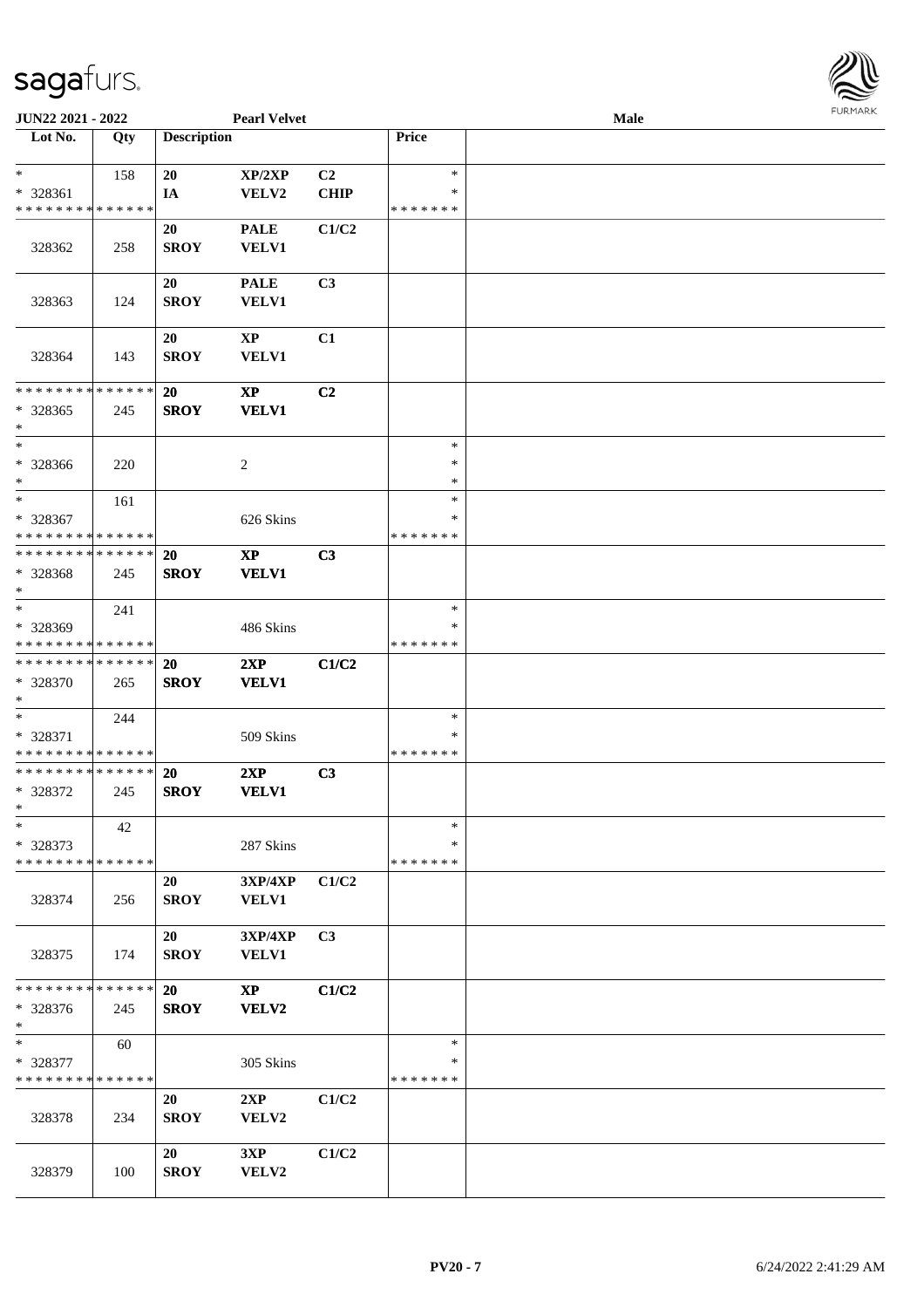

| JUN22 2021 - 2022                             |     |                    | <b>Pearl Velvet</b>        |       |               | <b>Male</b> |  |
|-----------------------------------------------|-----|--------------------|----------------------------|-------|---------------|-------------|--|
| Lot No.                                       | Qty | <b>Description</b> |                            |       | Price         |             |  |
|                                               |     |                    |                            |       |               |             |  |
|                                               |     | $\bf{0}$           | $DK/MED$                   | C1/C2 |               |             |  |
| 328421                                        | 189 | SI                 | VELV1                      |       |               |             |  |
|                                               |     |                    |                            |       |               |             |  |
|                                               |     | $\bf{0}$           | <b>DK/MED</b>              | C3    |               |             |  |
| 328422                                        | 81  | SI                 | <b>VELV1</b>               |       |               |             |  |
|                                               |     |                    |                            |       |               |             |  |
| * * * * * * * * * * * * * * *                 |     | $\mathbf 0$        | <b>PALE</b>                | C1/C2 |               |             |  |
| * 328423<br>$\ast$                            | 305 | SI                 | <b>VELV1</b>               |       |               |             |  |
| $\ast$                                        |     |                    |                            |       | $\ast$        |             |  |
| * 328424                                      | 179 |                    |                            |       | ∗             |             |  |
| * * * * * * * * * * * * * * *                 |     |                    | 484 Skins                  |       | * * * * * * * |             |  |
| **************                                |     | $\mathbf{0}$       | <b>PALE</b>                | C3    |               |             |  |
| $*328425$                                     | 305 | SI                 | <b>VELV1</b>               |       |               |             |  |
| $\ast$                                        |     |                    |                            |       |               |             |  |
| $\ast$                                        | 24  |                    |                            |       | $\ast$        |             |  |
| $* 328426$                                    |     |                    | 329 Skins                  |       | $\ast$        |             |  |
| * * * * * * * * * * * * * *                   |     |                    |                            |       | * * * * * * * |             |  |
|                                               |     | $\bf{0}$           | $\mathbf{X}\mathbf{P}$     | C1    |               |             |  |
| 328427                                        | 203 | SI                 | <b>VELV1</b>               |       |               |             |  |
|                                               |     |                    |                            |       |               |             |  |
| **************                                |     | $\mathbf{0}$       | $\boldsymbol{\mathrm{XP}}$ | C2    |               |             |  |
| * 328428                                      | 305 | SI                 | <b>VELV1</b>               |       |               |             |  |
| $\ast$                                        |     |                    |                            |       |               |             |  |
| $\ast$                                        |     |                    |                            |       | $\ast$        |             |  |
| * 328429                                      | 280 |                    | $\overline{c}$             |       | $\ast$        |             |  |
| $\ast$                                        |     |                    |                            |       | $\ast$        |             |  |
| $\ast$                                        | 284 |                    |                            |       | $\ast$        |             |  |
| * 328430                                      |     |                    | 869 Skins                  |       | ∗             |             |  |
| * * * * * * * * * * * * * *<br>************** |     |                    |                            |       | * * * * * * * |             |  |
|                                               |     | $\mathbf{0}$       | $\mathbf{X}\mathbf{P}$     | C3    |               |             |  |
| * 328431<br>$*$                               | 305 | SI                 | <b>VELV1</b>               |       |               |             |  |
| $\ast$                                        |     |                    |                            |       | $\ast$        |             |  |
| $* 328432$                                    | 280 |                    | $\overline{c}$             |       | $\ast$        |             |  |
| $*$                                           |     |                    |                            |       | $\ast$        |             |  |
| $\ast$                                        |     |                    |                            |       | $\ast$        |             |  |
| $* 328433$                                    | 280 |                    | 3                          |       | ∗             |             |  |
| $\ast$                                        |     |                    |                            |       | ∗             |             |  |
| $\ast$                                        | 107 |                    |                            |       | $\ast$        |             |  |
| * 328434                                      |     |                    | 972 Skins                  |       | ∗             |             |  |
| * * * * * * * * * * * * * *                   |     |                    |                            |       | * * * * * * * |             |  |
|                                               |     | $\bf{0}$           | 2XP                        | C1    |               |             |  |
| 328435                                        | 101 | SI                 | VELV1                      |       |               |             |  |
|                                               |     |                    |                            |       |               |             |  |
| * * * * * * * * * * * * * * *                 |     | $\mathbf{0}$       | 2XP                        | C2    |               |             |  |
| * 328436                                      | 305 | SI                 | <b>VELV1</b>               |       |               |             |  |
| $*$<br>$*$                                    |     |                    |                            |       | $\ast$        |             |  |
| * 328437                                      | 224 |                    |                            |       | ∗             |             |  |
| * * * * * * * * * * * * * *                   |     |                    | 529 Skins                  |       | * * * * * * * |             |  |
| * * * * * * * * * * * * * * *                 |     | $\mathbf{0}$       | 2XP                        | C3    |               |             |  |
| * 328438                                      | 305 | SI                 | <b>VELV1</b>               |       |               |             |  |
| $\ast$                                        |     |                    |                            |       |               |             |  |
| $\ast$                                        | 57  |                    |                            |       | $\ast$        |             |  |
| * 328439                                      |     |                    | 362 Skins                  |       | ∗             |             |  |
| * * * * * * * * * * * * * *                   |     |                    |                            |       | * * * * * * * |             |  |
|                                               |     | $\bf{0}$           | 3XP/4XP                    | C1/C2 |               |             |  |
| 328440                                        | 203 | SI                 | <b>VELV1</b>               |       |               |             |  |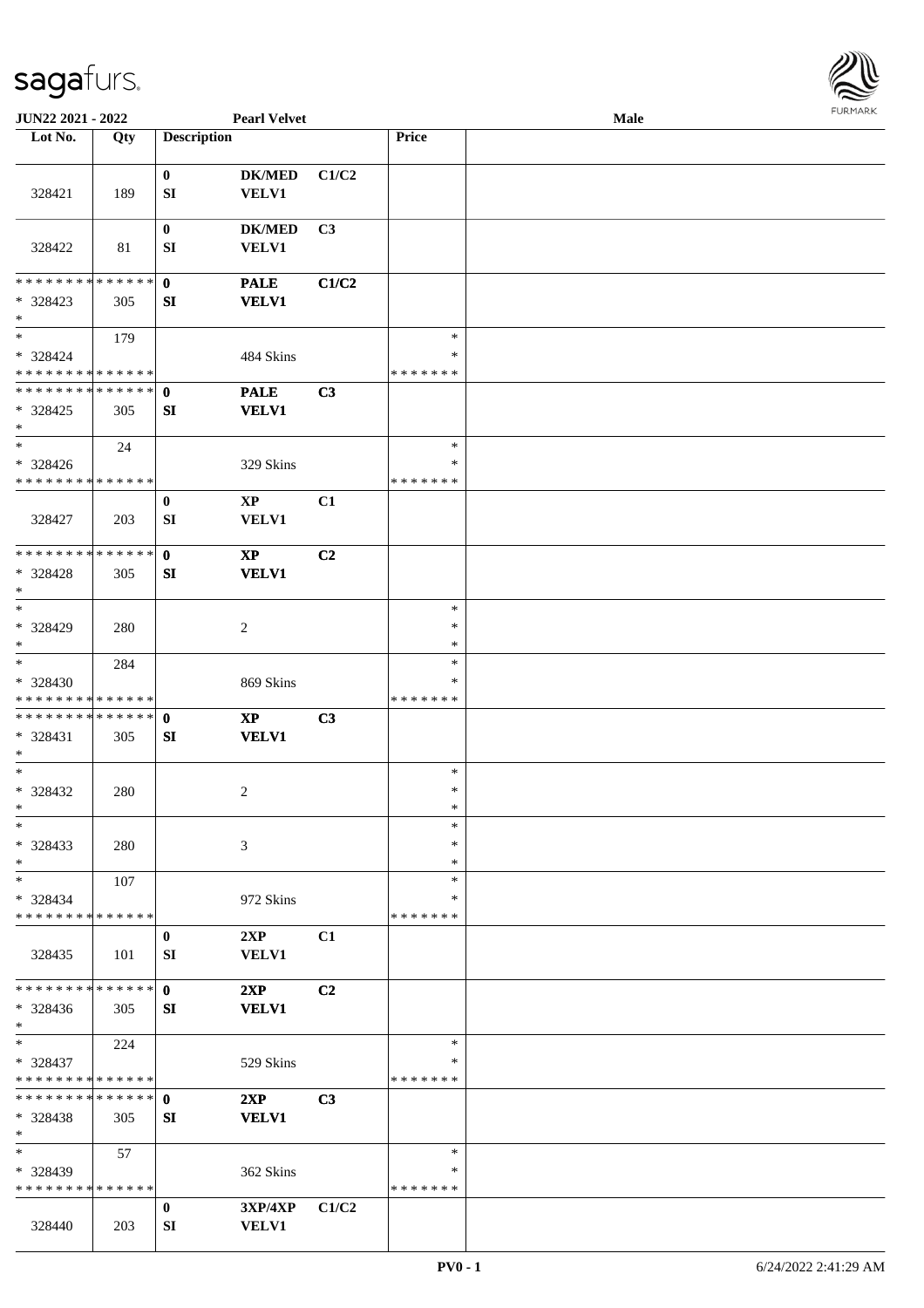

| JUN22 2021 - 2022                                   |     |                                              | <b>Pearl Velvet</b>           |                   |                                   | Male |  |
|-----------------------------------------------------|-----|----------------------------------------------|-------------------------------|-------------------|-----------------------------------|------|--|
| Lot No.                                             | Qty | <b>Description</b>                           |                               |                   | Price                             |      |  |
|                                                     |     |                                              |                               |                   |                                   |      |  |
| 328441                                              | 91  | $\bf{0}$<br>SI                               | 3XP/4XP<br>VELV1              | C3                |                                   |      |  |
| 328442                                              | 101 | $\bf{0}$<br>$\mathbf{I}\mathbf{B}$           | MED/PAL C2<br><b>VELV1</b>    | <b>CHIP</b>       |                                   |      |  |
| 328443                                              | 200 | $\boldsymbol{0}$<br>$\bf I\bf B$             | XP/2XP<br><b>VELV1</b>        | C2<br><b>CHIP</b> |                                   |      |  |
| 328444                                              | 138 | $\boldsymbol{0}$<br>$\mathbf{SR}/\mathbf{S}$ | <b>Dark</b><br>VELV1          | C1/C2             |                                   |      |  |
| 328445                                              | 134 | $\bf{0}$<br>SR/S                             | $\bf MED$<br>VELV1            | C1/C2             |                                   |      |  |
| 328446                                              | 117 | $\bf{0}$<br>$\mathbf{SR}/\mathbf{S}$         | <b>DK/MED</b><br>VELV1        | C3                |                                   |      |  |
| **************<br>* 328447<br>$*$                   | 285 | $\mathbf 0$<br>SR/S                          | <b>PALE</b><br><b>VELV1</b>   | C1/C2             |                                   |      |  |
| $\ast$<br>$* 328448$<br>* * * * * * * * * * * * * * | 199 |                                              | 484 Skins                     |                   | $\ast$<br>$\ast$<br>* * * * * * * |      |  |
| **************<br>* 328449<br>$*$                   | 305 | $\mathbf 0$<br>SR/S                          | <b>PALE</b><br><b>VELV1</b>   | C3                |                                   |      |  |
| $\ast$<br>* 328450<br>* * * * * * * * * * * * * *   | 55  |                                              | 360 Skins                     |                   | $\ast$<br>$\ast$<br>* * * * * * * |      |  |
| 328451                                              | 174 | $\bf{0}$<br>$\mathbf{SR}/\mathbf{S}$         | $\bold{XP}$<br>VELV1          | C1                |                                   |      |  |
| **************<br>$*328452$<br>$*$                  | 285 | $\mathbf{0}$<br>SR/S                         | $\bold{XP}$<br><b>VELV1</b>   | C2                |                                   |      |  |
| $*$<br>$*328453$<br>$*$                             | 260 |                                              | $\overline{2}$                |                   | $\ast$<br>∗<br>*                  |      |  |
| $*$<br>$* 328454$<br>$*$                            | 260 |                                              | 3                             |                   | $\ast$<br>*<br>*                  |      |  |
| $\ast$<br>* 328455<br>* * * * * * * * * * * * * *   | 207 |                                              | 1012 Skins                    |                   | $\ast$<br>*<br>* * * * * * *      |      |  |
| **************<br>* 328456<br>$*$                   | 285 | $\mathbf{0}$<br>SR/S                         | $\mathbf{XP}$<br><b>VELV1</b> | C3                |                                   |      |  |
| $*$<br>* 328457<br>$*$                              | 260 |                                              | $\overline{2}$                |                   | $\ast$<br>$\ast$<br>$\ast$        |      |  |
| $\ast$<br>* 328458<br>* * * * * * * * * * * * * *   | 283 |                                              | 828 Skins                     |                   | $\ast$<br>$\ast$<br>* * * * * * * |      |  |
| 328459                                              | 121 | $\bf{0}$<br>SR/S                             | 2XP<br><b>VELV1</b>           | C1                |                                   |      |  |
| * * * * * * * * * * * * * * *<br>* 328460<br>$*$    | 285 | $\mathbf{0}$<br>SR/S                         | 2XP<br><b>VELV1</b>           | C2                |                                   |      |  |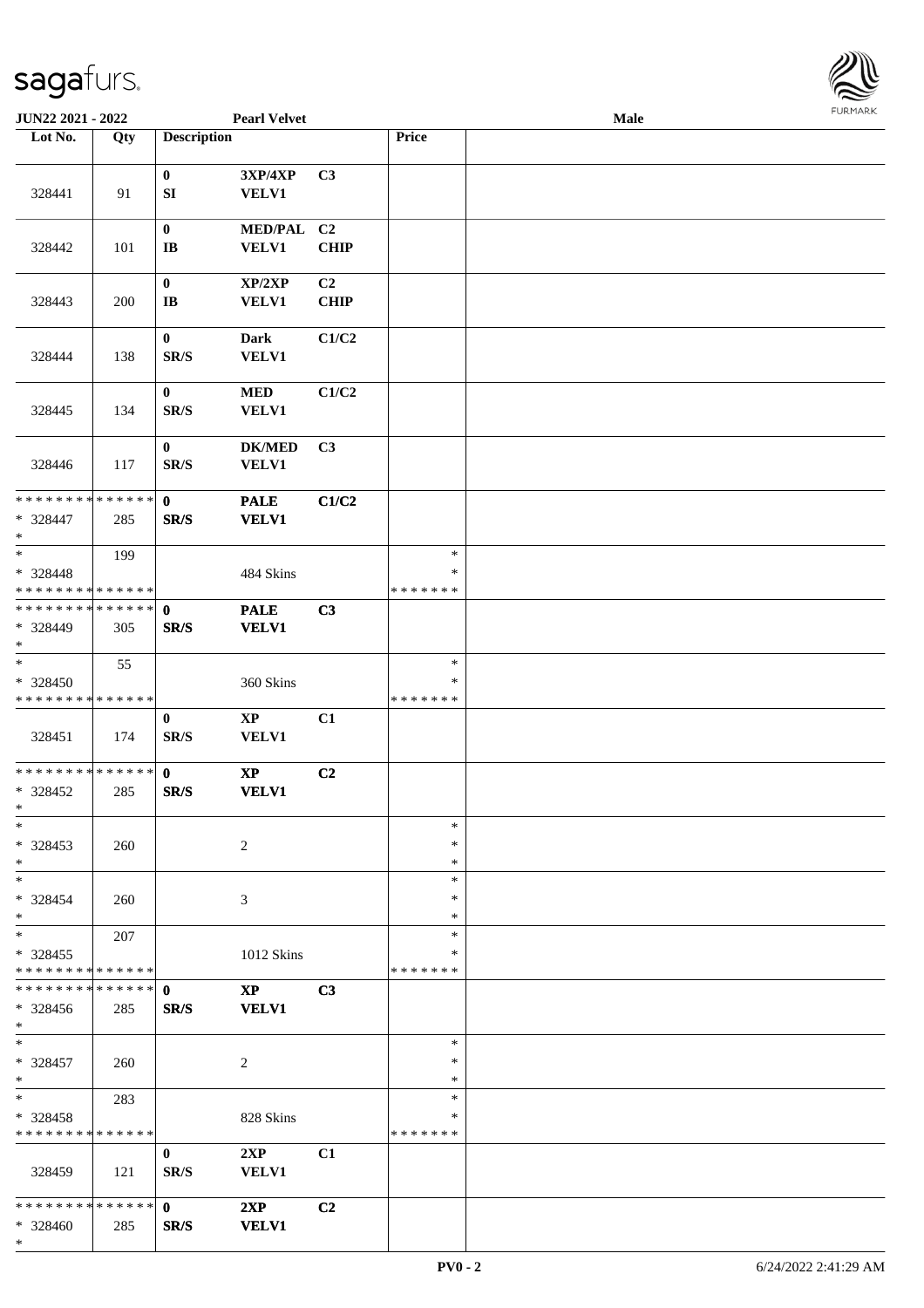

| JUN22 2021 - 2022             |        |                          | <b>Pearl Velvet</b> |                |               | Male |  |
|-------------------------------|--------|--------------------------|---------------------|----------------|---------------|------|--|
| Lot No.                       | Qty    | <b>Description</b>       |                     |                | Price         |      |  |
| $*$                           |        | $\bf{0}$                 | 2XP                 | C2             | $\ast$        |      |  |
| * 328461                      | 280    | $\mathbf{SR}/\mathbf{S}$ | <b>VELV1</b>        |                | ∗             |      |  |
| $\ast$                        |        |                          |                     |                | $\ast$        |      |  |
| $*$                           | 51     |                          |                     |                | $\ast$        |      |  |
| $* 328462$                    |        |                          | 616 Skins           |                | $\ast$        |      |  |
| * * * * * * * * * * * * * *   |        |                          |                     |                | * * * * * * * |      |  |
| * * * * * * * * * * * * * * * |        | $\mathbf{0}$             | 2XP                 | C3             |               |      |  |
| * 328463                      | 285    | SR/S                     | <b>VELV1</b>        |                |               |      |  |
| $*$                           |        |                          |                     |                |               |      |  |
| $\overline{\phantom{0}}$      | 166    |                          |                     |                | $\ast$        |      |  |
| $* 328464$                    |        |                          | 451 Skins           |                | ∗             |      |  |
| * * * * * * * * * * * * * *   |        |                          |                     |                | * * * * * * * |      |  |
| * * * * * * * * * * * * * *   |        | $\mathbf{0}$             | 3XP/4XP             | C1/C2          |               |      |  |
| * 328465                      | 285    |                          | <b>VELV1</b>        |                |               |      |  |
| $*$                           |        | SR/S                     |                     |                |               |      |  |
| $\ast$                        | 166    |                          |                     |                | $\ast$        |      |  |
| $* 328466$                    |        |                          | 451 Skins           |                | $\ast$        |      |  |
| * * * * * * * * * * * * * *   |        |                          |                     |                | * * * * * * * |      |  |
|                               |        | $\bf{0}$                 | 3XP/4XP             | C3             |               |      |  |
| 328467                        | 123    | SR/S                     | <b>VELV1</b>        |                |               |      |  |
|                               |        |                          |                     |                |               |      |  |
|                               |        | $\bf{0}$                 | <b>PALE</b>         | C1/C2          |               |      |  |
| 328468                        | 109    | SR/S                     | VELV2               |                |               |      |  |
|                               |        |                          |                     |                |               |      |  |
|                               |        | $\bf{0}$                 | $\mathbf{XP}$       | C1             |               |      |  |
| 328469                        | 131    | SR/S                     | VELV2               |                |               |      |  |
|                               |        |                          |                     |                |               |      |  |
|                               |        | $\bf{0}$                 | $\mathbf{XP}$       | C <sub>2</sub> |               |      |  |
| 328470                        | 303    | $\mathbf{SR}/\mathbf{S}$ | VELV2               |                |               |      |  |
|                               |        |                          |                     |                |               |      |  |
|                               |        | $\bf{0}$                 | $\bold{XP}$         | C3             |               |      |  |
| 328471                        | 113    | $\mathbf{SR}/\mathbf{S}$ | VELV2               |                |               |      |  |
|                               |        |                          |                     |                |               |      |  |
|                               |        | $\bf{0}$                 | 2XP                 | C1/C2          |               |      |  |
| 328472                        | 293    | $\mathbf{SR}/\mathbf{S}$ | VELV2               |                |               |      |  |
|                               |        |                          |                     |                |               |      |  |
|                               |        | 20/0                     | Dark                | C <sub>2</sub> |               |      |  |
| 328473                        | 100    | IA                       | <b>VELV1</b>        | <b>CHIP</b>    |               |      |  |
|                               |        |                          |                     |                |               |      |  |
|                               |        | $\bf{0}$                 | MED/PAL C2          |                |               |      |  |
| 328474                        | 164    | IA                       | <b>VELV1</b>        | <b>CHIP</b>    |               |      |  |
|                               |        |                          |                     |                |               |      |  |
| * * * * * * * *               | ****** | $\mathbf{0}$             | XP/2XP              | C2             |               |      |  |
| * 328475                      | 285    | IA                       | <b>VELV1</b>        | <b>CHIP</b>    |               |      |  |
| $*$                           |        |                          |                     |                |               |      |  |
| $*$                           |        |                          |                     |                | $\ast$        |      |  |
| * 328476                      | 260    |                          | $\overline{c}$      |                | $\ast$        |      |  |
| $*$                           |        |                          |                     |                | ∗             |      |  |
| $\ast$                        | 154    |                          |                     |                | $\ast$        |      |  |
| * 328477                      |        |                          | 699 Skins           |                | ∗             |      |  |
| * * * * * * * * * * * * * *   |        |                          |                     |                | * * * * * * * |      |  |
|                               |        | $\bf{0}$                 | <b>3XP/4XP</b>      | C2             |               |      |  |
| 328478                        | 108    | IA                       | <b>VELV1</b>        | <b>CHIP</b>    |               |      |  |
|                               |        |                          |                     |                |               |      |  |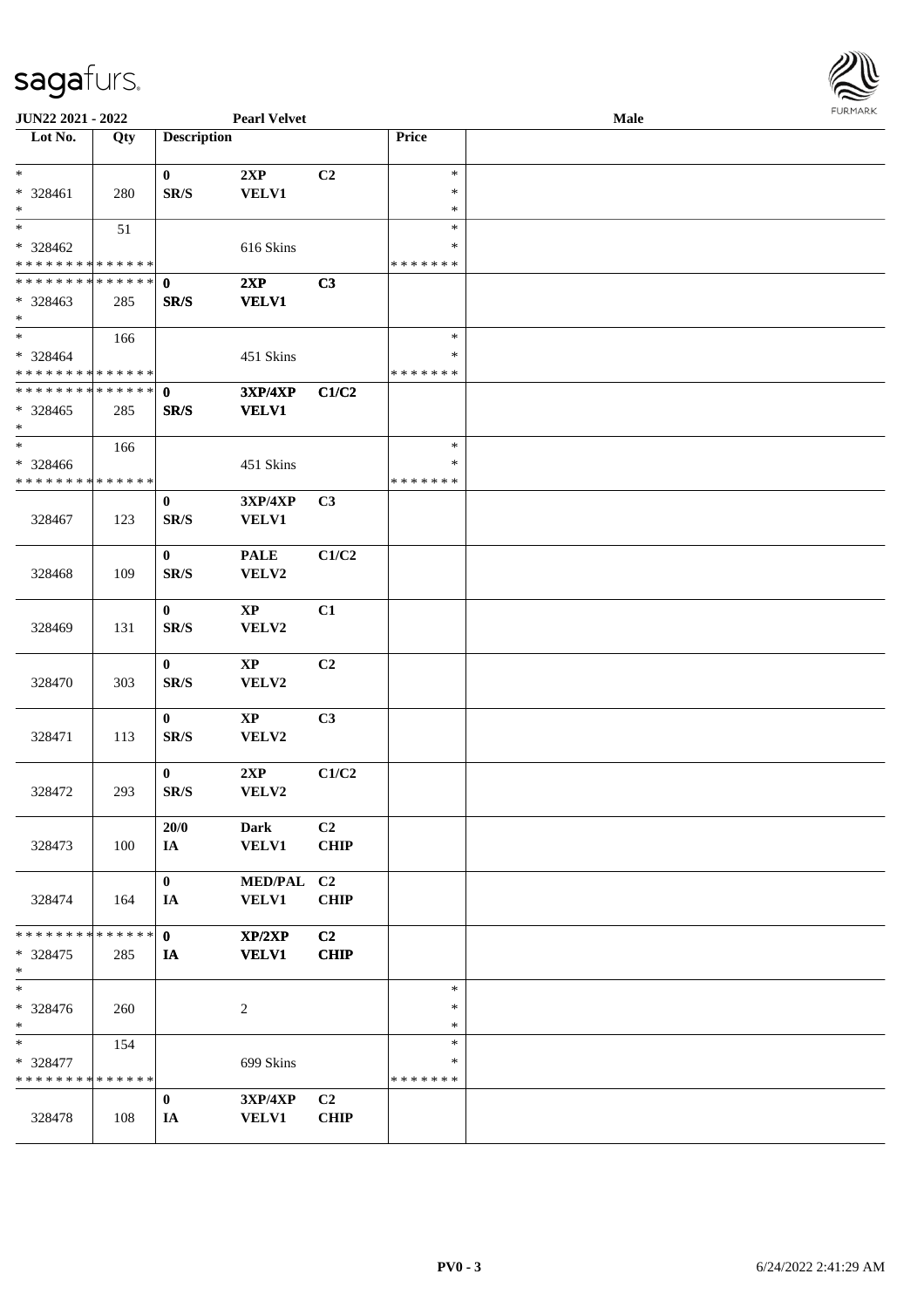\* \* \* \* \* \* \* \* \* \* \* \* \* \*

**Lot No. Qty Description** 

| 427001                                                                | 106 | 20<br>${\bf SI}$                   | <b>PALE</b>                                       | C1/C2 |                              |  |
|-----------------------------------------------------------------------|-----|------------------------------------|---------------------------------------------------|-------|------------------------------|--|
| 427002                                                                | 231 | 20<br>${\bf SI}$                   | $\bold{XP}$                                       | C1/C2 |                              |  |
| 427003                                                                | 124 | 20<br>${\bf SI}$                   | $\bold{XP}$                                       | C3    |                              |  |
| 427004                                                                | 96  | 20<br>SI                           | 2XP                                               | C1/C2 |                              |  |
| 427005                                                                | 164 | 20<br><b>SAGA</b>                  | <b>Dark</b>                                       | C1/C2 |                              |  |
| 427006                                                                | 95  | 20<br><b>SAGA</b>                  | $\bf MED$                                         | C1/C2 |                              |  |
| 427007                                                                | 152 | 20<br><b>SAGA</b>                  | <b>PALE</b>                                       | C1    |                              |  |
| 427008                                                                | 280 | 20<br><b>SAGA</b>                  | <b>PALE</b>                                       | C2    |                              |  |
| 427009                                                                | 89  | 20<br><b>SAGA</b>                  | <b>PALE</b>                                       | C3    |                              |  |
| 427010                                                                | 357 | 20<br><b>SAGA</b>                  | $\mathbf{XP}$                                     | C1    |                              |  |
| * * * * * * * * * * * * * * *<br>* 427011<br>$*$                      | 425 | 20<br><b>SAGA</b>                  | $\bold{XP}$                                       | C2    |                              |  |
| $\overline{\phantom{0}}$<br>$* 427012$<br>* * * * * * * * * * * * * * | 350 |                                    | 775 Skins                                         |       | $\ast$<br>∗<br>* * * * * * * |  |
| 427013                                                                | 391 | 20<br>$\mathbf{SAGA}$              | $\mathbf{XP}$                                     | C3    |                              |  |
| 427014                                                                | 155 | 20<br>$\mathbf{SAGA}$              | 2XP                                               | C1    |                              |  |
| 427015                                                                | 437 | 20<br><b>SAGA</b>                  | 2XP                                               | C2    |                              |  |
| 427016                                                                | 207 | 20<br><b>SAGA</b>                  | 2XP                                               | C3    |                              |  |
| 427017                                                                | 143 | 20<br><b>SAGA</b>                  | 3XP                                               | C1/C2 |                              |  |
| 427018                                                                | 215 | 20<br>$\mathbf{SAGA}$              | $\ensuremath{\mathbf{PAL}}\xspace$<br><b>LNAP</b> | C1/C2 |                              |  |
| * * * * * * * * * * * * * *<br>* 427019<br>$*$                        | 425 | 20 <sub>2</sub><br>$\mathbf{SAGA}$ | $\mathbf{X}\mathbf{P}$<br><b>LNAP</b>             | C1/C2 |                              |  |
| $\ast$<br>$* 427020$                                                  | 44  |                                    | 469 Skins                                         |       | $\ast$<br>$\ast$             |  |

Τ

**JUN22 2021 - 2022 Pearl Female**<br> **Female**<br> **Female** 

\* \* \* \* \* \* \*

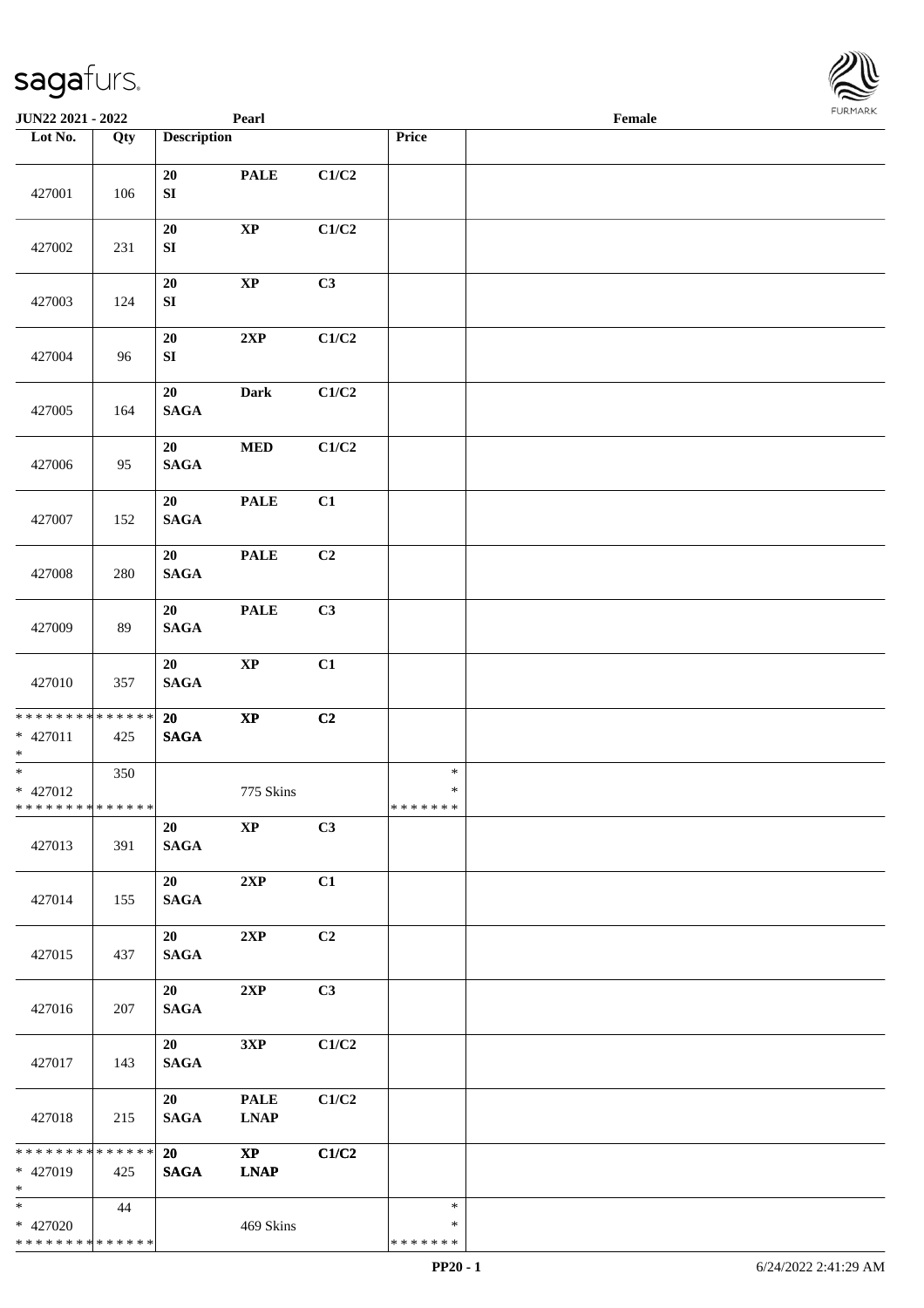| <b>JUN22 2021 - 2022</b>                                     |                    |                    | Pearl                      |                |                                   | Female | <b>I</b> OIN IMPOS |
|--------------------------------------------------------------|--------------------|--------------------|----------------------------|----------------|-----------------------------------|--------|--------------------|
| Lot No.                                                      | Qty                | <b>Description</b> |                            |                | Price                             |        |                    |
| 427021                                                       | 137                | 20<br><b>SAGA</b>  | $\bold{XP}$<br><b>LNAP</b> | C3             |                                   |        |                    |
| 427022                                                       | 220                | 20<br><b>SAGA</b>  | 2XP<br><b>LNAP</b>         | C1/C2          |                                   |        |                    |
| 427023                                                       | 383                | 20<br>IA           | MED/PAL C2<br><b>CHIP</b>  |                |                                   |        |                    |
| * * * * * * * *<br>* 427024<br>$\ast$                        | * * * * * *<br>425 | 20<br>IA           | XP/2XP<br><b>CHIP</b>      | C2             |                                   |        |                    |
| * 427025<br>$*$                                              | 400                |                    | $\sqrt{2}$                 |                | $\ast$<br>$\ast$<br>$\ast$        |        |                    |
| * 427026<br>$\ast$                                           | 400                |                    | $\mathfrak{Z}$             |                | $\ast$<br>$\ast$<br>$\ast$        |        |                    |
| $\overline{\ast}$<br>* 427027<br>$\ast$                      | 400                |                    | $\overline{4}$             |                | $\ast$<br>$\ast$<br>$\ast$        |        |                    |
| $\overline{\ast}$<br>* 427028<br>* * * * * * * * * * * * * * | 284                |                    | 1909 Skins                 |                | $\ast$<br>$\ast$<br>* * * * * * * |        |                    |
| 427029                                                       | 174                | 20<br>IA           | 3XP/4XP<br><b>CHIP</b>     | C <sub>2</sub> |                                   |        |                    |
| 427030                                                       | 160                | 20<br><b>SROY</b>  | <b>PALE</b>                | C1/C2          |                                   |        |                    |
| 427031                                                       | 191                | 20<br><b>SROY</b>  | $\bold{XP}$                | C1             |                                   |        |                    |
| 427032                                                       | 353                | 20<br><b>SROY</b>  | $\bold{XP}$                | C <sub>2</sub> |                                   |        |                    |
| 427033                                                       | 106                | 20<br><b>SROY</b>  | $2{\bf XP}$                | C1             |                                   |        |                    |
| 427034                                                       | 193                | 20<br><b>SROY</b>  | 2XP                        | C2             |                                   |        |                    |
| 427035                                                       | 97                 | 20<br><b>SROY</b>  | $2{\bf XP}$                | C3             |                                   |        |                    |

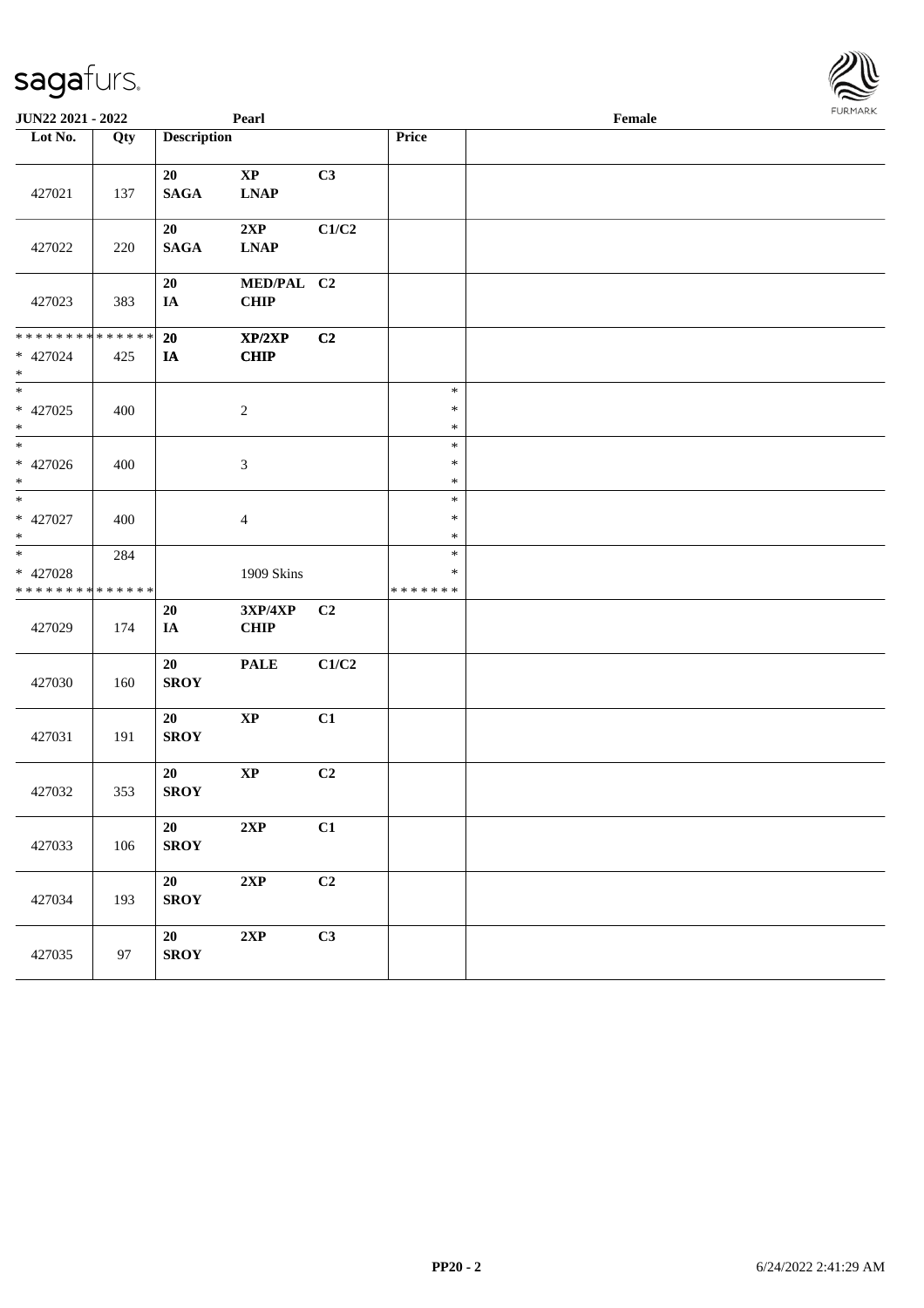

| <b>JUN22 2021 - 2022</b> |        |                                  | Pearl                                                     |                              |       | Female |  |
|--------------------------|--------|----------------------------------|-----------------------------------------------------------|------------------------------|-------|--------|--|
| Lot No.                  | Qty    | <b>Description</b>               |                                                           |                              | Price |        |  |
| 427081                   | 95     | $\bf{0}$<br>${\bf S}{\bf I}$     | <b>Dark</b>                                               | C1/C2                        |       |        |  |
| 427082                   | 126    | $\mathbf{0}$<br>${\bf S}{\bf I}$ | $\bf MED$                                                 | C1/C2                        |       |        |  |
| 427083                   | 77     | $\pmb{0}$<br>${\bf S}{\bf I}$    | $\mathbf{DK}/\mathbf{MED}$                                | C3                           |       |        |  |
| 427084                   | 298    | $\pmb{0}$<br>${\bf S}{\bf I}$    | <b>PALE</b>                                               | C1/C2                        |       |        |  |
| 427085                   | 199    | $\pmb{0}$<br>${\bf S}{\bf I}$    | <b>PALE</b>                                               | C3                           |       |        |  |
| 427086                   | 92     | $\mathbf{0}$<br>${\bf S}{\bf I}$ | $\bold{XP}$                                               | C1                           |       |        |  |
| 427087                   | 398    | $\mathbf{0}$<br>${\bf S}{\bf I}$ | $\bold{XP}$                                               | C2                           |       |        |  |
| 427088                   | 258    | $\pmb{0}$<br>${\bf S}{\bf I}$    | $\bold{XP}$                                               | C3                           |       |        |  |
| 427089                   | 157    | $\pmb{0}$<br>${\bf S}{\bf I}$    | $2{\bf XP}$                                               | C1/C2                        |       |        |  |
| 427090                   | 108    | $20/0$<br>${\bf S}{\bf I}$       | $\bf MED$<br><b>LNAP</b>                                  | C1/C2                        |       |        |  |
| 427091                   | 231    | $20/0$<br>${\bf S}{\bf I}$       | <b>PALE</b><br>$\ensuremath{\text{L}N\!AP}$               | C1/C2                        |       |        |  |
| 427092                   | $80\,$ | $20/0$<br>SI                     | <b>PALE</b><br>$\mathbf{L}\mathbf{N}\mathbf{A}\mathbf{P}$ | C3                           |       |        |  |
| 427093                   | 253    | 20/0<br>SI                       | $\mathbf{X}\mathbf{P}$<br><b>LNAP</b>                     | C1/C2                        |       |        |  |
| 427094                   | 100    | 20/0<br>SI                       | $\mathbf{X}\mathbf{P}$<br><b>LNAP</b>                     | C3                           |       |        |  |
| 427095                   | 208    | 20/0<br>$\bf{IB}$                | MED/PAL C2<br>CHIP                                        |                              |       |        |  |
| 427096                   | 466    | $20/0$<br>$\bf{IB}$              | XP/2XP<br><b>CHIP</b>                                     | C2                           |       |        |  |
| 427097                   | 148    | 20/0<br>$\bf{IB}$                | MED/PAL C2<br>CHIP                                        | $\ensuremath{\text{L}N\!AP}$ |       |        |  |
| 427098                   | 216    | 20/0<br>$\bf I\bf B$             | XP/2XP<br>CHIP                                            | C2<br><b>LNAP</b>            |       |        |  |
| 427099                   | 100    | 20/0<br>$\rm II$                 | <b>ALL</b>                                                | C2                           |       |        |  |
| 427100                   | 101    | $\mathbf{0}$<br><b>SAGA</b>      | <b>Dark</b>                                               | C1                           |       |        |  |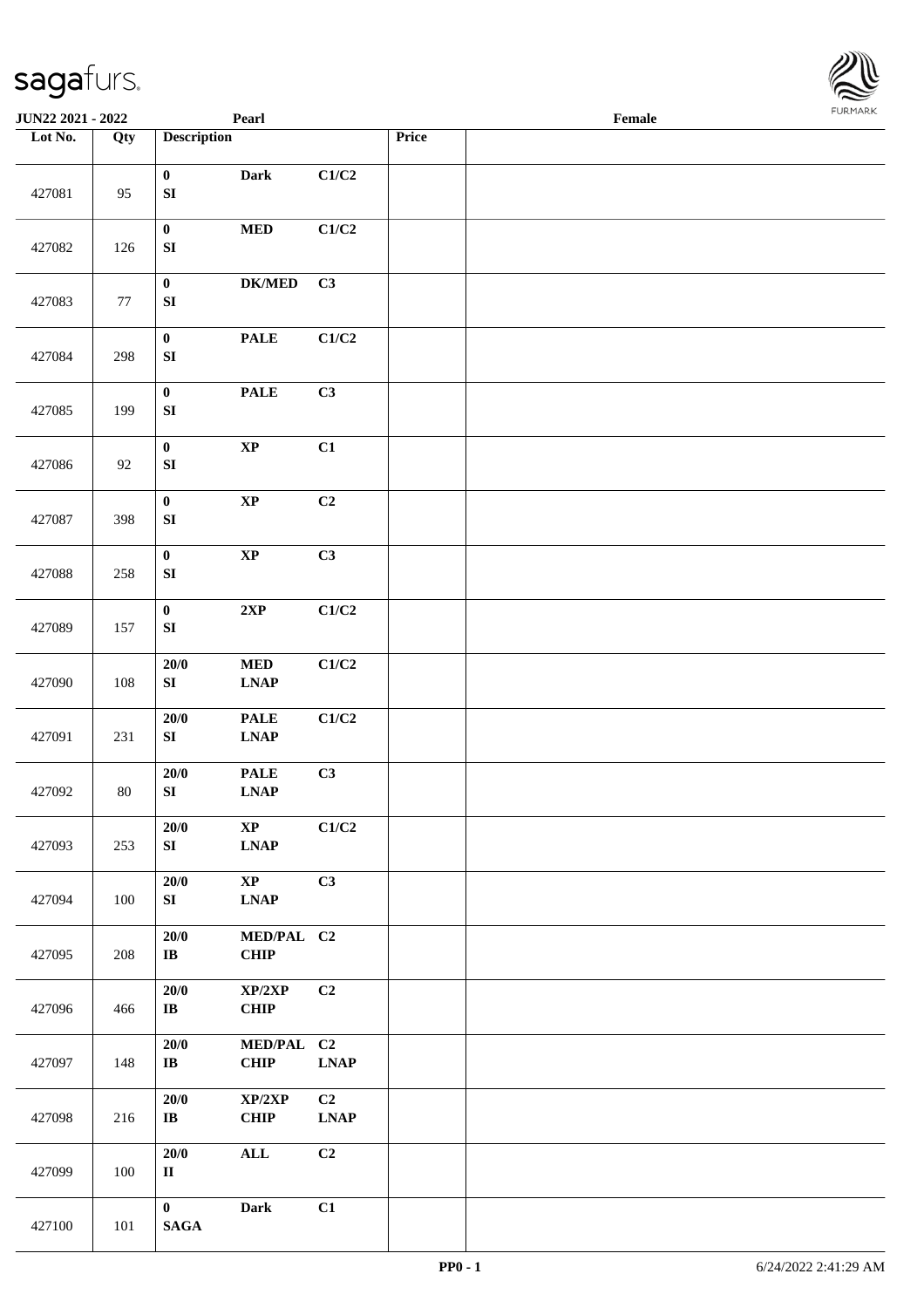| <b>JUN22 2021 - 2022</b>                                             |                    |                             | Pearl                  |       |                                   | Female |  |
|----------------------------------------------------------------------|--------------------|-----------------------------|------------------------|-------|-----------------------------------|--------|--|
| Lot No.                                                              | Qty                | <b>Description</b>          |                        |       | Price                             |        |  |
| 427101                                                               | 295                | $\mathbf{0}$<br><b>SAGA</b> | <b>Dark</b>            | C2    |                                   |        |  |
| 427102                                                               | 136                | $\bf{0}$<br><b>SAGA</b>     | Dark                   | C3    |                                   |        |  |
| 427103                                                               | 83                 | $\bf{0}$<br><b>SAGA</b>     | <b>MED</b>             | C1    |                                   |        |  |
| 427104                                                               | 183                | $\bf{0}$<br><b>SAGA</b>     | $\bf MED$              | C1/C2 |                                   |        |  |
| 427105                                                               | 201                | $\mathbf{0}$<br><b>SAGA</b> | $\bf MED$              | C2    |                                   |        |  |
| 427106                                                               | 101                | $\mathbf{0}$<br><b>SAGA</b> | $\bf MED$              | C3    |                                   |        |  |
| 427107                                                               | 291                | $\mathbf{0}$<br><b>SAGA</b> | <b>PALE</b>            | C1    |                                   |        |  |
| * * * * * * * * <mark>* * * * * * *</mark><br>* 427108<br>$\ast$     | 445                | $\mathbf{0}$<br><b>SAGA</b> | <b>PALE</b>            | C2    |                                   |        |  |
| $\overline{\ast}$<br>* 427109<br>* * * * * * * * <mark>*</mark>      | 318<br>* * * * * * |                             | 763 Skins              |       | $\ast$<br>$\ast$<br>* * * * * * * |        |  |
| 427110                                                               | 422                | $\mathbf{0}$<br><b>SAGA</b> | <b>PALE</b>            | C3    |                                   |        |  |
| 427111                                                               | 447                | $\mathbf{0}$<br><b>SAGA</b> | $\bold{XP}$            | C1    |                                   |        |  |
| * * * * * * * * <mark>* * * * * * *</mark><br>$* 427112$<br>$*$ $-$  | 445                | $\mathbf{0}$<br><b>SAGA</b> | $\bold{XP}$            | C2    |                                   |        |  |
| $\ast$<br>$* 427113$<br>$*$                                          | 420                |                             | 2                      |       | $\ast$<br>$\ast$<br>$\ast$        |        |  |
| $*$<br>$* 427114$<br>$*$                                             | 420                |                             | 3                      |       | $\ast$<br>∗<br>∗                  |        |  |
| $*$<br>$* 427115$<br>$*$                                             | 420                |                             | $\overline{4}$         |       | $\ast$<br>$\ast$<br>$\ast$        |        |  |
| $*$<br>$* 427116$<br>* * * * * * * * <mark>* * * * * * *</mark>      | 270                |                             | 1975 Skins             |       | $\ast$<br>∗<br>* * * * * * *      |        |  |
| $* 427117$<br>$*$                                                    | 445                | <b>SAGA</b>                 | $\mathbf{X}\mathbf{P}$ | C3    |                                   |        |  |
| $\overline{\mathbf{r}}$<br>$* 427118$<br>$*$                         | 420                |                             | $\overline{c}$         |       | $\ast$<br>$\ast$<br>$\ast$        |        |  |
| $\overline{\mathbf{r}}$<br>* 427119<br>* * * * * * * * * * * * * * * | 71                 |                             | 936 Skins              |       | $\ast$<br>∗<br>* * * * * * *      |        |  |
| 427120                                                               | 219                | $\bf{0}$<br><b>SAGA</b>     | 2XP                    | C1    |                                   |        |  |

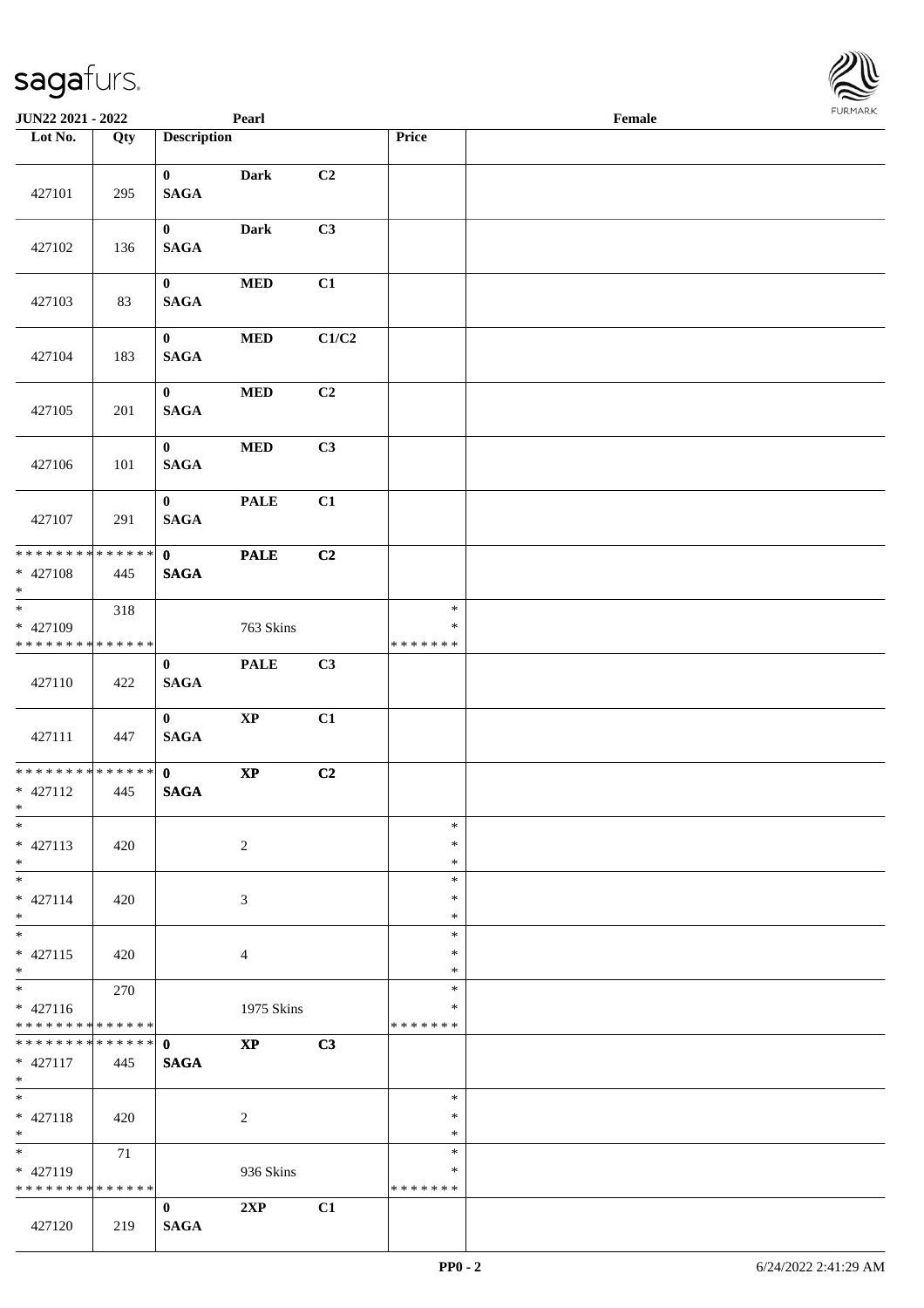\*

| <b>JUN22 2021 - 2022</b>                   |             |                    | Pearl                                                                |       |               | Female | $1 \times 1$ |
|--------------------------------------------|-------------|--------------------|----------------------------------------------------------------------|-------|---------------|--------|--------------|
| Lot No.                                    | Qty         | <b>Description</b> |                                                                      |       | Price         |        |              |
|                                            |             |                    |                                                                      |       |               |        |              |
| * * * * * * * * * * * * * * <mark>*</mark> |             | $\mathbf{0}$       | 2XP                                                                  | C2    |               |        |              |
| * 427121                                   | 445         | <b>SAGA</b>        |                                                                      |       |               |        |              |
| $\ast$<br>$\overline{\ast}$                |             |                    |                                                                      |       |               |        |              |
|                                            | 323         |                    |                                                                      |       | $\ast$        |        |              |
| * 427122                                   |             |                    | 768 Skins                                                            |       | $\ast$        |        |              |
| * * * * * * * * <mark>* * * * * * *</mark> |             |                    |                                                                      |       | * * * * * * * |        |              |
|                                            |             | $\bf{0}$           | 2XP                                                                  | C3    |               |        |              |
| 427123                                     | 461         | <b>SAGA</b>        |                                                                      |       |               |        |              |
|                                            |             |                    |                                                                      |       |               |        |              |
|                                            |             | $\bf{0}$           | 3XP                                                                  | C3    |               |        |              |
| 427124                                     | 153         | <b>SAGA</b>        |                                                                      |       |               |        |              |
|                                            |             |                    |                                                                      |       |               |        |              |
|                                            |             | $\mathbf{0}$       | $3{\bf X}{\bf P}/4{\bf X}{\bf P}$                                    | C1/C2 |               |        |              |
| 427125                                     | 282         | <b>SAGA</b>        |                                                                      |       |               |        |              |
|                                            |             |                    |                                                                      |       |               |        |              |
|                                            |             | $20/0$             | <b>Dark</b>                                                          | C1/C2 |               |        |              |
| 427126                                     | 101         | <b>SAGA</b>        | <b>LNAP</b>                                                          |       |               |        |              |
|                                            |             |                    |                                                                      |       |               |        |              |
|                                            |             | 20/0               | $\bf MED$                                                            | C1/C2 |               |        |              |
| 427127                                     | 149         | <b>SAGA</b>        | <b>LNAP</b>                                                          |       |               |        |              |
|                                            |             |                    |                                                                      |       |               |        |              |
|                                            |             | 20/0               | <b>DK/MED</b>                                                        | C3    |               |        |              |
| 427128                                     | 64          | <b>SAGA</b>        | <b>LNAP</b>                                                          |       |               |        |              |
|                                            |             |                    |                                                                      |       |               |        |              |
|                                            |             | $\bf{0}$           | <b>PALE</b>                                                          | C1/C2 |               |        |              |
| 427129                                     | 192         | <b>SAGA</b>        | <b>LNAP</b>                                                          |       |               |        |              |
|                                            |             |                    |                                                                      |       |               |        |              |
|                                            |             | 20/0               | <b>PALE</b>                                                          | C3    |               |        |              |
| 427130                                     | 148         | <b>SAGA</b>        | <b>LNAP</b>                                                          |       |               |        |              |
|                                            |             | $\bf{0}$           |                                                                      |       |               |        |              |
|                                            |             |                    | $\bold{XP}$                                                          | C1/C2 |               |        |              |
| 427131                                     | 293         | <b>SAGA</b>        | $\ensuremath{\mathbf{L}\mathbf{N}\mathbf{A}}\ensuremath{\mathbf{P}}$ |       |               |        |              |
|                                            |             | $\bf{0}$           | $\bold{XP}$                                                          | C3    |               |        |              |
| 427132                                     | 105         | $\mathbf{SAGA}$    | <b>LNAP</b>                                                          |       |               |        |              |
|                                            |             |                    |                                                                      |       |               |        |              |
|                                            |             | $\bf{0}$           | 2XP                                                                  | C1/C2 |               |        |              |
| 427133                                     | 132         | <b>SAGA</b>        | <b>LNAP</b>                                                          |       |               |        |              |
|                                            |             |                    |                                                                      |       |               |        |              |
|                                            |             | 20/0               | 2XP                                                                  | C3    |               |        |              |
| 427134                                     | 146         | <b>SAGA</b>        | <b>LNAP</b>                                                          |       |               |        |              |
|                                            |             |                    |                                                                      |       |               |        |              |
|                                            |             | 20/0               | 3XP/4XP                                                              | C2    |               |        |              |
| 427135                                     | 119         | <b>SAGA</b>        | <b>LNAP</b>                                                          |       |               |        |              |
|                                            |             |                    |                                                                      |       |               |        |              |
|                                            |             | 20/0               | <b>Dark</b>                                                          | C2    |               |        |              |
| 427136                                     | 163         | IA                 | <b>CHIP</b>                                                          |       |               |        |              |
|                                            |             |                    |                                                                      |       |               |        |              |
| * * * * * * * *                            | * * * * * * | $\mathbf{0}$       | MED/PAL C2                                                           |       |               |        |              |
| * 427137                                   | 445         | IA                 | <b>CHIP</b>                                                          |       |               |        |              |
| $*$                                        |             |                    |                                                                      |       |               |        |              |
| $*$                                        | 466         |                    |                                                                      |       | $\ast$        |        |              |
| * 427138                                   |             |                    | 911 Skins                                                            |       | *             |        |              |
| * * * * * * * * <mark>* * * * * * *</mark> |             |                    |                                                                      |       | * * * * * * * |        |              |
| * * * * * * * * <mark>* * * * * *</mark>   |             | $\mathbf{0}$       | XP/2XP                                                               | C2    |               |        |              |
| * 427139                                   | 445         | <b>IA</b>          | <b>CHIP</b>                                                          |       |               |        |              |
| $\ast$                                     |             |                    |                                                                      |       |               |        |              |
| $\ast$                                     |             |                    |                                                                      |       | $\ast$        |        |              |
| $* 427140$                                 | 420         |                    | 2                                                                    |       | $\ast$        |        |              |
| $\ast$                                     |             |                    |                                                                      |       | $\ast$        |        |              |

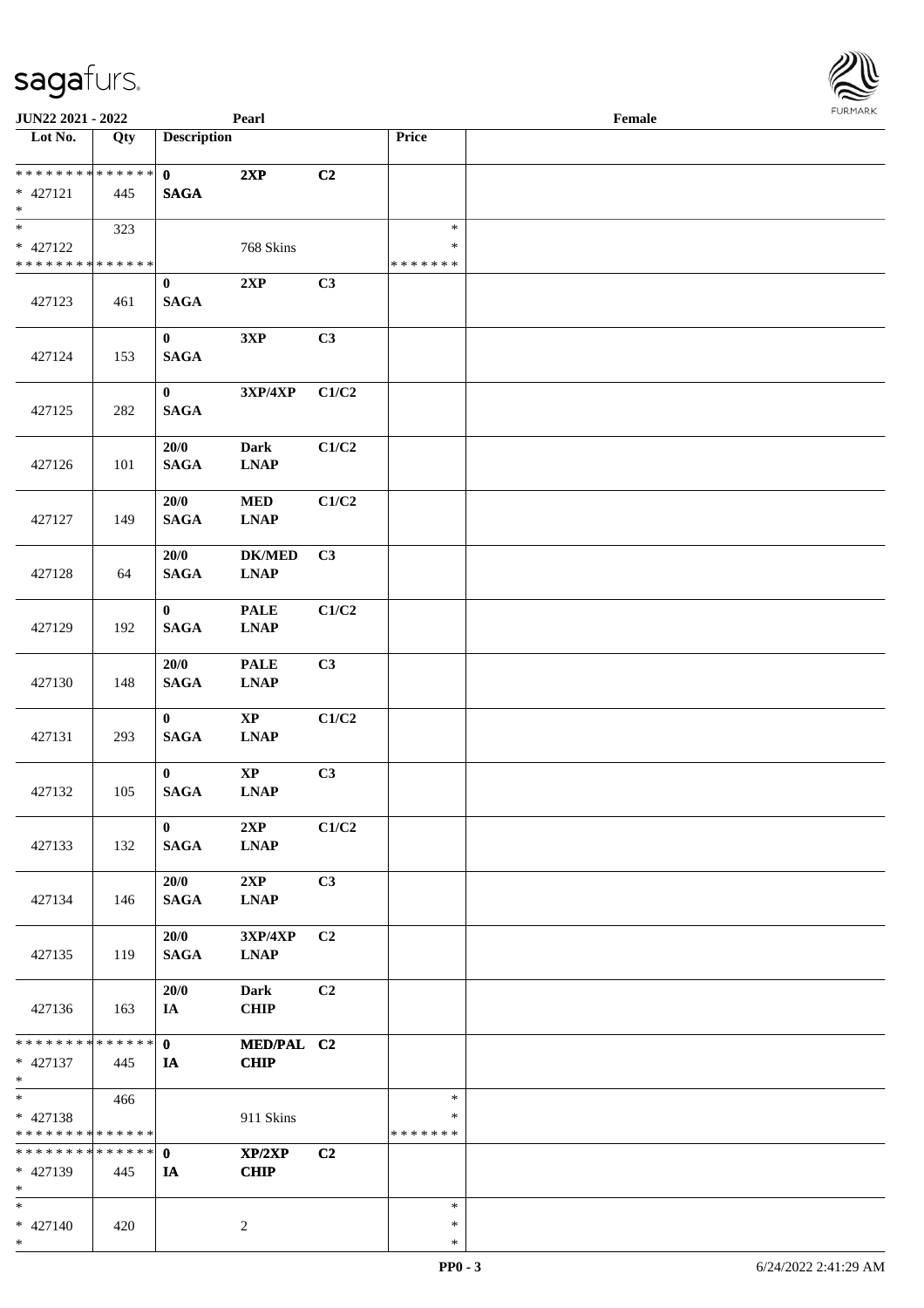| <b>JUN22 2021 - 2022</b>                   |     |                    | Pearl          |                |                  | Female | <b>FURPIARR</b> |
|--------------------------------------------|-----|--------------------|----------------|----------------|------------------|--------|-----------------|
| Lot No.                                    | Qty | <b>Description</b> |                |                | Price            |        |                 |
| $\ddot{x}$                                 |     | $\mathbf{0}$       | XP/2XP         | C2             | $\ast$           |        |                 |
| * 427141<br>$*$                            | 420 | IA                 | <b>CHIP</b>    |                | $\ast$<br>$\ast$ |        |                 |
|                                            |     |                    |                |                | $\ast$           |        |                 |
| * 427142                                   | 420 |                    | $\overline{4}$ |                | $\ast$<br>$\ast$ |        |                 |
| $*$<br>$*$                                 |     |                    |                |                | $\ast$           |        |                 |
| $* 427143$                                 | 420 |                    | $\sqrt{5}$     |                | $\ast$           |        |                 |
| $*$                                        |     |                    |                |                | $\ast$           |        |                 |
| $*$                                        | 437 |                    |                |                | $\ast$           |        |                 |
| $* 427144$                                 |     |                    | 2562 Skins     |                | $\ast$           |        |                 |
| * * * * * * * * * * * * * *                |     |                    |                |                | * * * * * * *    |        |                 |
|                                            |     | $\bf{0}$           | <b>3XP/4XP</b> | C2             |                  |        |                 |
| 427145                                     | 133 | IA                 | <b>CHIP</b>    |                |                  |        |                 |
|                                            |     | 20/0               | MED/PAL C2     |                |                  |        |                 |
| 427146                                     | 346 | IA                 | <b>CHIP</b>    | <b>LNAP</b>    |                  |        |                 |
|                                            |     |                    |                |                |                  |        |                 |
| * * * * * * * * * * * * * *                |     | 20/0               | XP/2XP         | C <sub>2</sub> |                  |        |                 |
| * 427147<br>$\ast$                         | 445 | <b>IA</b>          | <b>CHIP</b>    | <b>LNAP</b>    |                  |        |                 |
| $\overline{\ast}$                          | 156 |                    |                |                | $\ast$           |        |                 |
| * 427148                                   |     |                    | 601 Skins      |                | $\ast$           |        |                 |
| * * * * * * * * <mark>* * * * * * *</mark> |     |                    |                |                | * * * * * * *    |        |                 |
|                                            |     | $\bf{0}$           | <b>MED</b>     | C1/C2          |                  |        |                 |
| 427149                                     | 89  | <b>SROY</b>        |                |                |                  |        |                 |
|                                            |     | $\bf{0}$           | <b>PALE</b>    | C1/C2          |                  |        |                 |
| 427150                                     | 235 | <b>SROY</b>        |                |                |                  |        |                 |
|                                            |     |                    |                |                |                  |        |                 |
|                                            |     | $\bf{0}$           | $\mathbf{XP}$  | C1             |                  |        |                 |
| 427151                                     | 80  | <b>SROY</b>        |                |                |                  |        |                 |
|                                            |     | $\mathbf{0}$       | $\bold{XP}$    | C2             |                  |        |                 |
| 427152                                     | 451 | <b>SROY</b>        |                |                |                  |        |                 |
|                                            |     |                    |                |                |                  |        |                 |
|                                            |     | $\mathbf{0}$       | $\bold{XP}$    | C3             |                  |        |                 |
| 427153                                     | 211 | <b>SROY</b>        |                |                |                  |        |                 |
|                                            |     | $\mathbf{0}$       | 2XP            | C1/C2          |                  |        |                 |
| 427154                                     | 368 | <b>SROY</b>        |                |                |                  |        |                 |
|                                            |     |                    |                |                |                  |        |                 |
|                                            |     | $\mathbf{0}$       | 2XP            | C3             |                  |        |                 |
| 427155                                     | 142 | <b>SROY</b>        |                |                |                  |        |                 |
|                                            |     |                    |                |                |                  |        |                 |
|                                            |     | $\mathbf{0}$       | 3XP            | C1/C2          |                  |        |                 |
| 427156                                     | 117 | <b>SROY</b>        |                |                |                  |        |                 |
|                                            |     |                    |                |                |                  |        |                 |

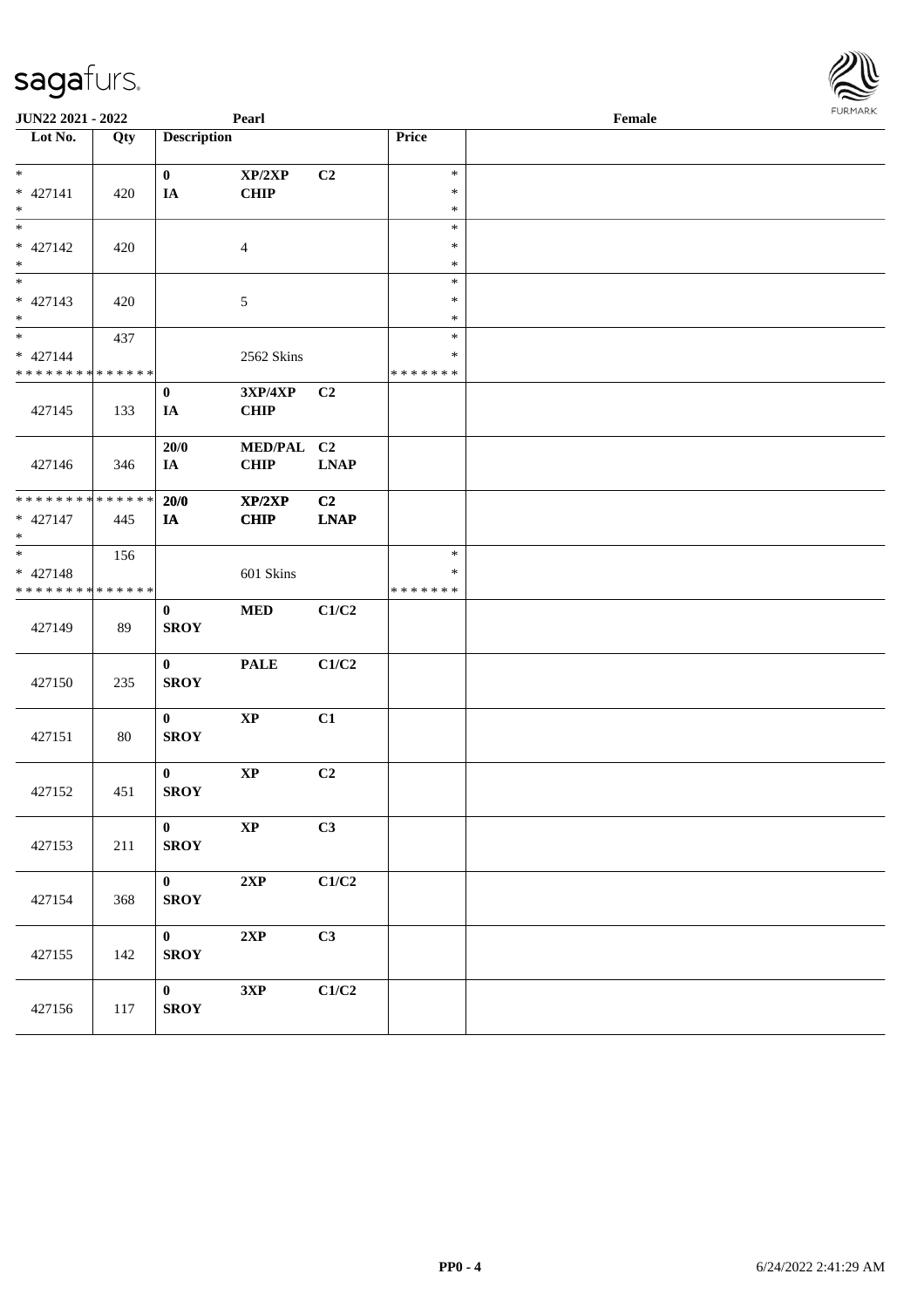| sagafurs.         |     |                           |               |       |       |  |                |  |
|-------------------|-----|---------------------------|---------------|-------|-------|--|----------------|--|
| JUN22 2021 - 2022 |     | Pearl                     |               |       |       |  | <b>FURMARK</b> |  |
| Lot No.           | Qty | <b>Description</b>        |               |       | Price |  |                |  |
| 427201            | 189 | 1<br><b>SI</b>            | <b>Dark</b>   | C1/C2 |       |  |                |  |
| 427202            | 213 | $\mathbf{1}$<br><b>SI</b> | <b>MED</b>    | C1/C2 |       |  |                |  |
| 427203            | 106 | $\mathbf{1}$<br>SI        | <b>DK/MED</b> | C3    |       |  |                |  |
| 427204            | 111 | $\mathbf{1}$<br><b>SI</b> | <b>PALE</b>   | C1    |       |  |                |  |
| 427205            | 472 | $\mathbf{1}$<br><b>SI</b> | <b>PALE</b>   | C2    |       |  |                |  |

| 427201                                          | 189 | $\mathbf{1}$<br>${\bf S}{\bf I}$ | Dark                                                                   | C1/C2          |                              |  |
|-------------------------------------------------|-----|----------------------------------|------------------------------------------------------------------------|----------------|------------------------------|--|
| 427202                                          | 213 | $\mathbf{1}$<br>${\bf S}{\bf I}$ | $\bf MED$                                                              | C1/C2          |                              |  |
| 427203                                          | 106 | $\mathbf{1}$<br>${\bf SI}$       | <b>DK/MED</b>                                                          | C3             |                              |  |
| 427204                                          | 111 | $\mathbf{1}$<br>${\bf S}{\bf I}$ | <b>PALE</b>                                                            | C1             |                              |  |
| 427205                                          | 472 | $\mathbf{1}$<br>${\bf S}{\bf I}$ | <b>PALE</b>                                                            | C2             |                              |  |
| 427206                                          | 235 | $\mathbf{1}$<br>SI               | <b>PALE</b>                                                            | C3             |                              |  |
| 427207                                          | 145 | $\mathbf{1}$<br>${\bf S}{\bf I}$ | $\bold{XP}$                                                            | C1             |                              |  |
| ******** <mark>******</mark><br>* 427208<br>$*$ | 505 | $\mathbf{1}$<br>SI               | $\bold{XP}$                                                            | C2             |                              |  |
| * 427209<br>******** <mark>******</mark>        | 88  |                                  | 593 Skins                                                              |                | $\ast$<br>∗<br>* * * * * * * |  |
| 427210                                          | 370 | $\mathbf{1}$<br>${\bf S}{\bf I}$ | $\bold{XP}$                                                            | C3             |                              |  |
| 427211                                          | 180 | $\mathbf{1}$<br>${\bf S}{\bf I}$ | 2XP                                                                    | C1/C2          |                              |  |
| 427212                                          | 202 | 0/1<br>SI                        | 2XP                                                                    | C3             |                              |  |
| 427213                                          | 142 | 0/1<br>SI                        | 3XP                                                                    | C <sub>2</sub> |                              |  |
| 427214                                          | 186 | 0/1<br>${\bf S}{\bf I}$          | <b>Dark</b><br><b>LNAP</b>                                             | C1/C2          |                              |  |
| 427215                                          | 188 | $\mathbf{1}$<br>${\bf SI}$       | $\bf MED$<br><b>LNAP</b>                                               | C1/C2          |                              |  |
| 427216                                          | 164 | 0/1<br>${\bf S}{\bf I}$          | <b>DK/MED</b><br>$\ensuremath{\text{L}N\!AP}\xspace$                   | C3             |                              |  |
| 427217                                          | 373 | $\mathbf{1}$<br>${\bf S}{\bf I}$ | <b>PALE</b><br>$\ensuremath{\text{L}N\!AP}\xspace$                     | C1/C2          |                              |  |
| 427218                                          | 201 | $\mathbf{1}$<br>${\bf S}{\bf I}$ | <b>PALE</b><br>$\mathbf{L}\mathbf{N}\mathbf{A}\mathbf{P}$              | C3             |                              |  |
| 427219                                          | 252 | $\mathbf{1}$<br>${\bf S}{\bf I}$ | $\bold{XP}$<br>$\ensuremath{\mathbf{L}\mathbf{N}\mathbf{A}\mathbf{P}}$ | C1/C2          |                              |  |
| 427220                                          | 126 | $\mathbf{1}$<br>${\bf SI}$       | $\bold{XP}$<br>$\ensuremath{\text{L}N\!AP}$                            | C3             |                              |  |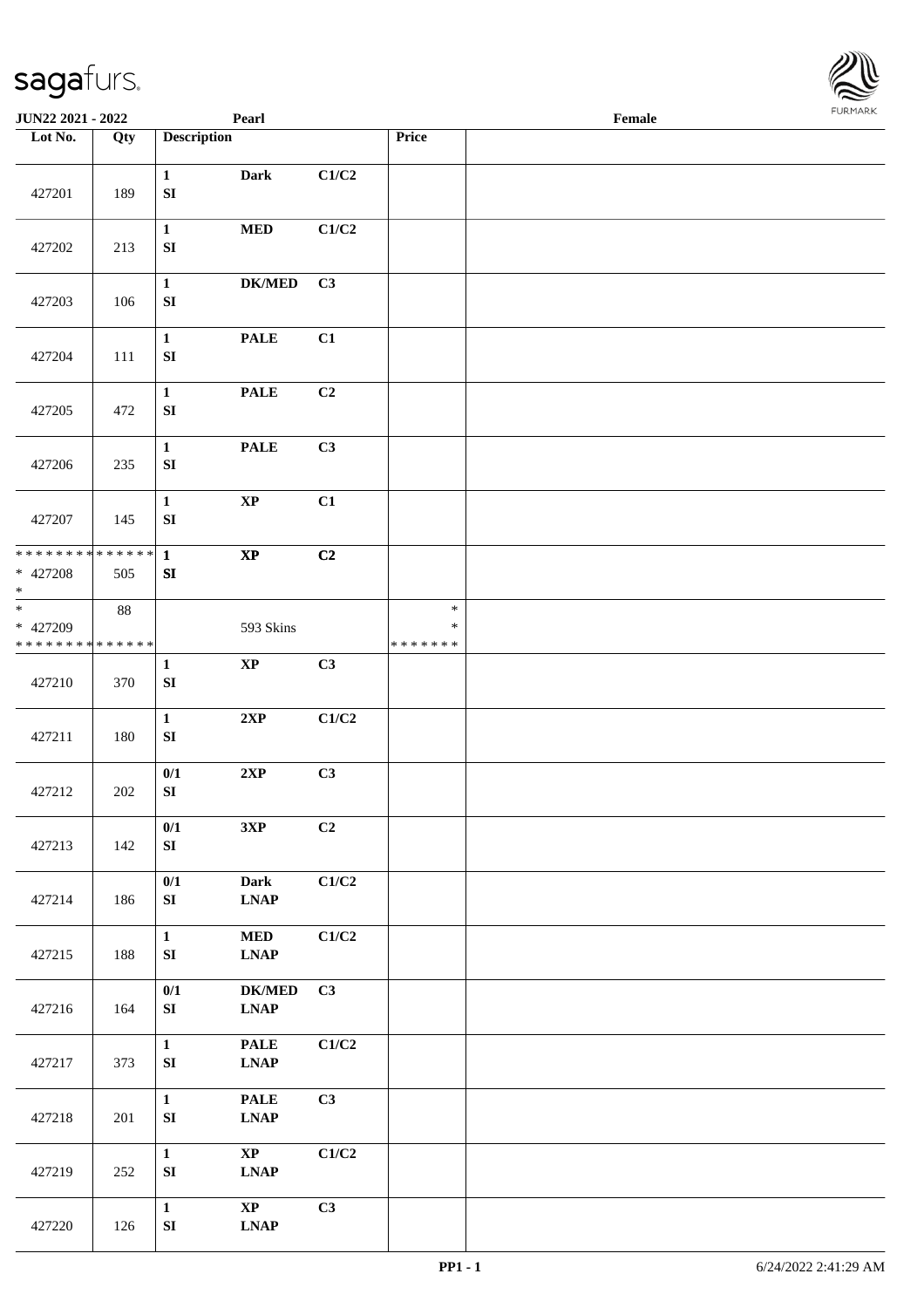| JUN22 2021 - 2022                                                     |     |                                      | Pearl                               |                               |                                   | $\ensuremath{\textnormal{\textbf{Female}}}$ | <b>FURMAR</b> |
|-----------------------------------------------------------------------|-----|--------------------------------------|-------------------------------------|-------------------------------|-----------------------------------|---------------------------------------------|---------------|
| Lot No.                                                               | Qty | <b>Description</b>                   |                                     |                               | Price                             |                                             |               |
| 427221                                                                | 113 | 0/1<br>${\bf S}{\bf I}$              | 2XP<br>$\ensuremath{\text{L}N\!AP}$ | C1/C2                         |                                   |                                             |               |
| 427222                                                                | 244 | $\mathbf{1}$<br>$\bf I\bf B$         | MED/PAL C2<br>CHIP                  |                               |                                   |                                             |               |
| 427223                                                                | 304 | $\mathbf{1}$<br>$\mathbf I\mathbf B$ | XP/2XP<br>CHIP                      | C2                            |                                   |                                             |               |
| 427224                                                                | 229 | $\mathbf{1}$<br>$\bf I\bf B$         | MED/PAL C2<br><b>CHIP</b>           | <b>LNAP</b>                   |                                   |                                             |               |
| 427225                                                                | 155 | $\mathbf{1}$<br>$\bf I\bf B$         | XP/2XP<br><b>CHIP</b>               | C <sub>2</sub><br><b>LNAP</b> |                                   |                                             |               |
| 427226                                                                | 116 | $\mathbf{1}$<br>$\rm II$             | $\mathbf{ALL}$                      | C2                            |                                   |                                             |               |
| 427227                                                                | 116 | $\mathbf{1}$<br><b>SAGA</b>          | <b>Dark</b>                         | C1                            |                                   |                                             |               |
| 427228                                                                | 326 | $\mathbf{1}$<br><b>SAGA</b>          | <b>Dark</b>                         | C2                            |                                   |                                             |               |
| 427229                                                                | 179 | $\mathbf{1}$<br>$\mathbf{SAGA}$      | <b>Dark</b>                         | C3                            |                                   |                                             |               |
| 427230                                                                | 92  | $\mathbf{1}$<br><b>SAGA</b>          | $\bf MED$                           | C1                            |                                   |                                             |               |
| 427231                                                                | 349 | $\mathbf{1}$<br><b>SAGA</b>          | $\bf MED$                           | C <sub>2</sub>                |                                   |                                             |               |
| 427232                                                                | 236 | $\mathbf{1}$<br><b>SAGA</b>          | $\bf MED$                           | C3                            |                                   |                                             |               |
| 427233                                                                | 377 | $\mathbf{1}$<br><b>SAGA</b>          | <b>PALE</b>                         | C1                            |                                   |                                             |               |
| **************<br>* 427234<br>$*$                                     | 485 | 1<br><b>SAGA</b>                     | <b>PALE</b>                         | C2                            |                                   |                                             |               |
| $\overline{\phantom{a}^*}$<br>$* 427235$<br>$*$                       | 480 |                                      | $\sqrt{2}$                          |                               | $\ast$<br>$\ast$<br>$\ast$        |                                             |               |
| $*$<br>$* 427236$<br>**************                                   | 205 |                                      | 1170 Skins                          |                               | $\ast$<br>∗<br>* * * * * * *      |                                             |               |
| * 427237<br>$*$                                                       | 485 | <b>SAGA</b>                          | <b>PALE</b>                         | C3                            |                                   |                                             |               |
| $\overline{\phantom{0}}$<br>$* 427238$<br>* * * * * * * * * * * * * * | 140 |                                      | 625 Skins                           |                               | $\ast$<br>$\ast$<br>* * * * * * * |                                             |               |
| ******** <mark>******</mark><br>* 427239<br>$*$                       | 485 | $\mathbf{1}$<br><b>SAGA</b>          | $\mathbf{X}\mathbf{P}$              | C1                            |                                   |                                             |               |
| $*$ $-$<br>$* 427240$<br>**************                               | 100 |                                      | 585 Skins                           |                               | $\ast$<br>$\ast$<br>* * * * * * * |                                             |               |

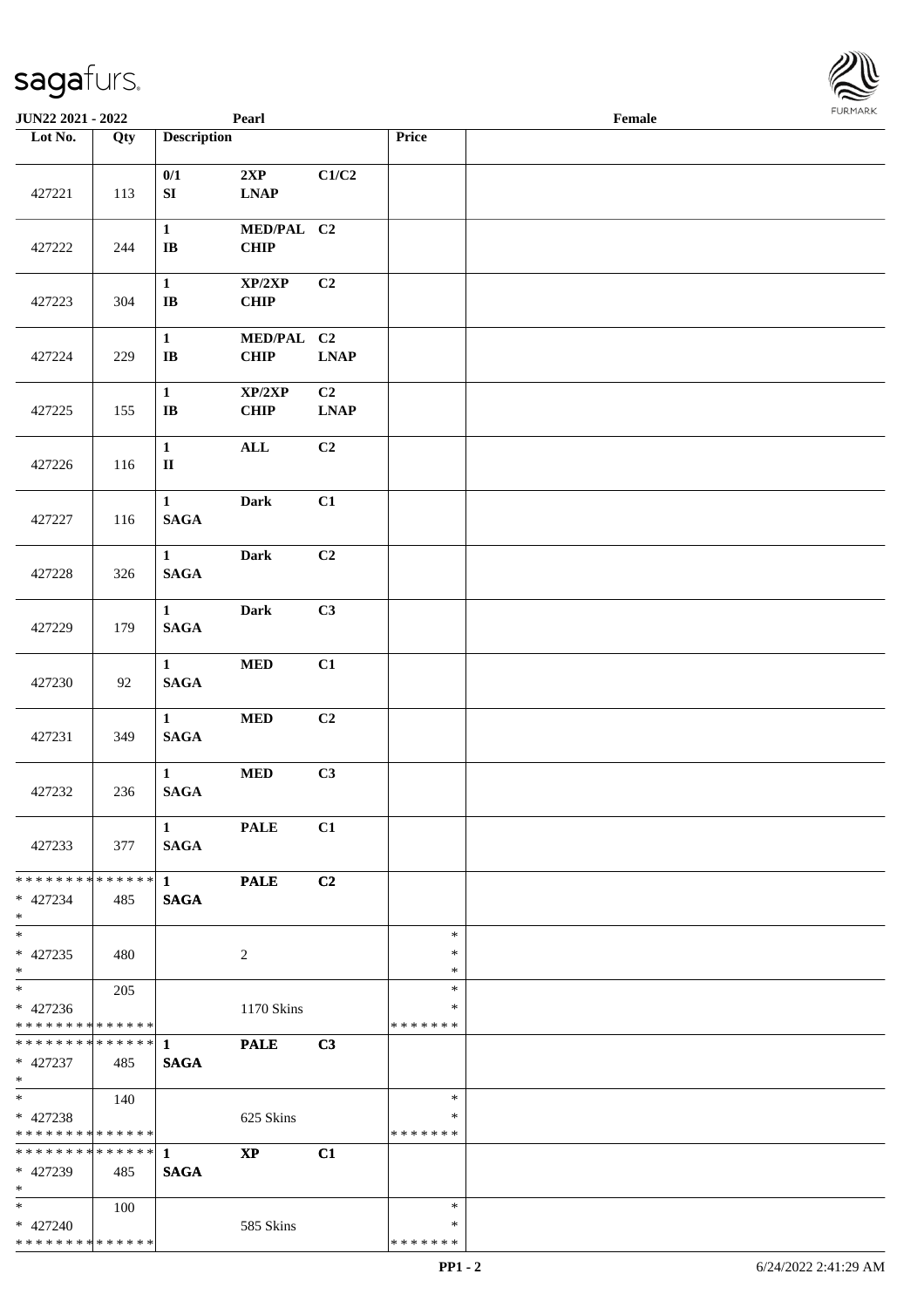| JUN22 2021 - 2022             |     |                        | Pearl                     |       |                  | Female | <b>FUNITANN</b> |
|-------------------------------|-----|------------------------|---------------------------|-------|------------------|--------|-----------------|
| Lot No.                       | Qty | <b>Description</b>     |                           |       | Price            |        |                 |
| ******** <mark>******</mark>  |     |                        |                           |       |                  |        |                 |
| $* 427241$                    | 485 | 1<br><b>SAGA</b>       | $\mathbf{X}\mathbf{P}$    | C2    |                  |        |                 |
| $*$                           |     |                        |                           |       |                  |        |                 |
| $\ast$                        |     |                        |                           |       | $\ast$           |        |                 |
| * 427242                      | 460 |                        | $\sqrt{2}$                |       | $\ast$           |        |                 |
| $*$                           |     |                        |                           |       | $\ast$           |        |                 |
| $*$                           |     |                        |                           |       | $\ast$           |        |                 |
| $* 427243$                    | 460 |                        | $\mathfrak{Z}$            |       | $\ast$           |        |                 |
| $*$                           |     |                        |                           |       | $\ast$           |        |                 |
|                               |     |                        |                           |       | $\ast$<br>$\ast$ |        |                 |
| $* 427244$<br>$*$             | 460 |                        | $\overline{4}$            |       | $\ast$           |        |                 |
|                               | 296 |                        |                           |       | $\ast$           |        |                 |
| $* 427245$                    |     |                        | 2161 Skins                |       | *                |        |                 |
| * * * * * * * * * * * * * *   |     |                        |                           |       | * * * * * * *    |        |                 |
| * * * * * * * * * * * * * * * |     | $\mathbf{1}$           | $\mathbf{XP}$             | C3    |                  |        |                 |
| $* 427246$                    | 485 | <b>SAGA</b>            |                           |       |                  |        |                 |
| $*$                           |     |                        |                           |       |                  |        |                 |
| $*$                           |     |                        |                           |       | $\ast$           |        |                 |
| $* 427247$<br>$*$             | 460 |                        | $\overline{2}$            |       | $\ast$<br>$\ast$ |        |                 |
| $*$                           | 161 |                        |                           |       | $\ast$           |        |                 |
| $* 427248$                    |     |                        | 1106 Skins                |       | $\ast$           |        |                 |
| * * * * * * * * * * * * * *   |     |                        |                           |       | *******          |        |                 |
|                               |     | $\mathbf{1}$           | 2XP                       | C1    |                  |        |                 |
| 427249                        | 229 | <b>SAGA</b>            |                           |       |                  |        |                 |
|                               |     |                        |                           |       |                  |        |                 |
| * * * * * * * * * * * * * * * |     | $\mathbf{1}$           | 2XP                       | C2    |                  |        |                 |
| * 427250                      | 485 | <b>SAGA</b>            |                           |       |                  |        |                 |
| $*$<br>$*$                    |     |                        |                           |       | $\ast$           |        |                 |
| * 427251                      | 293 |                        | 778 Skins                 |       | *                |        |                 |
| * * * * * * * * * * * * * *   |     |                        |                           |       | *******          |        |                 |
|                               |     | $\mathbf{1}$           | 2XP                       | C3    |                  |        |                 |
| 427252                        | 355 | <b>SAGA</b>            |                           |       |                  |        |                 |
|                               |     |                        |                           |       |                  |        |                 |
|                               |     | $\mathbf{1}$           | 3XP                       | C3    |                  |        |                 |
| 427253                        | 151 | <b>SAGA</b>            |                           |       |                  |        |                 |
|                               |     | $1 \quad \blacksquare$ |                           |       |                  |        |                 |
| 427254                        | 305 | <b>SAGA</b>            | $3XP/4XP$ $C1/C2$         |       |                  |        |                 |
|                               |     |                        |                           |       |                  |        |                 |
|                               |     | $1 \quad \blacksquare$ | Dark                      | C1/C2 |                  |        |                 |
| 427255                        | 324 | <b>SAGA</b>            | <b>LNAP</b>               |       |                  |        |                 |
|                               |     |                        |                           |       |                  |        |                 |
|                               |     | $1 \quad \blacksquare$ | <b>Dark</b>               | C3    |                  |        |                 |
| 427256                        | 126 | <b>SAGA</b>            | <b>LNAP</b>               |       |                  |        |                 |
|                               |     | $1 \quad \blacksquare$ |                           |       |                  |        |                 |
| 427257                        | 498 | <b>SAGA</b>            | <b>MED</b><br><b>LNAP</b> | C1/C2 |                  |        |                 |
|                               |     |                        |                           |       |                  |        |                 |
|                               |     | $\mathbf{1}$           | <b>MED</b>                | C3    |                  |        |                 |
| 427258                        | 196 | <b>SAGA</b>            | <b>LNAP</b>               |       |                  |        |                 |
|                               |     |                        |                           |       |                  |        |                 |
| ******** <mark>******</mark>  |     | $1 \quad \blacksquare$ | <b>PALE</b>               | C1/C2 |                  |        |                 |
| * 427259                      | 485 | <b>SAGA</b>            | <b>LNAP</b>               |       |                  |        |                 |
| $*$ $*$<br>$*$                |     |                        |                           |       | $\ast$           |        |                 |
| $* 427260$                    | 460 |                        | $\overline{c}$            |       | $\ast$           |        |                 |
| $*$                           |     |                        |                           |       | $\ast$           |        |                 |
|                               |     |                        |                           |       |                  |        |                 |

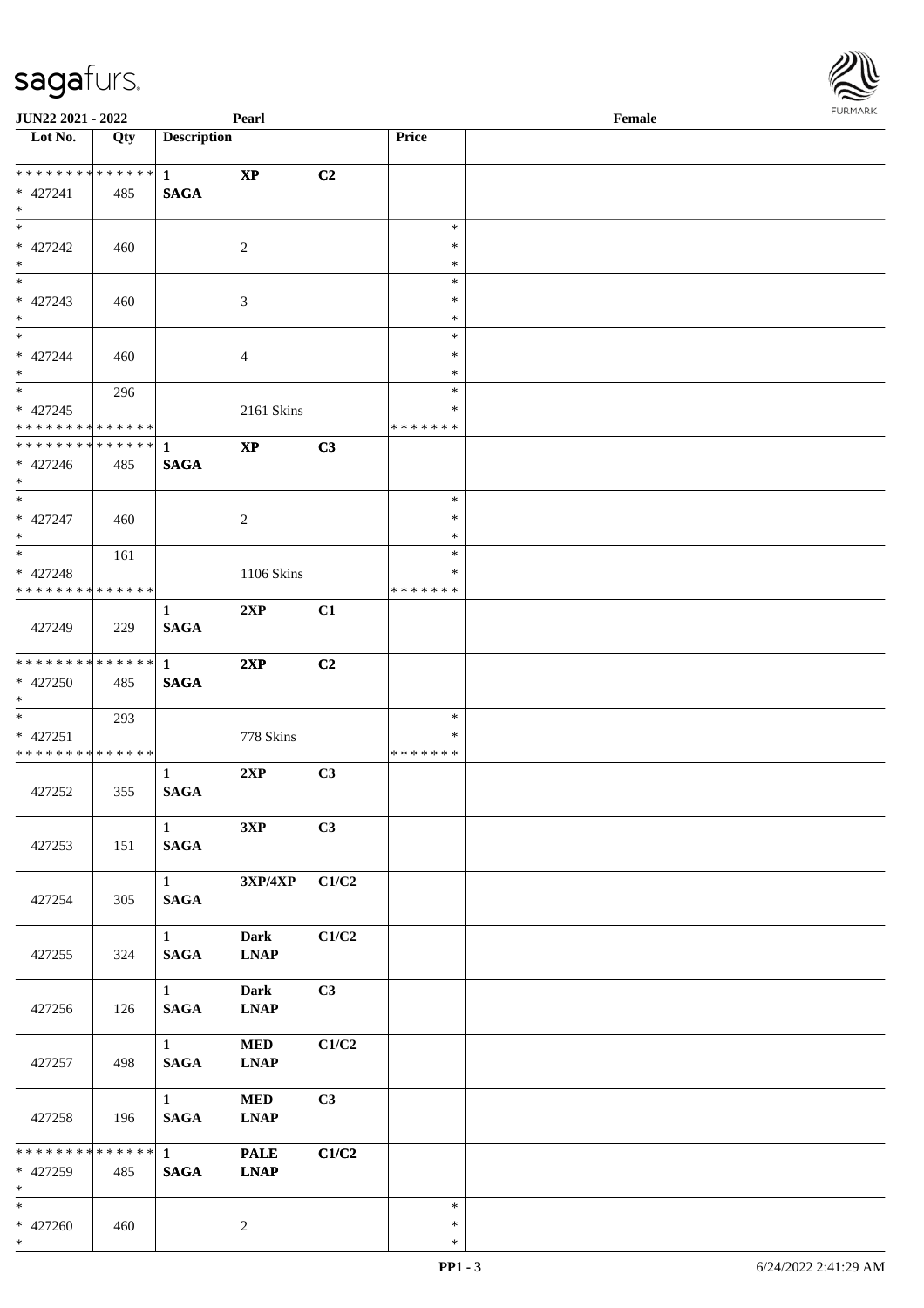| <b>JUN22 2021 - 2022</b>                                        |     |                             | Pearl                                                     |       |                                   | Female |  |
|-----------------------------------------------------------------|-----|-----------------------------|-----------------------------------------------------------|-------|-----------------------------------|--------|--|
| Lot No.                                                         | Qty | <b>Description</b>          |                                                           |       | Price                             |        |  |
| $*$<br>$* 427261$                                               | 275 | $\mathbf{1}$<br><b>SAGA</b> | <b>PALE</b><br>$\mathbf{L}\mathbf{N}\mathbf{A}\mathbf{P}$ | C1/C2 | $\ast$<br>$\ast$                  |        |  |
| * * * * * * * * * * * * * *<br>427262                           | 487 | $\mathbf{1}$<br><b>SAGA</b> | <b>PALE</b><br><b>LNAP</b>                                | C3    | * * * * * * *                     |        |  |
| * * * * * * * * * * * * * * <mark>*</mark><br>$* 427263$<br>$*$ | 485 | $\mathbf{1}$<br><b>SAGA</b> | $\bold{XP}$<br><b>LNAP</b>                                | C1/C2 |                                   |        |  |
| $*$<br>* 427264<br>$*$                                          | 460 |                             | $\overline{c}$                                            |       | $\ast$<br>$\ast$<br>$\ast$        |        |  |
| $*$<br>$* 427265$<br>* * * * * * * * <mark>* * * * * * *</mark> | 168 |                             | 1113 Skins                                                |       | $\ast$<br>$\ast$<br>* * * * * * * |        |  |
| 427266                                                          | 438 | $\mathbf{1}$<br><b>SAGA</b> | $\mathbf{X}\mathbf{P}$<br><b>LNAP</b>                     | C3    |                                   |        |  |
| 427267                                                          | 346 | $\mathbf{1}$<br><b>SAGA</b> | 2XP<br><b>LNAP</b>                                        | C1/C2 |                                   |        |  |
| 427268                                                          | 138 | $\mathbf{1}$<br><b>SAGA</b> | 2XP<br><b>LNAP</b>                                        | C3    |                                   |        |  |
| 427269                                                          | 233 | $\mathbf{1}$<br><b>SAGA</b> | 3XP/4XP<br><b>LNAP</b>                                    | C2    |                                   |        |  |
| 427270                                                          | 286 | $\mathbf{1}$<br>IA          | <b>Dark</b><br>CHIP                                       | C2    |                                   |        |  |
| * * * * * * * * <mark>* * * * * * *</mark><br>* 427271<br>$*$   | 485 | $\mathbf{1}$<br>IA          | MED/PAL C2<br><b>CHIP</b>                                 |       |                                   |        |  |
| $*$<br>* 427272<br>$*$                                          | 460 |                             | $\overline{c}$                                            |       | $\ast$<br>$\ast$<br>$\ast$        |        |  |
| $*$<br>* 427273<br>$*$                                          | 460 |                             | 3                                                         |       | $\ast$<br>$\ast$<br>$\ast$        |        |  |
| $*$ $*$<br>* 427274<br>* * * * * * * * <mark>* * * * * *</mark> | 338 |                             | 1743 Skins                                                |       | $\ast$<br>∗<br>* * * * * * *      |        |  |
| * * * * * * * * * * * * * * *<br>* 427275<br>$*$                | 485 | 1<br>IA                     | XP/2XP<br><b>CHIP</b>                                     | C2    |                                   |        |  |
| $\ast$<br>* 427276<br>$*$                                       | 460 |                             | 2                                                         |       | $\ast$<br>$\ast$<br>$\ast$        |        |  |
| $*$<br>* 427277<br>$\ast$                                       | 460 |                             | 3                                                         |       | $\ast$<br>$\ast$<br>$\ast$        |        |  |
| $*$<br>* 427278<br>$*$                                          | 460 |                             | 4                                                         |       | $\ast$<br>$\ast$<br>$\ast$        |        |  |
| $*$<br>* 427279<br>$*$                                          | 460 |                             | 5                                                         |       | $\ast$<br>$\ast$<br>$\ast$        |        |  |
| $*$<br>* 427280<br>$\ast$                                       | 460 |                             | $\sqrt{6}$                                                |       | $\ast$<br>$\ast$<br>$\ast$        |        |  |

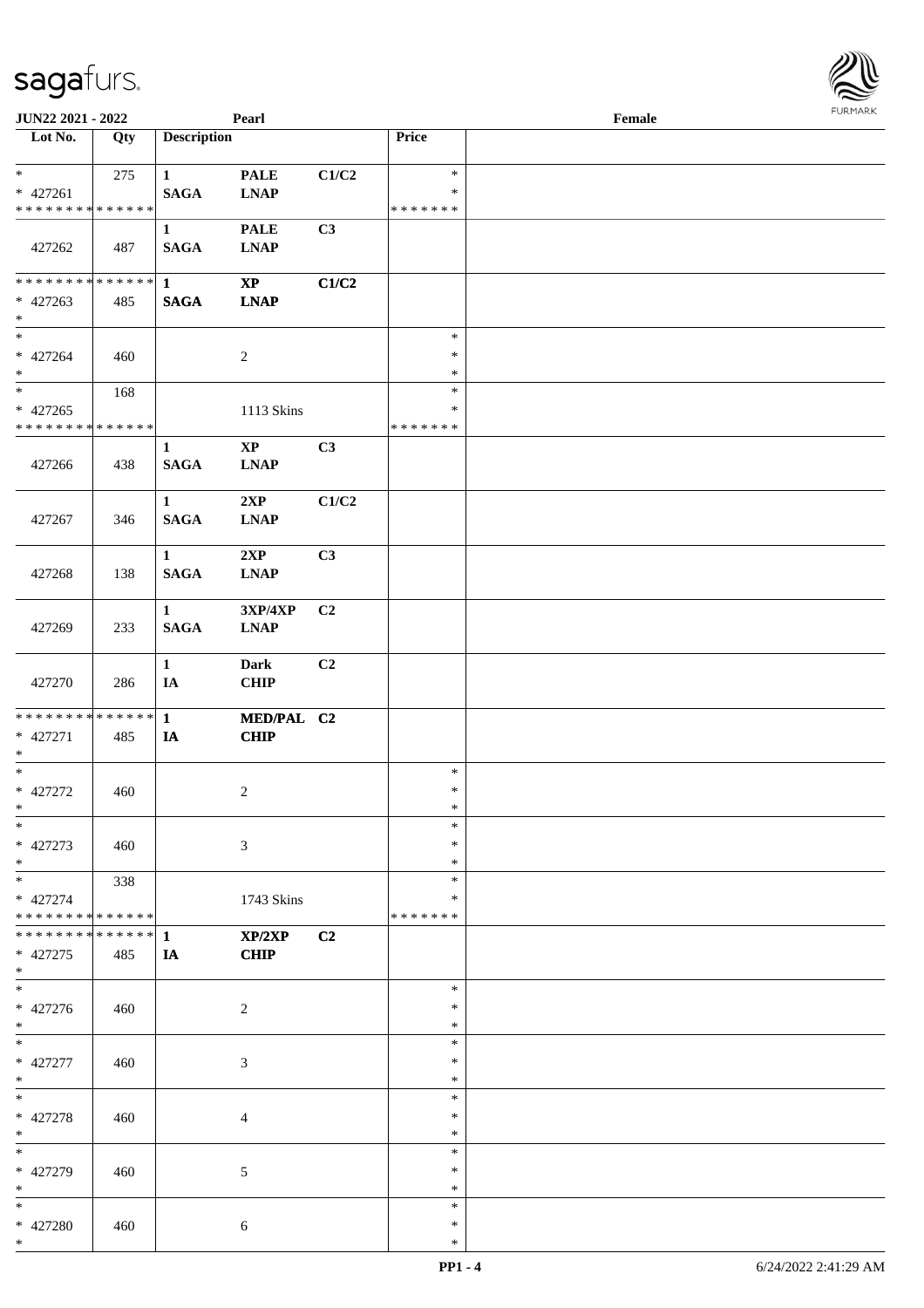| <b>JUN22 2021 - 2022</b>                               |               |                             | Pearl                      |                |               | Female | $1 \times 1 \times 1 \times 1 \times 1$ |
|--------------------------------------------------------|---------------|-----------------------------|----------------------------|----------------|---------------|--------|-----------------------------------------|
| Lot No.                                                | Qty           | <b>Description</b>          |                            |                | Price         |        |                                         |
|                                                        |               |                             |                            |                |               |        |                                         |
| $*$                                                    | 184           | $\mathbf{1}$                | XP/2XP                     | C2             | $\ast$        |        |                                         |
| $* 427281$                                             |               | IA                          | <b>CHIP</b>                |                | $\ast$        |        |                                         |
| * * * * * * * * <mark>* * * * * * *</mark>             |               |                             |                            |                | * * * * * * * |        |                                         |
|                                                        |               | $\mathbf{1}$                | 3XP/4XP                    | C2             |               |        |                                         |
| 427282                                                 | 135           | IA                          | <b>CHIP</b>                |                |               |        |                                         |
|                                                        |               | $\mathbf{1}$                |                            | C <sub>2</sub> |               |        |                                         |
| 427283                                                 |               |                             | <b>Dark</b><br><b>CHIP</b> | <b>LNAP</b>    |               |        |                                         |
|                                                        | 166           | IA                          |                            |                |               |        |                                         |
| * * * * * * * * <mark>* * * * * * *</mark>             |               | $\mathbf{1}$                | MED/PAL C2                 |                |               |        |                                         |
| * 427284                                               | 485           | IA                          | <b>CHIP</b>                | <b>LNAP</b>    |               |        |                                         |
| $\ast$                                                 |               |                             |                            |                |               |        |                                         |
| $\overline{\ast}$                                      | 355           |                             |                            |                | $\ast$        |        |                                         |
| * 427285                                               |               |                             | 840 Skins                  |                | ∗             |        |                                         |
| * * * * * * * * <mark>* * * * * * *</mark>             |               |                             |                            |                | * * * * * * * |        |                                         |
| * * * * * * * * <mark>* * * * * * *</mark>             |               | $\mathbf{1}$                | XP/2XP                     | C <sub>2</sub> |               |        |                                         |
| * 427286                                               | 485           | IA                          | <b>CHIP</b>                | <b>LNAP</b>    |               |        |                                         |
| $\ast$                                                 |               |                             |                            |                |               |        |                                         |
| $*$                                                    | 88            |                             |                            |                | $\ast$        |        |                                         |
| * 427287                                               |               |                             | 573 Skins                  |                | $\ast$        |        |                                         |
| * * * * * * * * <mark>* * * * * *</mark> *             |               |                             |                            |                | * * * * * * * |        |                                         |
|                                                        |               | $\mathbf{1}$                | <b>Dark</b>                | C1/C2          |               |        |                                         |
| 427288                                                 | 103           | <b>SROY</b>                 |                            |                |               |        |                                         |
|                                                        |               |                             |                            |                |               |        |                                         |
|                                                        |               | $\mathbf{1}$                | <b>MED</b>                 | C1/C2          |               |        |                                         |
| 427289                                                 | 114           | <b>SROY</b>                 |                            |                |               |        |                                         |
|                                                        |               |                             |                            |                |               |        |                                         |
|                                                        |               | $\mathbf{1}$<br><b>SROY</b> | <b>PALE</b>                | C1             |               |        |                                         |
| 427290                                                 | 114           |                             |                            |                |               |        |                                         |
|                                                        |               | $\mathbf{1}$                | <b>PALE</b>                | C2             |               |        |                                         |
| 427291                                                 | 329           | <b>SROY</b>                 |                            |                |               |        |                                         |
|                                                        |               |                             |                            |                |               |        |                                         |
|                                                        |               | $\mathbf{1}$                | <b>PALE</b>                | C3             |               |        |                                         |
| 427292                                                 | 124           | <b>SROY</b>                 |                            |                |               |        |                                         |
|                                                        |               |                             |                            |                |               |        |                                         |
|                                                        |               | $\mathbf{1}$                | $\bold{XP}$                | C1             |               |        |                                         |
| 427293                                                 | 164           | <b>SROY</b>                 |                            |                |               |        |                                         |
|                                                        |               |                             |                            |                |               |        |                                         |
| * * * * * * * *                                        | * * * * * * * | $1 \quad \blacksquare$      | $\mathbf{XP}$              | C2             |               |        |                                         |
| * 427294                                               | 465           | <b>SROY</b>                 |                            |                |               |        |                                         |
| $\ast$                                                 |               |                             |                            |                |               |        |                                         |
| $\overline{\ast}$                                      | 290           |                             |                            |                | $\ast$        |        |                                         |
| * 427295<br>* * * * * * * * <mark>* * * * * *</mark> * |               |                             | 755 Skins                  |                | ∗             |        |                                         |
|                                                        |               |                             |                            |                | * * * * * * * |        |                                         |
| 427296                                                 |               | $\mathbf{1}$<br><b>SROY</b> | $\mathbf{X}\mathbf{P}$     | C3             |               |        |                                         |
|                                                        | 345           |                             |                            |                |               |        |                                         |
|                                                        |               | $1 \quad \blacksquare$      | 2XP                        | C1             |               |        |                                         |
| 427297                                                 | 87            | <b>SROY</b>                 |                            |                |               |        |                                         |
|                                                        |               |                             |                            |                |               |        |                                         |
|                                                        |               | $1 -$                       | 2XP                        | C2             |               |        |                                         |
| 427298                                                 | 375           | <b>SROY</b>                 |                            |                |               |        |                                         |
|                                                        |               |                             |                            |                |               |        |                                         |
|                                                        |               | 1                           | 2XP                        | C3             |               |        |                                         |
| 427299                                                 | 153           | <b>SROY</b>                 |                            |                |               |        |                                         |
|                                                        |               |                             |                            |                |               |        |                                         |
|                                                        |               | 1                           | 3XP                        | C1/C2          |               |        |                                         |
| 427300                                                 | 125           | <b>SROY</b>                 |                            |                |               |        |                                         |
|                                                        |               |                             |                            |                |               |        |                                         |

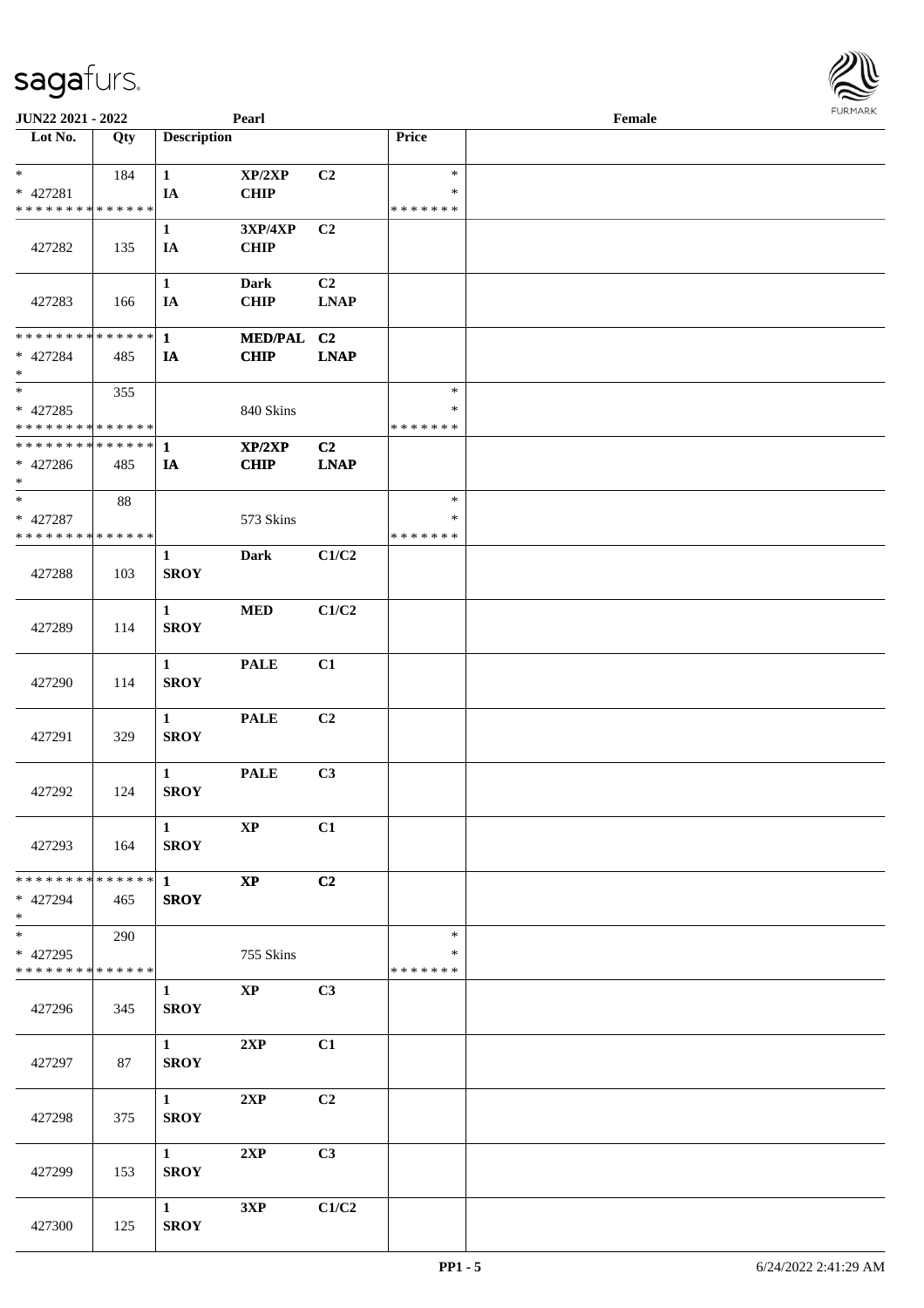

| JUN22 2021 - 2022                                                       |     |                                      | Pearl                             |                |                                   | Female |  |
|-------------------------------------------------------------------------|-----|--------------------------------------|-----------------------------------|----------------|-----------------------------------|--------|--|
| Lot No.                                                                 | Qty | <b>Description</b>                   |                                   |                | Price                             |        |  |
| 427341                                                                  | 258 | $\mathbf{2}$<br>${\bf S}{\bf I}$     | Dark                              | C1/C2          |                                   |        |  |
| 427342                                                                  | 427 | $\boldsymbol{2}$<br>${\bf S}{\bf I}$ | $\bf MED$                         | C1/C2          |                                   |        |  |
| 427343                                                                  | 205 | $\mathbf 2$<br>${\bf S}{\bf I}$      | $DK/MED$                          | C3             |                                   |        |  |
| 427344                                                                  | 192 | $\mathbf{2}$<br>${\bf SI}$           | <b>PALE</b>                       | C1             |                                   |        |  |
| * * * * * * * * * * * * * *<br>$* 427345$<br>$\ast$                     | 505 | $\overline{2}$<br>SI                 | <b>PALE</b>                       | C2             |                                   |        |  |
| $\overline{\phantom{a}^*}$<br>$* 427346$<br>* * * * * * * * * * * * * * | 302 |                                      | 807 Skins                         |                | $\ast$<br>$\ast$<br>* * * * * * * |        |  |
| 427347                                                                  | 459 | $\boldsymbol{2}$<br>${\bf S}{\bf I}$ | <b>PALE</b>                       | C3             |                                   |        |  |
| 427348                                                                  | 253 | $\boldsymbol{2}$<br>SI               | $\mathbf{XP}$                     | C1             |                                   |        |  |
| * * * * * * * * * * * * * * *<br>* 427349<br>$\ast$                     | 525 | $\overline{2}$<br>SI                 | $\bold{XP}$                       | C <sub>2</sub> |                                   |        |  |
| $\overline{\phantom{a}^*}$<br>* 427350<br>* * * * * * * * * * * * * *   | 110 |                                      | 635 Skins                         |                | $\ast$<br>*<br>* * * * * * *      |        |  |
| 427351                                                                  | 552 | $\boldsymbol{2}$<br>${\bf S}{\bf I}$ | $\bold{XP}$                       | C3             |                                   |        |  |
| 427352                                                                  | 102 | $\mathbf 2$<br>${\bf S}{\bf I}$      | 2XP                               | C1             |                                   |        |  |
| 427353                                                                  | 188 | $\overline{2}$<br>${\bf S}{\bf I}$   | 2XP                               | C2             |                                   |        |  |
| 427354                                                                  | 83  | $\mathbf 2$<br>SI                    | 2XP                               | C3             |                                   |        |  |
| 427355                                                                  | 91  | $\mathbf 2$<br>SI                    | $3{\bf X}{\bf P}/4{\bf X}{\bf P}$ | C2             |                                   |        |  |
| 427356                                                                  | 212 | $\overline{2}$<br>${\bf S}{\bf I}$   | <b>Dark</b><br><b>LNAP</b>        | C1/C2          |                                   |        |  |
| 427357                                                                  | 405 | $\mathbf 2$<br>SI                    | $\bf MED$<br><b>LNAP</b>          | C1/C2          |                                   |        |  |
| 427358                                                                  | 245 | $\overline{2}$<br>${\bf S}{\bf I}$   | <b>DK/MED</b><br><b>LNAP</b>      | C <sub>3</sub> |                                   |        |  |
| ******** <mark>******</mark><br>* 427359<br>$\ast$                      | 545 | $\overline{2}$<br>SI                 | <b>PALE</b><br><b>LNAP</b>        | C1/C2          |                                   |        |  |
| $\ast$<br>* 427360<br>* * * * * * * * * * * * * *                       | 197 |                                      | 742 Skins                         |                | $\ast$<br>$\ast$<br>* * * * * * * |        |  |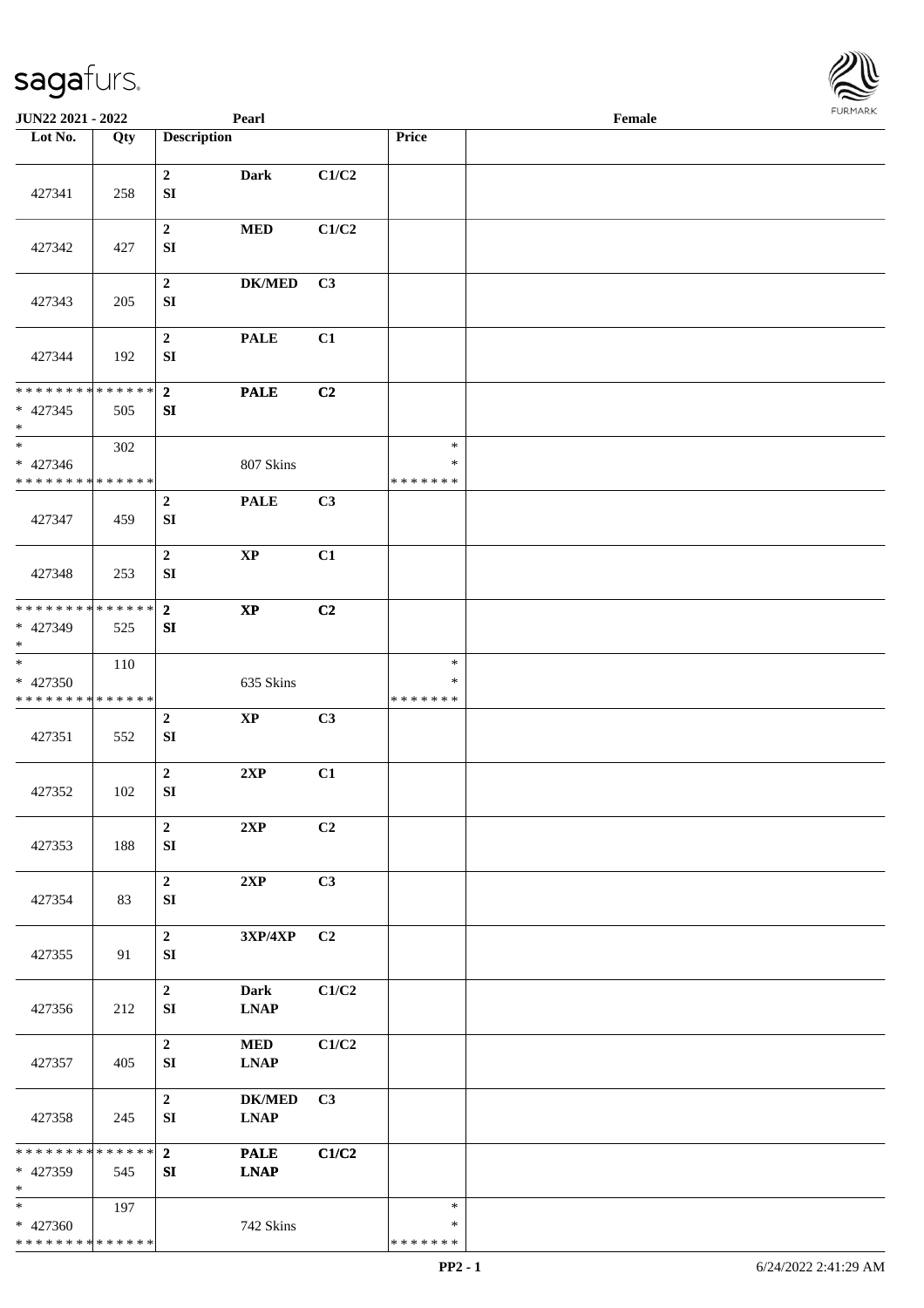| <b>JUN22 2021 - 2022</b> |     |                                   | Pearl                                                     |                                                |       | Female | <b>FURMARK</b> |
|--------------------------|-----|-----------------------------------|-----------------------------------------------------------|------------------------------------------------|-------|--------|----------------|
| Lot No.                  | Qty | <b>Description</b>                |                                                           |                                                | Price |        |                |
| 427361                   | 498 | $\mathbf 2$<br>${\bf S}{\bf I}$   | <b>PALE</b><br>$\mathbf{L}\mathbf{N}\mathbf{A}\mathbf{P}$ | C3                                             |       |        |                |
| 427362                   | 498 | $\mathbf{2}$<br>${\bf S}{\bf I}$  | $\bold{XP}$<br>$\mathbf{L}\mathbf{N}\mathbf{A}\mathbf{P}$ | C1/C2                                          |       |        |                |
| 427363                   | 373 | $\mathbf{2}$<br>${\bf S}{\bf I}$  | $\bold{XP}$<br>$\ensuremath{\text{L}N\!AP}$               | C3                                             |       |        |                |
| 427364                   | 106 | $\mathbf 2$<br>${\bf S}{\bf I}$   | 2XP<br>$\ensuremath{\text{L}N\!AP}$                       | C1/C2                                          |       |        |                |
| 427365                   | 104 | $1/2$<br>SI                       | 2XP<br>$\ensuremath{\text{L}N\!AP}$                       | C3                                             |       |        |                |
| 427366                   | 158 | $1/2$<br>${\bf S}{\bf I}$         | 3XP/4XP<br>$\ensuremath{\text{L}N\!AP}$                   | C2                                             |       |        |                |
| 427367                   | 240 | $1/2$<br>$\bf{IB}$                | <b>Dark</b><br>CHIP                                       | C2                                             |       |        |                |
| 427368                   | 265 | $\mathbf{2}$<br>$\bf I\bf B$      | MED/PAL C2<br><b>CHIP</b>                                 |                                                |       |        |                |
| 427369                   | 240 | $\mathbf{2}$<br>$\bf{IB}$         | XP/2XP<br>CHIP                                            | C <sub>2</sub>                                 |       |        |                |
| 427370                   | 135 | $1/2$<br>$\bf IB$                 | 3XP/4XP<br>CHIP                                           | C <sub>2</sub>                                 |       |        |                |
| 427371                   | 79  | $1/2$<br>$\bf{IB}$                | <b>Dark</b><br>CHIP                                       | C <sub>2</sub><br><b>LNAP</b>                  |       |        |                |
| 427372                   | 305 | $\mathbf 2$<br>$\bf IB$           | MED/PAL C2<br><b>CHIP</b>                                 | $\mathbf{L}\mathbf{N}\mathbf{A}\mathbf{P}$     |       |        |                |
| 427373                   | 170 | $\mathbf{2}$<br>$\bf IB$          | XP/2XP<br>CHIP                                            | C <sub>2</sub><br>$\ensuremath{\text{L}N\!AP}$ |       |        |                |
| 427374                   | 101 | $1/2$<br>$\mathbf{IA}$            | 3XP/4XP<br>CHIP                                           | C2<br><b>LNAP</b>                              |       |        |                |
| 427375                   | 245 | $\mathbf{2}$<br>$\mathbf{I}$      | $\mathbf{ALL}$                                            | C2                                             |       |        |                |
| 427376                   | 279 | $\mathbf{2}$<br>$\mathbf{SAGA}$   | <b>Dark</b>                                               | C1/C2                                          |       |        |                |
| 427377                   | 131 | $\mathbf{2}$<br>$\mathbf{SAGA}$   | $\bf MED$                                                 | C1                                             |       |        |                |
| 427378                   | 360 | $\overline{2}$<br>$\mathbf{SAGA}$ | $\bf MED$                                                 | C2                                             |       |        |                |
| 427379                   | 212 | $\mathbf{2}$<br>$\mathbf{SAGA}$   | ${\bf DK/MED}$                                            | C3                                             |       |        |                |
| 427380                   | 371 | $\overline{2}$<br>$\mathbf{SAGA}$ | <b>PALE</b>                                               | C1                                             |       |        |                |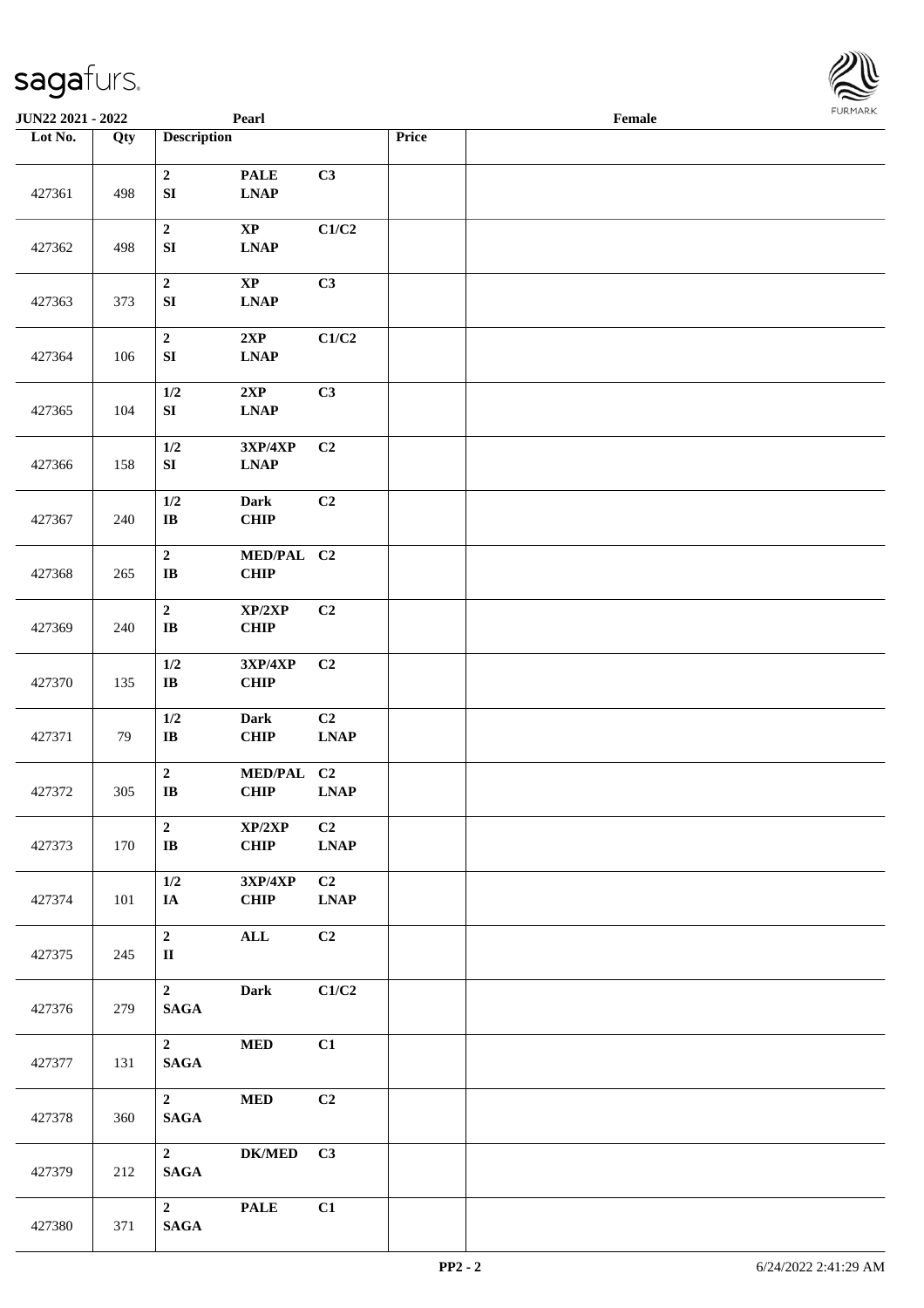| <b>JUN22 2021 - 2022</b>                   |             |                         | Pearl                  |                |                    | Female | $1 \times 1 \times 1 \times 1 \times 1$ |
|--------------------------------------------|-------------|-------------------------|------------------------|----------------|--------------------|--------|-----------------------------------------|
| Lot No.                                    | Qty         | <b>Description</b>      |                        |                | Price              |        |                                         |
|                                            |             |                         |                        |                |                    |        |                                         |
| ************* <mark>*</mark> 2             |             |                         | <b>PALE</b>            | C <sub>2</sub> |                    |        |                                         |
| * 427381                                   | 485         | <b>SAGA</b>             |                        |                |                    |        |                                         |
| $*$<br>$\frac{1}{\ast}$                    |             |                         |                        |                |                    |        |                                         |
|                                            |             |                         |                        |                | $\ast$             |        |                                         |
| * 427382                                   | 460         |                         | 2                      |                | $\ast$             |        |                                         |
| $*$<br>$\overline{\mathbf{r}}$             |             |                         |                        |                | $\ast$             |        |                                         |
|                                            | 213         |                         |                        |                | $\ast$             |        |                                         |
| * 427383<br>* * * * * * * * * * * * * * *  |             |                         | 1158 Skins             |                | ∗<br>* * * * * * * |        |                                         |
|                                            |             |                         |                        |                |                    |        |                                         |
|                                            |             | $\overline{2}$          | <b>PALE</b>            | C2             |                    |        |                                         |
| 427384                                     | 485         | <b>SAGA</b>             |                        |                |                    |        |                                         |
| * * * * * * * * * * * * * * <mark>*</mark> |             | $\overline{\mathbf{2}}$ | <b>PALE</b>            | C3             |                    |        |                                         |
| * 427385                                   | 525         | <b>SAGA</b>             |                        |                |                    |        |                                         |
| $*$                                        |             |                         |                        |                |                    |        |                                         |
| $*$                                        | 91          |                         |                        |                | $\ast$             |        |                                         |
| * 427386                                   |             |                         | 616 Skins              |                | $\ast$             |        |                                         |
| * * * * * * * * <mark>* * * * * *</mark> * |             |                         |                        |                | * * * * * * *      |        |                                         |
|                                            |             |                         | $\mathbf{X}\mathbf{P}$ | C1             |                    |        |                                         |
| * 427387                                   | 505         | <b>SAGA</b>             |                        |                |                    |        |                                         |
| $*$                                        |             |                         |                        |                |                    |        |                                         |
| $\overline{\ast}$                          | 109         |                         |                        |                | $\ast$             |        |                                         |
| * 427388                                   |             |                         | 614 Skins              |                | ∗                  |        |                                         |
| * * * * * * * * <mark>* * * * * * *</mark> |             |                         |                        |                | * * * * * * *      |        |                                         |
|                                            |             |                         | $\bold{XP}$            | C2             |                    |        |                                         |
| * 427389                                   | 485         | <b>SAGA</b>             |                        |                |                    |        |                                         |
| $\ast$                                     |             |                         |                        |                |                    |        |                                         |
| $\overline{\ast}$                          |             |                         |                        |                | $\ast$             |        |                                         |
| * 427390                                   | 460         |                         | 2                      |                | $\ast$             |        |                                         |
| $\ast$                                     |             |                         |                        |                | $\ast$             |        |                                         |
| $*$                                        |             |                         |                        |                | $\ast$             |        |                                         |
| * 427391                                   | 460         |                         | 3                      |                | $\ast$             |        |                                         |
| $*$                                        |             |                         |                        |                | $\ast$             |        |                                         |
|                                            | 106         |                         |                        |                | $\ast$             |        |                                         |
| * 427392<br>* * * * * * * * * * * * * * *  |             |                         | 1511 Skins             |                | $\ast$<br>*******  |        |                                         |
|                                            |             |                         |                        |                |                    |        |                                         |
| * 427393                                   | 485         | <b>SAGA</b>             | <b>XP</b>              | C3             |                    |        |                                         |
| $*$                                        |             |                         |                        |                |                    |        |                                         |
| $\ast$                                     |             |                         |                        |                | $\ast$             |        |                                         |
| * 427394                                   | 460         |                         | 2                      |                | ∗                  |        |                                         |
| $*$                                        |             |                         |                        |                | $\ast$             |        |                                         |
|                                            | 93          |                         |                        |                | $\ast$             |        |                                         |
| * 427395                                   |             |                         | 1038 Skins             |                | $\ast$             |        |                                         |
| * * * * * * * * * * * * * * <mark>*</mark> |             |                         |                        |                | * * * * * * *      |        |                                         |
|                                            |             | $\mathbf{2}$            | 2XP                    | C1             |                    |        |                                         |
| 427396                                     | 242         | <b>SAGA</b>             |                        |                |                    |        |                                         |
|                                            |             |                         |                        |                |                    |        |                                         |
| * * * * * * * *                            | * * * * * * | $\mathbf{2}$            | 2XP                    | C2             |                    |        |                                         |
| * 427397                                   | 485         | <b>SAGA</b>             |                        |                |                    |        |                                         |
| $*$ $-$                                    |             |                         |                        |                |                    |        |                                         |
| $*$                                        | 69          |                         |                        |                | $\ast$             |        |                                         |
| * 427398                                   |             |                         | 554 Skins              |                | *                  |        |                                         |
| * * * * * * * * * * * * * * *              |             |                         |                        |                | * * * * * * *      |        |                                         |
|                                            |             | $\overline{2}$          | 2XP                    | C <sub>3</sub> |                    |        |                                         |
| 427399                                     | 212         | <b>SAGA</b>             |                        |                |                    |        |                                         |
|                                            |             |                         |                        |                |                    |        |                                         |
|                                            |             | $\overline{\mathbf{2}}$ | $3XP/4XP$ $C2$         |                |                    |        |                                         |
| 427400                                     | 297         | <b>SAGA</b>             |                        |                |                    |        |                                         |

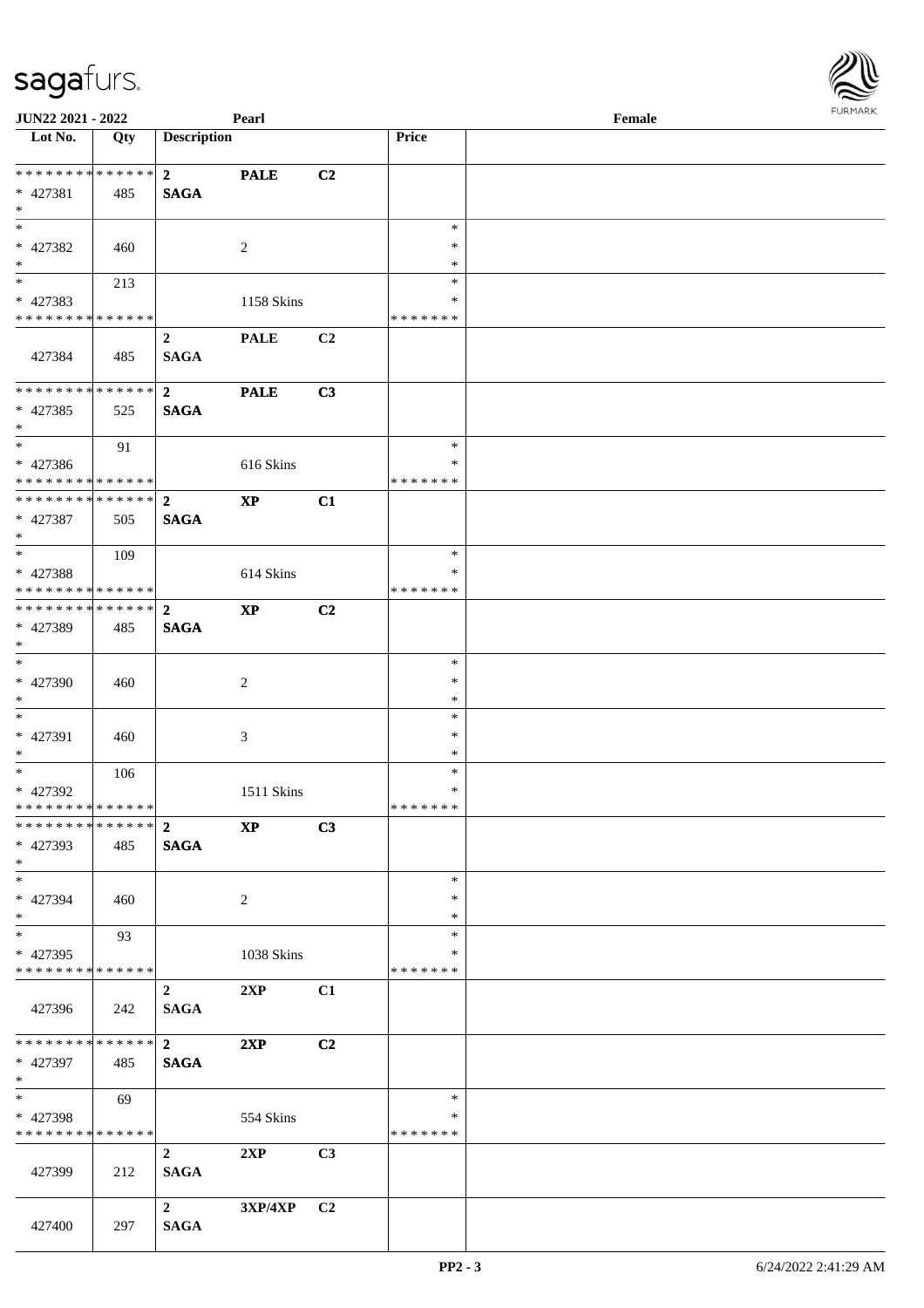| JUN22 2021 - 2022                         |     |                    | Pearl          |                |                   | Female |  |
|-------------------------------------------|-----|--------------------|----------------|----------------|-------------------|--------|--|
| Lot No.                                   | Qty | <b>Description</b> |                |                | Price             |        |  |
|                                           |     |                    |                |                |                   |        |  |
|                                           |     | $\mathbf{2}$       | <b>Dark</b>    | C1/C2          |                   |        |  |
| 427401                                    | 324 | <b>SAGA</b>        | <b>LNAP</b>    |                |                   |        |  |
|                                           |     |                    |                |                |                   |        |  |
|                                           |     | $\boldsymbol{2}$   | <b>MED</b>     | C1/C2          |                   |        |  |
| 427402                                    | 509 | <b>SAGA</b>        | <b>LNAP</b>    |                |                   |        |  |
|                                           |     |                    |                |                |                   |        |  |
|                                           |     |                    |                |                |                   |        |  |
|                                           |     | $\boldsymbol{2}$   | <b>DK/MED</b>  | C3             |                   |        |  |
| 427403                                    | 275 | <b>SAGA</b>        | <b>LNAP</b>    |                |                   |        |  |
|                                           |     |                    |                |                |                   |        |  |
| * * * * * * * * * * * * * *               |     | $\overline{2}$     | <b>PALE</b>    | C1/C2          |                   |        |  |
| $* 427404$                                | 485 | <b>SAGA</b>        | <b>LNAP</b>    |                |                   |        |  |
| $\ast$                                    |     |                    |                |                |                   |        |  |
| $\ast$                                    |     |                    |                |                | $\ast$            |        |  |
| $* 427405$                                | 460 |                    | $\sqrt{2}$     |                | $\ast$            |        |  |
| $\ast$                                    |     |                    |                |                | $\ast$            |        |  |
| $\overline{\phantom{1}}$                  | 260 |                    |                |                | $\ast$            |        |  |
| $* 427406$                                |     |                    | 1205 Skins     |                | $\ast$            |        |  |
| * * * * * * * * * * * * * * *             |     |                    |                |                | * * * * * * *     |        |  |
| **************                            |     | $\overline{2}$     | <b>PALE</b>    | C3             |                   |        |  |
| $* 427407$                                | 485 | <b>SAGA</b>        | <b>LNAP</b>    |                |                   |        |  |
| $*$                                       |     |                    |                |                |                   |        |  |
| $*$                                       | 105 |                    |                |                | $\ast$            |        |  |
| $* 427408$                                |     |                    | 590 Skins      |                | $\ast$            |        |  |
| * * * * * * * * * * * * * * *             |     |                    |                |                | *******           |        |  |
| * * * * * * * * * * * * * * *             |     | $\overline{2}$     | <b>XP</b>      | C1/C2          |                   |        |  |
| * 427409                                  | 485 | <b>SAGA</b>        | <b>LNAP</b>    |                |                   |        |  |
| $*$                                       |     |                    |                |                |                   |        |  |
| $\ast$                                    |     |                    |                |                | $\ast$            |        |  |
| $* 427410$                                |     |                    |                |                | $\ast$            |        |  |
| $*$                                       | 440 |                    | $\overline{c}$ |                | $\ast$            |        |  |
| $*$                                       |     |                    |                |                |                   |        |  |
|                                           | 78  |                    |                |                | $\ast$            |        |  |
| $* 427411$                                |     |                    | 1003 Skins     |                | $\ast$<br>******* |        |  |
| * * * * * * * * * * * * * *               |     |                    |                |                |                   |        |  |
| ******** <mark>******</mark>              |     | $\overline{2}$     | $\bold{XP}$    | C3             |                   |        |  |
| $* 427412$                                | 475 | <b>SAGA</b>        | <b>LNAP</b>    |                |                   |        |  |
| $*$                                       |     |                    |                |                |                   |        |  |
| $\ast$                                    | 95  |                    |                |                | $\ast$            |        |  |
| $* 427413$                                |     |                    | 570 Skins      |                | *                 |        |  |
| * * * * * * * * * * * * * *               |     |                    |                |                | * * * * * * *     |        |  |
|                                           |     | $\overline{2}$     | 2XP            | C1/C2          |                   |        |  |
| 427414                                    | 320 | <b>SAGA</b>        | <b>LNAP</b>    |                |                   |        |  |
|                                           |     |                    |                |                |                   |        |  |
|                                           |     | $\overline{2}$     | 2XP            | C <sub>3</sub> |                   |        |  |
| 427415                                    | 104 | <b>SAGA</b>        | <b>LNAP</b>    |                |                   |        |  |
|                                           |     |                    |                |                |                   |        |  |
|                                           |     | $\overline{2}$     | 3XP/4XP        | C2             |                   |        |  |
| 427416                                    | 157 | <b>SAGA</b>        | <b>LNAP</b>    |                |                   |        |  |
|                                           |     |                    |                |                |                   |        |  |
| * * * * * * * * * * * * * * *             |     | $\overline{2}$     | MED/PAL C2     |                |                   |        |  |
| $* 427417$                                | 505 | IA                 | <b>CHIP</b>    |                |                   |        |  |
| $*$                                       |     |                    |                |                |                   |        |  |
| $\ast$                                    | 88  |                    |                |                | $\ast$            |        |  |
| $* 427418$                                |     |                    | 593 Skins      |                | $\ast$            |        |  |
| * * * * * * * * * * * * * * *             |     |                    |                |                | * * * * * * *     |        |  |
| * * * * * * * * * * * * * * *             |     | $\overline{2}$     | XP/2XP         | C <sub>2</sub> |                   |        |  |
| $* 427419$                                | 485 | IA                 | <b>CHIP</b>    |                |                   |        |  |
| $\ast$                                    |     |                    |                |                |                   |        |  |
| $*$                                       |     |                    |                |                | $\ast$            |        |  |
|                                           | 346 |                    |                |                | $\ast$            |        |  |
| $* 427420$<br>* * * * * * * * * * * * * * |     |                    | 831 Skins      |                | * * * * * * *     |        |  |
|                                           |     |                    |                |                |                   |        |  |

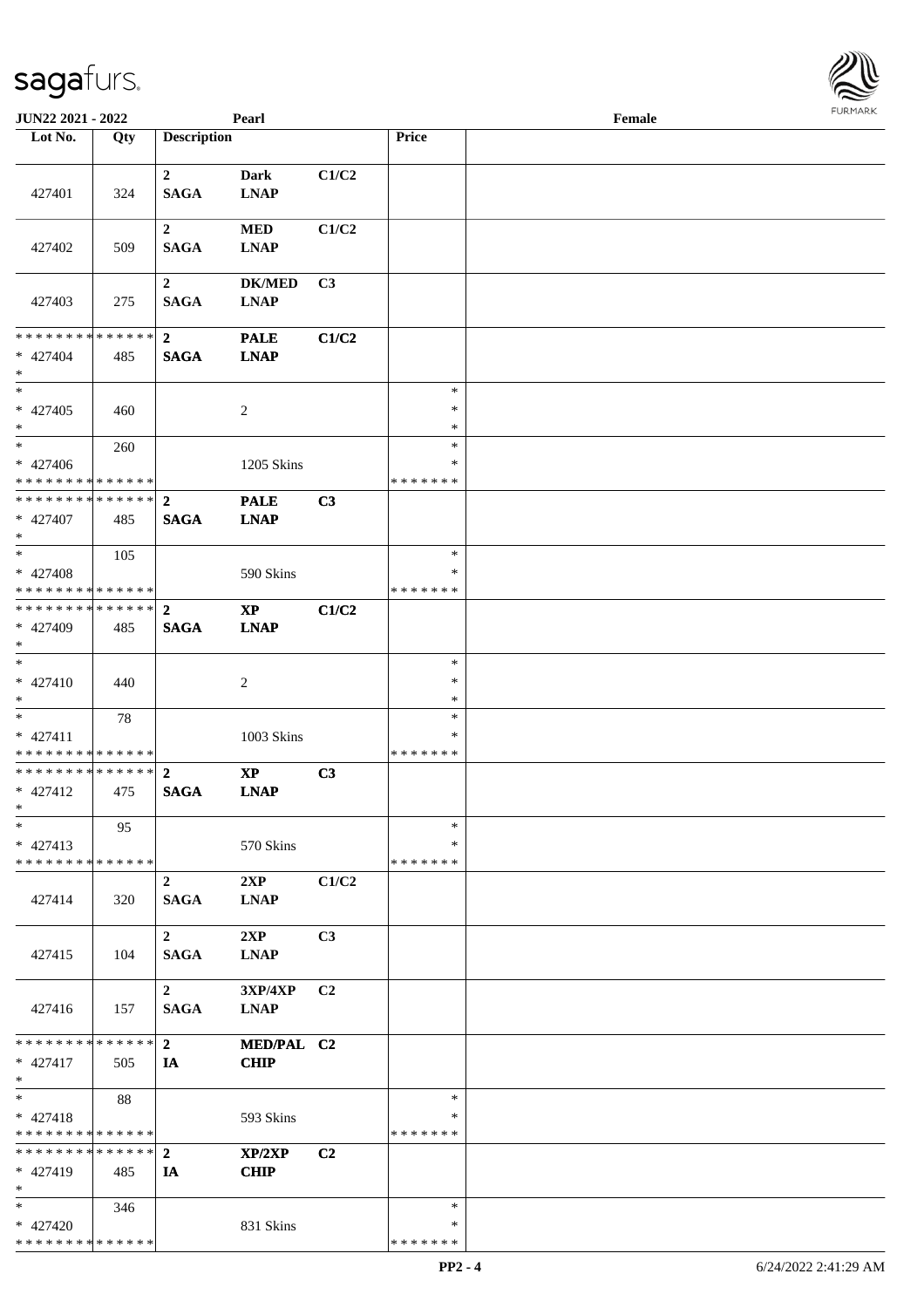| <b>JUN22 2021 - 2022</b>                                            |     |                               | Pearl                      |                   |                                   | Female | <b>FURMARK</b> |
|---------------------------------------------------------------------|-----|-------------------------------|----------------------------|-------------------|-----------------------------------|--------|----------------|
| Lot No.                                                             | Qty | <b>Description</b>            |                            |                   | Price                             |        |                |
| 427421                                                              | 137 | $\overline{2}$<br>IA          | <b>Dark</b><br><b>CHIP</b> | C2<br><b>LNAP</b> |                                   |        |                |
| * * * * * * * * <mark>* * * * * * *</mark><br>* 427422<br>$\ast$    | 485 | $\overline{2}$<br>IA          | MED/PAL C2<br><b>CHIP</b>  | <b>LNAP</b>       |                                   |        |                |
| * 427423<br>* * * * * * * * <mark>* * * * * * *</mark>              | 410 |                               | 895 Skins                  |                   | $\ast$<br>$\ast$<br>* * * * * * * |        |                |
| * * * * * * * * * * * * * * *<br>* 427424<br>$\ast$                 | 485 | $\overline{2}$<br><b>IA</b>   | XP/2XP<br><b>CHIP</b>      | C2<br><b>LNAP</b> |                                   |        |                |
| $\overline{\phantom{0}}$<br>* 427425<br>* * * * * * * * * * * * * * | 172 |                               | 657 Skins                  |                   | $\ast$<br>*<br>* * * * * * *      |        |                |
| 427426                                                              | 132 | $\overline{2}$<br><b>SROY</b> | <b>DK/MED</b>              | C1/C2             |                                   |        |                |
| 427427                                                              | 101 | $\overline{2}$<br><b>SROY</b> | <b>PALE</b>                | C1/C2             |                                   |        |                |
| 427428                                                              | 201 | $\overline{2}$<br><b>SROY</b> | $\mathbf{X}\mathbf{P}$     | C1/C2             |                                   |        |                |
| 427429                                                              | 87  | $\overline{2}$<br><b>SROY</b> | 2XP                        | C1/C2             |                                   |        |                |

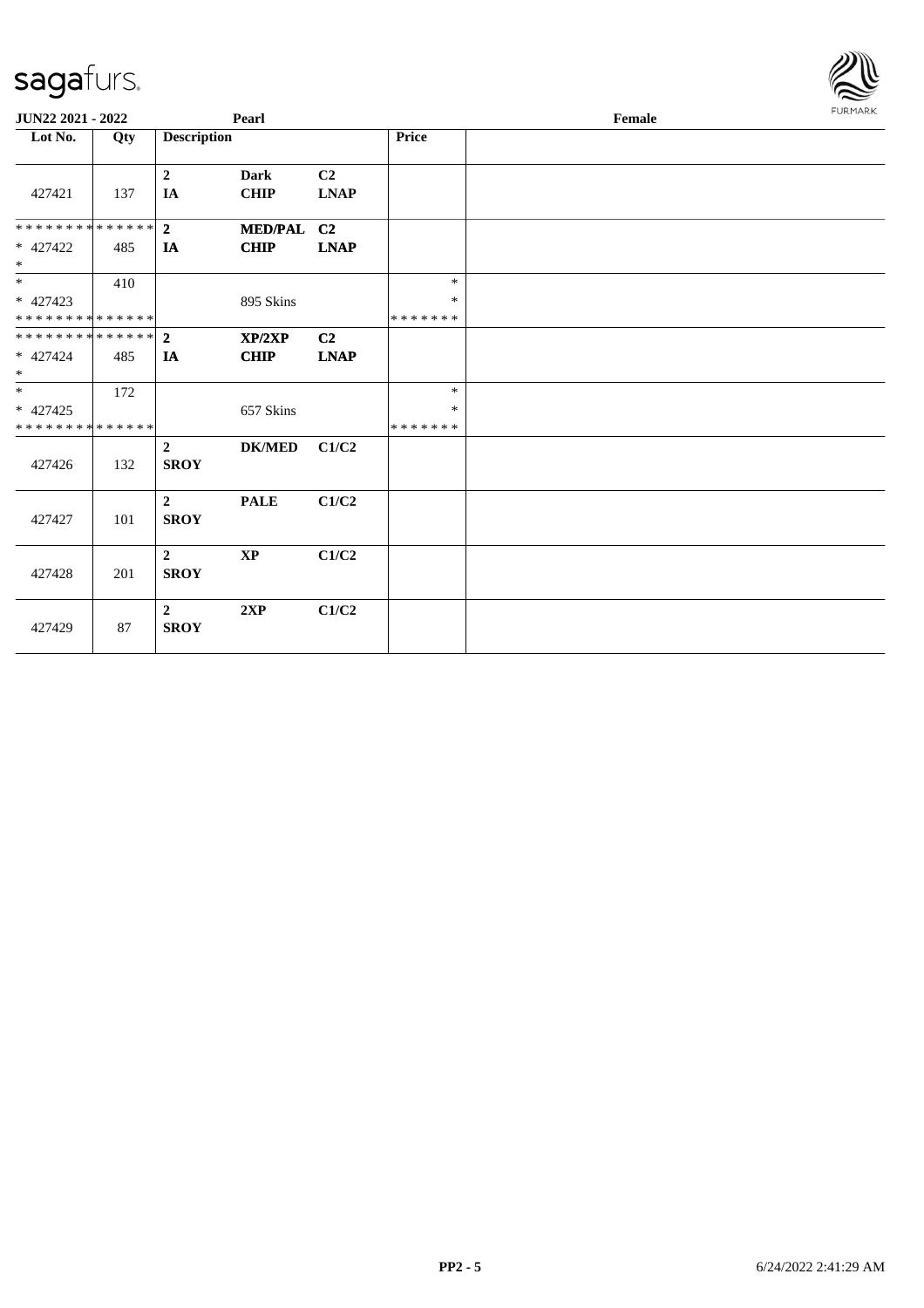

| <b>JUN22 2021 - 2022</b>                                      |                   |                                | <b>Pearl Velvet</b>                    |            |                                   | Female |  |
|---------------------------------------------------------------|-------------------|--------------------------------|----------------------------------------|------------|-----------------------------------|--------|--|
| Lot No.                                                       | $\overline{Q}$ ty | <b>Description</b>             |                                        |            | Price                             |        |  |
| 427481                                                        | 111               | ${\bf 20}$<br>${\bf S}{\bf I}$ | $DK/MED$<br><b>VELV1</b>               | C1/C2      |                                   |        |  |
| 427482                                                        | 180               | 20<br>${\bf S}{\bf I}$         | <b>PALE</b><br><b>VELV1</b>            | C1/C2      |                                   |        |  |
| 427483                                                        | 98                | $20\,$<br>SI                   | $\bold{XP}$<br><b>VELV1</b>            | C1         |                                   |        |  |
| 427484                                                        | 346               | 20<br>${\bf S}{\bf I}$         | $\bold{XP}$<br><b>VELV1</b>            | C2         |                                   |        |  |
| 427485                                                        | 179               | 20<br>${\bf SI}$               | $\bold{XP}$<br><b>VELV1</b>            | C3         |                                   |        |  |
| 427486                                                        | 218               | 20<br>${\bf SI}$               | 2XP<br><b>VELV1</b>                    | C1/C2      |                                   |        |  |
| 427487                                                        | 92                | 20<br>${\bf S}{\bf I}$         | 2XP<br><b>VELV1</b>                    | C3         |                                   |        |  |
| 427488                                                        | 153               | 20<br>${\bf SI}$               | $\mathbf{X}\mathbf{P}$<br>VELV2        | C1/C2      |                                   |        |  |
| 427489                                                        | 106               | 20<br>${\bf S}{\bf I}$         | 2XP<br>VELV2                           | C1/C2      |                                   |        |  |
| 427490                                                        | 301               | 20<br>$\bf IB$                 | XP/2XP<br><b>VELV1</b>                 | C2<br>CHIP |                                   |        |  |
| 427491                                                        | 281               | 20<br><b>SAGA</b>              | <b>Dark</b><br><b>VELV1</b>            | C1/C2      |                                   |        |  |
| 427492                                                        | 127               | 20<br><b>SAGA</b>              | $\bf MED$<br><b>VELV1</b>              | C1/C2      |                                   |        |  |
| 427493                                                        | 107               | 20<br><b>SAGA</b>              | <b>DK/MED</b><br><b>VELV1</b>          | C3         |                                   |        |  |
| 427494                                                        | 120               | 20<br><b>SAGA</b>              | <b>PALE</b><br><b>VELV1</b>            | C1         |                                   |        |  |
| 427495                                                        | 455               | 20<br><b>SAGA</b>              | <b>PALE</b><br><b>VELV1</b>            | C2         |                                   |        |  |
| 427496                                                        | 197               | 20<br><b>SAGA</b>              | <b>PALE</b><br><b>VELV1</b>            | C3         |                                   |        |  |
| * * * * * * * * <mark>* * * * * *</mark> *<br>* 427497<br>$*$ | 425               | 20<br><b>SAGA</b>              | $\mathbf{X}\mathbf{P}$<br><b>VELV1</b> | C1         |                                   |        |  |
| $*$<br>* 427498<br>* * * * * * * * * * * * * *                | 63                |                                | 488 Skins                              |            | $\ast$<br>$\ast$<br>* * * * * * * |        |  |
| * * * * * * * * * * * * * * *<br>* 427499<br>$*$              | 425               | <b>20</b><br><b>SAGA</b>       | $\mathbf{X}\mathbf{P}$<br><b>VELV1</b> | C2         |                                   |        |  |
| $*$<br>* 427500<br>$*$                                        | 400               |                                | 2                                      |            | $\ast$<br>$\ast$<br>$\ast$        |        |  |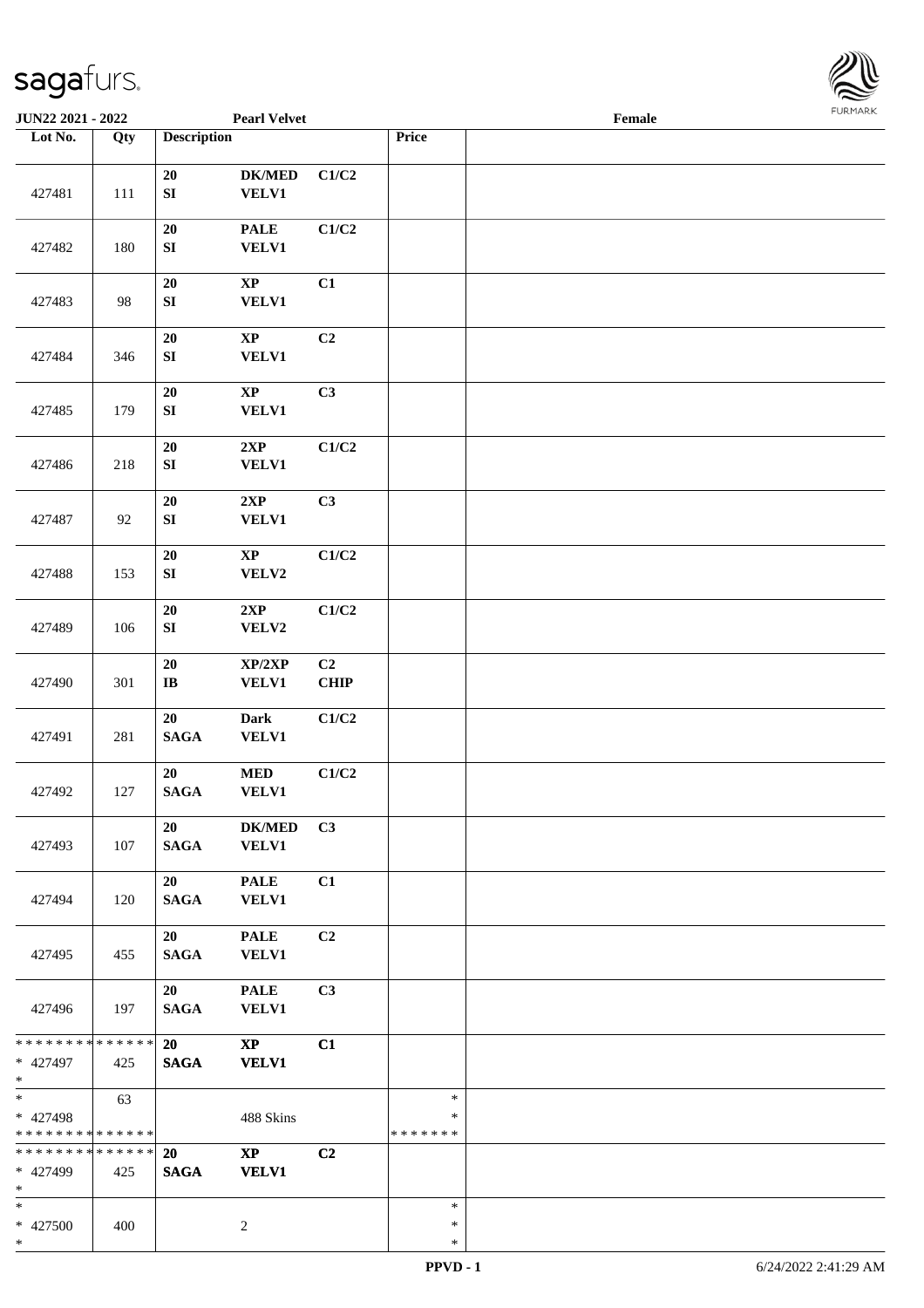

| <b>JUN22 2021 - 2022</b>    |     |                    | <b>Pearl Velvet</b>    |                |               | Female |  |
|-----------------------------|-----|--------------------|------------------------|----------------|---------------|--------|--|
| Lot No.                     | Qty | <b>Description</b> |                        |                | Price         |        |  |
|                             |     |                    |                        |                |               |        |  |
| $*$                         |     | 20                 | $\mathbf{X}\mathbf{P}$ | C2             | $\ast$        |        |  |
| * 427501                    | 400 | <b>SAGA</b>        | <b>VELV1</b>           |                | $\ast$        |        |  |
| $\ast$                      |     |                    |                        |                | $\ast$        |        |  |
| $*$                         | 430 |                    |                        |                | $\ast$        |        |  |
| * 427502                    |     |                    | 1655 Skins             |                | ∗             |        |  |
| * * * * * * * * * * * * * * |     |                    |                        |                | *******       |        |  |
| * * * * * * * * * * * * * * |     | <b>20</b>          | $\mathbf{X}\mathbf{P}$ | C3             |               |        |  |
| * 427503                    | 425 | <b>SAGA</b>        | <b>VELV1</b>           |                |               |        |  |
| $*$                         |     |                    |                        |                |               |        |  |
| $*$                         | 305 |                    |                        |                | $\ast$        |        |  |
| * 427504                    |     |                    |                        |                | $\ast$        |        |  |
| * * * * * * * * * * * * * * |     |                    | 730 Skins              |                | * * * * * * * |        |  |
|                             |     |                    |                        |                |               |        |  |
|                             |     | 20                 | 2XP                    | C1             |               |        |  |
| 427505                      | 375 | <b>SAGA</b>        | <b>VELV1</b>           |                |               |        |  |
|                             |     |                    |                        |                |               |        |  |
| * * * * * * * * * * * * * * |     | 20                 | 2XP                    | C <sub>2</sub> |               |        |  |
| $* 427506$                  | 425 | <b>SAGA</b>        | <b>VELV1</b>           |                |               |        |  |
| $*$                         |     |                    |                        |                |               |        |  |
| $*$                         |     |                    |                        |                | $\ast$        |        |  |
| * 427507                    | 400 |                    | 2                      |                | $\ast$        |        |  |
| $*$                         |     |                    |                        |                | $\ast$        |        |  |
| $*$                         | 89  |                    |                        |                | $\ast$        |        |  |
| * 427508                    |     |                    | 914 Skins              |                | ∗             |        |  |
| * * * * * * * * * * * * * * |     |                    |                        |                | *******       |        |  |
| * * * * * * * * * * * * * * |     | <b>20</b>          | 2XP                    | C <sub>3</sub> |               |        |  |
| * 427509                    | 425 | <b>SAGA</b>        | <b>VELV1</b>           |                |               |        |  |
| $*$                         |     |                    |                        |                |               |        |  |
| $*$                         | 64  |                    |                        |                | $\ast$        |        |  |
|                             |     |                    |                        |                | ∗             |        |  |
| $* 427510$                  |     |                    | 489 Skins              |                |               |        |  |
| * * * * * * * * * * * * * * |     |                    |                        |                | * * * * * * * |        |  |
|                             |     | 20                 | 3XP                    | C3             |               |        |  |
| 427511                      | 111 | <b>SAGA</b>        | VELV1                  |                |               |        |  |
|                             |     |                    |                        |                |               |        |  |
|                             |     | 20                 | 3XP/4XP                | C1/C2          |               |        |  |
| 427512                      | 297 | <b>SAGA</b>        | <b>VELV1</b>           |                |               |        |  |
|                             |     |                    |                        |                |               |        |  |
|                             |     | 20                 | <b>PALE</b>            | C1/C2          |               |        |  |
| 427513                      | 152 | <b>SAGA</b>        | VELV2                  |                |               |        |  |
|                             |     |                    |                        |                |               |        |  |
|                             |     | 20                 | $\mathbf{XP}$          | C1             |               |        |  |
| 427514                      | 217 | <b>SAGA</b>        | VELV2                  |                |               |        |  |
|                             |     |                    |                        |                |               |        |  |
|                             |     | 20                 | $\mathbf{X}\mathbf{P}$ | C2             |               |        |  |
| 427515                      | 421 | $\mathbf{SAGA}$    | VELV2                  |                |               |        |  |
|                             |     |                    |                        |                |               |        |  |
|                             |     | 20                 | $\mathbf{X}\mathbf{P}$ | C3             |               |        |  |
|                             |     |                    |                        |                |               |        |  |
| 427516                      | 127 | $\mathbf{SAGA}$    | VELV2                  |                |               |        |  |
|                             |     |                    |                        |                |               |        |  |
|                             |     | 20                 | 2XP                    | C1             |               |        |  |
| 427517                      | 174 | $\mathbf{SAGA}$    | VELV2                  |                |               |        |  |
|                             |     |                    |                        |                |               |        |  |
|                             |     | 20                 | 2XP                    | C2             |               |        |  |
| 427518                      | 224 | $\mathbf{SAGA}$    | VELV2                  |                |               |        |  |
|                             |     |                    |                        |                |               |        |  |
|                             |     | 20                 | 3XP                    | C1/C2          |               |        |  |
| 427519                      | 105 | <b>SAGA</b>        | VELV2                  |                |               |        |  |
|                             |     |                    |                        |                |               |        |  |
|                             |     | 20                 | <b>MED/PAL</b>         | C <sub>2</sub> |               |        |  |
| 427520                      | 456 | IA                 | <b>VELV1</b>           | <b>CHIP</b>    |               |        |  |
|                             |     |                    |                        |                |               |        |  |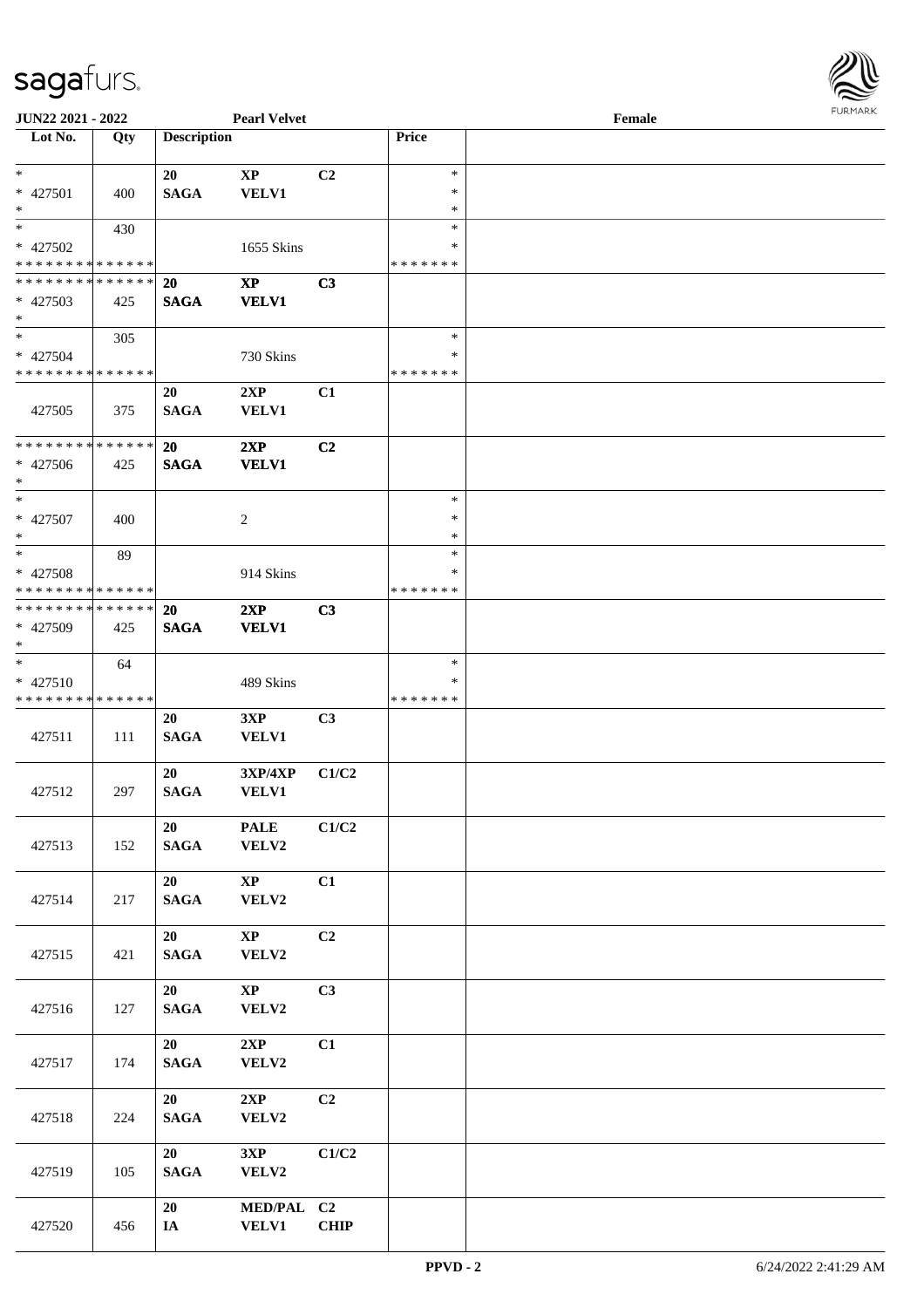

| JUN22 2021 - 2022                                 |     |                    | <b>Pearl Velvet</b>                    |                               |                                   | <b>FURPIARA</b> |  |
|---------------------------------------------------|-----|--------------------|----------------------------------------|-------------------------------|-----------------------------------|-----------------|--|
| Lot No.                                           | Qty | <b>Description</b> |                                        |                               | Price                             |                 |  |
| * * * * * * * * * * * * * *<br>* 427521<br>$*$    | 425 | 20<br>IA           | XP/2XP<br><b>VELV1</b>                 | C2<br><b>CHIP</b>             |                                   |                 |  |
| $*$<br>* 427522<br>$*$                            | 400 |                    | 2                                      |                               | $\ast$<br>$\ast$<br>$\ast$        |                 |  |
| $*$<br>* 427523<br>$*$                            | 400 |                    | 3                                      |                               | $\ast$<br>$\ast$<br>$\ast$        |                 |  |
| * 427524<br>$*$                                   | 400 |                    | $\overline{4}$                         |                               | $\ast$<br>$\ast$<br>$\ast$        |                 |  |
| * 427525<br>* * * * * * * * * * * * * *           | 285 |                    | 1910 Skins                             |                               | $\ast$<br>$\ast$<br>* * * * * * * |                 |  |
| 427526                                            | 298 | 20<br>IA           | 3XP/4XP<br><b>VELV1</b>                | C <sub>2</sub><br><b>CHIP</b> |                                   |                 |  |
| * * * * * * * * * * * * * *<br>* 427527<br>$\ast$ | 425 | 20<br>IA           | XP/2XP<br>VELV2                        | C <sub>2</sub><br><b>CHIP</b> |                                   |                 |  |
| $*$<br>* 427528<br>* * * * * * * * * * * * * *    | 186 |                    | 611 Skins                              |                               | $\ast$<br>$\ast$<br>* * * * * * * |                 |  |
| 427529                                            | 105 | 20<br><b>SROY</b>  | <b>DK/MED</b><br><b>VELV1</b>          | C1/C2                         |                                   |                 |  |
| 427530                                            | 147 | 20<br><b>SROY</b>  | <b>PALE</b><br><b>VELV1</b>            | C1/C2                         |                                   |                 |  |
| 427531                                            | 383 | 20<br><b>SROY</b>  | $\mathbf{X}\mathbf{P}$<br><b>VELV1</b> | C1/C2                         |                                   |                 |  |
| 427532                                            | 100 | 20<br><b>SROY</b>  | $\bold{XP}$<br><b>VELV1</b>            | C3                            |                                   |                 |  |
| 427533                                            | 126 | 20<br><b>SROY</b>  | 2XP<br><b>VELV1</b>                    | C1                            |                                   |                 |  |
| 427534                                            | 209 | 20<br><b>SROY</b>  | 2XP<br><b>VELV1</b>                    | C2                            |                                   |                 |  |
| 427535                                            | 124 | 20<br><b>SROY</b>  | 3XP<br><b>VELV1</b>                    | C1/C2                         |                                   |                 |  |
| 427536                                            | 146 | 20<br><b>SROY</b>  | $\mathbf{X}\mathbf{P}$<br><b>VELV2</b> | C1/C2                         |                                   |                 |  |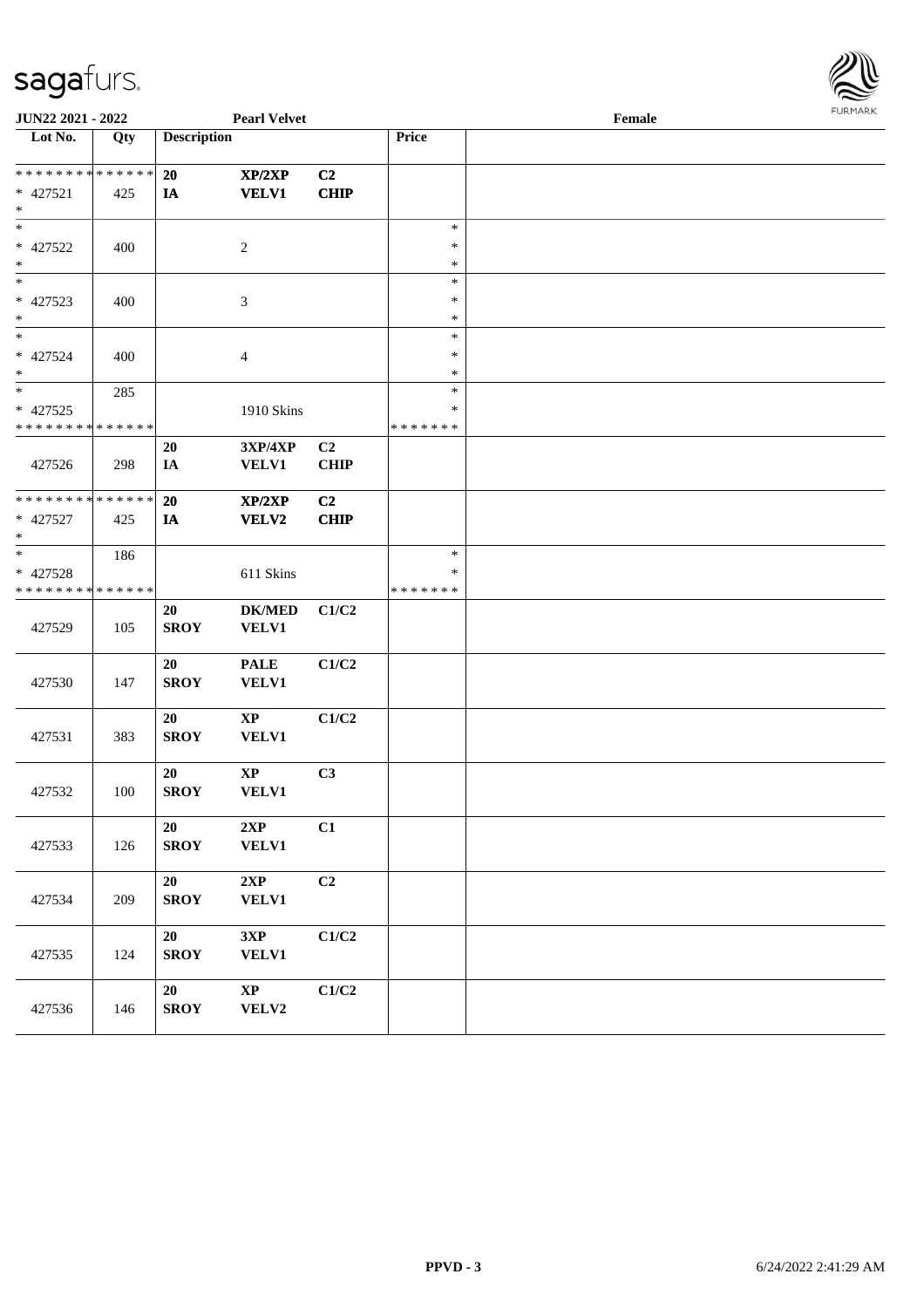

| JUN22 2021 - 2022                                 |     |                                        | <b>Pearl Velvet</b>           |                   |                                   | Female |  |
|---------------------------------------------------|-----|----------------------------------------|-------------------------------|-------------------|-----------------------------------|--------|--|
| Lot No.                                           | Qty | <b>Description</b>                     |                               |                   | Price                             |        |  |
|                                                   |     |                                        |                               |                   |                                   |        |  |
| 427581                                            | 177 | $\mathbf{0}$<br>${\bf SI}$             | <b>DK/MED</b><br><b>VELV1</b> | C1/C2             |                                   |        |  |
| 427582                                            | 82  | 20/0<br>SI                             | <b>DK/MED</b><br><b>VELV1</b> | C3                |                                   |        |  |
| 427583                                            | 90  | $\pmb{0}$<br>${\bf S}{\bf I}$          | <b>PALE</b><br><b>VELV1</b>   | C1                |                                   |        |  |
| 427584                                            | 260 | $\pmb{0}$<br>${\bf SI}$                | <b>PALE</b><br><b>VELV1</b>   | C2                |                                   |        |  |
| 427585                                            | 172 | 20/0<br>SI                             | <b>PALE</b><br><b>VELV1</b>   | C3                |                                   |        |  |
| 427586                                            | 263 | $\pmb{0}$<br>${\bf SI}$                | $\bold{XP}$<br><b>VELV1</b>   | C1                |                                   |        |  |
| * * * * * * * * * * * * * *<br>* 427587<br>$\ast$ | 465 | $\mathbf 0$<br>SI                      | $\bold{XP}$<br><b>VELV1</b>   | C2                |                                   |        |  |
| $\ast$<br>* 427588<br>* * * * * * * * * * * * * * | 282 |                                        | 747 Skins                     |                   | $\ast$<br>$\ast$<br>* * * * * * * |        |  |
| 427589                                            | 333 | $\pmb{0}$<br>${\bf S}{\bf I}$          | $\mathbf{XP}$<br><b>VELV1</b> | C3                |                                   |        |  |
| 427590                                            | 163 | $\mathbf{0}$<br>${\bf S}{\bf I}$       | 2XP<br><b>VELV1</b>           | C1                |                                   |        |  |
| 427591                                            | 273 | $\mathbf{0}$<br>${\bf SI}$             | 2XP<br><b>VELV1</b>           | C2                |                                   |        |  |
| 427592                                            | 157 | $\pmb{0}$<br>${\bf SI}$                | 2XP<br><b>VELV1</b>           | C3                |                                   |        |  |
| 427593                                            | 204 | 20/0<br>SI                             | 3XP<br><b>VELV1</b>           | C2                |                                   |        |  |
| 427594                                            | 319 | $\mathbf{0}$<br>$\mathbf{I}\mathbf{B}$ | MED/PAL C2<br><b>VELV1</b>    | <b>CHIP</b>       |                                   |        |  |
| * * * * * * * * * * * * * * *<br>* 427595<br>$*$  | 465 | $\mathbf{0}$<br>$\mathbf{I}$           | XP/2XP<br><b>VELV1</b>        | C2<br><b>CHIP</b> |                                   |        |  |
| $\overline{\ast}$<br>* 427596<br>$*$              | 430 |                                        | $\overline{c}$                |                   | $\ast$<br>$\ast$<br>$\ast$        |        |  |
| $*$<br>* 427597<br>* * * * * * * * * * * * * *    | 75  |                                        | 970 Skins                     |                   | $\ast$<br>$\ast$<br>*******       |        |  |
| 427598                                            | 295 | $\mathbf{0}$<br><b>SAGA</b>            | Dark<br><b>VELV1</b>          | C1/C2             |                                   |        |  |
| 427599                                            | 131 | $\mathbf{0}$<br><b>SAGA</b>            | <b>Dark</b><br><b>VELV1</b>   | C3                |                                   |        |  |
| 427600                                            | 262 | $\mathbf{0}$<br><b>SAGA</b>            | <b>MED</b><br><b>VELV1</b>    | C1/C2             |                                   |        |  |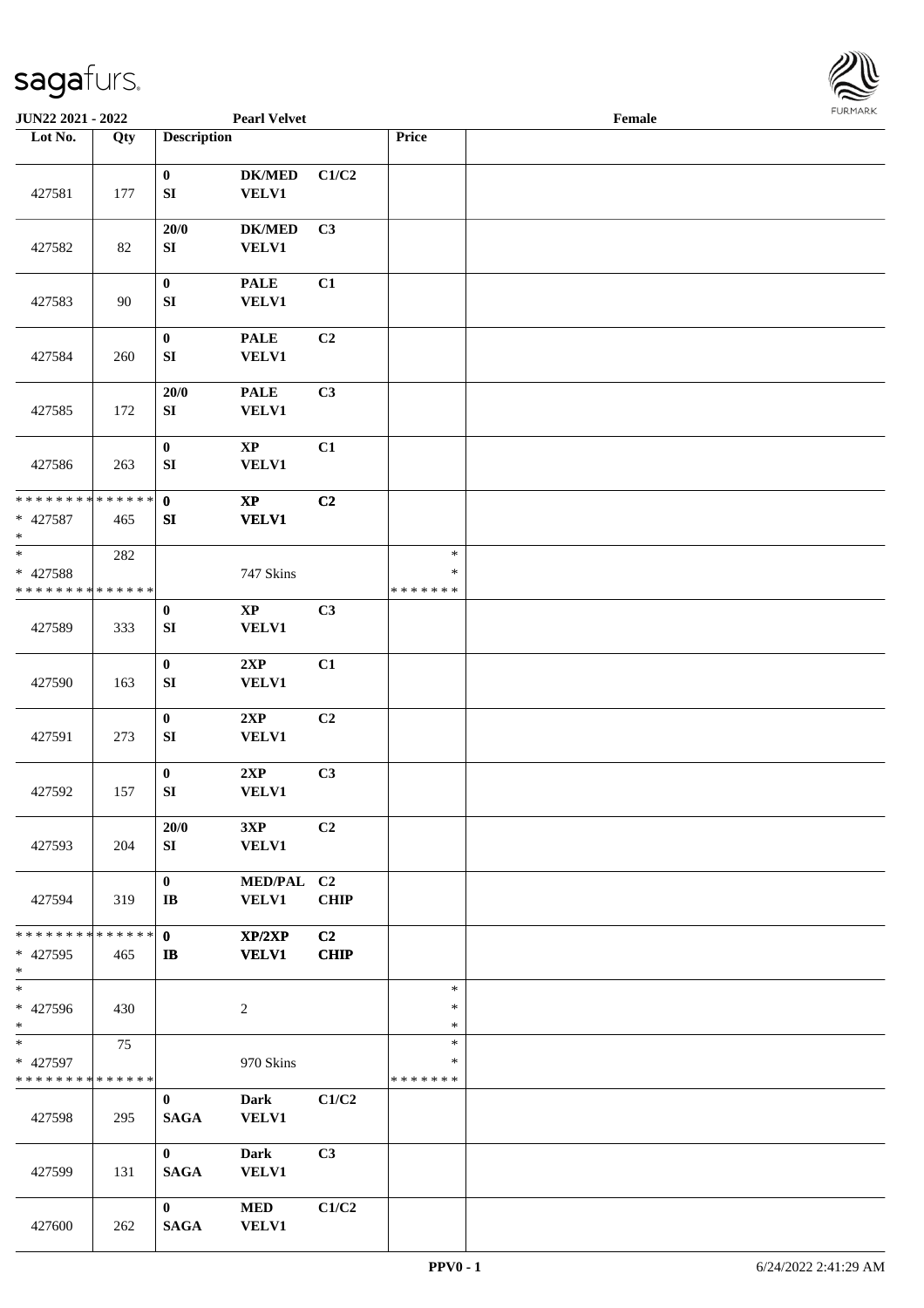

| JUN22 2021 - 2022                                    |     |                             | <b>Pearl Velvet</b>                    |                |                             | Female |  |
|------------------------------------------------------|-----|-----------------------------|----------------------------------------|----------------|-----------------------------|--------|--|
| Lot No.                                              | Qty | <b>Description</b>          |                                        |                | Price                       |        |  |
| 427601                                               | 88  | $\bf{0}$<br><b>SAGA</b>     | $\bf MED$<br>VELV1                     | C3             |                             |        |  |
| 427602                                               | 175 | $\bf{0}$<br><b>SAGA</b>     | <b>PALE</b><br><b>VELV1</b>            | C1             |                             |        |  |
| * * * * * * * * * * * * * * *<br>* 427603<br>$*$     | 445 | $\mathbf{0}$<br><b>SAGA</b> | <b>PALE</b><br><b>VELV1</b>            | C2             |                             |        |  |
| $*$<br>* 427604<br>* * * * * * * * * * * * * *       | 357 |                             | 802 Skins                              |                | $\ast$<br>$\ast$<br>******* |        |  |
| 427605                                               | 352 | $\bf{0}$<br><b>SAGA</b>     | <b>PALE</b><br><b>VELV1</b>            | C3             |                             |        |  |
| ******** <mark>******</mark><br>$* 427606$<br>$*$    | 445 | $\mathbf{0}$<br><b>SAGA</b> | $\mathbf{X}\mathbf{P}$<br><b>VELV1</b> | C1             |                             |        |  |
| $*$<br>* 427607<br>* * * * * * * * * * * * * * *     | 90  |                             | 535 Skins                              |                | $\ast$<br>$\ast$<br>******* |        |  |
| * * * * * * * * * * * * * * *<br>* 427608<br>$*$     | 445 | $\mathbf{0}$<br><b>SAGA</b> | $\mathbf{X}\mathbf{P}$<br><b>VELV1</b> | C <sub>2</sub> |                             |        |  |
| $*$<br>* 427609<br>$*$                               | 420 |                             | $\overline{c}$                         |                | $\ast$<br>$\ast$<br>$\ast$  |        |  |
| $*$<br>$* 427610$<br>$*$                             | 420 |                             | $\mathfrak{Z}$                         |                | $\ast$<br>$\ast$<br>$\ast$  |        |  |
| $*$<br>$* 427611$<br>$*$                             | 420 |                             | 4                                      |                | $\ast$<br>$\ast$<br>$\ast$  |        |  |
| $*$<br>* 427612<br>$*$                               | 420 |                             | 5                                      |                | $\ast$<br>$\ast$<br>$\ast$  |        |  |
| $*$<br>$* 427613$<br>* * * * * * * * * * * * * * *   | 265 |                             | 2390 Skins                             |                | $\ast$<br>$\ast$<br>******* |        |  |
| * * * * * * * * * * * * * * *<br>$* 427614$<br>$*$   | 445 | $\mathbf{0}$<br><b>SAGA</b> | $\bold{X}\bold{P}$<br><b>VELV1</b>     | C3             |                             |        |  |
| $*$<br>$* 427615$<br>$*$<br>$\overline{\phantom{0}}$ | 420 |                             | 2                                      |                | $\ast$<br>$\ast$<br>$\ast$  |        |  |
| $* 427616$<br>$*$                                    | 420 |                             | 3                                      |                | $\ast$<br>$\ast$<br>$\ast$  |        |  |
| $*$<br>* 427617<br>* * * * * * * * * * * * * * *     | 156 |                             | 1441 Skins                             |                | $\ast$<br>$\ast$<br>******* |        |  |
| 427618                                               | 363 | $\mathbf{0}$<br><b>SAGA</b> | 2XP<br><b>VELV1</b>                    | C1             |                             |        |  |
| ******** <mark>******</mark><br>* 427619<br>$*$      | 445 | $\mathbf{0}$<br><b>SAGA</b> | 2XP<br><b>VELV1</b>                    | C2             |                             |        |  |
| $*$<br>* 427620<br>$*$                               | 420 |                             | 2                                      |                | $\ast$<br>$\ast$<br>$\ast$  |        |  |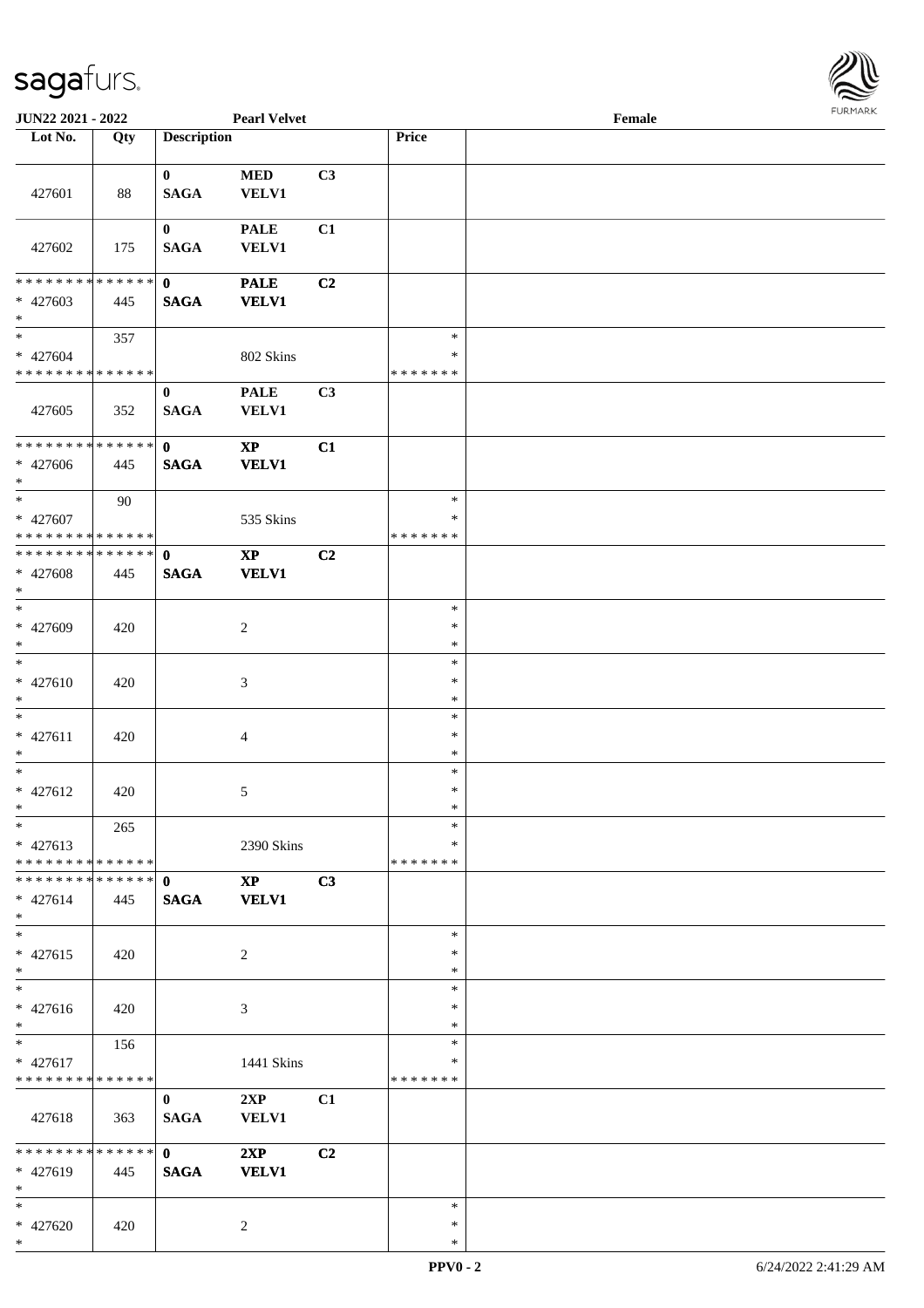

| JUN22 2021 - 2022                                                     |     |                             | <b>Pearl Velvet</b>             |                   |                                   | Female |  |
|-----------------------------------------------------------------------|-----|-----------------------------|---------------------------------|-------------------|-----------------------------------|--------|--|
| Lot No.                                                               | Qty | <b>Description</b>          |                                 |                   | Price                             |        |  |
| $\ast$<br>$* 427621$<br>* * * * * * * * * * * * * *                   | 284 | $\bf{0}$<br><b>SAGA</b>     | 2XP<br><b>VELV1</b>             | C2                | $\ast$<br>$\ast$<br>* * * * * * * |        |  |
| * * * * * * * * * * * * * *<br>$* 427622$<br>$\ast$                   | 445 | $\mathbf 0$<br><b>SAGA</b>  | 2XP<br><b>VELV1</b>             | C3                |                                   |        |  |
| $\overline{\phantom{0}}$<br>$* 427623$<br>* * * * * * * * * * * * * * | 243 |                             | 688 Skins                       |                   | $\ast$<br>$\ast$<br>* * * * * * * |        |  |
| 427624                                                                | 270 | $\bf{0}$<br><b>SAGA</b>     | 3XP<br><b>VELV1</b>             | C3                |                                   |        |  |
| 427625                                                                | 371 | $\bf{0}$<br><b>SAGA</b>     | 3XP/4XP<br>VELV1                | C1/C2             |                                   |        |  |
| 427626                                                                | 100 | $\bf{0}$<br><b>SAGA</b>     | <b>Dark</b><br>VELV2            | C1/C2             |                                   |        |  |
| 427627                                                                | 212 | $\bf{0}$<br><b>SAGA</b>     | <b>PALE</b><br>VELV2            | C1/C2             |                                   |        |  |
| 427628                                                                | 99  | $\bf{0}$<br><b>SAGA</b>     | <b>PALE</b><br>VELV2            | C3                |                                   |        |  |
| 427629                                                                | 168 | $\bf{0}$<br><b>SAGA</b>     | $\mathbf{X}\mathbf{P}$<br>VELV2 | C1                |                                   |        |  |
| ******** <mark>******</mark><br>* 427630<br>$*$                       | 445 | $\mathbf{0}$<br><b>SAGA</b> | $\bold{XP}$<br><b>VELV2</b>     | C2                |                                   |        |  |
| $\ast$<br>$* 427631$<br>* * * * * * * * * * * * * *                   | 175 |                             | 620 Skins                       |                   | $\ast$<br>$\ast$<br>* * * * * * * |        |  |
| 427632                                                                | 415 | $\bf{0}$<br><b>SAGA</b>     | $\mathbf{X}\mathbf{P}$<br>VELV2 | C3                |                                   |        |  |
| 427633                                                                | 97  | $\bf{0}$<br><b>SAGA</b>     | 2XP<br>VELV2                    | C1                |                                   |        |  |
| 427634                                                                | 462 | $\mathbf{0}$<br><b>SAGA</b> | 2XP<br>VELV2                    | C2                |                                   |        |  |
| 427635                                                                | 289 | $\mathbf{0}$<br><b>SAGA</b> | 2XP<br>VELV2                    | C3                |                                   |        |  |
| 427636                                                                | 142 | $\mathbf{0}$<br><b>SAGA</b> | 3XP<br>VELV2                    | C1/C2             |                                   |        |  |
| 427637                                                                | 456 | $\mathbf{0}$<br><b>SAGA</b> | $\mathbf{ALL}$<br><b>VELV2</b>  | C2<br><b>OPEN</b> |                                   |        |  |
| 427638                                                                | 338 | $\bf{0}$<br>IA              | <b>Dark</b><br><b>VELV1</b>     | C2<br><b>CHIP</b> |                                   |        |  |
| * * * * * * * * * * * * * *<br>* 427639<br>$*$                        | 445 | $\mathbf{0}$<br>IA          | MED/PAL C2<br><b>VELV1</b>      | <b>CHIP</b>       |                                   |        |  |
| $*$<br>* 427640<br>* * * * * * * * * * * * * *                        | 302 |                             | 747 Skins                       |                   | $\ast$<br>∗<br>* * * * * * *      |        |  |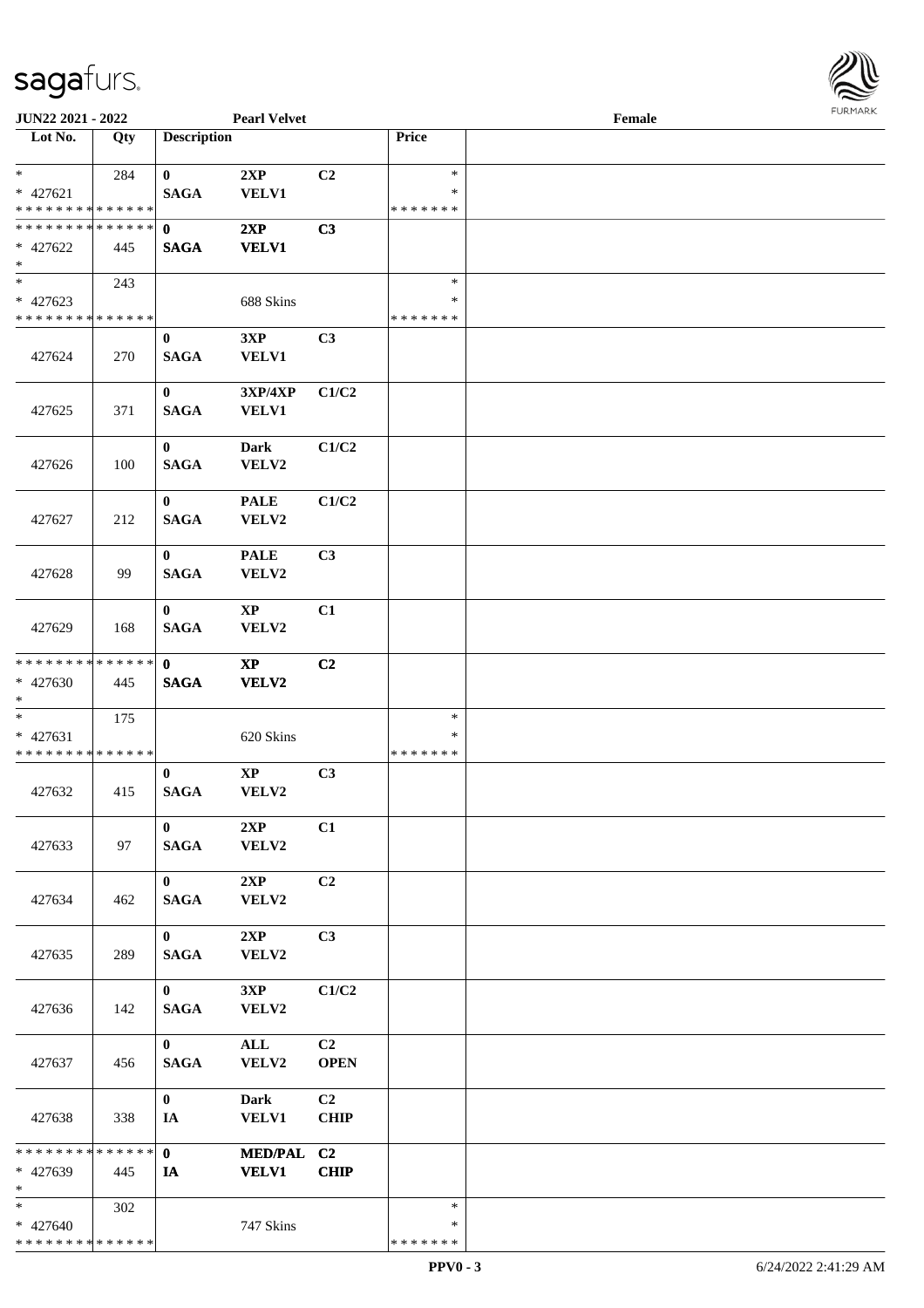

| JUN22 2021 - 2022                       |     |                    | <b>Pearl Velvet</b> |                |                  | Female | 1.9151111515 |
|-----------------------------------------|-----|--------------------|---------------------|----------------|------------------|--------|--------------|
| $\overline{\phantom{1}}$ Lot No.        | Qty | <b>Description</b> |                     |                | Price            |        |              |
|                                         |     |                    |                     |                |                  |        |              |
| ******** <mark>******</mark>            |     | $\mathbf{0}$       | XP/2XP              | C2             |                  |        |              |
| * 427641<br>$*$                         | 445 | IA                 | <b>VELV1</b>        | <b>CHIP</b>    |                  |        |              |
| $*$                                     |     |                    |                     |                | $\ast$           |        |              |
| * 427642                                | 420 |                    | $\overline{c}$      |                | $\ast$           |        |              |
| $*$                                     |     |                    |                     |                | $\ast$           |        |              |
|                                         |     |                    |                     |                | $\ast$           |        |              |
| $* 427643$                              | 420 |                    | 3                   |                | $\ast$           |        |              |
| $*$                                     |     |                    |                     |                | $\ast$           |        |              |
| $*$                                     |     |                    |                     |                | $\ast$           |        |              |
| $* 427644$                              | 420 |                    | $\overline{4}$      |                | $\ast$           |        |              |
| $*$                                     |     |                    |                     |                | $\ast$           |        |              |
| $\overline{\phantom{0}}$                |     |                    |                     |                | $\ast$           |        |              |
| $* 427645$                              | 420 |                    | 5                   |                | $\ast$           |        |              |
| $*$<br>$\overline{\phantom{0}}$         |     |                    |                     |                | $\ast$<br>$\ast$ |        |              |
| $* 427646$                              | 420 |                    | $\boldsymbol{6}$    |                | $\ast$           |        |              |
| $*$                                     |     |                    |                     |                | $\ast$           |        |              |
| $\overline{\ast}$                       |     |                    |                     |                | $\ast$           |        |              |
| * 427647                                | 420 |                    | 7                   |                | $\ast$           |        |              |
| $*$                                     |     |                    |                     |                | *                |        |              |
| $*$                                     | 435 |                    |                     |                | $\ast$           |        |              |
| $* 427648$                              |     |                    | 3400 Skins          |                | ∗                |        |              |
| * * * * * * * * * * * * * *             |     |                    |                     |                | * * * * * * *    |        |              |
|                                         |     | $\bf{0}$           | 3XP/4XP             | C <sub>2</sub> |                  |        |              |
| 427649                                  | 277 | IA                 | <b>VELV1</b>        | <b>CHIP</b>    |                  |        |              |
| * * * * * * * * * * * * * * *           |     | $\mathbf{0}$       | MED/PAL C2          |                |                  |        |              |
| * 427650                                | 425 | IA                 | <b>VELV2</b>        | <b>CHIP</b>    |                  |        |              |
| $*$                                     |     |                    |                     |                |                  |        |              |
| $*$                                     | 74  |                    |                     |                | $\ast$           |        |              |
| $* 427651$                              |     |                    | 499 Skins           |                | $\ast$           |        |              |
| * * * * * * * * * * * * * *             |     |                    |                     |                | * * * * * * *    |        |              |
| * * * * * * * * * * * * * * *           |     | $\mathbf{0}$       | XP/2XP              | C2             |                  |        |              |
| $* 427652$                              | 445 | IA                 | <b>VELV2</b>        | CHIP           |                  |        |              |
| $*$ $*$                                 |     |                    |                     |                |                  |        |              |
| $\ast$                                  |     |                    |                     |                | $\ast$<br>$\ast$ |        |              |
| $* 427653$<br>$*$                       | 420 |                    | $\boldsymbol{2}$    |                | $\ast$           |        |              |
| $\ast$                                  |     |                    |                     |                | $\ast$           |        |              |
| $* 427654$                              | 420 |                    | 3                   |                | $\ast$           |        |              |
| $*$                                     |     |                    |                     |                | $\ast$           |        |              |
| $\ast$                                  |     |                    |                     |                | $\ast$           |        |              |
| * 427655                                | 420 |                    | 4                   |                | ∗                |        |              |
| $*$                                     |     |                    |                     |                | $\ast$           |        |              |
| $\ast$                                  |     |                    |                     |                | $\ast$           |        |              |
| * 427656                                | 420 |                    | 5                   |                | $\ast$           |        |              |
| $*$<br>$\ast$                           |     |                    |                     |                | $\ast$           |        |              |
|                                         | 373 |                    |                     |                | ∗<br>*           |        |              |
| * 427657<br>* * * * * * * * * * * * * * |     |                    | 2498 Skins          |                | * * * * * * *    |        |              |
|                                         |     | $\bf{0}$           | <b>3XP/4XP</b>      | C2             |                  |        |              |
| 427658                                  | 207 | IA                 | VELV2               | <b>CHIP</b>    |                  |        |              |
|                                         |     |                    |                     |                |                  |        |              |
|                                         |     | $\mathbf{0}$       | <b>Dark</b>         | C1/C2          |                  |        |              |
| 427659                                  | 137 | <b>SROY</b>        | <b>VELV1</b>        |                |                  |        |              |
|                                         |     |                    |                     |                |                  |        |              |
|                                         |     | $\bf{0}$           | <b>MED</b>          | C1/C2          |                  |        |              |
| 427660                                  | 88  | <b>SROY</b>        | <b>VELV1</b>        |                |                  |        |              |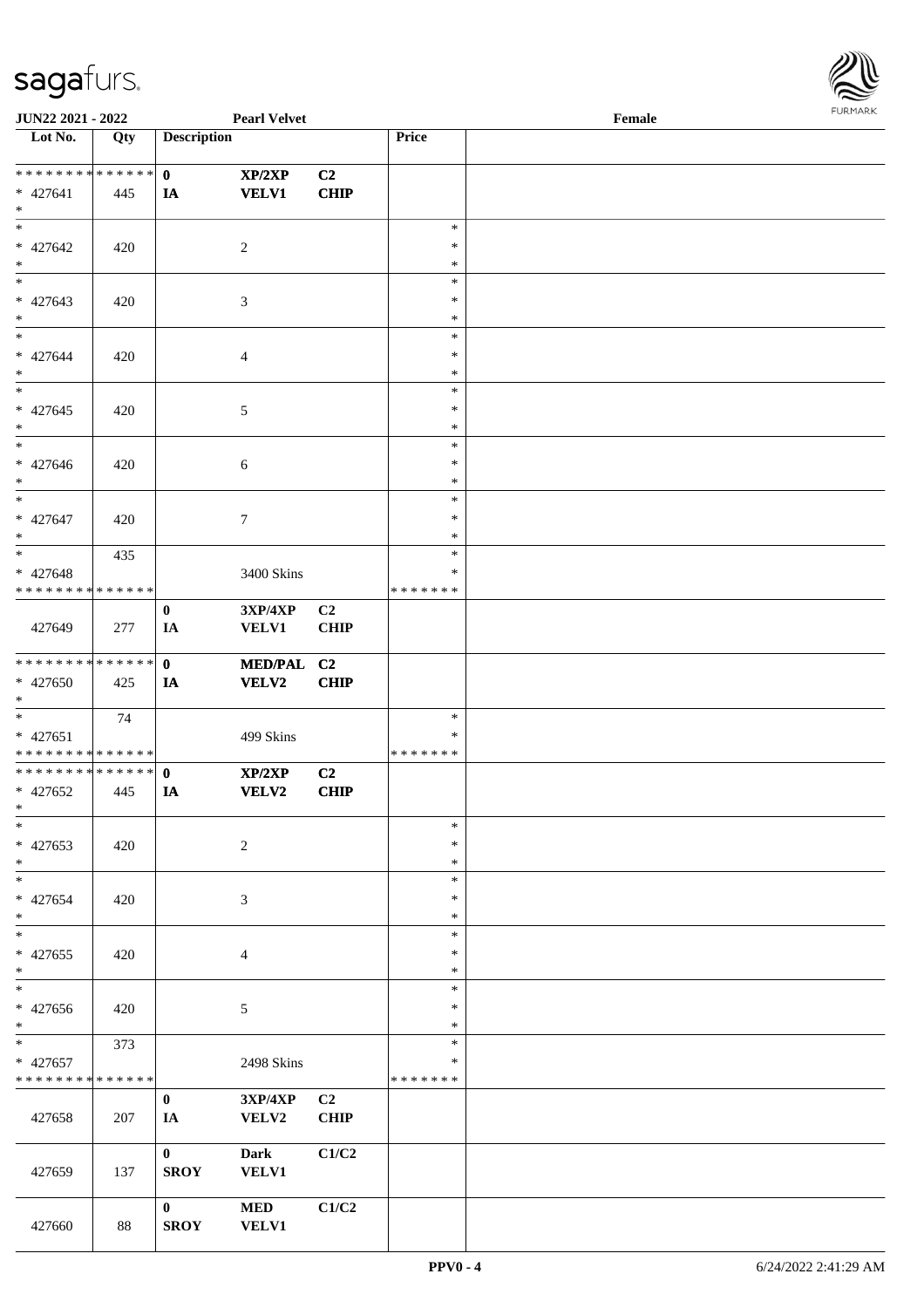

| JUN22 2021 - 2022                                    |     |                             | <b>Pearl Velvet</b>                               |                |                                   | Female |  |
|------------------------------------------------------|-----|-----------------------------|---------------------------------------------------|----------------|-----------------------------------|--------|--|
| Lot No.                                              | Qty | <b>Description</b>          |                                                   |                | Price                             |        |  |
| 427661                                               | 93  | $\bf{0}$<br><b>SROY</b>     | <b>DK/MED</b><br><b>VELV1</b>                     | C3             |                                   |        |  |
| 427662                                               | 346 | $\bf{0}$<br><b>SROY</b>     | <b>PALE</b><br><b>VELV1</b>                       | C1/C2          |                                   |        |  |
| 427663                                               | 205 | $\bf{0}$<br><b>SROY</b>     | <b>PALE</b><br>VELV1                              | C <sub>3</sub> |                                   |        |  |
| 427664                                               | 189 | $\bf{0}$<br><b>SROY</b>     | $\bold{XP}$<br><b>VELV1</b>                       | C1             |                                   |        |  |
| ******** <mark>******</mark><br>$* 427665$<br>$\ast$ | 425 | $\mathbf{0}$<br><b>SROY</b> | $\bold{XP}$<br><b>VELV1</b>                       | C2             |                                   |        |  |
| $\ast$<br>$* 427666$<br>$\ast$                       | 400 |                             | $\overline{c}$                                    |                | $\ast$<br>$\ast$<br>$\ast$        |        |  |
| $\ast$<br>* 427667<br>* * * * * * * * * * * * * *    | 239 |                             | 1064 Skins                                        |                | $\ast$<br>*<br>* * * * * * *      |        |  |
| * * * * * * * * * * * * * * *<br>* 427668<br>$\ast$  | 425 | $\mathbf{0}$<br><b>SROY</b> | $\mathbf{XP}$<br><b>VELV1</b>                     | C3             |                                   |        |  |
| $_{\ast}$<br>* 427669<br>* * * * * * * * * * * * * * | 138 |                             | 563 Skins                                         |                | $\ast$<br>∗<br>* * * * * * *      |        |  |
| 427670                                               | 88  | $\bf{0}$<br><b>SROY</b>     | 2XP<br><b>VELV1</b>                               | C1             |                                   |        |  |
| **************<br>* 427671<br>$\ast$                 | 425 | $\mathbf{0}$<br><b>SROY</b> | 2XP<br><b>VELV1</b>                               | C2             |                                   |        |  |
| $\ast$<br>$* 427672$<br>**************               | 219 |                             | 644 Skins                                         |                | $\ast$<br>$\ast$<br>* * * * * * * |        |  |
| 427673                                               | 366 | $\bf{0}$<br><b>SROY</b>     | 2XP<br><b>VELV1</b>                               | C3             |                                   |        |  |
| 427674                                               | 216 | $\mathbf{0}$<br><b>SROY</b> | $3{\bf X}{\bf P}/4{\bf X}{\bf P}$<br><b>VELV1</b> | C1/C2          |                                   |        |  |
| 427675                                               | 166 | $\mathbf{0}$<br><b>SROY</b> | 3XP/4XP<br><b>VELV1</b>                           | C <sub>3</sub> |                                   |        |  |
| 427676                                               | 140 | $\mathbf{0}$<br><b>SROY</b> | <b>DK/MED</b><br>VELV2                            | C1/C2          |                                   |        |  |
| 427677                                               | 89  | $\mathbf{0}$<br><b>SROY</b> | <b>PALE</b><br>VELV2                              | C1             |                                   |        |  |
| 427678                                               | 141 | $\mathbf{0}$<br><b>SROY</b> | <b>PALE</b><br>VELV2                              | C <sub>2</sub> |                                   |        |  |
| ******** <mark>******</mark><br>* 427679<br>$\ast$   | 425 | $\mathbf{0}$<br><b>SROY</b> | $\mathbf{X}\mathbf{P}$<br><b>VELV2</b>            | C1             |                                   |        |  |
| $*$<br>* 427680<br>* * * * * * * * * * * * * *       | 54  |                             | 479 Skins                                         |                | $\ast$<br>∗<br>* * * * * * *      |        |  |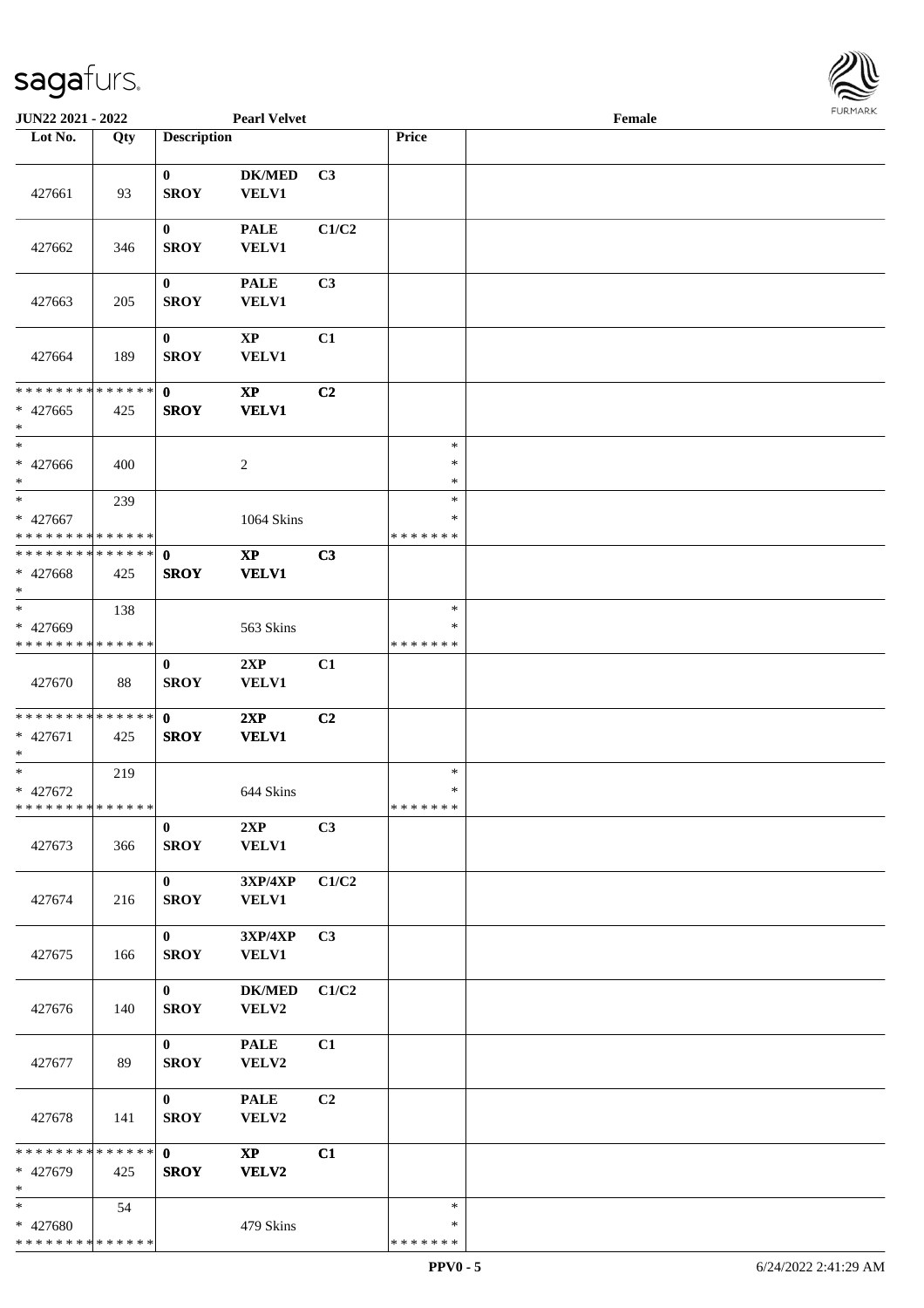

| JUN22 2021 - 2022            |     | <b>Pearl Velvet</b> |                        |                |               | Female | FURMARK |
|------------------------------|-----|---------------------|------------------------|----------------|---------------|--------|---------|
| Lot No.                      | Qty | <b>Description</b>  |                        |                | Price         |        |         |
| ******** <mark>******</mark> |     | $\mathbf{0}$        | $\mathbf{X}\mathbf{P}$ | C <sub>2</sub> |               |        |         |
| $* 427681$<br>$*$            | 425 | <b>SROY</b>         | <b>VELV2</b>           |                |               |        |         |
| $\overline{\phantom{0}}$     | 275 |                     |                        |                | $\ast$        |        |         |
| * 427682                     |     |                     | 700 Skins              |                | $\ast$        |        |         |
| * * * * * * * * * * * * * *  |     |                     |                        |                | * * * * * * * |        |         |
|                              |     | $\bf{0}$            | $\mathbf{X}\mathbf{P}$ | C <sub>3</sub> |               |        |         |
| 427683                       | 211 | <b>SROY</b>         | VELV2                  |                |               |        |         |
|                              |     | $\mathbf{0}$        | 2XP                    | C1             |               |        |         |
| 427684                       | 342 | <b>SROY</b>         | VELV2                  |                |               |        |         |
|                              |     | $\mathbf{0}$        | 2XP                    | C <sub>2</sub> |               |        |         |
| 427685                       | 372 | <b>SROY</b>         | VELV2                  |                |               |        |         |
|                              |     | $\mathbf{0}$        | 2XP                    | C3             |               |        |         |
| 427686                       | 94  | <b>SROY</b>         | VELV2                  |                |               |        |         |
|                              |     | $\mathbf{0}$        | 3XP                    | C1             |               |        |         |
| 427687                       | 110 | <b>SROY</b>         | VELV2                  |                |               |        |         |
|                              |     | $\mathbf{0}$        | 3XP                    | C <sub>2</sub> |               |        |         |
| 427688                       | 91  | <b>SROY</b>         | VELV2                  |                |               |        |         |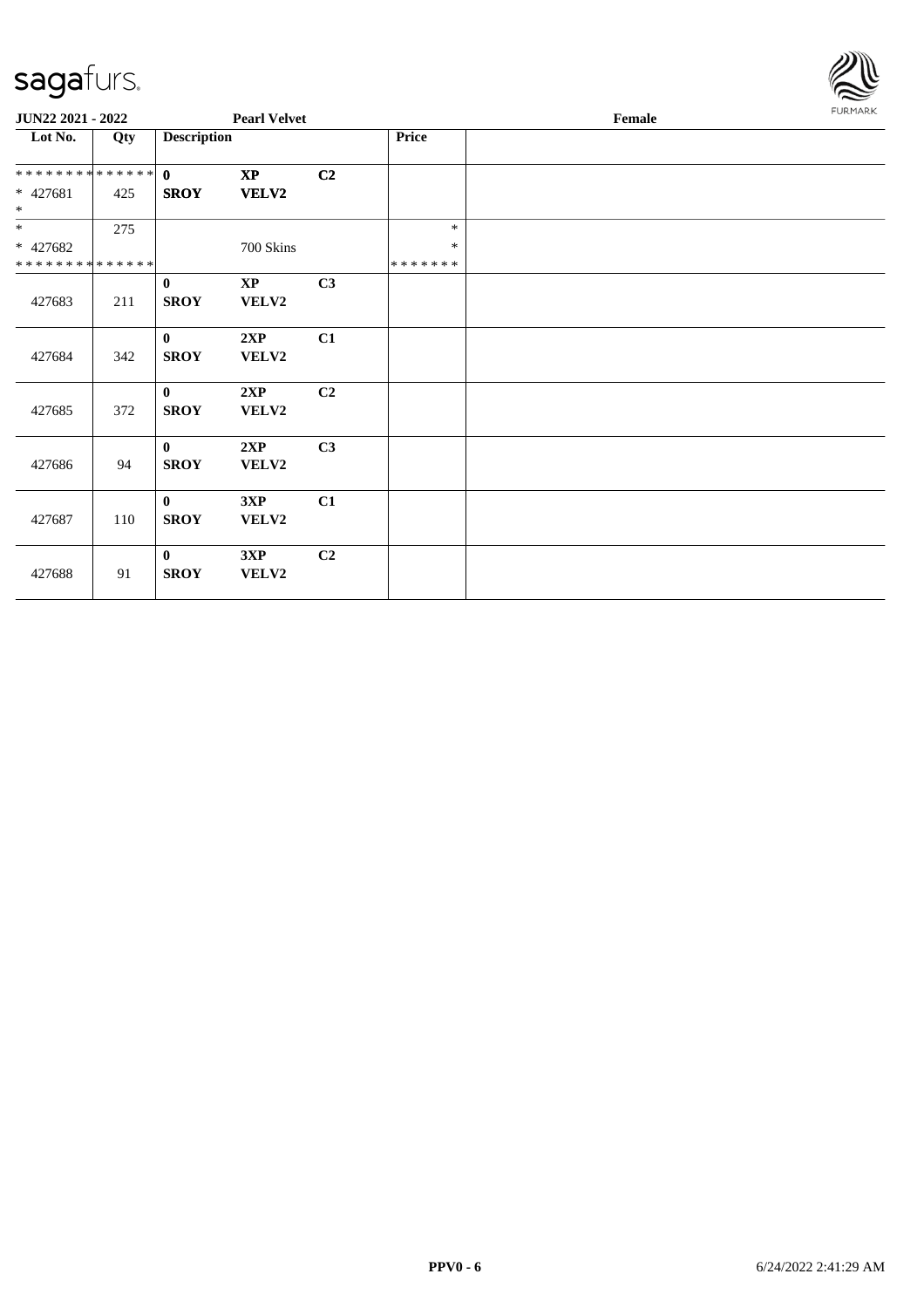

| JUN22 2021 - 2022                                                   |     |                                        | <b>Pearl Velvet</b>                    |                               |                                   | Female |  |
|---------------------------------------------------------------------|-----|----------------------------------------|----------------------------------------|-------------------------------|-----------------------------------|--------|--|
| Lot No.                                                             | Qty | <b>Description</b>                     |                                        |                               | Price                             |        |  |
| 427741                                                              | 117 | $\mathbf{1}$<br>${\bf S}{\bf I}$       | Dark<br><b>VELV1</b>                   | C1/C2                         |                                   |        |  |
| 427742                                                              | 111 | $\mathbf{1}$<br>SI                     | <b>MED</b><br><b>VELV1</b>             | C1/C2                         |                                   |        |  |
| 427743                                                              | 127 | $\mathbf{1}$<br>SI                     | <b>PALE</b><br><b>VELV1</b>            | C1                            |                                   |        |  |
| 427744                                                              | 347 | $\mathbf{1}$<br>SI                     | <b>PALE</b><br><b>VELV1</b>            | C2                            |                                   |        |  |
| 427745                                                              | 208 | $\mathbf{1}$<br>SI                     | <b>PALE</b><br><b>VELV1</b>            | C3                            |                                   |        |  |
| 427746                                                              | 286 | $\mathbf{1}$<br>${\bf S}{\bf I}$       | $\bold{XP}$<br><b>VELV1</b>            | C1                            |                                   |        |  |
| * * * * * * * * * * * * * * *<br>* 427747<br>$\ast$                 | 505 | $\mathbf{1}$<br>${\bf S}{\bf I}$       | $\mathbf{XP}$<br><b>VELV1</b>          | C2                            |                                   |        |  |
| $\overline{\phantom{0}}$<br>* 427748<br>* * * * * * * * * * * * * * | 404 |                                        | 909 Skins                              |                               | $\ast$<br>$\ast$<br>* * * * * * * |        |  |
| 427749                                                              | 437 | $\mathbf{1}$<br>SI                     | $\mathbf{X}\mathbf{P}$<br><b>VELV1</b> | C3                            |                                   |        |  |
| 427750                                                              | 427 | $\mathbf{1}$<br>${\bf S}{\bf I}$       | 2XP<br><b>VELV1</b>                    | C1/C2                         |                                   |        |  |
| 427751                                                              | 140 | $\mathbf{1}$<br>SI                     | 2XP<br><b>VELV1</b>                    | C3                            |                                   |        |  |
| 427752                                                              | 136 | 0/1<br>$\bf{IB}$                       | Dark<br><b>VELV1</b>                   | C <sub>2</sub><br><b>CHIP</b> |                                   |        |  |
| 427753                                                              | 303 | $\mathbf{1}$<br>$\mathbf{I}\mathbf{B}$ | MED/PAL C2<br><b>VELV1</b>             | <b>CHIP</b>                   |                                   |        |  |
| * * * * * * * * <mark>* * * * * * *</mark><br>* 427754<br>$*$       | 505 | $\mathbf{1}$<br>$\mathbf{I}$ <b>B</b>  | XP/2XP<br><b>VELV1</b>                 | C2<br><b>CHIP</b>             |                                   |        |  |
| $*$<br>* 427755<br>* * * * * * * * * * * * * *                      | 159 |                                        | 664 Skins                              |                               | $\ast$<br>∗<br>*******            |        |  |
| 427756                                                              | 112 | 0/1<br>$\mathbf{I} \mathbf{B}$         | 3XP/4XP<br><b>VELV1</b>                | C <sub>2</sub><br><b>CHIP</b> |                                   |        |  |
| 427757                                                              | 250 | $\mathbf{1}$<br><b>SAGA</b>            | <b>Dark</b><br><b>VELV1</b>            | C1/C2                         |                                   |        |  |
| 427758                                                              | 300 | $\mathbf{1}$<br><b>SAGA</b>            | <b>MED</b><br><b>VELV1</b>             | C1/C2                         |                                   |        |  |
| 427759                                                              | 199 | $\mathbf{1}$<br><b>SAGA</b>            | <b>DK/MED</b><br><b>VELV1</b>          | C3                            |                                   |        |  |
| 427760                                                              | 415 | $\mathbf{1}$<br><b>SAGA</b>            | <b>PALE</b><br><b>VELV1</b>            | C1                            |                                   |        |  |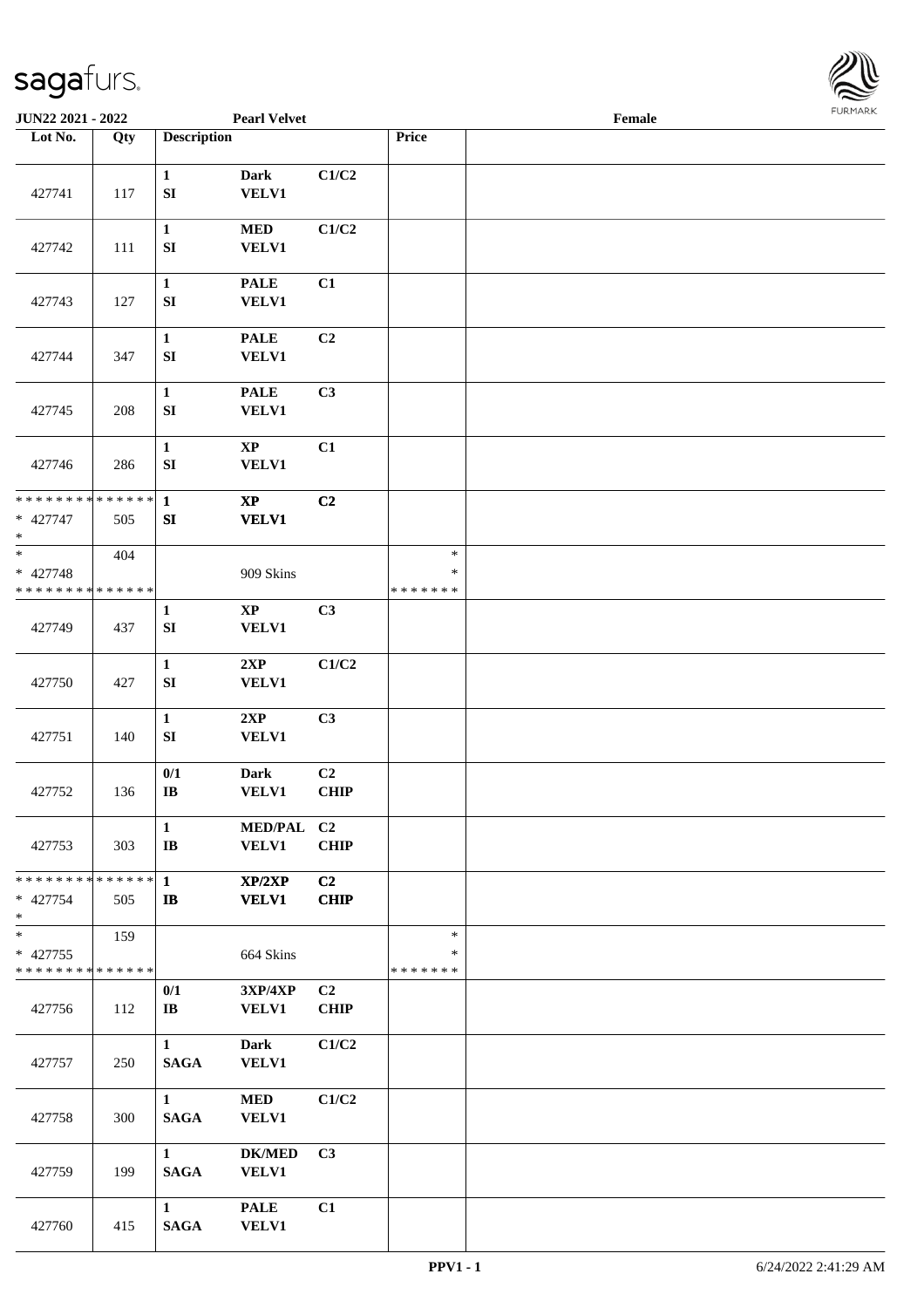

| JUN22 2021 - 2022                         |     |                    | <b>Pearl Velvet</b> |                |                  | Female |  |
|-------------------------------------------|-----|--------------------|---------------------|----------------|------------------|--------|--|
| Lot No.                                   | Qty | <b>Description</b> |                     |                | Price            |        |  |
|                                           |     |                    |                     |                |                  |        |  |
| ******** <mark>******</mark>              |     | $\mathbf{1}$       | <b>PALE</b>         | C <sub>2</sub> |                  |        |  |
| $* 427761$                                | 485 | <b>SAGA</b>        | <b>VELV1</b>        |                |                  |        |  |
| $\ast$<br>$*$                             |     |                    |                     |                |                  |        |  |
|                                           | 435 |                    |                     |                | $\ast$<br>∗      |        |  |
| * 427762<br>* * * * * * * * * * * * * *   |     |                    | 920 Skins           |                | * * * * * * *    |        |  |
|                                           |     |                    |                     |                |                  |        |  |
|                                           |     | 1                  | <b>PALE</b>         | C3             |                  |        |  |
| 427763                                    | 353 | <b>SAGA</b>        | <b>VELV1</b>        |                |                  |        |  |
| * * * * * * * * * * * * * *               |     | $\mathbf{1}$       | $\bold{XP}$         | C1             |                  |        |  |
| * 427764                                  | 485 | <b>SAGA</b>        | <b>VELV1</b>        |                |                  |        |  |
| $*$                                       |     |                    |                     |                |                  |        |  |
| $*$                                       |     |                    |                     |                | $\ast$           |        |  |
| $* 427765$                                | 460 |                    | 2                   |                | $\ast$           |        |  |
| $*$                                       |     |                    |                     |                | $\ast$           |        |  |
| $*$                                       | 72  |                    |                     |                | $\ast$           |        |  |
| * 427766                                  |     |                    | 1017 Skins          |                | $\ast$           |        |  |
| * * * * * * * * * * * * * *               |     |                    |                     |                | * * * * * * *    |        |  |
| * * * * * * * * * * * * * *               |     | $\mathbf{1}$       | $\bold{XP}$         | C <sub>2</sub> |                  |        |  |
| $* 427767$                                | 485 | <b>SAGA</b>        | <b>VELV1</b>        |                |                  |        |  |
| $*$                                       |     |                    |                     |                |                  |        |  |
| $*$                                       |     |                    |                     |                | $\ast$           |        |  |
| * 427768                                  | 460 |                    | 2                   |                | $\ast$           |        |  |
| $*$                                       |     |                    |                     |                | $\ast$           |        |  |
| $*$                                       |     |                    |                     |                | $\ast$           |        |  |
| * 427769                                  | 460 |                    | 3                   |                | $\ast$           |        |  |
| $*$                                       |     |                    |                     |                | $\ast$           |        |  |
| $\ast$                                    |     |                    |                     |                | $\ast$           |        |  |
| $* 427770$                                | 460 |                    | 4                   |                | $\ast$           |        |  |
| $*$                                       |     |                    |                     |                | $\ast$           |        |  |
| $\ast$                                    |     |                    |                     |                | $\ast$           |        |  |
| $* 427771$                                | 460 |                    | $\sqrt{5}$          |                | $\ast$           |        |  |
| $*$<br>$*$                                |     |                    |                     |                | $\ast$           |        |  |
|                                           | 293 |                    |                     |                | $\ast$<br>$\ast$ |        |  |
| $* 427772$<br>* * * * * * * * * * * * * * |     |                    | 2618 Skins          |                | *******          |        |  |
| ************** 1                          |     |                    | <b>XP</b>           | C3             |                  |        |  |
| $* 427773$                                | 485 | <b>SAGA</b>        | <b>VELV1</b>        |                |                  |        |  |
| $*$                                       |     |                    |                     |                |                  |        |  |
| $*$                                       | 466 |                    |                     |                | $\ast$           |        |  |
| * 427774                                  |     |                    | 951 Skins           |                | *                |        |  |
| * * * * * * * * * * * * * *               |     |                    |                     |                | *******          |        |  |
|                                           |     | 1                  | 2XP                 | C1             |                  |        |  |
| 427775                                    | 418 | <b>SAGA</b>        | <b>VELV1</b>        |                |                  |        |  |
|                                           |     |                    |                     |                |                  |        |  |
| ******** <mark>******</mark>              |     | $\mathbf 1$        | 2XP                 | C <sub>2</sub> |                  |        |  |
| * 427776                                  | 485 | <b>SAGA</b>        | <b>VELV1</b>        |                |                  |        |  |
| $*$                                       |     |                    |                     |                |                  |        |  |
| $*$                                       |     |                    |                     |                | $\ast$           |        |  |
| * 427777                                  | 460 |                    | 2                   |                | $\ast$           |        |  |
| $*$                                       |     |                    |                     |                | $\ast$           |        |  |
| $*$ $-$                                   | 205 |                    |                     |                | $\ast$           |        |  |
| * 427778                                  |     |                    | 1150 Skins          |                | $\ast$           |        |  |
| * * * * * * * * * * * * * *               |     |                    |                     |                | * * * * * * *    |        |  |
|                                           |     | $\mathbf{1}$       | 2XP                 | C3             |                  |        |  |
| 427779                                    | 427 | <b>SAGA</b>        | <b>VELV1</b>        |                |                  |        |  |
|                                           |     |                    |                     |                |                  |        |  |
|                                           |     | $\mathbf{1}$       | 3XP                 | C1             |                  |        |  |
| 427780                                    | 95  | <b>SAGA</b>        | <b>VELV1</b>        |                |                  |        |  |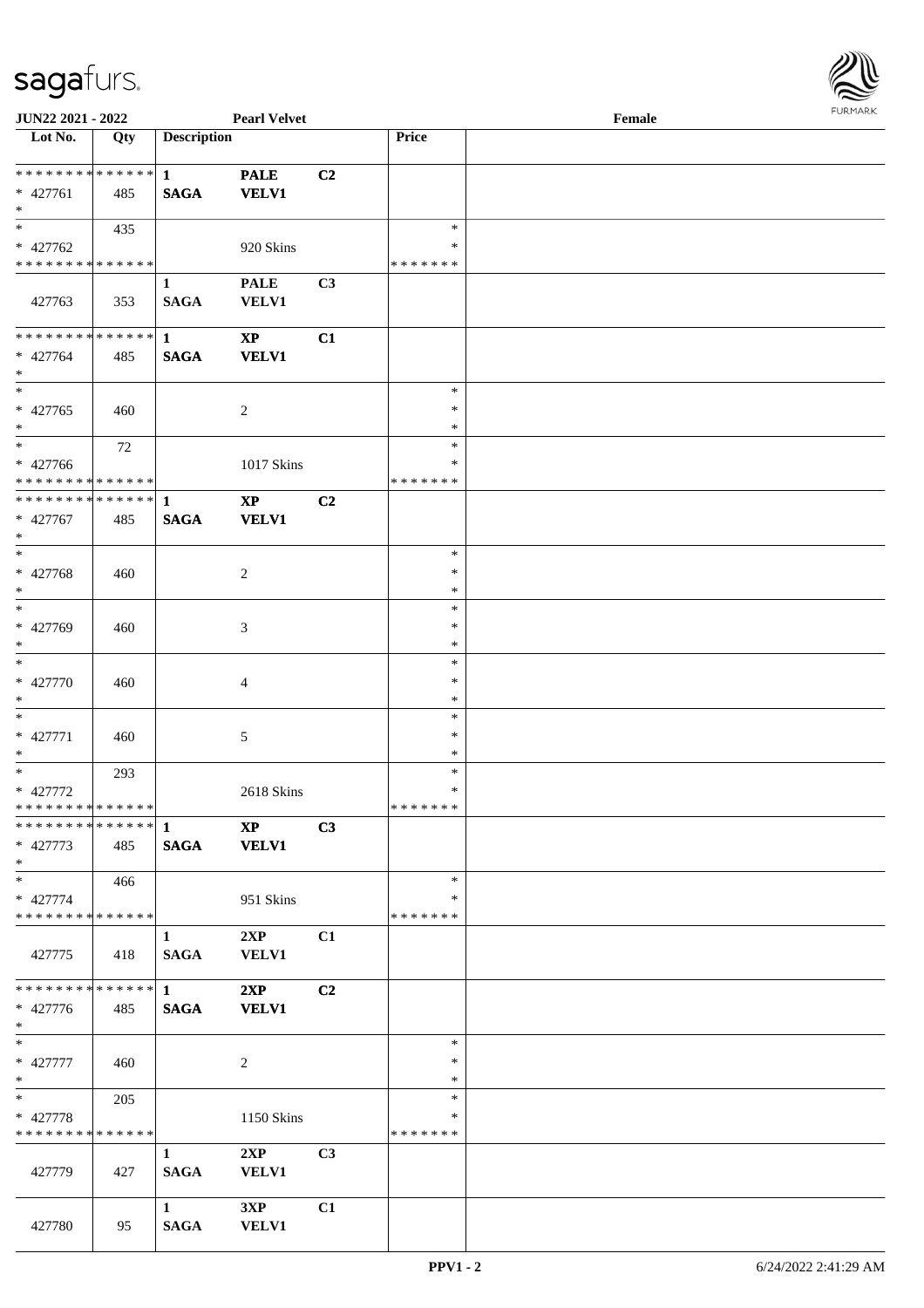

| JUN22 2021 - 2022                                                   |     |                                 | <b>Pearl Velvet</b>             |                               |                                   | Female |  |
|---------------------------------------------------------------------|-----|---------------------------------|---------------------------------|-------------------------------|-----------------------------------|--------|--|
| Lot No.                                                             | Qty | <b>Description</b>              |                                 |                               | Price                             |        |  |
| 427781                                                              | 311 | $\mathbf{1}$<br>$\mathbf{SAGA}$ | 3XP/4XP<br><b>VELV1</b>         | C <sub>2</sub>                |                                   |        |  |
| 427782                                                              | 176 | $\mathbf{1}$<br><b>SAGA</b>     | 3XP/4XP<br><b>VELV1</b>         | C3                            |                                   |        |  |
| 427783                                                              | 115 | $\mathbf{1}$<br><b>SAGA</b>     | Dark<br>VELV2                   | C1/C2                         |                                   |        |  |
| 427784                                                              | 104 | $\mathbf{1}$<br><b>SAGA</b>     | <b>PALE</b><br>VELV2            | C1                            |                                   |        |  |
| 427785                                                              | 221 | $\mathbf{1}$<br><b>SAGA</b>     | <b>PALE</b><br>VELV2            | C2                            |                                   |        |  |
| 427786                                                              | 94  | $\mathbf{1}$<br><b>SAGA</b>     | <b>PALE</b><br>VELV2            | C3                            |                                   |        |  |
| 427787                                                              | 364 | $\mathbf{1}$<br><b>SAGA</b>     | $\mathbf{XP}$<br>VELV2          | C1                            |                                   |        |  |
| * * * * * * * * * * * * * * *<br>* 427788<br>$*$                    | 485 | $\mathbf{1}$<br><b>SAGA</b>     | $\mathbf{XP}$<br>VELV2          | C2                            |                                   |        |  |
| $\overline{\phantom{0}}$<br>* 427789<br>* * * * * * * * * * * * * * | 317 |                                 | 802 Skins                       |                               | $\ast$<br>$\ast$<br>* * * * * * * |        |  |
| 427790                                                              | 339 | $\mathbf{1}$<br>$\mathbf{SAGA}$ | $\mathbf{X}\mathbf{P}$<br>VELV2 | C3                            |                                   |        |  |
| 427791                                                              | 114 | $\mathbf{1}$<br><b>SAGA</b>     | 2XP<br>VELV2                    | C1                            |                                   |        |  |
| 427792                                                              | 379 | $\mathbf{1}$<br>$\mathbf{SAGA}$ | 2XP<br>VELV2                    | C2                            |                                   |        |  |
| 427793                                                              | 197 | $\mathbf{1}$<br><b>SAGA</b>     | 2XP<br>VELV2                    | C3                            |                                   |        |  |
| 427794                                                              | 116 | $\mathbf{1}$<br><b>SAGA</b>     | 3XP<br>VELV2                    | C1/C2                         |                                   |        |  |
| 427795                                                              | 412 | $1 \quad$<br><b>SAGA</b>        | ALL<br>VELV2                    | C <sub>2</sub><br><b>OPEN</b> |                                   |        |  |
| 427796                                                              | 155 | $\mathbf{1}$<br>IA              | <b>Dark</b><br><b>VELV1</b>     | C2<br><b>CHIP</b>             |                                   |        |  |
| * 427797<br>$*$                                                     | 485 | <b>IA</b>                       | MED/PAL C2<br><b>VELV1</b>      | <b>CHIP</b>                   |                                   |        |  |
| $*$<br>* 427798<br>* * * * * * * * * * * * * *                      | 447 |                                 | 932 Skins                       |                               | $\ast$<br>$\ast$<br>* * * * * * * |        |  |
| * * * * * * * * * * * * * * *<br>* 427799<br>$*$                    | 485 | $\mathbf{1}$<br>IA              | XP/2XP<br><b>VELV1</b>          | C <sub>2</sub><br><b>CHIP</b> |                                   |        |  |
| $*$<br>* 427800<br>$\ast$                                           | 460 |                                 | 2                               |                               | $\ast$<br>$\ast$<br>$\ast$        |        |  |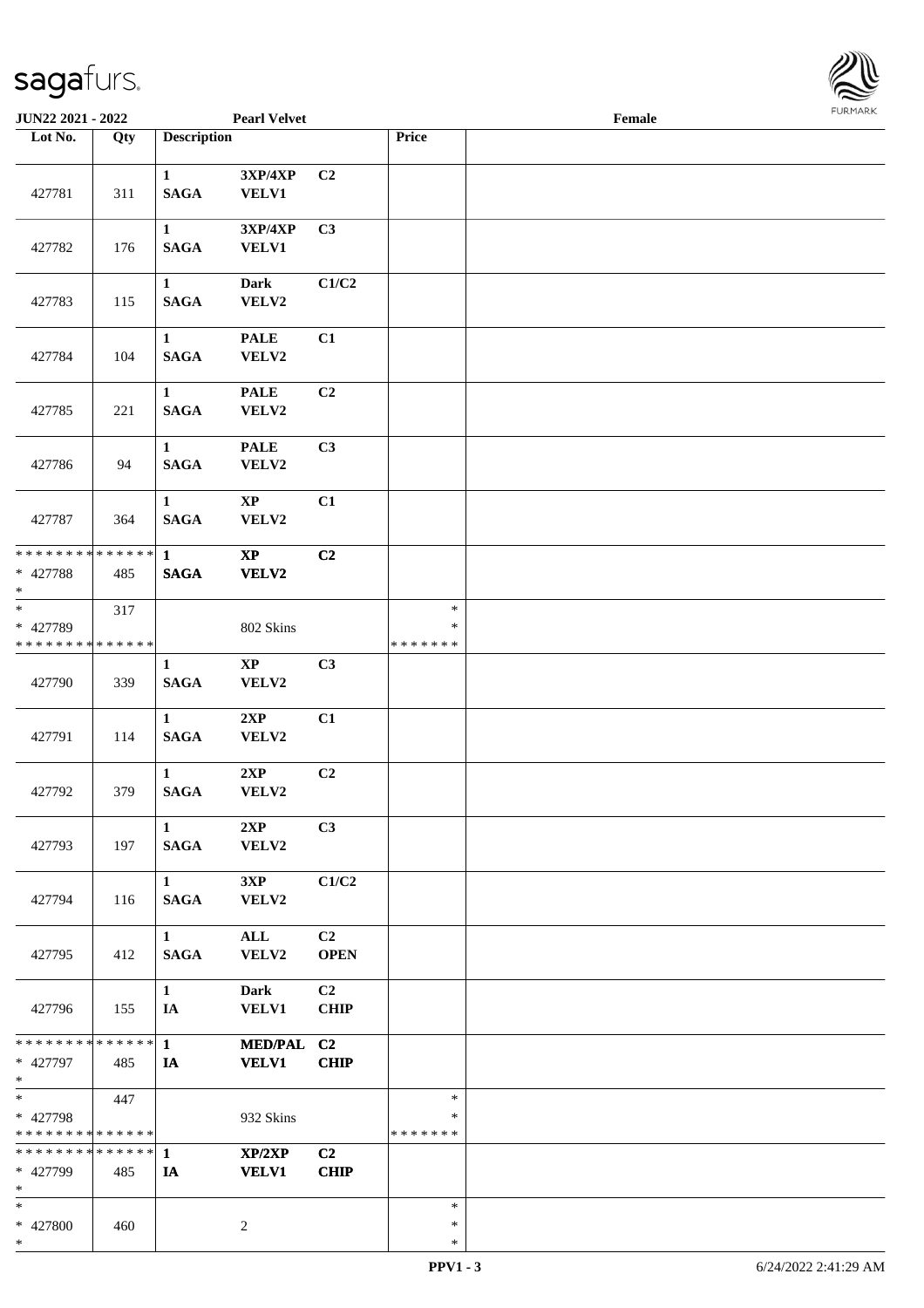

| <b>JUN22 2021 - 2022</b>                   |     |                             | <b>Pearl Velvet</b> |                |               | Female |  |
|--------------------------------------------|-----|-----------------------------|---------------------|----------------|---------------|--------|--|
| Lot No.                                    | Qty | <b>Description</b>          |                     |                | Price         |        |  |
|                                            |     |                             |                     |                |               |        |  |
| $\ast$                                     |     | $\mathbf{1}$                | XP/2XP              | C <sub>2</sub> | $\ast$        |        |  |
| * 427801                                   | 460 | IA                          | <b>VELV1</b>        | <b>CHIP</b>    | $\ast$        |        |  |
| $*$                                        |     |                             |                     |                | $\ast$        |        |  |
|                                            |     |                             |                     |                | $\ast$        |        |  |
| * 427802                                   | 460 |                             | $\overline{4}$      |                | $\ast$        |        |  |
| $\ast$                                     |     |                             |                     |                | $\ast$        |        |  |
| $\overline{\phantom{0}}$                   |     |                             |                     |                | $\ast$        |        |  |
| * 427803                                   | 460 |                             | 5                   |                | $\ast$        |        |  |
| $*$                                        |     |                             |                     |                | $\ast$        |        |  |
| $\ddot{x}$                                 |     |                             |                     |                | $\ast$        |        |  |
| * 427804                                   | 460 |                             | 6                   |                | $\ast$        |        |  |
| $*$                                        |     |                             |                     |                | $\ast$        |        |  |
| $_{*}$                                     |     |                             |                     |                | $\ast$        |        |  |
| * 427805                                   | 460 |                             | $7\phantom{.0}$     |                | $\ast$        |        |  |
| $\ast$                                     |     |                             |                     |                | $\ast$        |        |  |
| $*$                                        | 104 |                             |                     |                | $\ast$        |        |  |
| * 427806                                   |     |                             | 3349 Skins          |                | $\ast$        |        |  |
| * * * * * * * * * * * * * *                |     |                             |                     |                | * * * * * * * |        |  |
|                                            |     | $\mathbf{1}$                | 3XP/4XP             | C <sub>2</sub> |               |        |  |
| 427807                                     | 244 | IA                          | <b>VELV1</b>        | <b>CHIP</b>    |               |        |  |
|                                            |     |                             |                     |                |               |        |  |
|                                            |     | $\mathbf{1}$                | Dark                | C <sub>2</sub> |               |        |  |
| 427808                                     | 125 | IA                          | VELV2               | <b>CHIP</b>    |               |        |  |
|                                            |     |                             |                     |                |               |        |  |
| * * * * * * * * * * * * * *                |     | $\mathbf{1}$                | <b>MED/PAL</b>      | C2             |               |        |  |
| * 427809                                   | 485 |                             | VELV2               | <b>CHIP</b>    |               |        |  |
| $*$                                        |     | IA                          |                     |                |               |        |  |
| $\ast$                                     | 164 |                             |                     |                | $\ast$        |        |  |
| $* 427810$                                 |     |                             | 649 Skins           |                | ∗             |        |  |
| * * * * * * * * <mark>* * * * * * *</mark> |     |                             |                     |                | *******       |        |  |
| * * * * * * * * * * * * * * <mark>*</mark> |     | $\mathbf{1}$                | XP/2XP              | C2             |               |        |  |
| $* 427811$                                 | 485 | IA                          | VELV2               | <b>CHIP</b>    |               |        |  |
| $*$                                        |     |                             |                     |                |               |        |  |
| $*$                                        |     |                             |                     |                | $\ast$        |        |  |
| * 427812                                   | 460 |                             | $\overline{c}$      |                | $\ast$        |        |  |
| $*$ $-$                                    |     |                             |                     |                | $\ast$        |        |  |
| $*$                                        |     |                             |                     |                | $\ast$        |        |  |
| * 427813                                   | 460 |                             | 3                   |                | $\ast$        |        |  |
| $*$                                        |     |                             |                     |                | $\ast$        |        |  |
| $*$                                        |     |                             |                     |                | $\ast$        |        |  |
| * 427814                                   | 460 |                             | $\overline{4}$      |                | $\ast$        |        |  |
| $*$                                        |     |                             |                     |                | $\ast$        |        |  |
|                                            |     |                             |                     |                | $\ast$        |        |  |
| * 427815                                   |     |                             |                     |                | $\ast$        |        |  |
| $*$                                        | 460 |                             | 5                   |                | $\ast$        |        |  |
| $_{*}$                                     |     |                             |                     |                | $\ast$        |        |  |
|                                            |     |                             |                     |                | $\ast$        |        |  |
| * 427816<br>$*$                            | 460 |                             | 6                   |                | $\ast$        |        |  |
|                                            | 375 |                             |                     |                | $\ast$        |        |  |
| * 427817                                   |     |                             |                     |                | $\ast$        |        |  |
| * * * * * * * * * * * * * *                |     |                             | 3160 Skins          |                | *******       |        |  |
|                                            |     | $\mathbf{1}$                |                     | C2             |               |        |  |
| 427818                                     | 253 |                             | 3XP/4XP             | <b>CHIP</b>    |               |        |  |
|                                            |     | IA                          | VELV2               |                |               |        |  |
|                                            |     | $\mathbf{1}$                |                     | C1/C2          |               |        |  |
|                                            |     |                             | <b>Dark</b>         |                |               |        |  |
| 427819                                     | 137 | <b>SROY</b>                 | <b>VELV1</b>        |                |               |        |  |
|                                            |     |                             | <b>MED</b>          | C1/C2          |               |        |  |
| 427820                                     | 117 | $\mathbf{1}$<br><b>SROY</b> | <b>VELV1</b>        |                |               |        |  |
|                                            |     |                             |                     |                |               |        |  |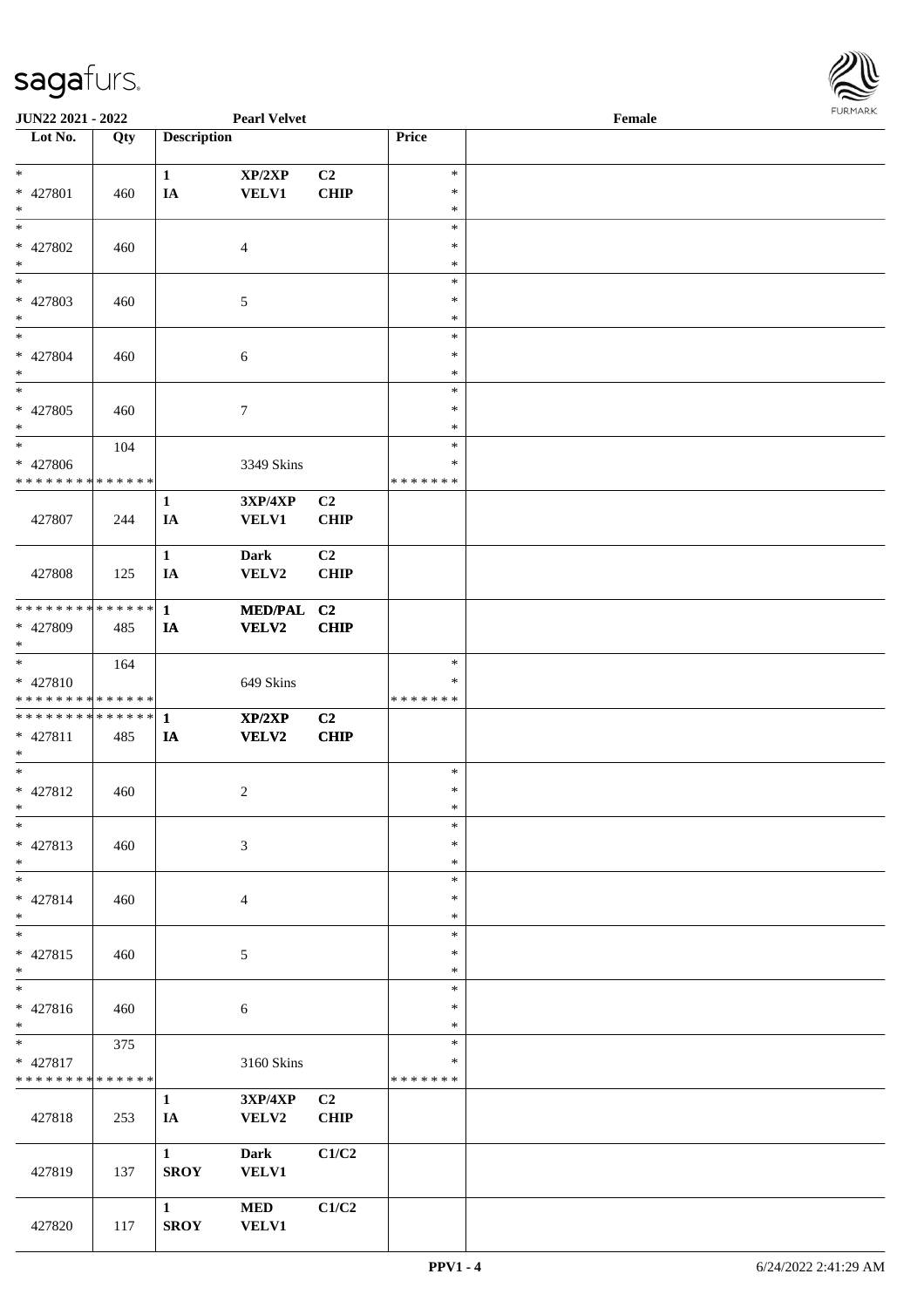

| JUN22 2021 - 2022                                  |     |                             | <b>Pearl Velvet</b>                    |                |                                   | Female |  |
|----------------------------------------------------|-----|-----------------------------|----------------------------------------|----------------|-----------------------------------|--------|--|
| Lot No.                                            | Qty | <b>Description</b>          |                                        |                | Price                             |        |  |
| 427821                                             | 100 | $\mathbf{1}$<br><b>SROY</b> | <b>DK/MED</b><br><b>VELV1</b>          | C3             |                                   |        |  |
| 427822                                             | 255 | $\mathbf{1}$<br><b>SROY</b> | <b>PALE</b><br><b>VELV1</b>            | C1/C2          |                                   |        |  |
| 427823                                             | 155 | $\mathbf{1}$<br><b>SROY</b> | <b>PALE</b><br><b>VELV1</b>            | C <sub>3</sub> |                                   |        |  |
| 427824                                             | 146 | $\mathbf{1}$<br><b>SROY</b> | $\bold{XP}$<br><b>VELV1</b>            | C1             |                                   |        |  |
| **************<br>$* 427825$<br>$\ast$             | 465 | $\mathbf{1}$<br><b>SROY</b> | $\bold{XP}$<br><b>VELV1</b>            | C2             |                                   |        |  |
| $\ast$<br>* 427826<br>* * * * * * * * * * * * * *  | 173 |                             | 638 Skins                              |                | $\ast$<br>$\ast$<br>* * * * * * * |        |  |
| 427827                                             | 357 | $\mathbf{1}$<br><b>SROY</b> | $\bold{XP}$<br><b>VELV1</b>            | C3             |                                   |        |  |
| 427828                                             | 512 | $\mathbf{1}$<br><b>SROY</b> | 2XP<br><b>VELV1</b>                    | C1/C2          |                                   |        |  |
| 427829                                             | 160 | $\mathbf{1}$<br><b>SROY</b> | 2XP<br><b>VELV1</b>                    | C <sub>3</sub> |                                   |        |  |
| 427830                                             | 156 | $\mathbf{1}$<br><b>SROY</b> | 3XP/4XP<br><b>VELV1</b>                | C1/C2          |                                   |        |  |
| 427831                                             | 164 | $\mathbf{1}$<br><b>SROY</b> | 3XP/4XP<br><b>VELV1</b>                | C3             |                                   |        |  |
| 427832                                             | 312 | $\mathbf{1}$<br><b>SROY</b> | <b>PALE</b><br>VELV2                   | C1/C2          |                                   |        |  |
| $* 427833$<br>$*$                                  | 465 | <b>SROY</b>                 | <b>XP</b><br><b>VELV2</b>              | C1             |                                   |        |  |
| $*$<br>$* 427834$<br>* * * * * * * * * * * * * * * | 54  |                             | 519 Skins                              |                | $\ast$<br>∗<br>* * * * * * *      |        |  |
| ************** 1<br>$* 427835$<br>$*$              | 465 | <b>SROY</b>                 | $\mathbf{X}\mathbf{P}$<br><b>VELV2</b> | C <sub>2</sub> |                                   |        |  |
| $\ast$<br>* 427836<br>* * * * * * * * * * * * * *  | 424 |                             | 889 Skins                              |                | $\ast$<br>∗<br>* * * * * * *      |        |  |
| 427837                                             | 287 | $\mathbf{1}$<br><b>SROY</b> | $\mathbf{X}\mathbf{P}$<br>VELV2        | C <sub>3</sub> |                                   |        |  |
| 427838                                             | 300 | $\mathbf{1}$<br><b>SROY</b> | 2XP<br>VELV2                           | C1             |                                   |        |  |
| ************** 1<br>* 427839<br>$*$                | 465 | <b>SROY</b>                 | 2XP<br><b>VELV2</b>                    | C <sub>2</sub> |                                   |        |  |
| $*$<br>* 427840<br>* * * * * * * * * * * * * *     | 149 |                             | 614 Skins                              |                | $\ast$<br>∗<br>* * * * * * *      |        |  |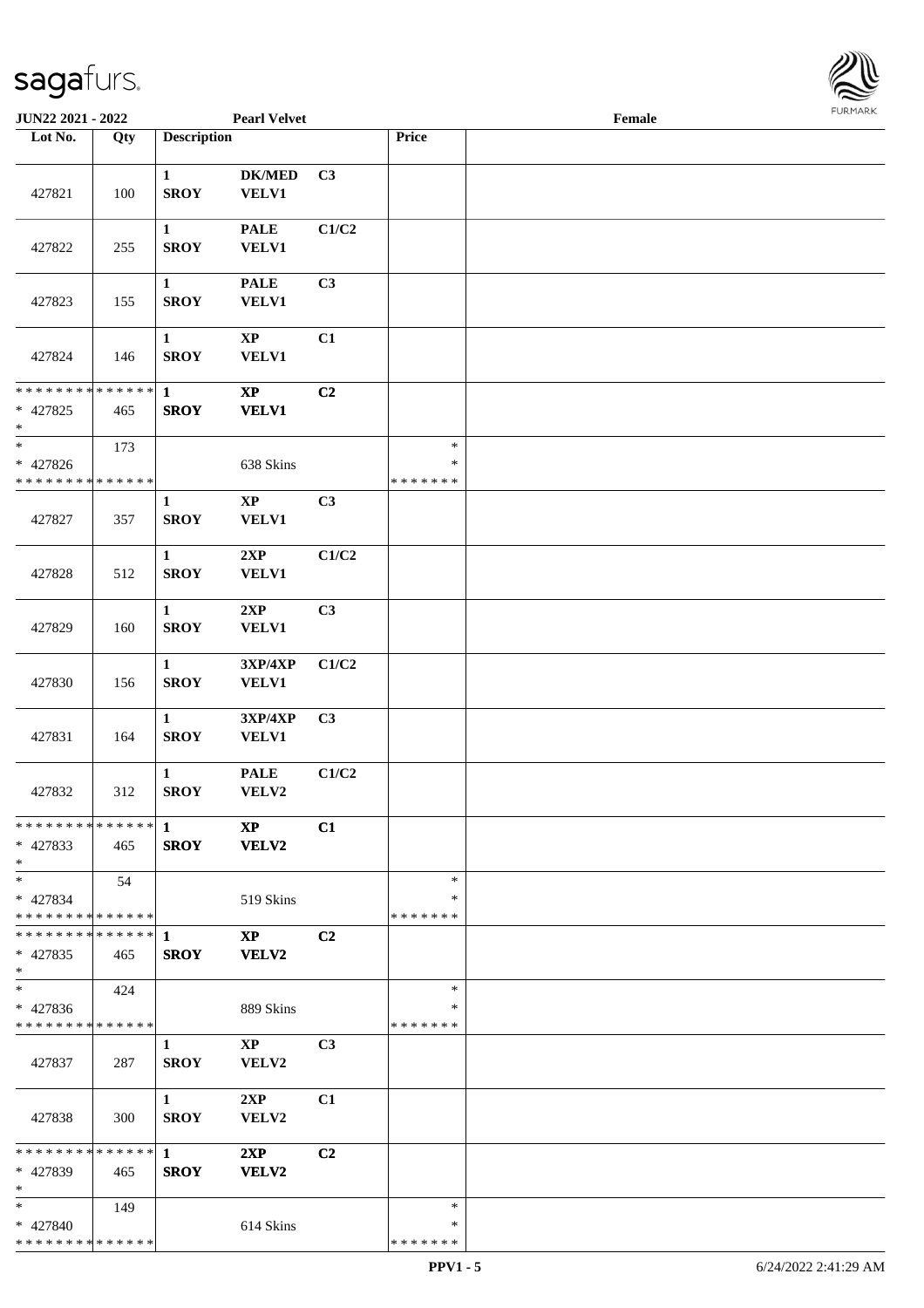

| <b>JUN22 2021 - 2022</b> |     |                    | <b>Pearl Velvet</b> |                | Female       |  |  |  |  |
|--------------------------|-----|--------------------|---------------------|----------------|--------------|--|--|--|--|
| Lot No.                  | Qty | <b>Description</b> |                     |                | <b>Price</b> |  |  |  |  |
| 427841                   | 196 | <b>SROY</b>        | 2XP<br><b>VELV2</b> | C <sub>3</sub> |              |  |  |  |  |
| 427842                   | 237 | <b>SROY</b>        | 3XP<br><b>VELV2</b> | C1/C2          |              |  |  |  |  |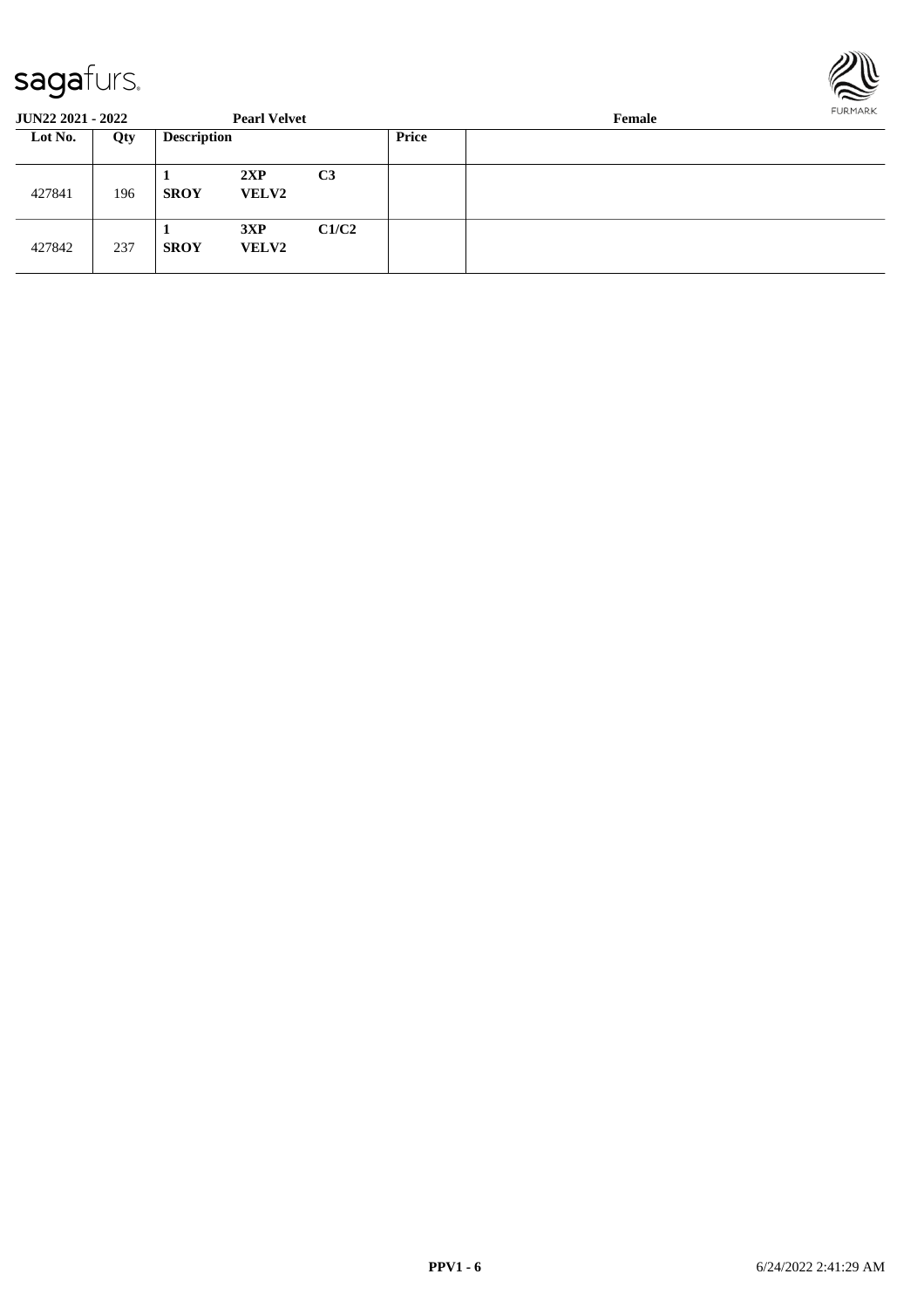

| <b>JUN22 2021 - 2022</b>              |                        |                                      | <b>Pearl Velvet</b>                    |             |                                   | Female |  |
|---------------------------------------|------------------------|--------------------------------------|----------------------------------------|-------------|-----------------------------------|--------|--|
| Lot No.                               | Qty                    | <b>Description</b>                   |                                        |             | Price                             |        |  |
| 427901                                | 125                    | $\mathbf{2}$<br>${\bf S}{\bf I}$     | <b>Dark</b><br><b>VELV1</b>            | C1/C2       |                                   |        |  |
| 427902                                | 100                    | $\boldsymbol{2}$<br>${\bf SI}$       | <b>MED</b><br><b>VELV1</b>             | C1/C2       |                                   |        |  |
| 427903                                | 159                    | $1/2$<br>${\bf S}{\bf I}$            | <b>DK/MED</b><br>VELV1                 | C3          |                                   |        |  |
| 427904                                | 98                     | $\boldsymbol{2}$<br>SI               | <b>PALE</b><br><b>VELV1</b>            | C1          |                                   |        |  |
| 427905                                | 429                    | $\mathbf 2$<br>SI                    | <b>PALE</b><br>VELV1                   | C2          |                                   |        |  |
| 427906                                | 207                    | $\boldsymbol{2}$<br>SI               | <b>PALE</b><br>VELV1                   | C3          |                                   |        |  |
| 427907                                | 230                    | $\mathbf 2$<br>SI                    | $\mathbf{X}\mathbf{P}$<br><b>VELV1</b> | C1          |                                   |        |  |
| * * * * * * * *<br>* 427908<br>$\ast$ | $* * * * * * *$<br>505 | $\overline{2}$<br>SI                 | $\mathbf{X}\mathbf{P}$<br><b>VELV1</b> | C2          |                                   |        |  |
| $_{*}$<br>* 427909<br>* * * * * * * * | 259<br>* * * * * *     |                                      | 764 Skins                              |             | $\ast$<br>$\ast$<br>* * * * * * * |        |  |
| 427910                                | 513                    | $\mathbf 2$<br>SI                    | $\bold{XP}$<br><b>VELV1</b>            | C3          |                                   |        |  |
| 427911                                | 109                    | $\overline{2}$<br>SI                 | 2XP<br><b>VELV1</b>                    | C1          |                                   |        |  |
| 427912                                | 268                    | $\mathbf 2$<br>SI                    | 2XP<br><b>VELV1</b>                    | C2          |                                   |        |  |
| 427913                                | 139                    | $\boldsymbol{2}$<br>${\bf S}{\bf I}$ | 2XP<br><b>VELV1</b>                    | C3          |                                   |        |  |
| 427914                                | 232                    | 1/2<br>${\bf S}{\bf I}$              | 3XP<br>VELV1                           | C2          |                                   |        |  |
| 427915                                | 194                    | $\mathbf{2}$<br>IB                   | MED/PAL C2<br><b>VELV1</b>             | <b>CHIP</b> |                                   |        |  |
| 427916                                | 370                    | $\mathbf{2}$<br>IB                   | XP/2XP<br><b>VELV1</b>                 | C2<br>CHIP  |                                   |        |  |
| 427917                                | 209                    | $\overline{2}$<br>SR/S               | <b>Dark</b><br><b>VELV1</b>            | C1/C2       |                                   |        |  |
| 427918                                | 269                    | $\overline{2}$<br>SR/S               | $\bf MED$<br><b>VELV1</b>              | C1/C2       |                                   |        |  |
| 427919                                | 149                    | $\overline{2}$<br>SR/S               | $DK/MED$<br><b>VELV1</b>               | C3          |                                   |        |  |
| 427920                                | 161                    | $\overline{2}$<br>SR/S               | <b>PALE</b><br><b>VELV1</b>            | C1          |                                   |        |  |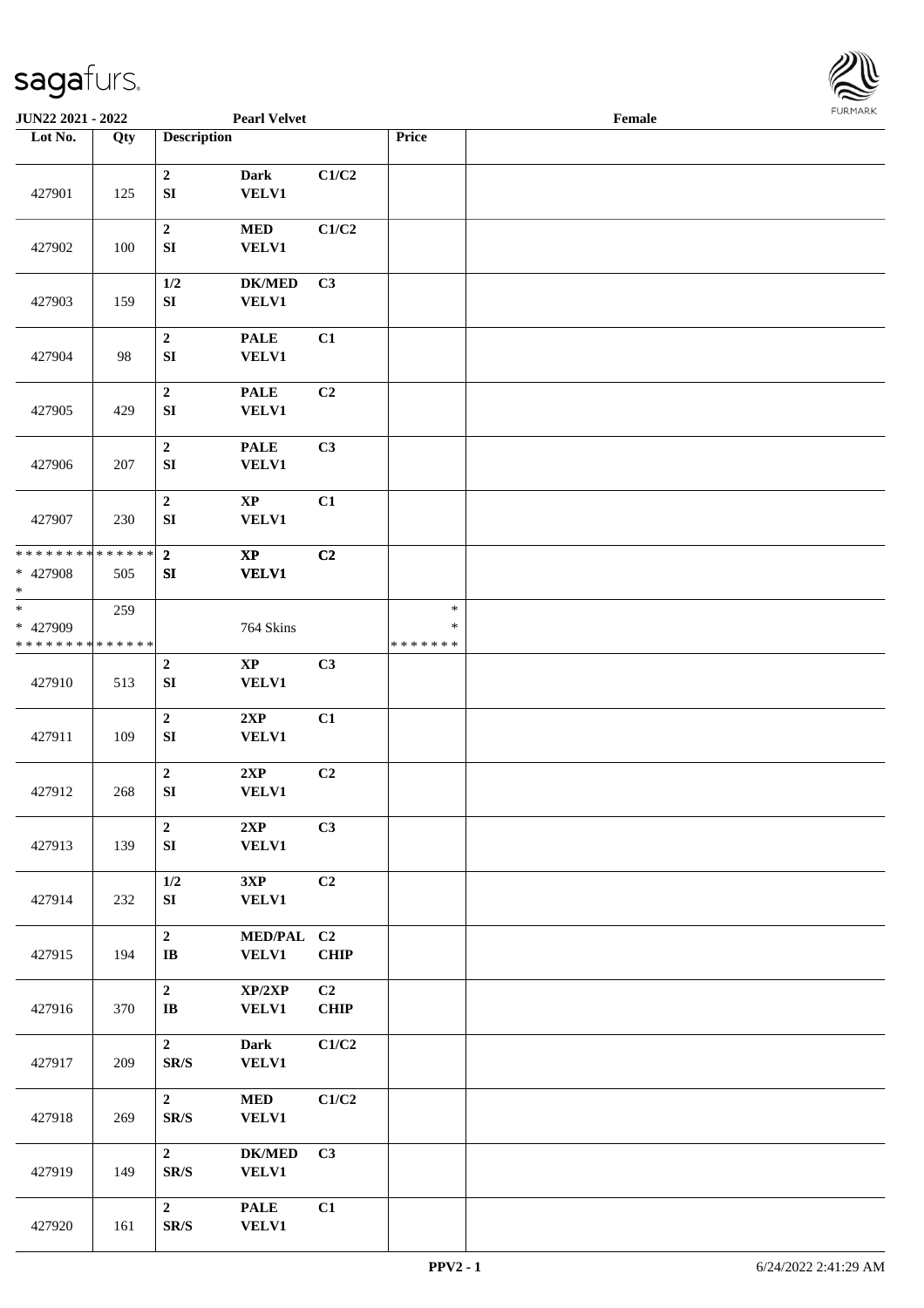

| JUN22 2021 - 2022                       |     |                          | <b>Pearl Velvet</b>         |                |                         | Female |  |
|-----------------------------------------|-----|--------------------------|-----------------------------|----------------|-------------------------|--------|--|
| Lot No.                                 | Qty | <b>Description</b>       |                             |                | Price                   |        |  |
| ******** <mark>******</mark>            |     | $\overline{2}$           | <b>PALE</b>                 | C2             |                         |        |  |
| * 427921                                | 485 | SR/S                     | <b>VELV1</b>                |                |                         |        |  |
| $*$                                     |     |                          |                             |                |                         |        |  |
| $*$                                     | 472 |                          |                             |                | $\ast$                  |        |  |
| * 427922                                |     |                          | 957 Skins                   |                | ∗                       |        |  |
| * * * * * * * * * * * * * *             |     |                          |                             |                | * * * * * * *           |        |  |
| 427923                                  | 466 | $\boldsymbol{2}$<br>SR/S | <b>PALE</b><br>VELV1        | C3             |                         |        |  |
|                                         |     |                          |                             |                |                         |        |  |
|                                         |     | $\mathbf{2}$             | $\mathbf{XP}$               | C1             |                         |        |  |
| 427924                                  | 398 | SR/S                     | <b>VELV1</b>                |                |                         |        |  |
| * * * * * * * * * * * * * *             |     |                          |                             |                |                         |        |  |
| * 427925                                | 485 | $\overline{2}$<br>SR/S   | $\bold{XP}$<br><b>VELV1</b> | C <sub>2</sub> |                         |        |  |
| $\ast$                                  |     |                          |                             |                |                         |        |  |
| $*$                                     |     |                          |                             |                | $\ast$                  |        |  |
| $* 427926$                              | 460 |                          | 2                           |                | $\ast$                  |        |  |
| $*$                                     |     |                          |                             |                | $\ast$                  |        |  |
| $\ast$<br>* 427927                      |     |                          |                             |                | $\ast$<br>$\ast$        |        |  |
| $*$                                     | 460 |                          | 3                           |                | $\ast$                  |        |  |
| $\ast$                                  |     |                          |                             |                | $\ast$                  |        |  |
| * 427928                                | 460 |                          | 4                           |                | $\ast$                  |        |  |
| $*$                                     |     |                          |                             |                | *                       |        |  |
| $*$                                     | 340 |                          |                             |                | $\ast$                  |        |  |
| * 427929<br>* * * * * * * * * * * * * * |     |                          | 2205 Skins                  |                | ∗<br>* * * * * * *      |        |  |
| * * * * * * * * * * * * * * *           |     | $\overline{2}$           | $\bold{XP}$                 | C3             |                         |        |  |
| * 427930                                | 485 | $\mathbf{SR}/\mathbf{S}$ | <b>VELV1</b>                |                |                         |        |  |
| $*$                                     |     |                          |                             |                |                         |        |  |
| $*$                                     |     |                          |                             |                | $\ast$                  |        |  |
| * 427931<br>$*$                         | 460 |                          | $\boldsymbol{2}$            |                | $\ast$<br>$\ast$        |        |  |
| $*$                                     | 224 |                          |                             |                | $\ast$                  |        |  |
| * 427932                                |     |                          | 1169 Skins                  |                | $\ast$                  |        |  |
| ******** <mark>******</mark>            |     |                          |                             |                | *******                 |        |  |
|                                         |     | $\overline{2}$           | 2XP                         | C1             |                         |        |  |
| 427933                                  | 333 | SR/S                     | <b>VELV1</b>                |                |                         |        |  |
| * * * * * * * * * * * * * * *           |     | $\overline{2}$           | 2XP                         | C2             |                         |        |  |
| $* 427934$                              | 525 | SR/S                     | <b>VELV1</b>                |                |                         |        |  |
| $*$                                     |     |                          |                             |                |                         |        |  |
| $\ast$                                  | 487 |                          |                             |                | $\ast$                  |        |  |
| * 427935<br>* * * * * * * * * * * * * * |     |                          | 1012 Skins                  |                | $\ast$<br>* * * * * * * |        |  |
|                                         |     | $\overline{2}$           | 2XP                         | C3             |                         |        |  |
| 427936                                  | 376 | SR/S                     | <b>VELV1</b>                |                |                         |        |  |
|                                         |     |                          |                             |                |                         |        |  |
|                                         |     | $\overline{2}$           | 3XP                         | C3             |                         |        |  |
| 427937                                  | 103 | $\mathbf{SR}/\mathbf{S}$ | <b>VELV1</b>                |                |                         |        |  |
|                                         |     | $\overline{2}$           | 3XP/4XP                     | C1/C2          |                         |        |  |
| 427938                                  | 388 | $\mathbf{SR}/\mathbf{S}$ | <b>VELV1</b>                |                |                         |        |  |
|                                         |     |                          |                             |                |                         |        |  |
|                                         |     | $\overline{2}$           | <b>PALE</b>                 | C1             |                         |        |  |
| 427939                                  | 106 | $\mathbf{SR}/\mathbf{S}$ | VELV2                       |                |                         |        |  |
|                                         |     | $\boldsymbol{2}$         | <b>PALE</b>                 | C <sub>2</sub> |                         |        |  |
| 427940                                  | 342 | SR/S                     | VELV2                       |                |                         |        |  |
|                                         |     |                          |                             |                |                         |        |  |